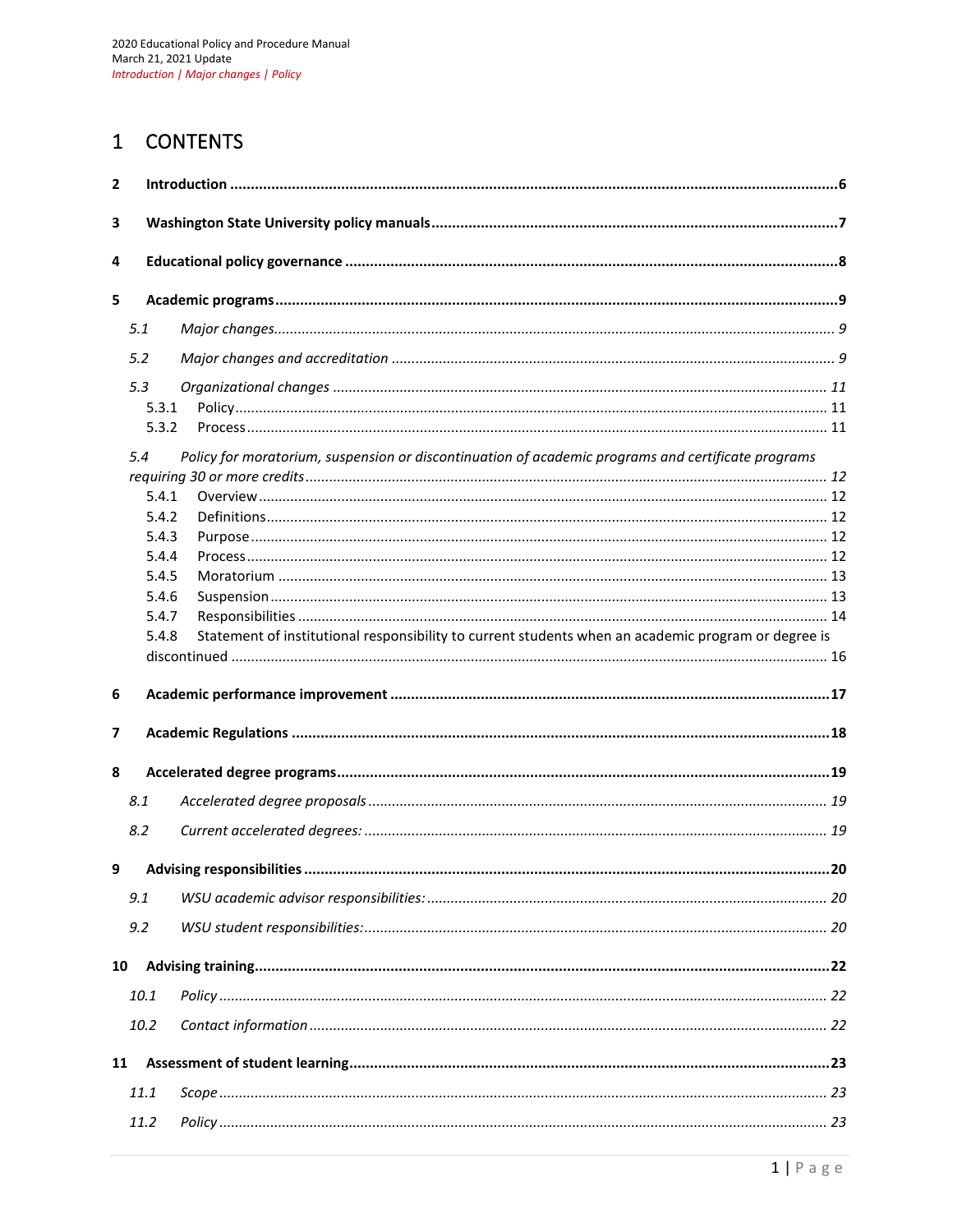| 11.3             |                                                                                            |  |
|------------------|--------------------------------------------------------------------------------------------|--|
| 11.4             |                                                                                            |  |
| 11.5             |                                                                                            |  |
| 11.5.1           |                                                                                            |  |
| 11.5.2           |                                                                                            |  |
| 11.5.3           |                                                                                            |  |
| 11.6             |                                                                                            |  |
| 11.6.1           |                                                                                            |  |
| 11.6.2           |                                                                                            |  |
| 11.6.3           |                                                                                            |  |
|                  |                                                                                            |  |
| 11.7             |                                                                                            |  |
| 11.7.1           |                                                                                            |  |
| 11.7.2           |                                                                                            |  |
| 11.8             |                                                                                            |  |
| 11.9             |                                                                                            |  |
| 11.10            |                                                                                            |  |
| 11.11            |                                                                                            |  |
|                  |                                                                                            |  |
| 12 <sup>2</sup>  |                                                                                            |  |
| 12.1             |                                                                                            |  |
| 12.1.1           |                                                                                            |  |
| 12.1.2           |                                                                                            |  |
| 12.2             |                                                                                            |  |
| 13               |                                                                                            |  |
|                  |                                                                                            |  |
| 13.1<br>13.1.1   |                                                                                            |  |
|                  |                                                                                            |  |
| 13.1.2<br>13.1.3 |                                                                                            |  |
| 13.1.4           |                                                                                            |  |
| 13.1.5           |                                                                                            |  |
| 13.1.6           |                                                                                            |  |
| 13.1.7           |                                                                                            |  |
| 13.1.8           |                                                                                            |  |
|                  |                                                                                            |  |
| 13.2             |                                                                                            |  |
| 13.2.1           |                                                                                            |  |
| 13.2.2           |                                                                                            |  |
| 13.2.3           |                                                                                            |  |
| 13.2.4           |                                                                                            |  |
| 13.2.5           |                                                                                            |  |
| 13.3             | Credit hour equivalent and contact hours for courses with some online component/credit  36 |  |
| 13.3.1           |                                                                                            |  |
| 13.4             |                                                                                            |  |
| 13.4.1           |                                                                                            |  |
| 13.4.2           |                                                                                            |  |
|                  |                                                                                            |  |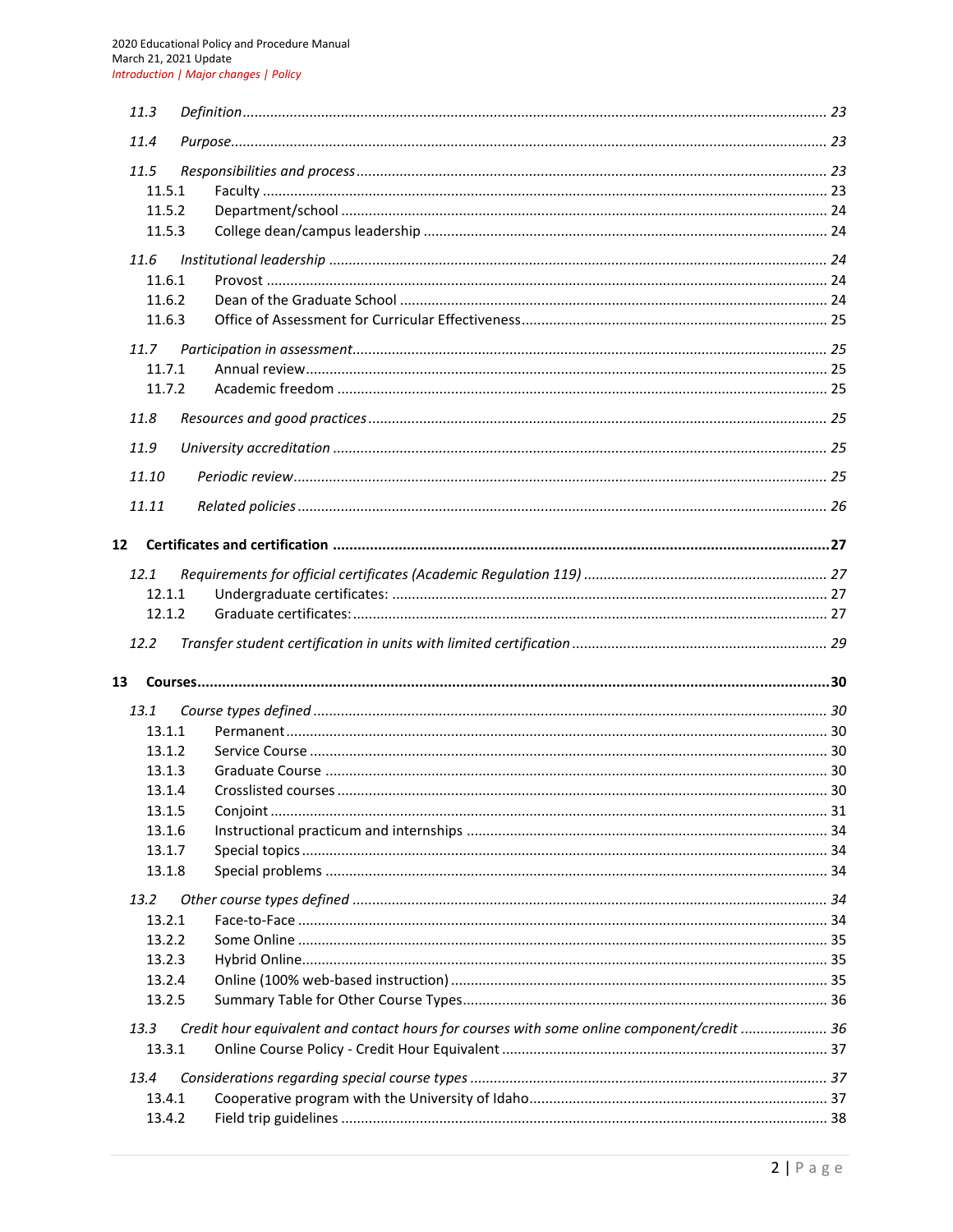|    | 13.5             |  |
|----|------------------|--|
|    | 13.6             |  |
| 14 |                  |  |
|    | 14.1             |  |
|    | 14.2             |  |
|    |                  |  |
| 15 |                  |  |
|    | 15.1             |  |
|    | 15.2             |  |
|    | 15.3             |  |
|    | 15.3.1           |  |
|    | 15.3.2           |  |
| 16 |                  |  |
|    | 16.1             |  |
|    | 16.1.1           |  |
|    |                  |  |
| 17 |                  |  |
|    | 17.1             |  |
| 18 |                  |  |
|    | 18.1             |  |
|    | 18.1.1           |  |
|    | 18.1.2           |  |
|    | 18.1.3<br>18.1.4 |  |
|    | 18.1.5           |  |
|    | 18.1.6           |  |
|    | 18.1.7           |  |
| 19 |                  |  |
|    |                  |  |
| 20 |                  |  |
|    |                  |  |
|    |                  |  |
|    |                  |  |
| 21 |                  |  |
|    | 21.1             |  |
|    |                  |  |
| 22 |                  |  |
|    | 22.1             |  |
|    | 22.1.2           |  |
|    | 22.1.3           |  |
|    | 22.1.4           |  |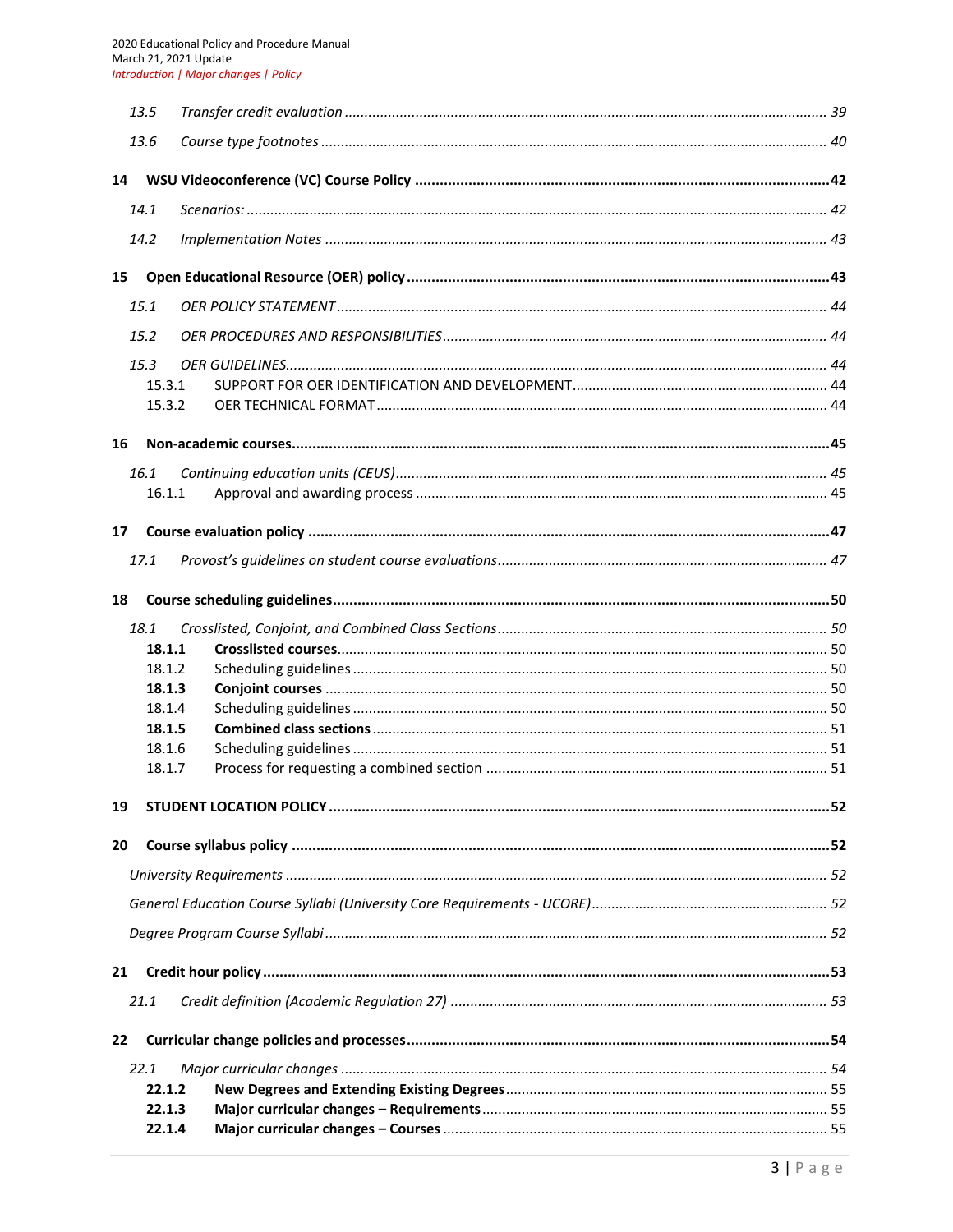|    | 22.3             |  |  |
|----|------------------|--|--|
|    | 22.3.1           |  |  |
|    | 22.3.2           |  |  |
|    | 22.4             |  |  |
|    | 22.4.1           |  |  |
|    | 22.4.2           |  |  |
|    | 22.4.3           |  |  |
|    | 22.5             |  |  |
|    | 22.5.1           |  |  |
|    | 22.6             |  |  |
| 23 |                  |  |  |
| 24 |                  |  |  |
|    | 24.1             |  |  |
|    | 24.2             |  |  |
|    | 24.3             |  |  |
|    | 24.3.1           |  |  |
|    | 24.3.2           |  |  |
|    | 24.4             |  |  |
|    |                  |  |  |
|    | 24.5<br>24.5.1   |  |  |
|    | 24.5.2           |  |  |
|    |                  |  |  |
|    | 24.6             |  |  |
|    | 24.7             |  |  |
|    | 24.8             |  |  |
| 25 |                  |  |  |
|    | 25.1             |  |  |
|    | 25.1.1           |  |  |
|    | 25.1.2           |  |  |
|    | 25.1.3           |  |  |
|    | 25.1.4           |  |  |
|    | 25.1.5           |  |  |
|    | 25.2             |  |  |
|    | 25.2.1           |  |  |
|    | 25.2.2           |  |  |
|    | 25.2.3<br>25.2.4 |  |  |
|    |                  |  |  |
|    | 25.3             |  |  |
|    | 25.3.1           |  |  |
|    | 25.3.2           |  |  |
|    | 25.3.3           |  |  |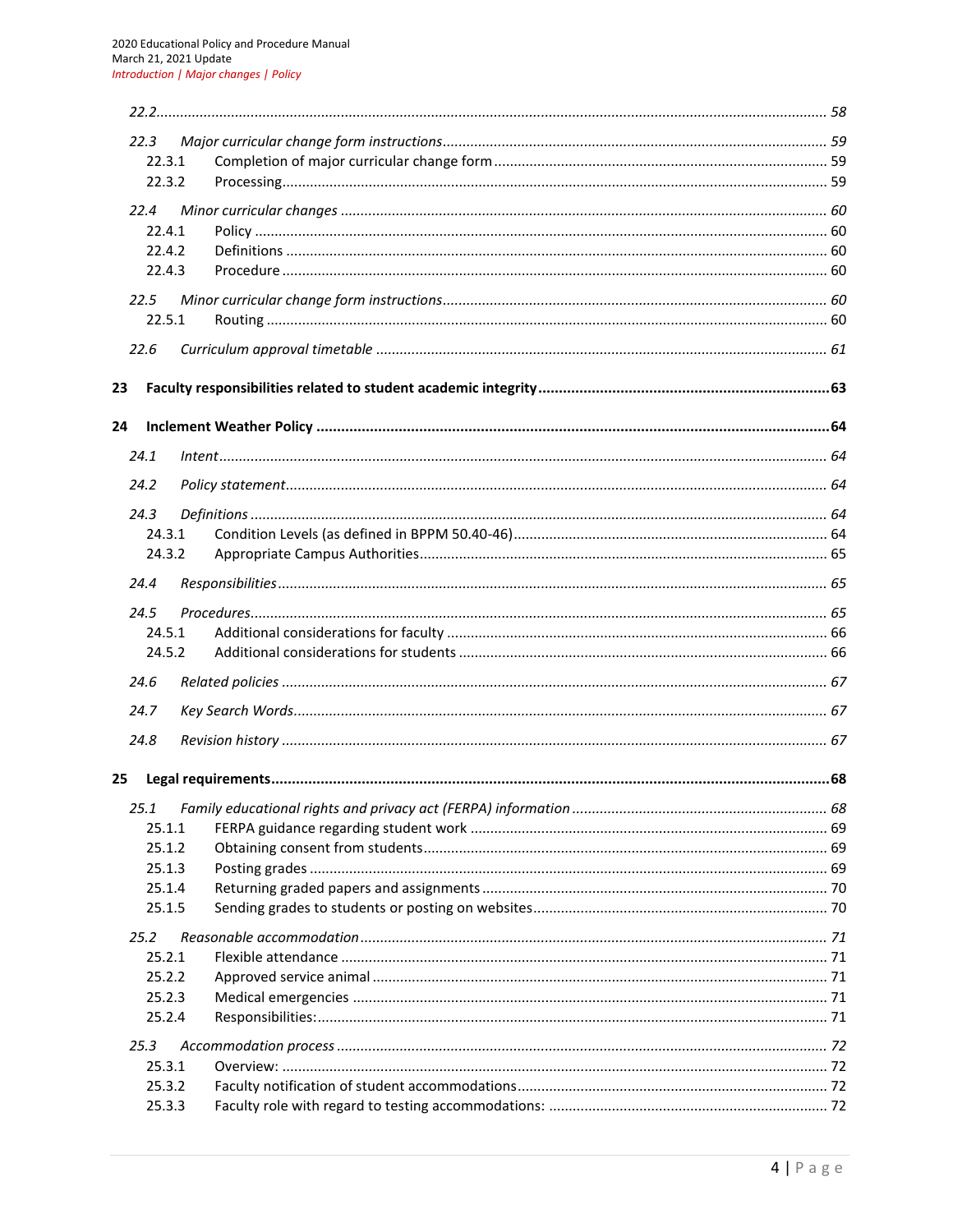| 26 |         |                                                                                                        |  |  |  |  |
|----|---------|--------------------------------------------------------------------------------------------------------|--|--|--|--|
|    | 26.1    |                                                                                                        |  |  |  |  |
|    | 26.2    |                                                                                                        |  |  |  |  |
| 27 |         |                                                                                                        |  |  |  |  |
|    | 27.1    |                                                                                                        |  |  |  |  |
|    | 27.2    |                                                                                                        |  |  |  |  |
| 28 |         |                                                                                                        |  |  |  |  |
|    | 28.1    |                                                                                                        |  |  |  |  |
|    | 28.1.1  |                                                                                                        |  |  |  |  |
|    | 28.1.2  |                                                                                                        |  |  |  |  |
|    | 28.1.3  |                                                                                                        |  |  |  |  |
|    | 28.1.4  |                                                                                                        |  |  |  |  |
|    | 28.2    |                                                                                                        |  |  |  |  |
|    | 28.2.1  |                                                                                                        |  |  |  |  |
|    | 28.2.2  |                                                                                                        |  |  |  |  |
|    | 28.2.3  |                                                                                                        |  |  |  |  |
|    |         |                                                                                                        |  |  |  |  |
|    | 28.3    |                                                                                                        |  |  |  |  |
|    | 28.3.1  | Academic policies pertaining to dual credit programs at Washington state university 79                 |  |  |  |  |
|    | 28.4    |                                                                                                        |  |  |  |  |
|    | 28.4.1  |                                                                                                        |  |  |  |  |
|    | 28.4.2  |                                                                                                        |  |  |  |  |
|    | 28.4.3  |                                                                                                        |  |  |  |  |
|    | 28.4.4  |                                                                                                        |  |  |  |  |
|    | 28.4.5  |                                                                                                        |  |  |  |  |
|    | 28.4.6  |                                                                                                        |  |  |  |  |
|    | 28.4.7  |                                                                                                        |  |  |  |  |
|    | 28.4.8  | Requirements for continued enrollment in running start program (satisfactory academic progress).<br>81 |  |  |  |  |
|    | 28.4.9  |                                                                                                        |  |  |  |  |
|    | 28.4.10 |                                                                                                        |  |  |  |  |
| 29 |         |                                                                                                        |  |  |  |  |
|    | 29.1    |                                                                                                        |  |  |  |  |
|    | 29.2    |                                                                                                        |  |  |  |  |
|    | 29.2.1  |                                                                                                        |  |  |  |  |
|    | 29.2.2  |                                                                                                        |  |  |  |  |
|    | 29.2.3  |                                                                                                        |  |  |  |  |
|    | 29.3    |                                                                                                        |  |  |  |  |
|    | 29.4    |                                                                                                        |  |  |  |  |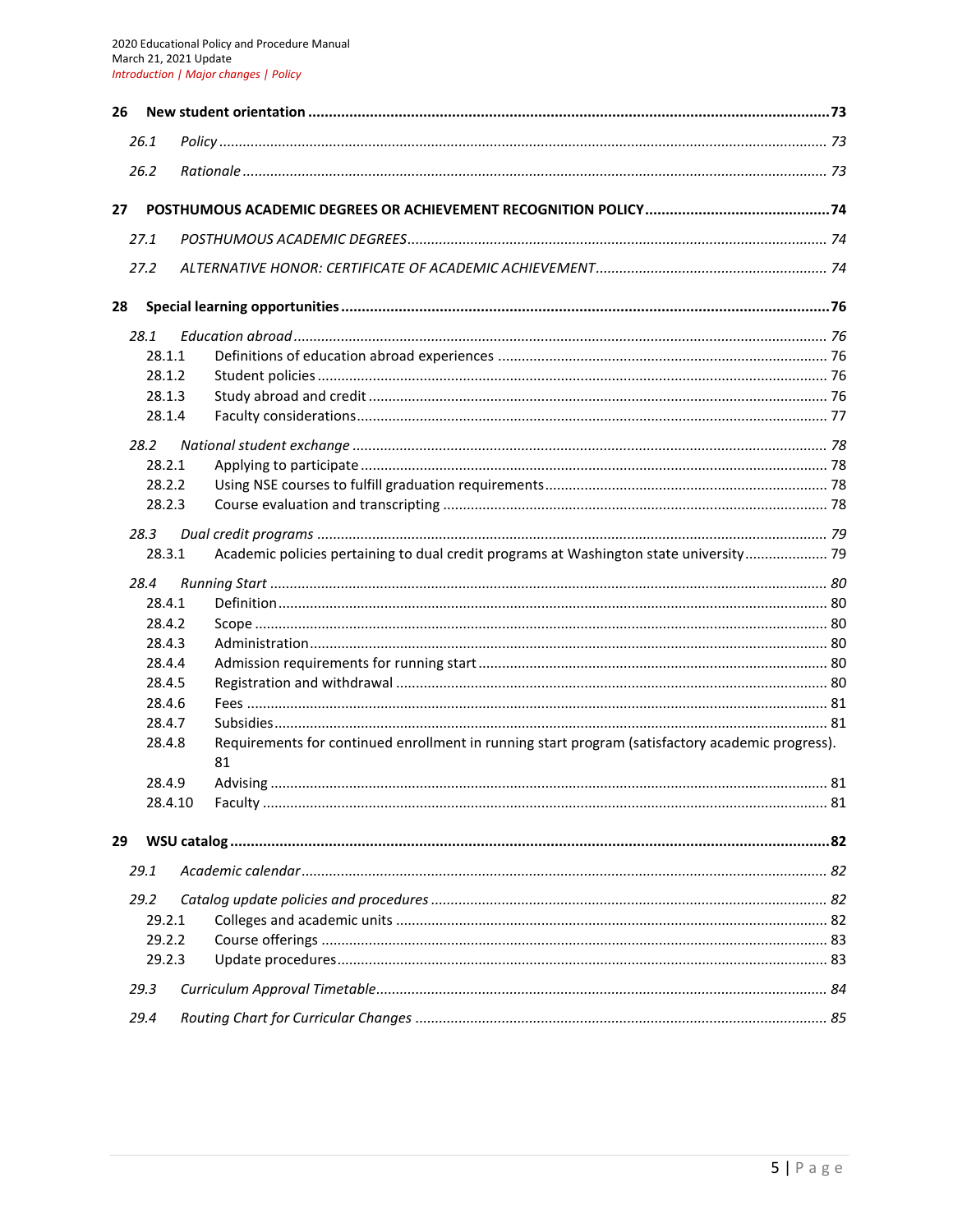# <span id="page-5-0"></span>2 INTRODUCTION

The Education Policies and Procedures Manual (EPPM) details academic policies and procedures not covered in [Academic Regulations](https://registrar.wsu.edu/academic-regulations/) as listed in the [Catalog.](https://catalog.wsu.edu/) The EPPM is designed to guide faculty, chairs, directors, deans, and vice chancellors in their day-to-day function. The EPPM also contains administrative procedures developed in the provost's office to implement academic policies or to respond to state, federal, and accreditation requirements. The last known date of revision for policies and procedures is provided where available.

Given the evolving nature of academic policy, this manual is regularly updated by consensus agreement between the Provost's Office, Faculty Senate, and the University Registrar. Updates to the EMMP are published as information items in the Faculty Senate Agenda.

Faculty Senate

Provost's office

Registrar's office

March 2018

Updated November 2019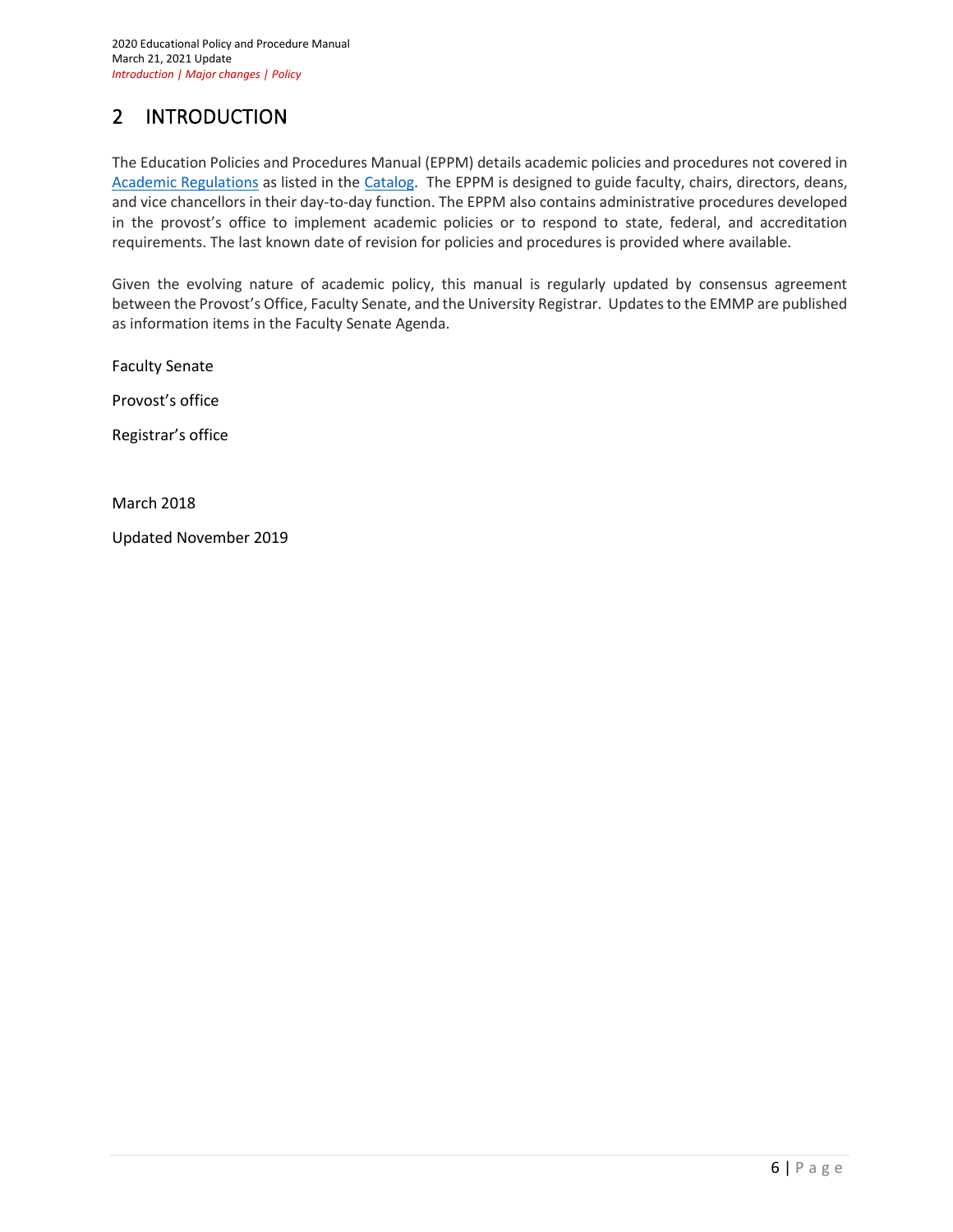# <span id="page-6-0"></span>3 WASHINGTON STATE UNIVERSITY POLICY MANUALS

Policies contained in this manual cross-reference a number of other university policy manuals. For the convenience of readers, the major university policy manuals are as follows:

• Academic Regulations in the WSU catalog

[https://registrar.WSU.edu/academic-regulations/](https://registrar.wsu.edu/academic-regulations/)

• Board of Regents Policy Manual (BOR)

[http://public.WSU.edu/~forms/html/bor/bor00\\_introduction\\_and\\_table\\_of\\_contents.htm](http://public.wsu.edu/~forms/HTML/BOR/BOR00_Introduction_and_Table_of_Contents.htm)

• Business Policies and Procedures Manual (BPPM)

[http://public.WSU.edu/~forms/html/BPPM/01.01\\_table\\_of\\_contents.htm](http://public.wsu.edu/~forms/HTML/BPPM/01.01_Table_of_Contents.htm)

• Degree Changes Manual

[https://provost.WSU.edu/procedures/degree-approval/](https://provost.wsu.edu/procedures/degree-approval/)

- Executive Policy Manual (EPM) [http://public.WSU.edu/~forms/html/epm/ep00\\_introduction\\_and\\_table\\_of\\_contents.htm](http://public.wsu.edu/~forms/HTML/EPM/EP00_Introduction_and_Table_of_Contents.htm)
- Faculty Manual

[https://facsen.wsu.edu](https://facsen.wsu.edu/)

- Graduate Policies and Procedures Manual [https://gradschool.WSU.edu/policies-procedures/](https://gradschool.wsu.edu/policies-procedures/)
- Safety Policies and Procedures Manual (SPPM)

[https://old-www.WSU.edu/manuals\\_forms/html/asppm/1\\_introduction](https://old-www.wsu.edu/manuals_forms/HTML/aSPPM/1_Introduction-Organization/1.01_SPPM_TOC--By_Chapter.htm)[organization/1.01\\_sppm\\_toc--by\\_chapter.htm](https://old-www.wsu.edu/manuals_forms/HTML/aSPPM/1_Introduction-Organization/1.01_SPPM_TOC--By_Chapter.htm)

• UCORE Handbook

[https://UCORE.WSU.edu](https://ucore.wsu.edu/)

• WSU Catalog [https://www.catalog.WSU.edu](https://www.catalog.wsu.edu/) 

Both html and printable pdf versions of BPPM, SPPM, EPM, AND BOR can be found at:

[http://public.WSU.edu/~forms/manuals.html](http://public.wsu.edu/~forms/manuals.html)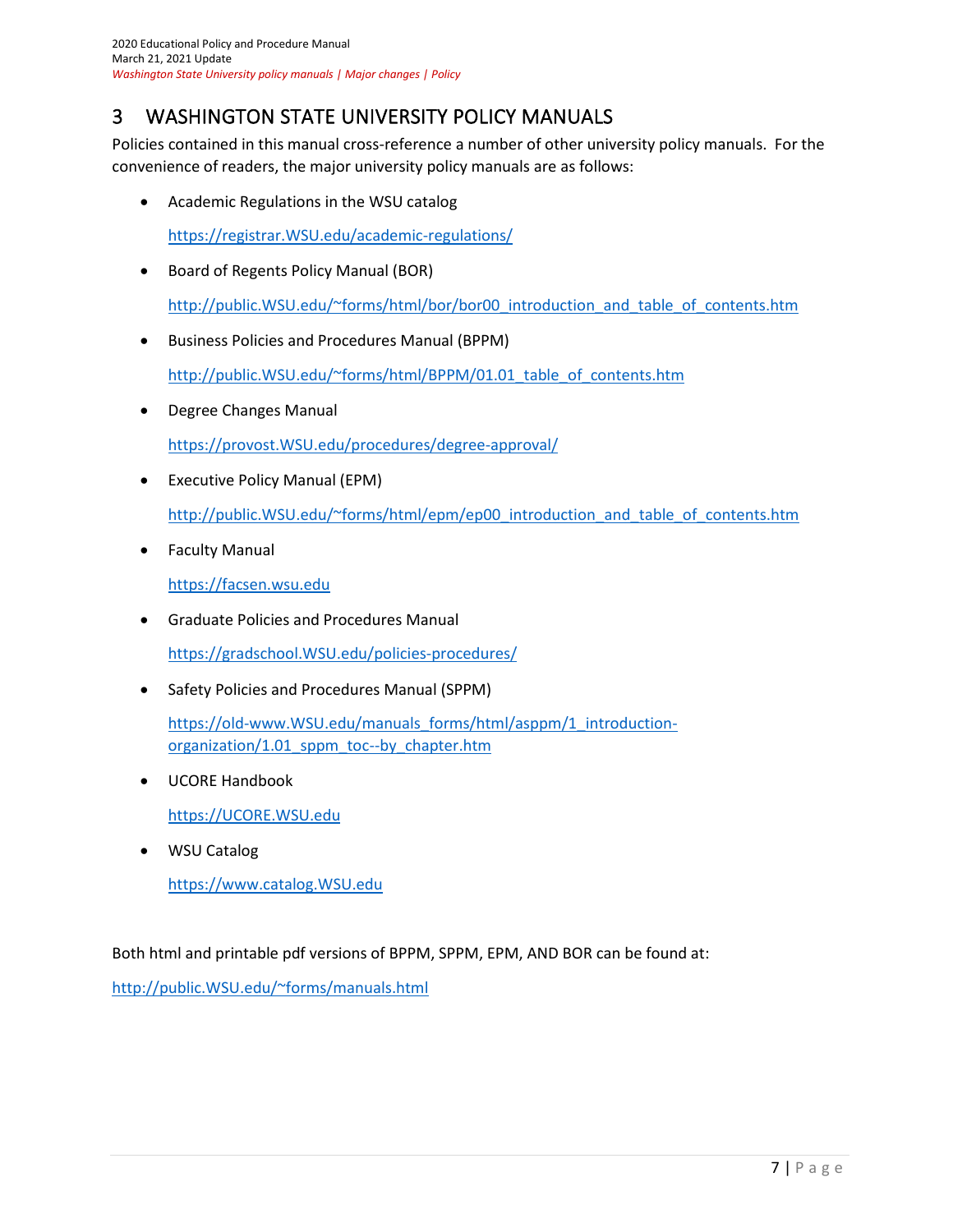# <span id="page-7-0"></span>4 EDUCATIONAL POLICY GOVERNANCE

The educational objectives and responsibilities of Washington State University are based upon specific requirements and enabling provisions of state and federal statues, and by action of the board of regents, as stipulated in the Faculty Manual. The Faculty Senate, serving as the legislative body of the faculty in all matters requiring faculty action or approval of curricular and educational policies of Washington state university, makes recommendations to the president and the Board of Regents.

The Academic Affairs Committee (AAC), the Graduate Studies Committee (GSC), and the Professional Health Sciences Committee (PHSC) assist the senate in its review and appraisal of all academic matters including:

- 1. Standards of admission
- 2. Curricula and courses to be offered and the amount of credit for each course
- 3. Standards of scholarship
- 4. Requirements for graduation
- 5. The academic calendar

With the dissolution in 2012 of the state of Washington's higher education coordinating board, which previously approved proposals to initiate, modify, consolidate or terminate programs at the public fouryear institutions, the Faculty Senate leadership and the Office of the Provost collaborated to update the procedures for these major changes. They are collected in the degree changes manual maintained by the provost's office.

Any member or group of members of the faculty, or other interested person, may submit proposals for changes in the Academic Regulations to the Faculty Senate office for consideration by the academic affairs committee. These changes may pertain to the university in general—enrollment, registration rather than to the curriculum of a specific unit.

Changes in academic policy, unless otherwise stated, become effective the fall semester subsequent to their adoption by the Faculty Senate. (Senate, 3/9/72)

EPPM 1996; rev. 2012-18 (degree changes)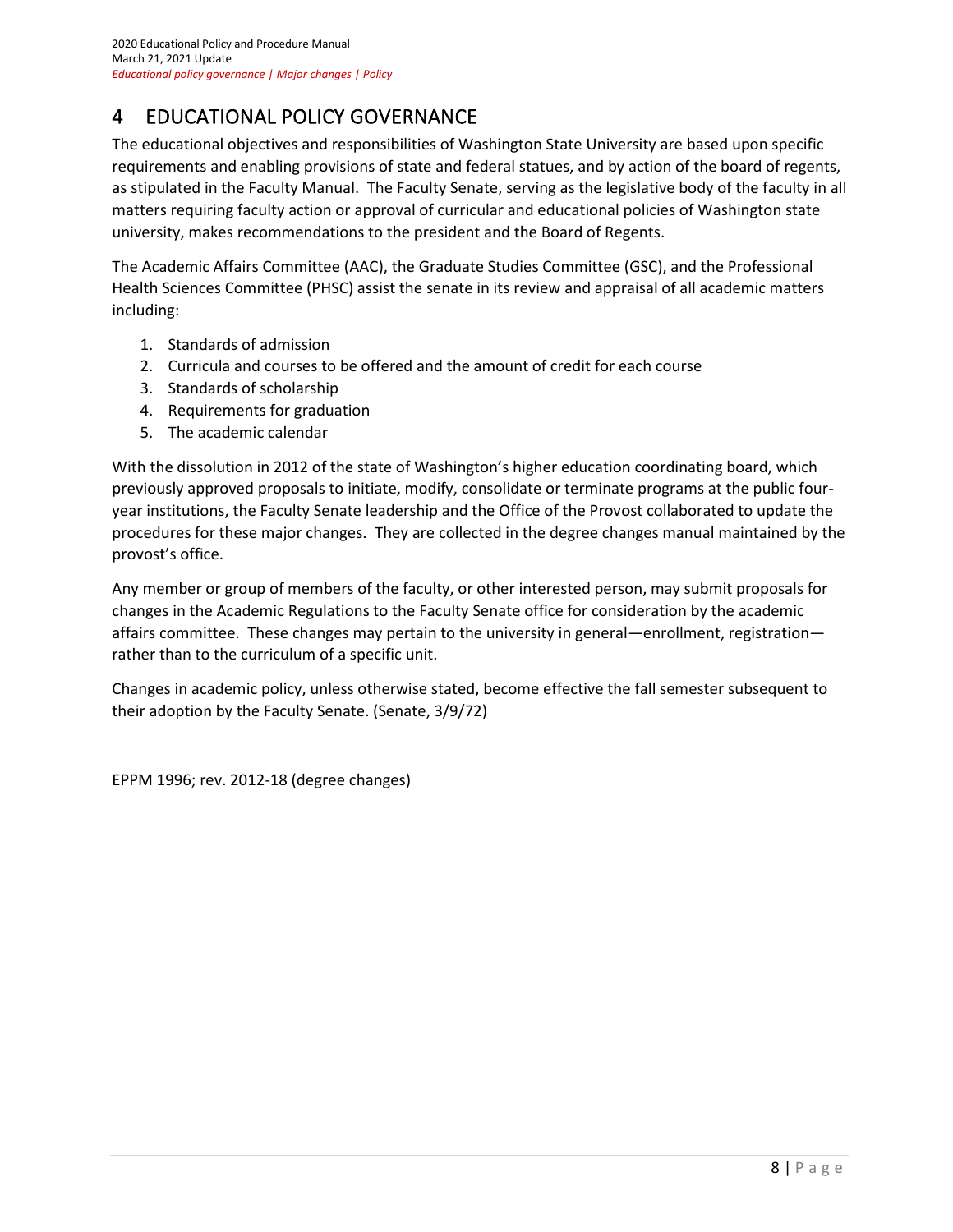# <span id="page-8-0"></span>5 ACADEMIC PROGRAMS

## <span id="page-8-1"></span>5.1 Major changes

Requests for organizational and degree offering changes are reviewed by the Office of the Provost prior to evaluation by the Faculty Senate. These changes include:

- 1. New departments, programs, and degrees.
- 2. Discontinuation of departments, programs, and degrees.
- 3. Change in the name of departments, programs and degrees.
- 4. Extension of existing degrees to another campus.
- 5. Moratorium and suspension of programs or degrees.

Because these changes potentially impact: student progress toward a degree they have been admitted to; federal financial aid; or substantial university resources, they must be reported to WSU's accrediting agency and ultimately to the federal government. Thus they must undergo a more extensive evaluation than ordinary curricular proposals. Departments or initiating units should plan realistically for the length of the review process, as described in the degree changes manual.

Guidance regarding forms and process can be found on the provost's office website:

[https://provost.WSU.edu/procedures/degree-approval/](https://provost.wsu.edu/procedures/degree-approval/)

## <span id="page-8-2"></span>5.2 Major changes and accreditation

WSU's regional accrediting agency, the Northwest Commission on Colleges and Universities, requires notification of major and minor changes as defined by NWCCU.

A Major Change has significant impact on the resources and capacity of the institution. A major change is of a magnitude to alter an institution's mission, objectives, and supporting core themes; the scope or degree level of its offerings; its autonomy, sponsorship, or the locus of control; its offering of academic programs for credit through contractual relationships with external organizations; its offering of programs for credit outside the NWCCU region; or, its campus locations including a branch campus or the establishment of an additional location apart from the main campus at which the institution offers at least 50 percent of an educational program. Major changes include, but are not limited to, the following:

- 1. Changing institutional mission, objectives, and core themes;
- 2. Changing legal status, form of control, ownership, or sponsorship of the institution;
- 3. Adding courses or a degree program at a new degree level not listed for the institution with the NWCCU;
- 4. Establishing a branch campus;
- 5. Acquiring, or merging with, another institution/organization, program or location of another institution;
- 6. Adding courses/program(s) for academic credit outside the NWCCU region;
- 7. Entering into a contractual agreement with a regionally accredited or non‐regionally accredited organization to provide courses and program(s) for academic credit on behalf of the candidate or accredited member institution;
- 8. Adding program(s) for academic credit within the NWCCU region in a legal jurisdiction not previously reported and evaluated;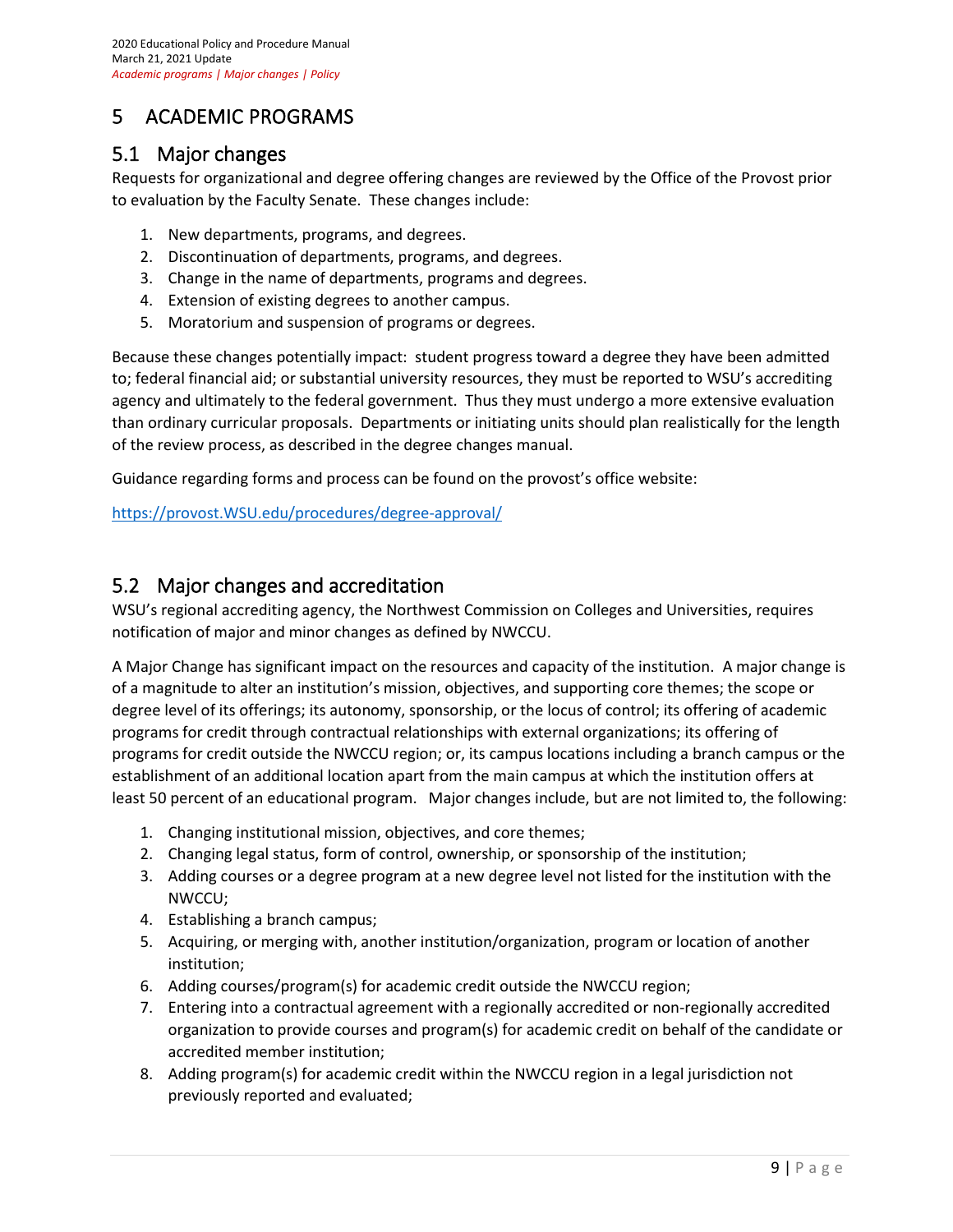- 9. Establishing an additional location geographically apart (more than 20 miles) from the main campus at which the institution offers at least 50 percent of an education program;
- 10. Adding courses or programs that represent a significant departure from existing offerings of education programs or a significant departure in method of delivery from those that were previously reported and evaluated;
- 11. First time use of a distance delivery infrastructure, or, offering 50% or more to completion of program requirements by distance delivery;
- 12. First time offering of competency-based (or direct assessment) education programs;
- 13. Adding programs delivered through direct assessment or delivered through a "hybrid" direct assessment approach where not previously reported and evaluated;
- 14. Changing from clock hours to credit hours or vice versa, or a substantial increase or decrease in the length of a program or the number of clock or credit hours awarded for successful completion of a program; and/or
- 15. Adding a permanent location at a site at which the institution is conducting a teach‐out for students of another institution that has ceased operating before all students have completed their program of study.

A minor change has minimal impact on the resources and capacity of the institution. Most changes, such as adding programs that are allied with existing offerings, or dropping programs, and changes in method of instructional delivery, are not major and therefore are categorized as minor changes. Minor changes include, but are not limited to, the following:

- 1. Adding existing program(s) of one year (or more) in length to a previously reported and evaluated location where 50% or more of the program requirements are delivered (assuming minimal need for additional resources);
- 2. Adding a degree or certificate program using competency‐based education
- 3. Adding a site or location geographically apart from the institution's main campus or existing site (within 20 miles) at which the institution offers at least 50 percent of an education program;
- 4. Adding a new degree program in the same level of accreditation and closely related to fields of study previously reported and evaluated; and/or
- 5. Placing in moratorium, suspending, or terminating a degree program of 30 semester or 45 quarter credits in length.

Changes in candidate or accredited institutions must be reported to the commission and approved in advance of implementation.

If an institution implements a change without prior written notice or if it proceeds to implement a substantive change denied by the executive committee or commission, the commission may issue an order for the institution to show cause as to why its accreditation or candidate status should not be terminated." (NWCCU substantive change policy, 2016)

Departments and other units initiating major changes as defined by NWCCU should therefore be advised that programs cannot be implemented prior to having received approval from NWCCU.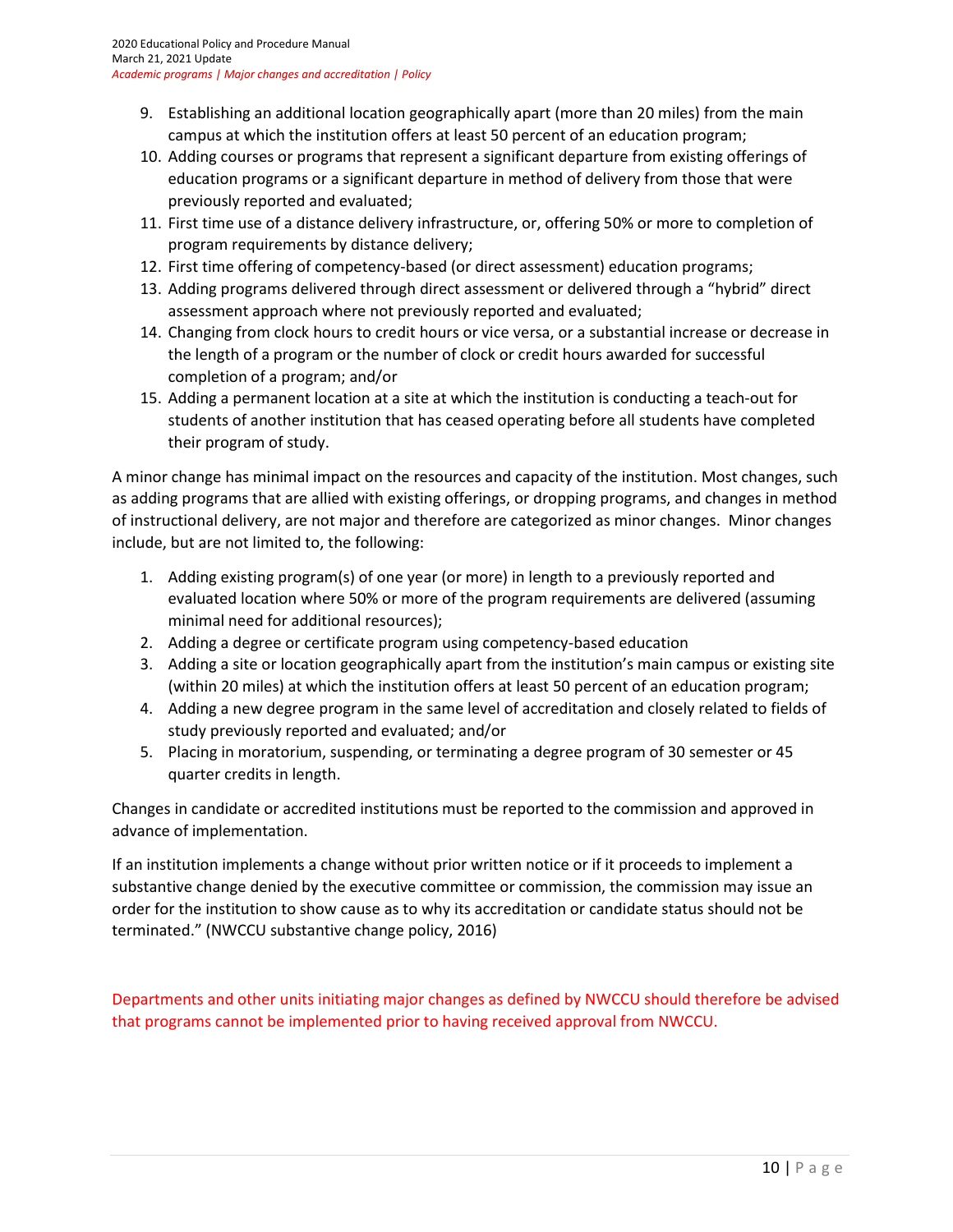# <span id="page-10-0"></span>5.3 Organizational changes

### <span id="page-10-1"></span>5.3.1 Policy

Substantial changes such as the creation or discontinuation of an academic department, degree or program, require submission of the appropriate form and supporting documentation to the Office of the Provost prior to submission to the Faculty Senate. This includes but is not limited to a full description and reasons for the proposed change, cost analysis (added cost or savings), facility needs, faculty/staff arrangements, enrollment data, and other special considerations.

### <span id="page-10-2"></span>5.3.2 Process

### *5.3.2.1 Department-initiated changes*

Study committee and/or accreditation recommendations should also accompany the proposal when applicable. Once reviewed by the provost, the submission is routed through the Faculty Senate process.

### *5.3.2.2 Changes initiated from the administrative level*

Changes initiated by council of academic deans, the provost and executive vice president, or the president, should be submitted to the steering committee of the Faculty Senate. The steering committee is responsible to see that the appropriate senate committees investigate the proposal, giving deans, directors, chairs, faculty, and students an opportunity for timely and effective consideration and input. Except for the early coordination efforts of the steering committee, the process follows the current curriculum change procedures.

EPPM 1996; senate mous 2014; provost's degree manual 2017

### **Related policies:**

NWCCU, substantive change policy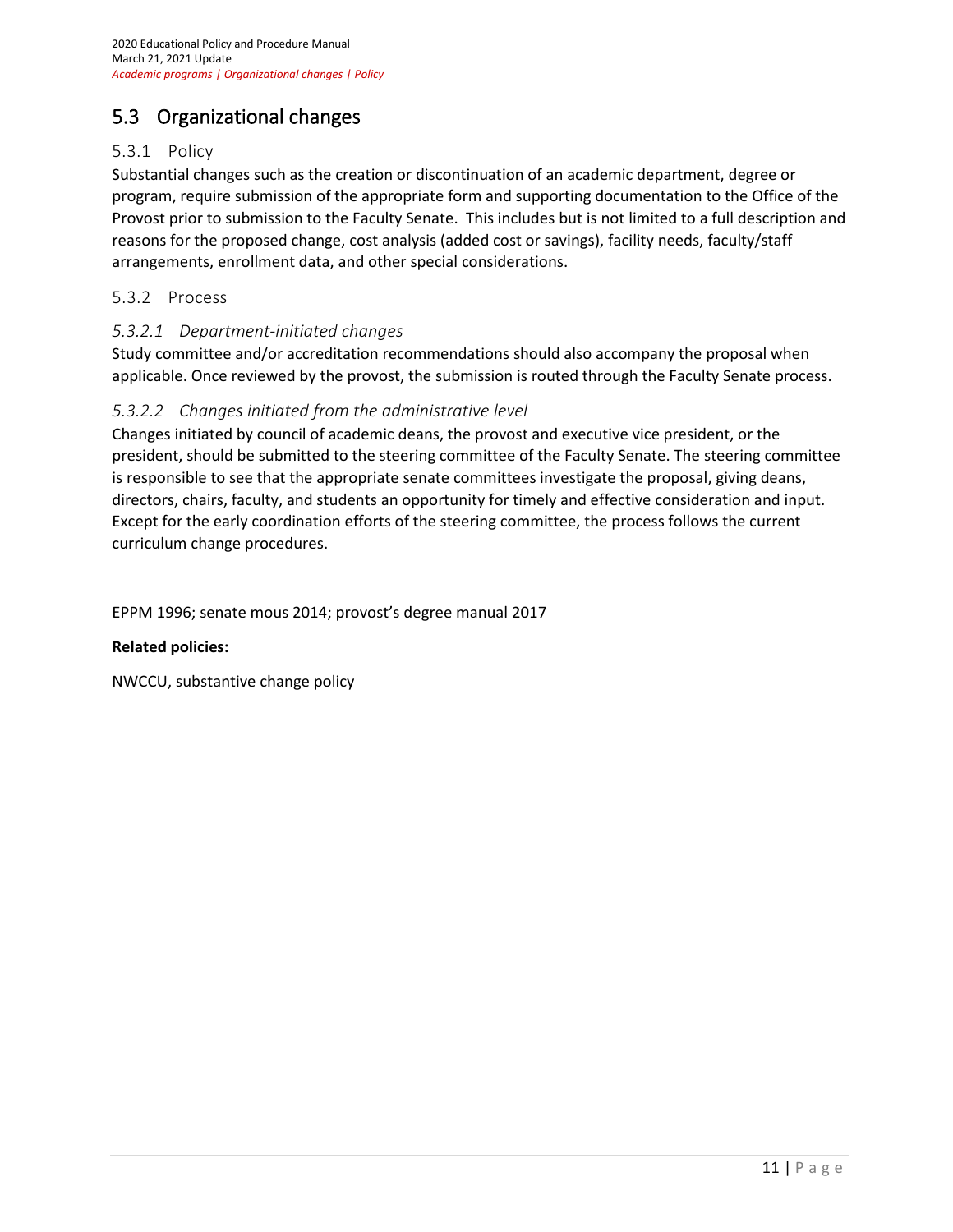# <span id="page-11-0"></span>5.4 Policy for moratorium, suspension or discontinuation of academic programs and certificate programs requiring 30 or more credits

#### <span id="page-11-1"></span>5.4.1 Overview

This policy allows departments to propose a moratorium or suspension of a graduate-level academic degree program, or undergraduate, professional, or graduate certificates requiring 30 or more credits (see policy on certificates), or to discontinue any academic degree program or certificate on a permanent basis. A moratorium or suspension must be specific to the campus location(s) officially approved to offer the degree. Typically, undergraduate and professional degree programs are not placed in a moratorium or suspension status. Undergraduate programs may be limited through certification criteria (see policy on certification [under revision]).

### <span id="page-11-2"></span>5.4.2 Definitions

A moratorium is defined as a temporary suspension of admission to a graduate program for up to two calendar years. A suspension is defined as suspending admission to a graduate program for more than two calendar years, but not more than five calendar years, usually in anticipation of closing the program. Discontinuation is defined as the permanent closure of an academic degree program or certificate of 30 or more credits.

#### <span id="page-11-3"></span>5.4.3 Purpose

The purpose of the policy is to ensure that all the necessary processes and notifications occur in a timely manner, and that the appropriate approvals are obtained when a program decides in advance that suspension, moratorium, or discontinuation is warranted. This policy is not intended to cover an atypical year in a graduate admissions cycle when a weak pool results in no admissions offers, or when unforeseen circumstances prevent offers of admission after applications have been accepted. Should the consequences of such a failed admissions cycle warrant a moratorium or suspension for the ensuing year, then this policy applies.

#### <span id="page-11-4"></span>5.4.4 Process

The moratorium or suspension process is twofold: it includes (1) notification to the appropriate university offices and external bodies that the graduate program/certificate at one or more campus locations is not accepting new students for a defined period of time; and (2) provides the academic unit time to implement changes, address resource concerns, consider implications for the future, and plan for potential transitions. Both moratorium and suspension actions require review by the dean of the graduate school, approval of the provost's office and notification to Faculty Senate and the board of regents. Suspension of a graduate-level academic degree program or any certificate of 30 or more credits also requires submission to the Northwest Commission on Colleges and Universities (NWCCU) for approval.

Discontinuation of an academic degree program or certificate of 30 or more credits requires a formal teach-out plan, the approval of the provost, Faculty Senate, and board of regents, and notification to currently enrolled students. Discontinuation of an academic degree program or certificate of 30 or more credits also requires submission to the NWCCU for approval and notification to the Washington Student Achievement Council and US Department of Education.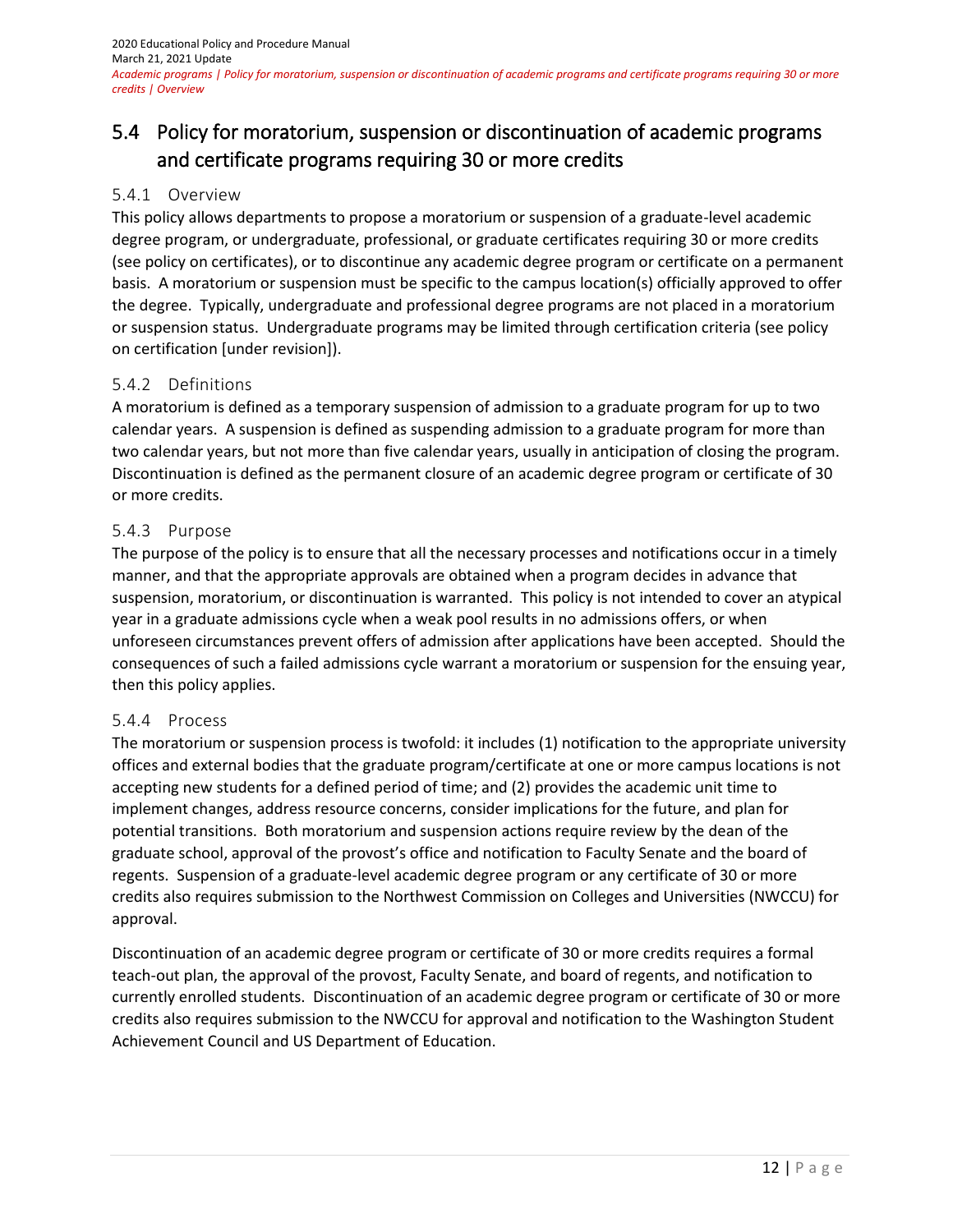2020 Educational Policy and Procedure Manual March 21, 2021 Update *Academic programs | Policy for moratorium, suspension or discontinuation of academic programs and certificate programs requiring 30 or more credits | Moratorium*

### <span id="page-12-0"></span>5.4.5 Moratorium

A temporary suspension of admission to a graduate program or any certificate of 30 credits or more may be requested for up to two calendar years for any or all locations at which the program is offered. A moratorium may be requested to address a variety of short-term issues, including but not limited to:

- 1. Low demand for the program
- 2. Curricular changes as a result of program assessment or review
- 3. Temporary loss or reallocation of program resources
- 4. Over-enrollment in a given year

A program in approved moratorium status at a specific location may not admit new students at that location and must contain a prominent notice on its website that admissions have been placed in moratorium. The program must notify the graduate school and the provost's office via the moratorium or suspension of a graduate degree program form. Moratoria are reported as information items to the Faculty Senate and board of regents.

At the end of the moratorium period, the academic unit must submit a moratorium or suspension of a graduate degree program form to the provost to reopen the program to new applications; the request must provide information regarding the academic unit's capacity and resources to reactivate the program/certificate. A list of the faculty and their committee roles for participating in the graduate program must be approved by the graduate school and included with the reactivation form. If the academic unit does not take any action at the end of the moratorium period, the program automatically will be put into suspension status. The unit will be requested by the provost's office to complete the required paperwork for NWCCU for a suspended degree.

#### <span id="page-12-1"></span>5.4.6 Suspension

An academic unit may request suspension of a graduate degree program for more than two years but fewer than five years at any or all campus locations where the program is officially offered. A program/certificate at a specific campus in suspension status may not admit new students to that location; however, the program must continue to offer required courses until all students already admitted into the program complete their course of study within the maximum time allotted for the degree completion. The program website must contain a prominent notice that admissions have been suspended.

A suspension may be requested to address the following issues:

- Reassess the purpose and goals of the program/certificate
- Address declining and insufficient enrollment trends
- Design and implement major curricular changes
- Address deficiencies in resources and/or staffing

At the end of the suspension period, the academic unit must submit a moratorium or suspension of a graduate degree program form to the provost to reopen the program to new applications or submit a proposal to discontinue a degree program. The request to reactivate the program must provide information regarding the academic unit's capacity and resources to reactivate the program/certificate. A list of the faculty and their committee roles for participating in the graduate program must be approved by the graduate school and included with the reactivation form.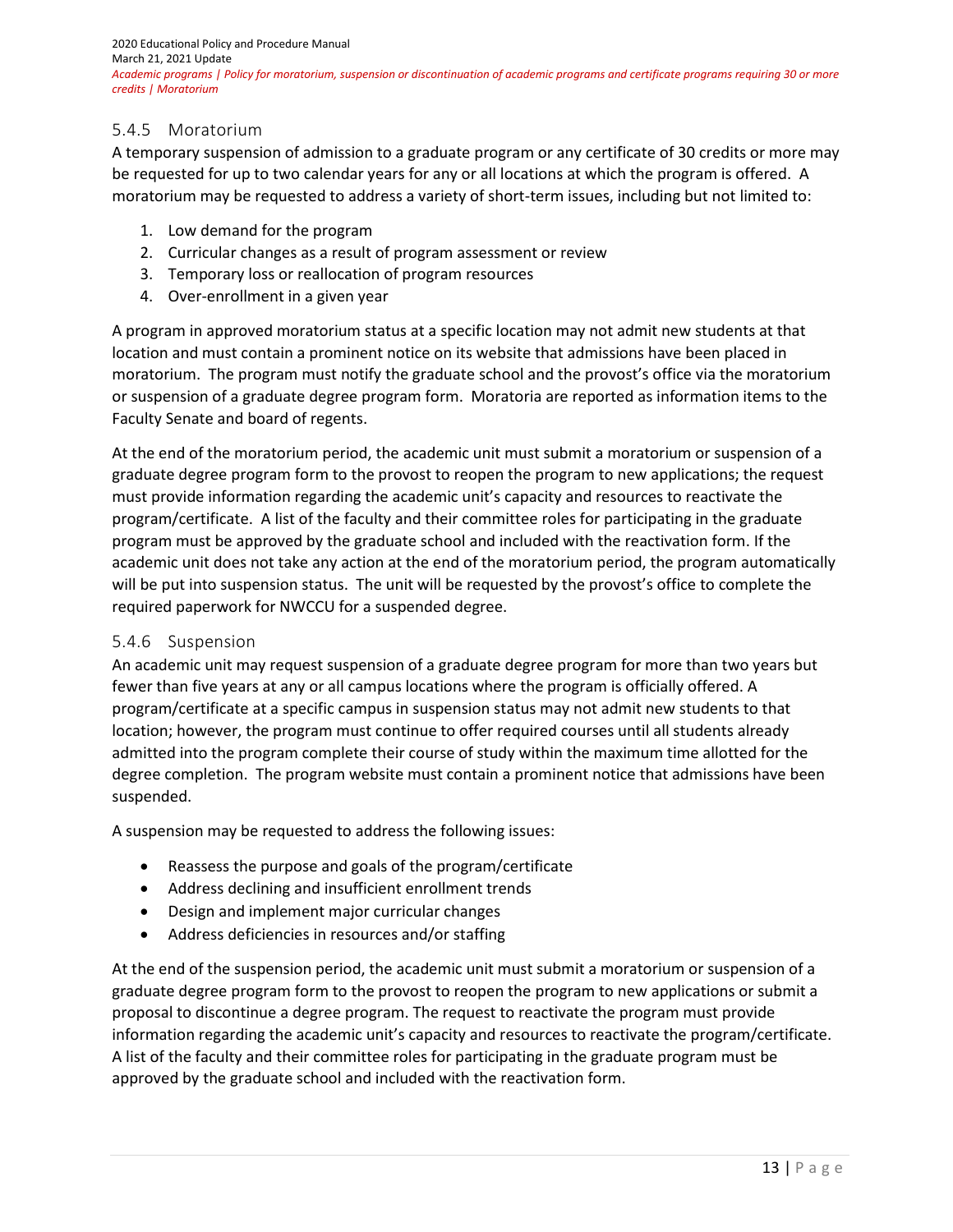2020 Educational Policy and Procedure Manual March 21, 2021 Update *Academic programs | Policy for moratorium, suspension or discontinuation of academic programs and certificate programs requiring 30 or more credits | Responsibilities*

### <span id="page-13-0"></span>5.4.7 Responsibilities

The dean of the college in which the graduate program or certificate resides should discuss the moratorium or suspension, along with potential impacts to the program and its students, with the dean of the graduate school before submitting a moratorium or suspension of a degree program form to the provost. Appropriate campus administrators impacted by the action will be notified. Once the form is reviewed by all appropriate parties and submitted to the provost's office, the provost will notify the program director/chair, campus administrators, college dean, and dean of the graduate school of the moratorium or suspension decision. If the request is approved, the provost's office will also notify the Faculty Senate along with the dean of the graduate school for graduate programs/certificates. If there is no request to reactivate a program already in moratorium status, the provost's office will automatically put that program into suspension status for up to 5 years, and will notify the program, campus, college, graduate school and Faculty Senate. The program will be required to complete paperwork for submission to the Northwest Commission on Colleges and Universities.

Before the end of the moratorium or suspension period, the dean of the college should submit a moratorium or suspension of a graduate degree program form to the provost for reinstatement to active status or take action to close the suspended program. The provost will notify the program, college, campus, graduate school and Faculty Senate if the program is reinstated. If the academic unit decides to discontinue the program or certificate, the dean of the college should submit [a proposal to discontinue a](https://provost.wsu.edu/degree-change-form/)  [degree program](https://provost.wsu.edu/degree-change-form/) to the provost's office in accordance with the Faculty Senate memorandum of understanding (2014) and the provisions of the Faculty Manual.

The provost's office will notify all appropriate offices and external agencies if a closure is approved. It is the responsibility of each academic unit to notify the affected students appropriately and to ensure the timely offering of essential courses in the program/certificate so current students can complete their requirements, per NWCCU's [teach-out policy](http://www.nwccu.org/Standards%20and%20Policies/Policies/PolicyDocs/Teach-Out%20Plans%20and%20Teach-Out%20Agreements%20Policy.pdf) and in accordance with the statement of institutional responsibility to current students when an academic program or degree is discontinued.

Faculty Senate 4/13/2017

#### **Related policies:**

WSU Faculty Senate, Statement of Institutional Responsibility to Current Students When an Academic Program or Degree is Discontinued (3/31/83, 1996; under revision, 2017).

Memorandum of Understanding (MOU) Between the Provost and the Faculty Senate Regarding the Creation, Consolidation, New Location, Renaming or Elimination of Degree Programs (2014, updated 2018).

WSU Faculty Manual 2016-17, section III.E.3.b, Discontinuation of a Program.

NWCCU, *Substantive Change Policy* (2017) and application form identify moratorium, suspension and discontinuation as reportable actions.

NWCCU, Standard 2.D.4: in the event of program elimination or significant change in requirements, the institution makes appropriate arrangements to ensure that students enrolled in the program have an opportunity to complete their program in a timely manner with a minimum of disruption.

NWCCU, *Policy on Teach-Out Plans and Teach-Out Agreements* (2013).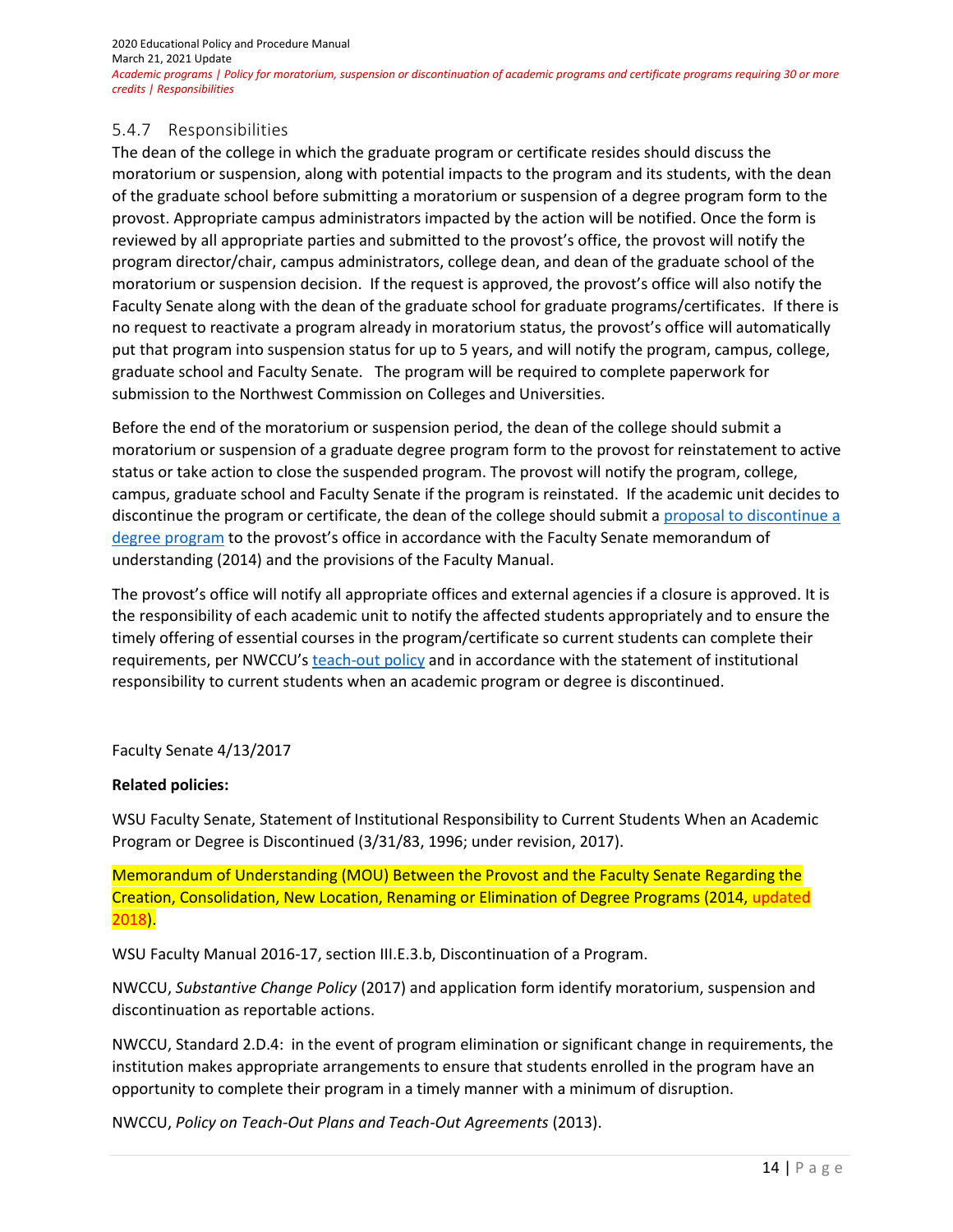2020 Educational Policy and Procedure Manual March 21, 2021 Update *Academic programs | Policy for moratorium, suspension or discontinuation of academic programs and certificate programs requiring 30 or more credits | Responsibilities*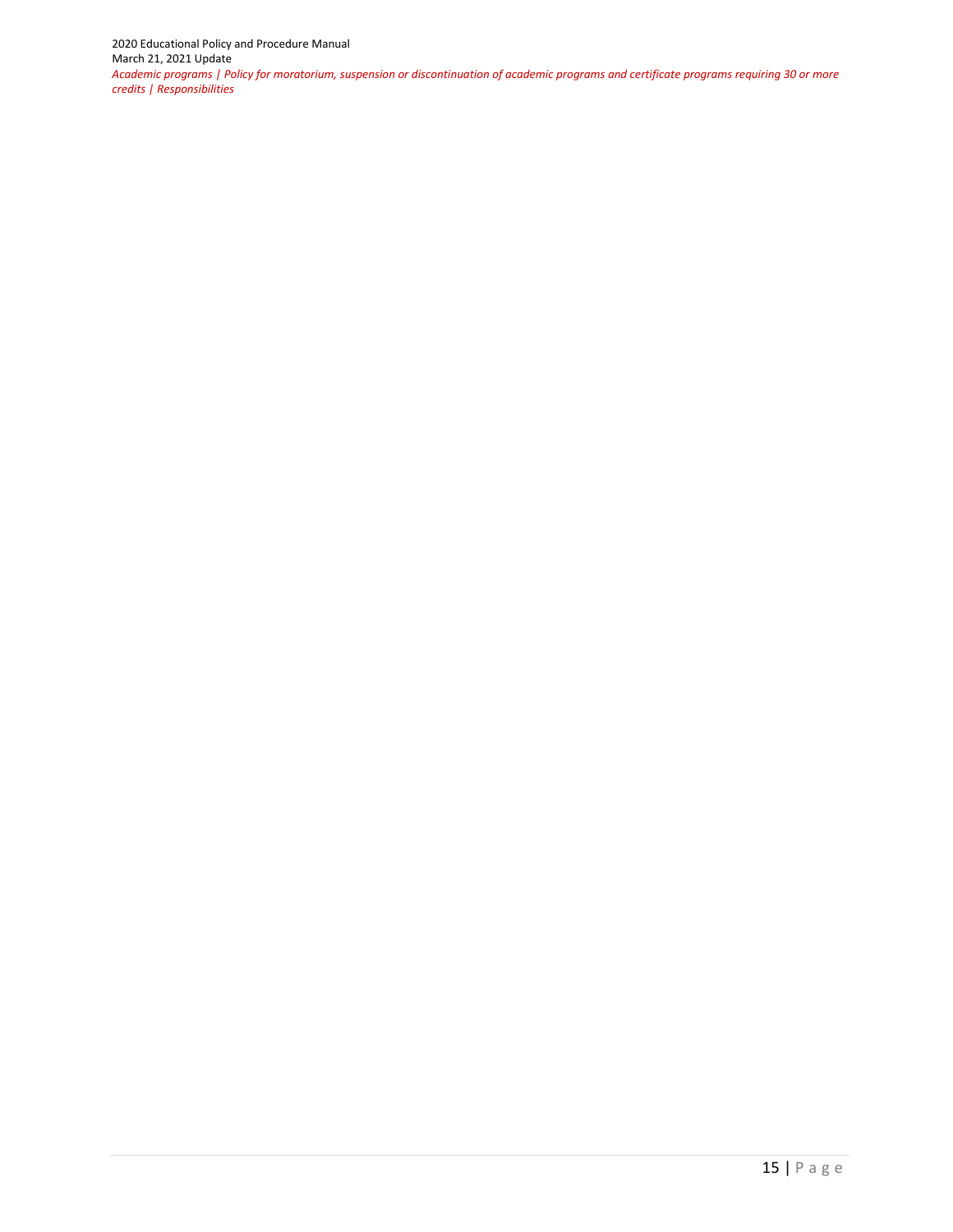## <span id="page-15-0"></span>5.4.8 Statement of institutional responsibility to current students when an academic program or degree is discontinued

Undergraduate students who are certified majors, graduate students accepted to degree candidacy, and matriculated professional students can expect that a degree will be granted if they maintain continuous enrollment and meet all requirements as listed in Academic Regulations 110-118. However, because of serious reductions in financial support, loss of faculty, or for other significant reasons, the university may find it necessary to discontinue a degree program.

When a degree program is discontinued, further certification into the degree program will cease for undergraduate programs with the effective date of the undergraduate degree's discontinuation. Further matriculation will cease for professional programs with the effective date of the professional degree's discontinuation. For graduate degree programs, admissions will be suspended with the filing for discontinuation, and terminated with the effective date of the discontinuation. Every effort will be made to allow currently enrolled and continuously enrolled students as defined above to complete their degrees within a reasonable period of time, typically no longer than four years.

Academic program leadership of the college and campus has the obligation to provide for individual needs of these students, e.g.,

- 1. Students may be encouraged to complete their requirements in similar or related degree programs;
- 2. Although general education requirements (UCORE) and the minimum total hours for the degree may not be waived, the student's major department/program may waive or substitute departmental degree requirements (approval of the graduate school required for graduate students);
- 3. Undergraduate and professional students may be allowed to complete remaining requirements at another institution under Academic Regulation 114(d)4.
- 4. Graduate students may be allowed to take courses or conduct research at another institution when approved by the student's graduate committee and the graduate school. In all cases, all financial obligations are the responsibility of the individual student involved, except as otherwise noted in the Washington State University Catalog or the Graduate Studies Policies and Procedures Manual.

Faculty Senate 3/31/83; 1996; 2017

#### **Related policies:**

NWCCU, *Teach-Out Plans and Teach-Out Agreements Policy* (2017)

Degree Changes Manual, *Discontinuation of a Degree Program*

Memorandum of Understanding (MOU) Between the Provost and the Faculty Senate Regarding the Creation, Consolidation, New Location, Renaming or Elimination of Degree Programs (2014, updated 2018).

WSU Executive Policy 29: Policies, Responsibilities, and Authorities for the Operation of Multi-Campus Academic Programs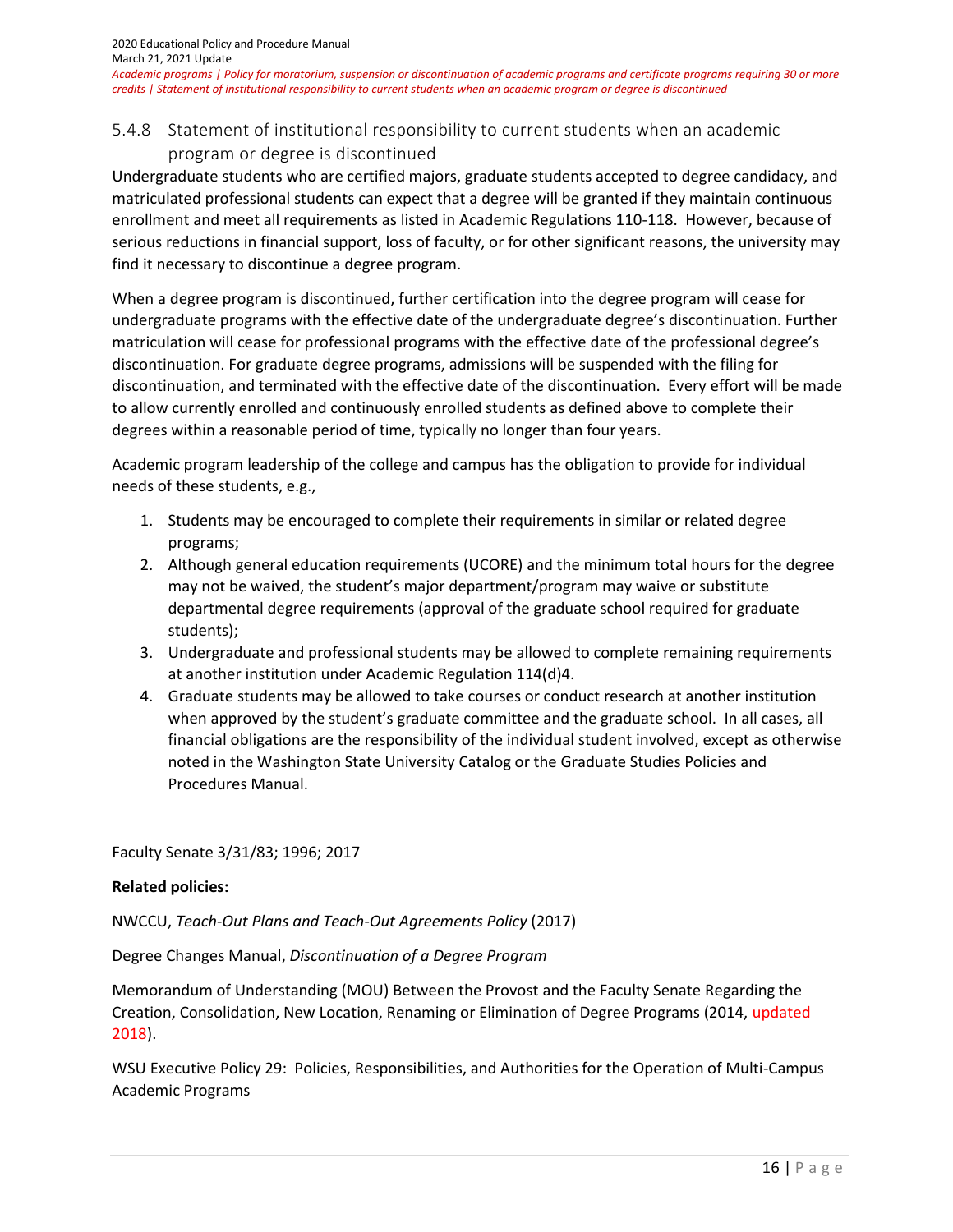2020 Educational Policy and Procedure Manual March 21, 2021 Update *Academic performance improvement | Policy for moratorium, suspension or discontinuation of academic programs and certificate programs requiring 30 or more credits | Statement of institutional responsibility to current students when an academic program or degree is discontinued*

# <span id="page-16-0"></span>6 ACADEMIC PERFORMANCE IMPROVEMENT

As defined in executive policy #29, reviews and assessments of programs for the purpose of improvement are the responsibility of the appropriate academic authority.

- Academic performance improvement reviews are conducted by the dean of the college.
- Academic program assessments are the responsibility of the department chair/school director and reported to the college and graduate school as appropriate, and ultimately reported to the provost's office.
- Program-specific accreditation reviews are the responsibility of the college, can be conducted locally at the appropriate campus under the direction of the dean, are reported to the provost's office, and are included in institution-level review.
- Institution-level accreditation reviews are the responsibility of the provost's office.

Reviews will include all campuses participating in/contributing to the program.

The department chair, school director, and/or the dean/dean's designee will collaborate with the appropriate campus academic directors and the vice chancellors for academic affairs of all campuses participating in/contributing to the program.

Campuses with programs that are uniquely offered on that campus will take the lead for accreditation review of that program and are responsible for reporting findings to the provost office.

The dean's designee will assist with all aspects of academic program reviews and program-specific accreditation reviews and will take part in any meetings with accrediting organizations.

The unit leading an accreditation review will designate an individual to lead the review process, and provide necessary staff support for the review.

Where appropriate, campus-specific data will be captured in a manner that informs and allows for action at the campus level.

The provost, in consultation with deans and/or campus academic authorities, may use accreditation reviews, academic profile data, assessment reports, and other sources of information to evaluate academic performance of departments or colleges and to make recommendations for improvement.

#### **Related policies:**

WSU Executive Policy 29: Policies, Responsibilities, and Authorities for the Operation of Multi-Campus Academic Programs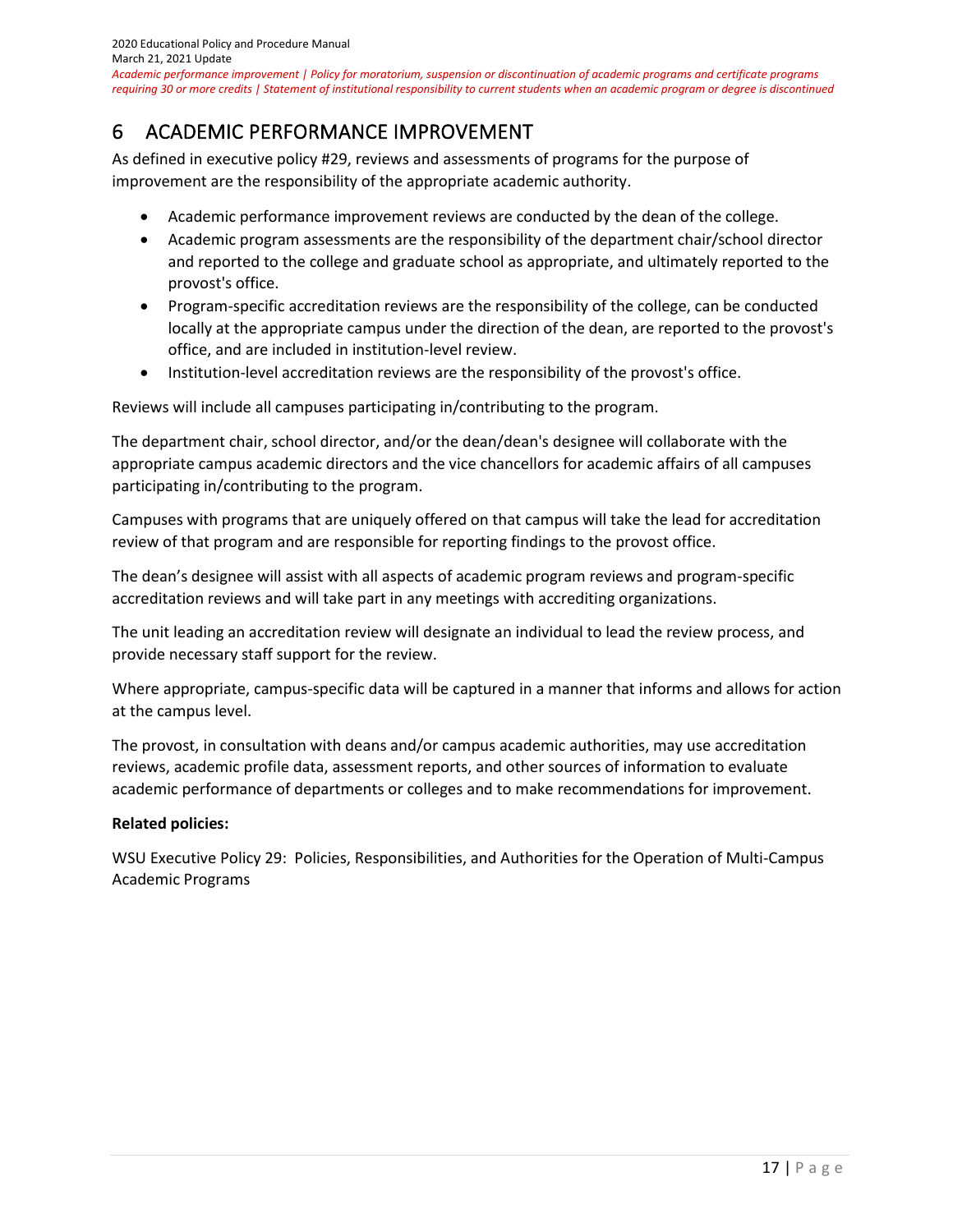2020 Educational Policy and Procedure Manual March 21, 2021 Update *Academic Regulations | Policy for moratorium, suspension or discontinuation of academic programs and certificate programs requiring 30 or more credits | Statement of institutional responsibility to current students when an academic program or degree is discontinued*

# <span id="page-17-0"></span>7 ACADEMIC REGULATIONS

Academic Regulations are official policies that govern the academic enterprise at Washington State University, from the admission of students and acceptance of credit, to regulations governing courses, academic progress, graduation, and academic complaints. Policies affecting the general university rather than specific curricula—for example, enrollment or registration--can be proposed by students, faculty, staff, or administrators, but are vetted and approved by the Faculty Senate. Each year the WSU catalog publishes the regulations approved the previous academic year, with an effective date of the beginning of fall term. They are also available at: [https://registrar.WSU.edu/academic-regulations/](https://registrar.wsu.edu/academic-regulations/) .

Faculty and advisors are encouraged to review important Academic Regulations each year as noted in the provost's annual memo, "reminder of key policies."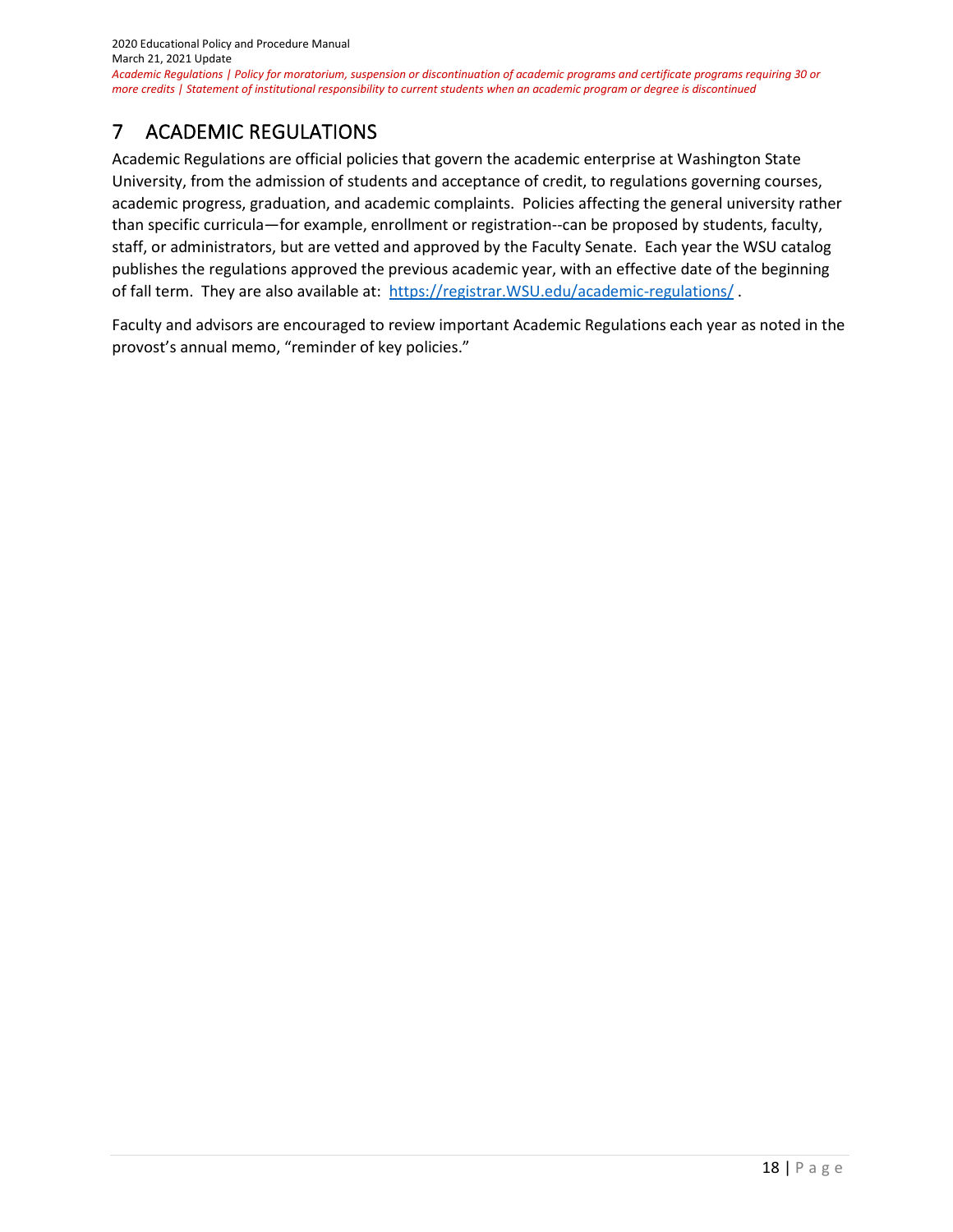2020 Educational Policy and Procedure Manual March 21, 2021 Update *Accelerated degree programs | Accelerated degree proposals | Statement of institutional responsibility to current students when an academic program or degree is discontinued*

# <span id="page-18-0"></span>8 ACCELERATED DEGREE PROGRAMS

Accelerated degree programs allow exceptionally well-qualified undergraduates to earn both a bachelor's and an advanced degree, usually a professional degree, in a reduced time frame, typically seven years. Students must consult closely with their academic department in the first year in order to pursue eligibility.

## <span id="page-18-1"></span>8.1 Accelerated degree proposals

Accelerated degree proposals must be approved through the usual Faculty Senate curricular process. Proposals that shorten a bachelor's degree four-year plan must demonstrate how all requirements of both the bachelor's degree and the advanced degree will be met in a reduced time frame. The undergraduate degree requires a minimum of 90 undergraduate credits of which 30 must be upperdivision credits. The remaining credits required to meet the university minimum of 120 credits are earned through courses taken in the professional program.

Some four-year bachelor's degrees may be completed in an accelerated time frame by students who enter a bachelor's degree program with substantial amounts of college credit from dual credit programs such as running start or from credit by exam (Advanced Placement, International Baccalaureate, Cambridge International). Students should consult with advisors early in their program for optimal career planning.

## <span id="page-18-2"></span>8.2 Current accelerated degrees:

- Joint program in animal sciences and veterinary medicine (BS and DVM)
- Biochemistry and pharmacy program (BS and PharmD)
- Honors microbiology and veterinary medicine program (BS and DVM)
- Zoology accelerated pre-vet option (BS Zoology and DVM in 7 years)
- Neuroscience Honors Accelerated Pre-Vet Option (new fall 2018 BS Neuroscience and DVM in 7 years)
- Environment Honors Wildlife/Accelerated Pre-Vet Program (new fall 2018 BS Earth and Environmental Science and DVM in 7 years)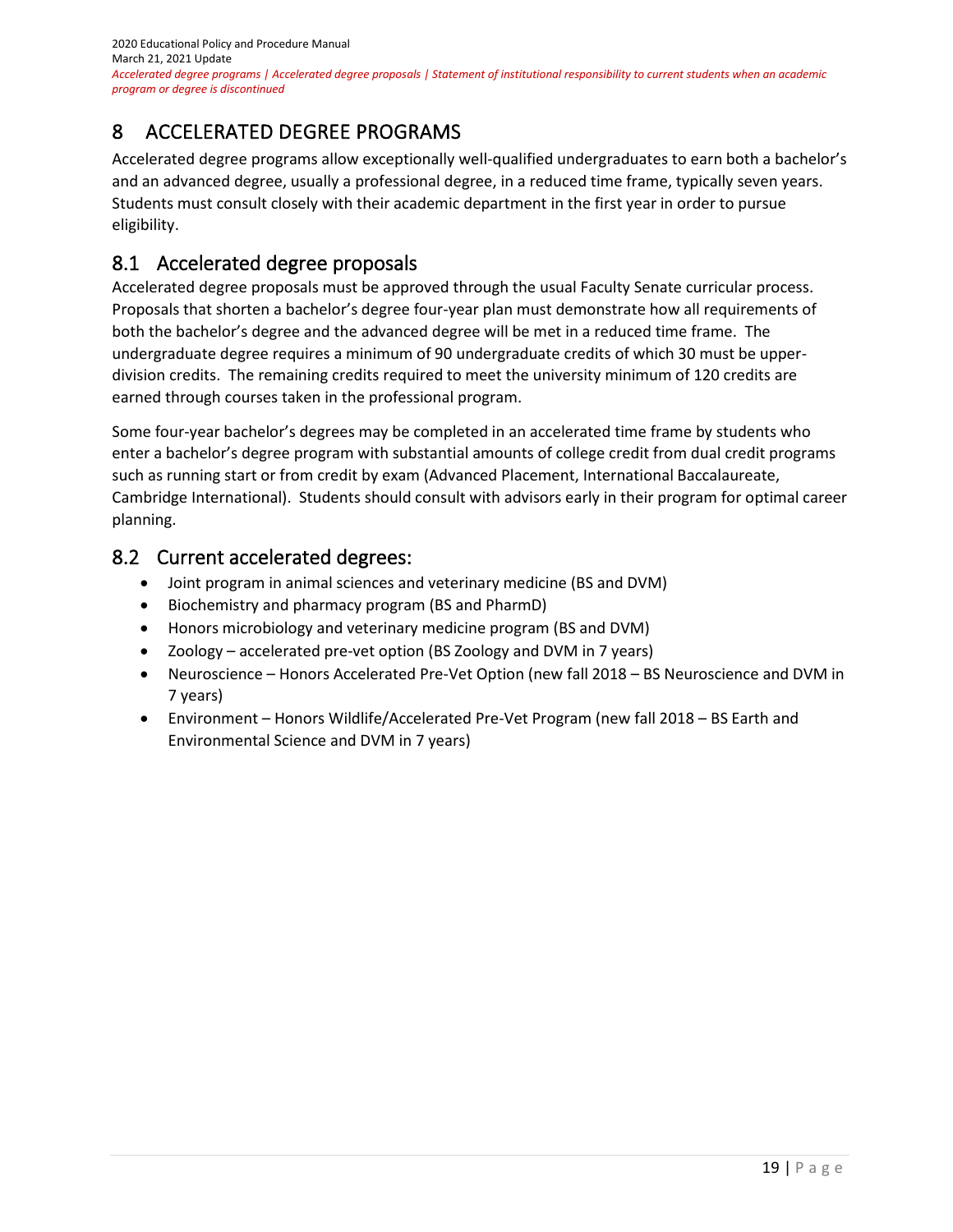2020 Educational Policy and Procedure Manual March 21, 2021 Update *Advising responsibilities | WSU academic advisor responsibilities: | Statement of institutional responsibility to current students when an academic program or degree is discontinued*

# <span id="page-19-0"></span>9 ADVISING RESPONSIBILITIES

Academic advising builds collaborative student-centered relationships that support achievement of personal development and academic success. It is an educational relationship in which students and advisors are partners in planning academic, personal, and career goals (WSU catalog).

## <span id="page-19-1"></span>9.1 WSU academic advisor responsibilities:

- Be accessible, knowledgeable, informed and demonstrate care and respect.
- Guide students as they define and develop realistic goals.
- Teach students decision-making skills and how to assume responsibility to explore their own educational plans, options, and achievements.
- Understand and effectively communicate the curriculum, graduation requirements, and university and college policies and procedures.
- Teach and support students with information about and strategies for utilizing available resources and services on campus and in the community.
- Teach students to understand the purposes and goals of higher education and its effects on their lives and personal goals.

## <span id="page-19-2"></span>9.2 WSU student responsibilities:

- Schedule regular appointments with an advisor (minimum one per semester).
- Clarify personal values and goals and provide the advisor with accurate and truthful information regarding interests and abilities.
- Gather all relevant decision-making information and necessary materials (advisement report, tentative course selections, forms, etc.) To aid in decision making and to build a schedule free of conflicts.
- Prepare a list of questions or concerns before meeting with the advisor.
- Discuss any problems that effect academic performance, for example: study skills, difficulties in course work, time management, personal concerns.
- Ask questions and find out where help is available.
- Know where to access accurate information about educational options, requirements, policies, and procedures.
- Discuss why and how to add or drop courses or to take a course pass/fail or audit.
- Discuss career considerations, changing directions/major/interests.
- Keep a personal record of progress toward academic goals. Be proactive in learning and checking the electronic resources available in myWSU to keep track of academic progress.
- Accept responsibility for decisions and actions that affect your educational progress and goals. Students are encouraged to take advantage of the skill and knowledge of the advising professionals available. The responsibility of making decisions about personal goals and educational plans ultimately rests with the student.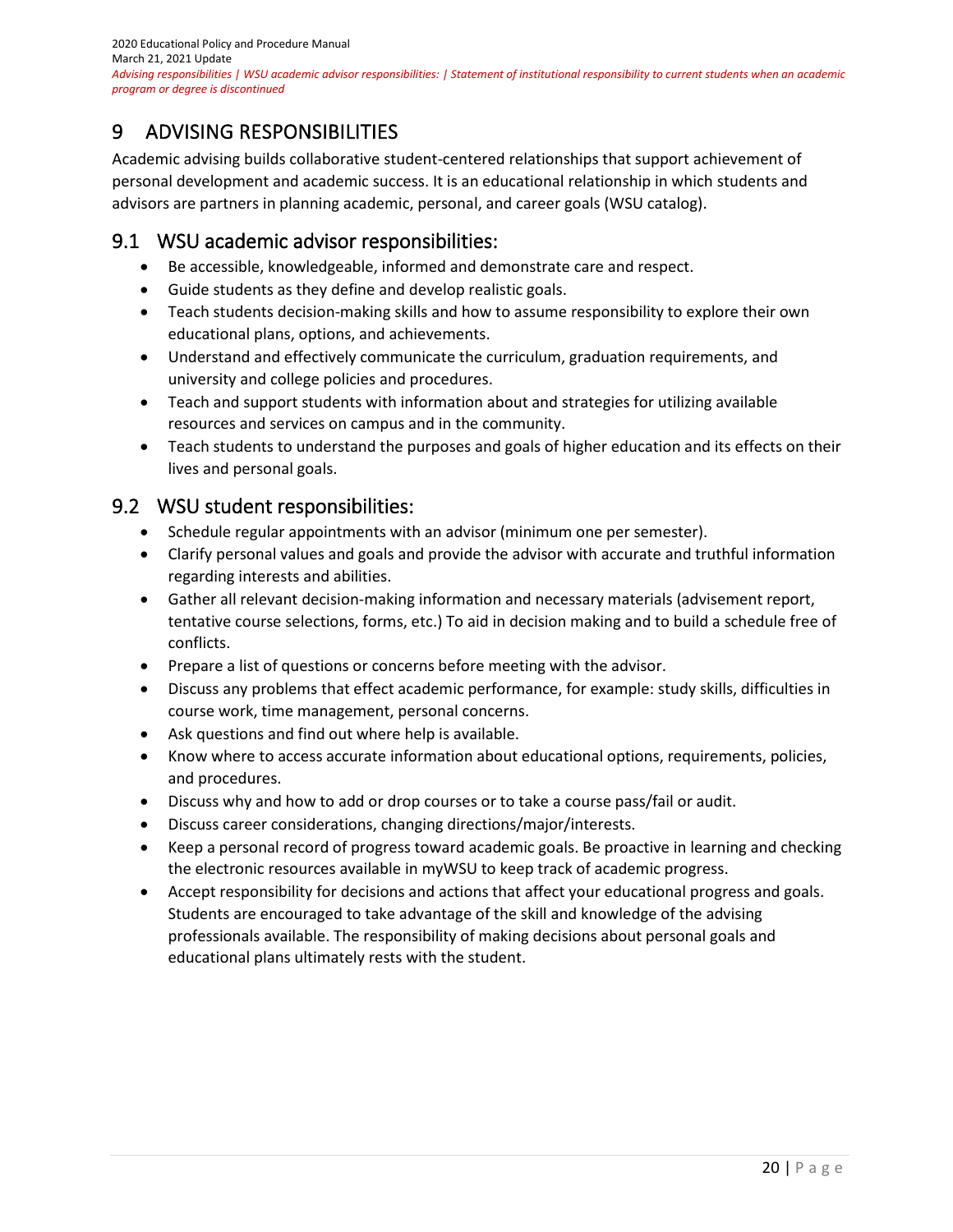2020 Educational Policy and Procedure Manual March 21, 2021 Update *Advising responsibilities | WSU student responsibilities: | Statement of institutional responsibility to current students when an academic program or degree is discontinued*

#### **Related policies:**

Northwest Commission on Colleges and Universities: Standard 2.D.10. The institution designs, maintains, and evaluates a systematic and effective program of academic advisement to support student development and success. Personnel responsible for advising students are knowledgeable of the curriculum, program requirements, and graduation requirements and are adequately prepared to successfully fulfill their responsibilities. Advising requirements and responsibilities are defined, published, and made available to students.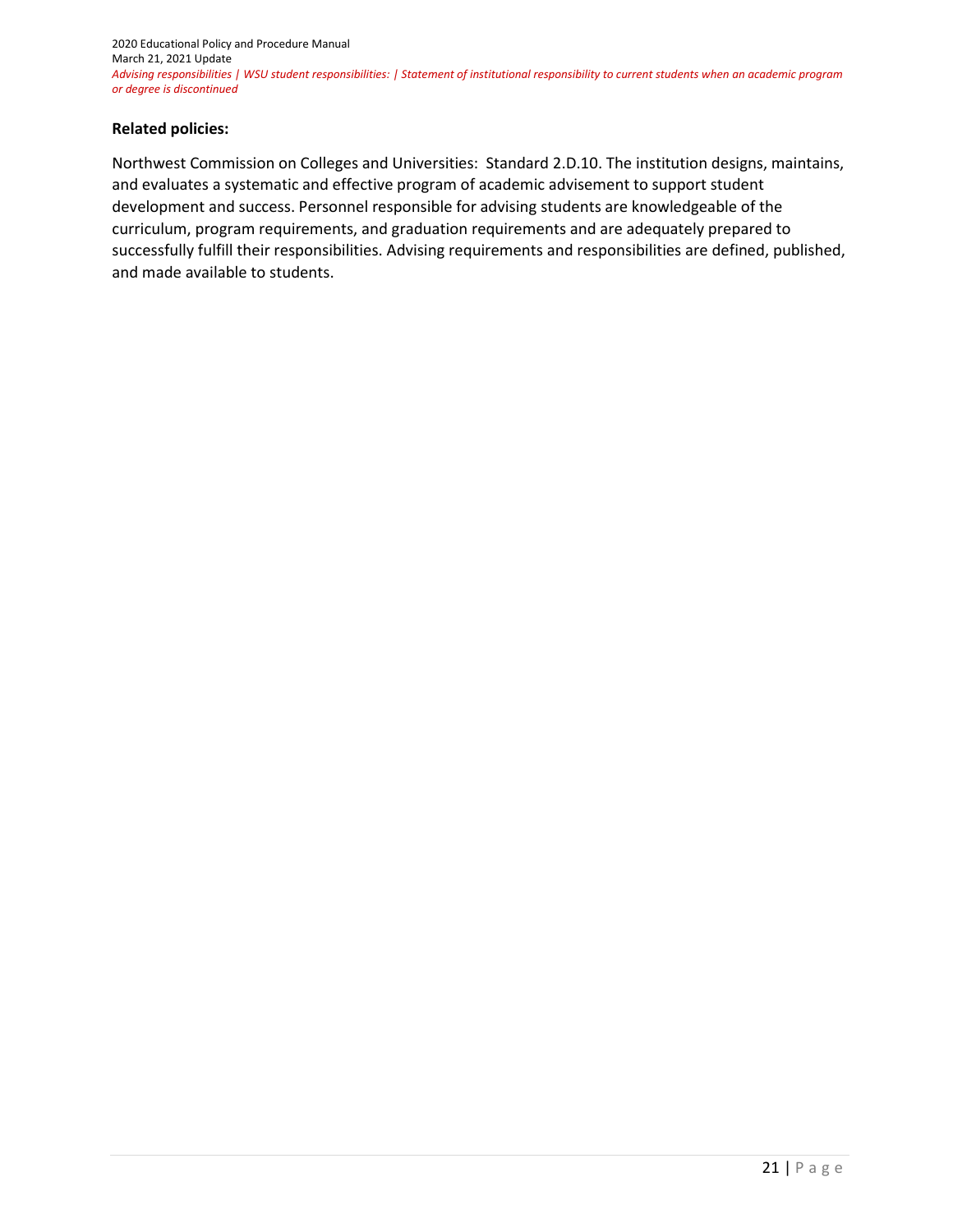# <span id="page-21-0"></span>10 ADVISING TRAINING

# <span id="page-21-1"></span>10.1 Policy

Academic faculty, administrative professionals, and staff who advise undergraduate students, including those who advise in specialized programs (including, but not limited to dual credit, international, athletics, and multicultural programs) will fulfill academic advising competency requirements (NACADA core competencies) by participating in periodic training opportunities with the goal of achieving and maintaining level 2 advising certification as provided by WSU's advisor learning program.

## <span id="page-21-2"></span>10.2 Contact information

[https://advising.WSU.edu/advisor-learning-program/](https://advising.wsu.edu/advisor-learning-program/)

Provost's office Information Item to Faculty Senate, January. 2017; updated February. 2018

### **Related policies:**

WSU catalog 2017-18: Academic Advising and Advising Responsibilities

[http://www.catalog.WSU.edu/catalog/content/achieving%20academic%20success.pdf](http://www.catalog.wsu.edu/Catalog/Content/Achieving%20Academic%20Success.pdf)

Faculty Manual 3.B.: Criteria for Academic Faculty: c. Effectiveness in advising and/or supervising students, undergraduate and graduate as appropriate.

Northwest Commission on Colleges and Universities: Standard 2.D.10. The institution designs, maintains, and evaluates a systematic and effective program of academic advisement to support student development and success. Personnel responsible for advising students are knowledgeable of the curriculum, program requirements, and graduation requirements and are adequately prepared to successfully fulfill their responsibilities. Advising requirements and responsibilities are defined, published, and made available to students.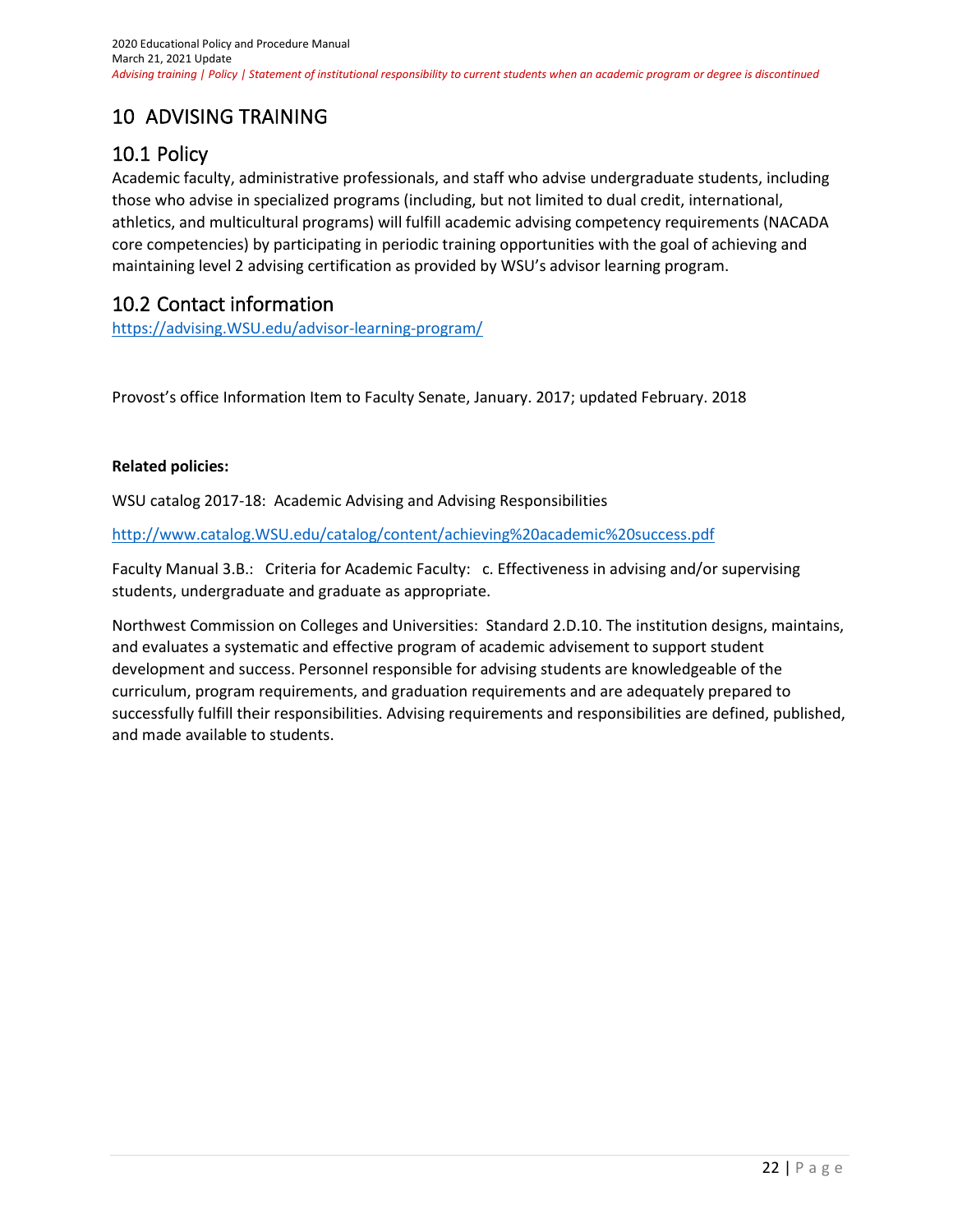# <span id="page-22-0"></span>11 ASSESSMENT OF STUDENT LEARNING

# <span id="page-22-1"></span>11.1 Scope

The following policy governs the system for regular and ongoing assessment of student learning in WSU undergraduate, professional and graduate degree programs.

# <span id="page-22-2"></span>11.2 Policy

Every degree must publish student learning outcomes and implement a faculty-developed plan to assess student learning, including measure(s) near the end of the program of study. The Office of the Provost, with input from the office of assessment for curricular effectiveness, the graduate school, and their respective advisory councils, may specify other requirements to support useful assessment and meet standards for WSU's accreditation (see policies of interest, appended).

# <span id="page-22-3"></span>11.3 Definition

For the purposes of this policy, assessment refers to assessment at the program level, focusing on a) student learning in the program of study for a degree, and b) the related student experience. Program assessment is an ongoing process to support educational quality, curricular effectiveness, and student achievement.

# <span id="page-22-4"></span>11.4 Purpose

The purpose for program assessment of student learning is to provide an accurate and honest appraisal of: the extent to which students fully meet expected program-level learning outcomes; where there is room for improvement; and the strategies faculty, departments, colleges, and WSU are using to support and improve student learning. Assessment results can provide valuable information to faculty and program leadership to assist them in making informed decisions regarding their curricula and programs. WSU seeks to ensure that assessment occurs consistently and systematically and that its results contribute to university-wide planning that supports quality education.

To underscore the value of genuine inquiry into student learning achievement that supports educational quality at WSU, the Faculty agree that 1) assessment results identifying areas for improvement should be viewed positively, as an opportunity, and should never be used punitively; that 2) assessment results should not be used to evaluate an individual student, faculty member, or staff member; and that 3) assessment results by themselves should not be used for high-stakes decisions, such as program closure.

Updated February 2020

## <span id="page-22-5"></span>11.5 Responsibilities and process

Roles and responsibilities for program assessment are outlined below. These may be adapted as needed by undergraduate, professional and graduate programs or by programs or colleges with specialized accreditation or highly individualized programs of study; the program's assessment plan should specify any alternative distribution of responsibilities and processes. The purpose of designating roles and responsibilities is to efficiently provide useful assessment in each program's context, meet requirements for specialized accreditation or licensure, contribute data to the institution, and support WSU's accreditation.

## <span id="page-22-6"></span>11.5.1 Faculty

For each degree program, faculty with teaching responsibilities have a primary role in assessing student achievement of clearly identified, program-level student learning outcomes. Learning outcomes should guide the curriculum and be widely publicized (e.g. Department website, student handbook) and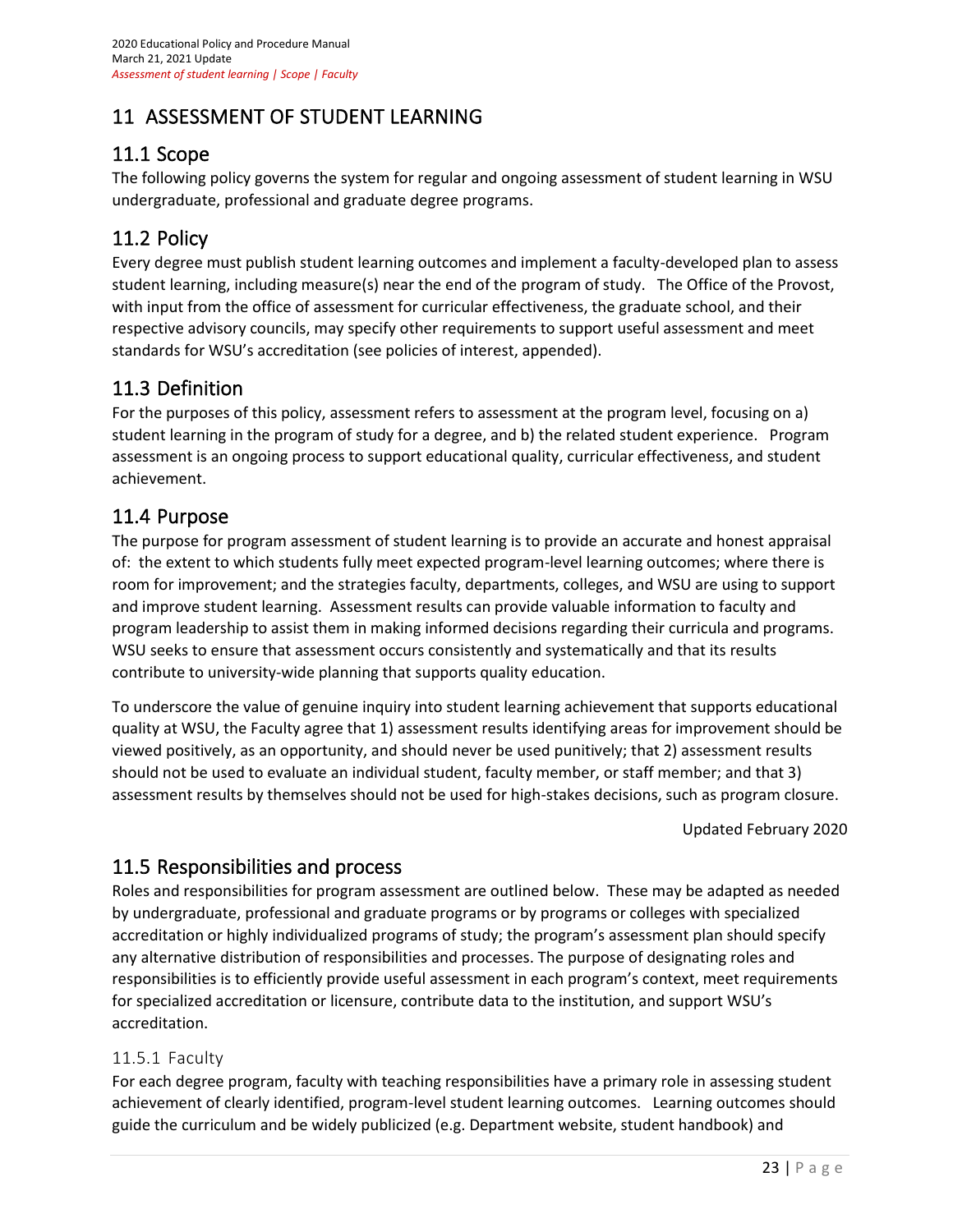periodically reviewed for currency and utility, with input from appropriate stakeholders. Methods of assessment should include both direct and indirect measures, may vary from program to program, may rely on sampling, and may include external measures, e.g. Licensure examinations. Ideally, all faculty within a program, particularly those with teaching responsibilities, regularly review, discuss, and decide how to act on assessment data.

### <span id="page-23-0"></span>11.5.2 Department/school

The chair/school/program director is responsible for working with faculty to a) ensure each degree program has learning outcomes and an assessment plan that involves all campuses offering the degree, including online degrees, b) implement the program's assessment plan, c) share results with faculty on all campuses offering the degree, and d) manage implementation of program improvements based on assessment results. For assessment in interdisciplinary undergraduate degree programs, all program chairs/directors are responsible to coordinate assessment and involve faculty who teach courses in the curriculum. For assessment in interdisciplinary graduate degree programs, all program chairs/directors are responsible to coordinate assessment and involve faculty from the various disciplines who work with students in the program

With coordinating assistance from the office of the assessment for curricular effectiveness, the chair/director of undergraduate or professional programs reports on assessment annually to the dean, urban campus leadership for multi-campus programs, and the provost. Graduate program chairs/directors report to the graduate school on an annual basis. Reports include information adequate for interpretation of the data, including the role of faculty in assessment, and use of assessment data in decisions, improvements, or planning. Results and improvements should be coordinated and discussed with the dean and campus leadership, as appropriate.

Leaders of degree programs outside a department or school structure have the same assessment responsibilities as a chair or school director.

### <span id="page-23-1"></span>11.5.3 College dean/campus leadership

The dean is responsible for implementing effective assessment of student learning college-wide; establishing appropriate procedures and resources in the college; ensuring data flow and availability to appropriate constituencies on all campuses; monitoring aggregate and disaggregate results; using results of assessment of student learning to inform strategic planning and academic or learning support planning and practices designed to enhance student achievement. The dean is responsible for appropriately involving other campus leadership, such as vice chancellors, academic directors, or other designees who are responsible for implementing program assessment on their campuses.

## <span id="page-23-2"></span>11.6 Institutional leadership

### <span id="page-23-3"></span>11.6.1 Provost

Annually, the provost reviews and shares the status of assessment with leadership and appropriate university constituencies in a timely manner.

### <span id="page-23-4"></span>11.6.2 Dean of the Graduate School

The graduate school helps coordinate and reviews graduate assessment. Annually, the dean of the graduate school reviews and shares the status of graduate assessment with leadership and appropriate university constituencies in a timely manner.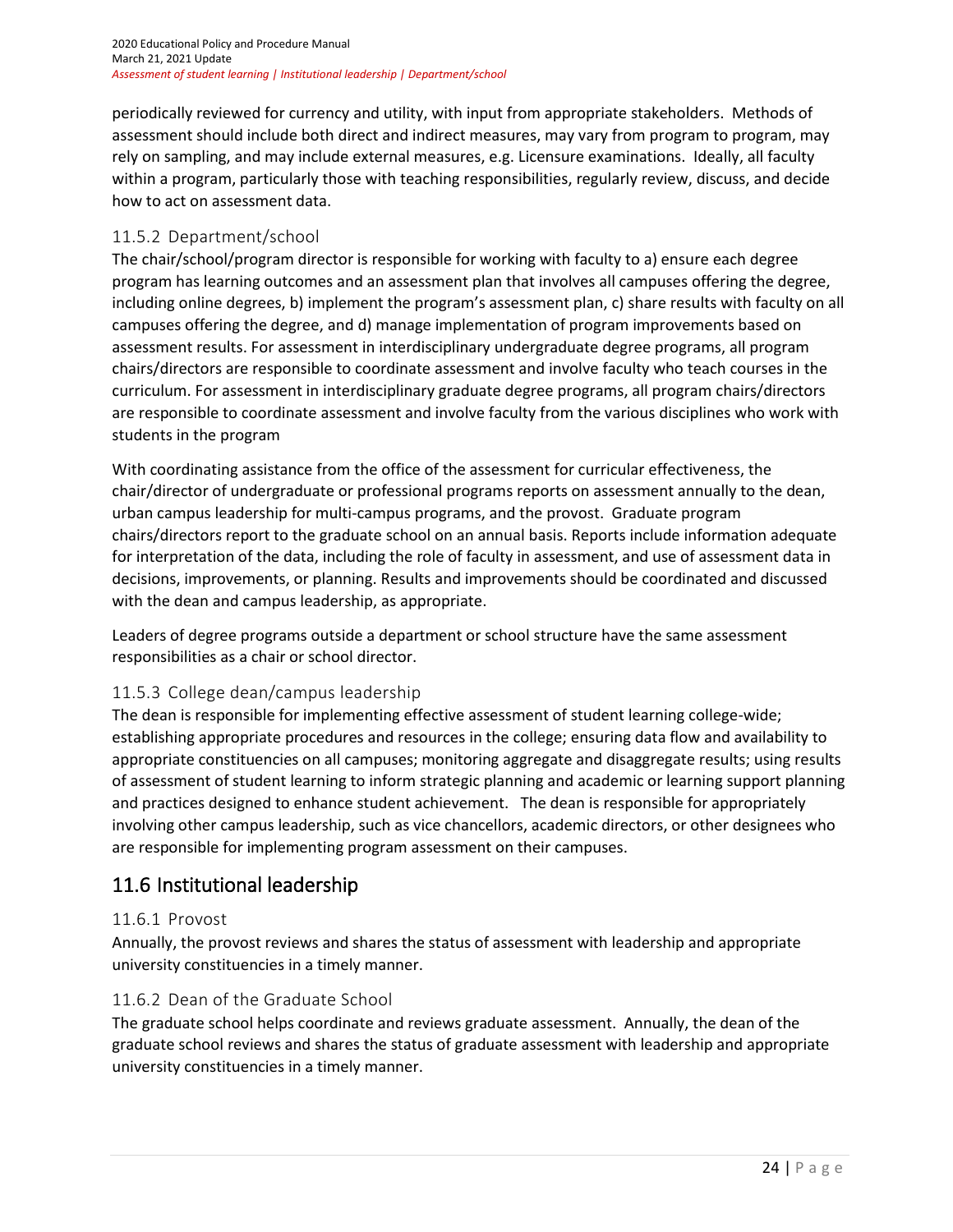2020 Educational Policy and Procedure Manual March 21, 2021 Update *Assessment of student learning | Participation in assessment | Office of Assessment for Curricular Effectiveness*

### <span id="page-24-0"></span>11.6.3 Office of Assessment for Curricular Effectiveness

The Office of Assessment for Curricular Effectiveness assists with, coordinates, and reviews undergraduate program assessment. Annually, the director of ACE reviews and shares the status of undergraduate program assessment with leadership and appropriate university constituencies in a timely manner.

## <span id="page-24-1"></span>11.7 Participation in assessment

#### <span id="page-24-2"></span>11.7.1 Annual review

The provost, deans, and department/school heads are expected to recognize and acknowledge faculty and staff participation in assessment activities through the annual review process at all levels.

#### <span id="page-24-3"></span>11.7.2 Academic freedom

Faculty Senate affirms that assessment requirements do not violate academic freedom, and that responsibilities for assessment are addressed by the Association of American Colleges and Universities statement on academic freedom and educational responsibilities (2006):

*Faculty are responsible for establishing goals for student learning, for designing and implementing programs of general education and specialized study that intentionally cultivate the intended learning, and for assessing students' achievement. In these matters, faculty must work collaboratively with their colleagues in their departments, schools, and institutions as well as with relevant administrators. Academic freedom is necessary not just so faculty members can conduct their individual research and teach their own courses, but so they can enable students – through whole programs of study – to acquire the learning they need to contribute to society.*

## <span id="page-24-4"></span>11.8 Resources and good practices

Good practices and resources are available through the provost office, the office of assessment of teaching and learning, and the graduate school to support faculty, programs, and leadership in assessment, and help coordinate efforts.

## <span id="page-24-5"></span>11.9 University accreditation

Program-level assessment activities and use of results are essential to maintaining WSU's accreditation by the Northwest Commission on Colleges and Universities (see related policies of interest below).

## <span id="page-24-6"></span>11.10 Periodic review

The process of program assessment will be reviewed periodically by the provost, graduate school and college and campus leadership, and Faculty Senate, and necessary adjustments made so that assessment efforts provide useful data based on sustainable practices, and support continuing institutional accreditation. Periodic input will also be sought from colleges, campuses, and departments.

Faculty Senate 10/11/90; rev. 2009; 2014; 2016; 2018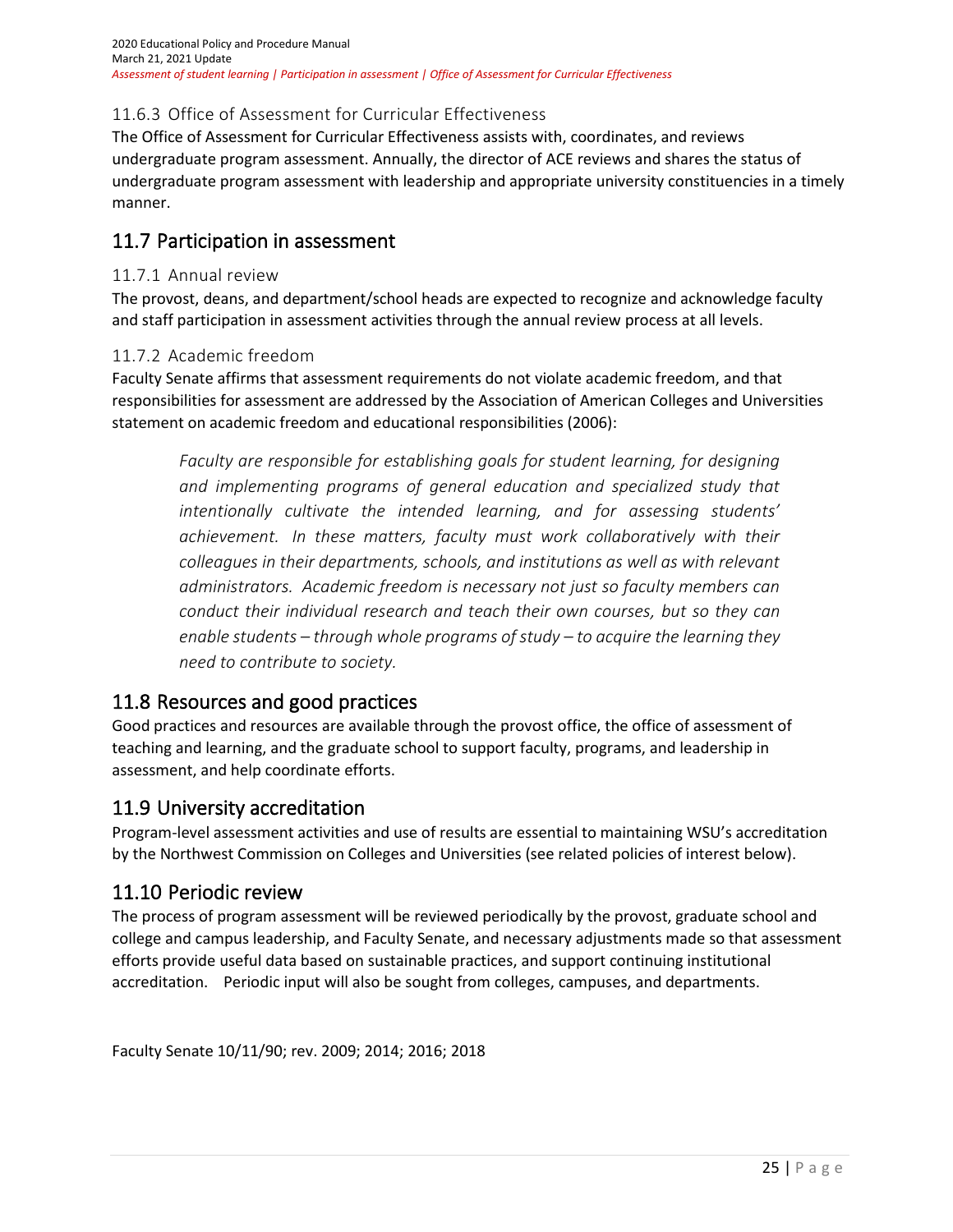# <span id="page-25-0"></span>11.11 Related policies

Northwest Commission on Colleges and Universities (NWCCU): <https://nwccu.org/accreditation/standards-policies/standards/>

See Sections 1.C.1 – 1.C.9, which include the central role of faculty to establish curricula, assess student learning for degree programs, and improve instructional programs.

WSU Executive Policy #29 (2015). This policy identifies responsibilities for multi-campus program assessment, including student outcomes assessment as follows: department and schools are responsible for overseeing student outcome assessment on all campuses contributing to/participating in the program. Campus academic directors are responsible for implementing departmental/school student outcomes assessment processes on their campuses.

WSU Faculty Manual, III C 4, Review of Faculty, updated for 2019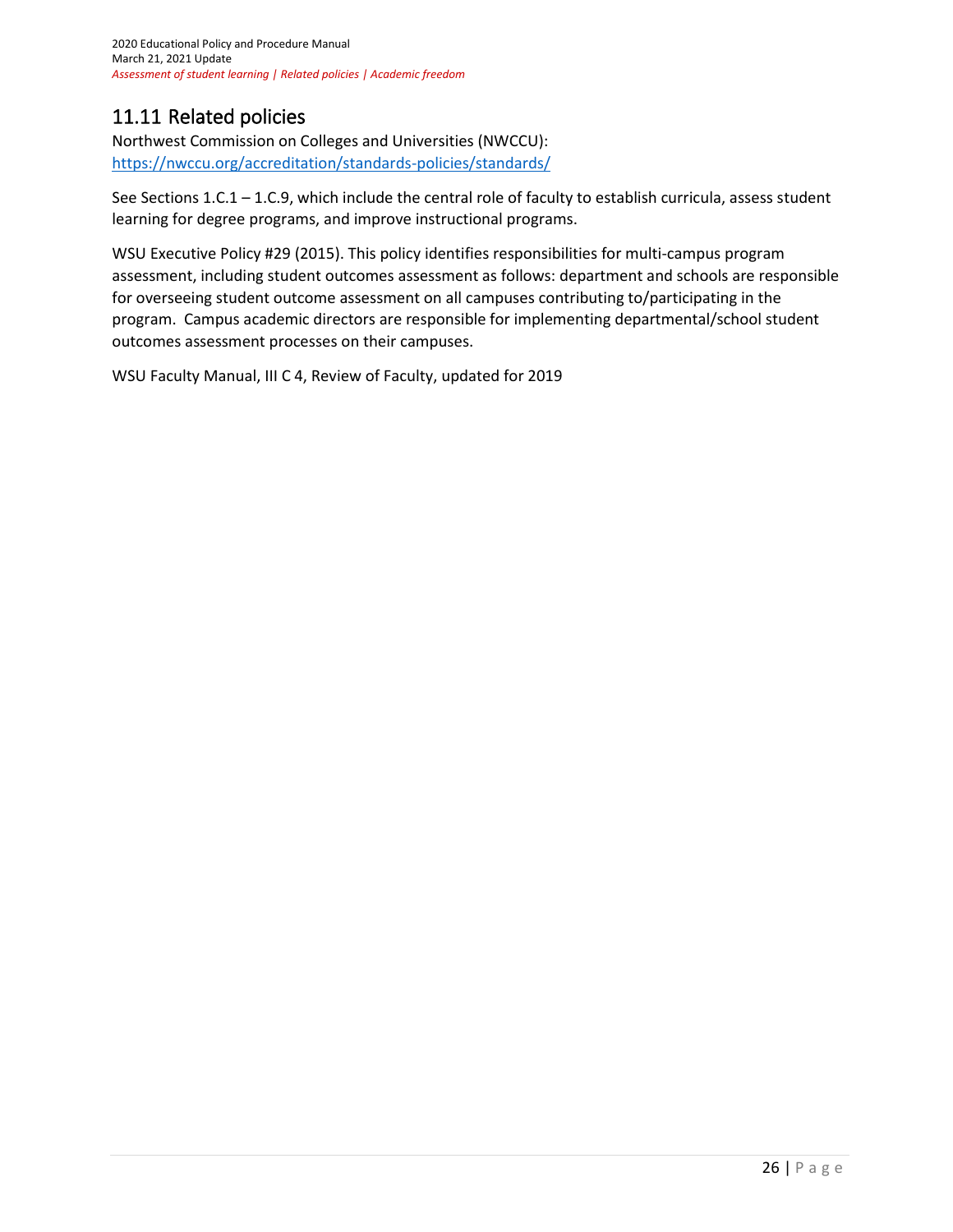# <span id="page-26-0"></span>12 CERTIFICATES AND CERTIFICATION

# <span id="page-26-1"></span>12.1 Requirements for official certificates (Academic Regulation 119)

Official certificates generally represent a body of coursework that demonstrates proficiency in a subset of skills or knowledge that have useful application in a variety of professions. They are formally recognized by the university and convey that students have developed mastery of course material.

An officially recognized certificate is a document issued by WSU, displaying the WSU seal and president's signature, which is issued to students who have completed a course of study that meets the guidelines outlined below and has been approved by the Faculty Senate. Officially recorded certificates also appear on the WSU academic transcript.

For certificate completion, the following criteria apply:

### <span id="page-26-2"></span>12.1.1 Undergraduate certificates:

- 1. Admission and certification requirements: students who are admitted to the university may pursue an official undergraduate certificate through the unit offering the certificate. The requirements for each certificate, including specific certification criteria, are listed in the catalog under the responsible unit. Not all undergraduate certificates are available on all campuses.
- 2. Credit hours: a minimum number of 15 credit hours is required, with the exact number specified by the academic unit offering the certificate.
- 3. Transfer credits: the maximum number of credit hours earned at other institutions that may apply towards a particular WSU certificate shall not exceed ¼ of the total number of credit hours required for the certificate. Acceptance of particular courses from other institutions for WSU certificate credit will be at the discretion of the department or program offering the certificate.
- 4. Grading: the number of credit hours that students may elect to take pass/fail shall not exceed one-fourth of the total number of credit hours required for the certificate.
- 5. GPA requirement for completion: the minimum cumulative GPA based on all graded coursework required to earn the certificate is 2.0.
- 6. Accumulation of credits towards undergraduate degree: credit hours earned in certificate program may be applied toward a degree.
- 7. Application for the undergraduate certificate: students may apply for the certificate following the same schedule as is used for undergraduate degree conferral (see Academic Regulation 125). The unit is responsible for checking that all requirements are met. Upon successful completion of the requirements and payment of the certificate fee, the certificate will be posted to the official WSU transcript and an official certificate will be mailed to the student. Students apply online at myWSU.edu under "apply to graduate."

### <span id="page-26-3"></span>12.1.2 Graduate certificates:

- 1. Requirements for the graduate certificate vary but typically consist of 9 to 12 credits of graded coursework. Once admitted as a part-time graduate certificate student, the student can take graduate certificate courses and/or graduate courses but must maintain a 3.0 GPA. Students currently enrolled in regular graduate degree programs (master's or doctoral) may concurrently enroll in graduate certificate programs with the approval of their committee.
- 2. To qualify as a formal graduate certificate program, the program must conform to existing graduate school academic standards and to existing policies outlined for graduate degree programs, including Faculty Senate approval and the following: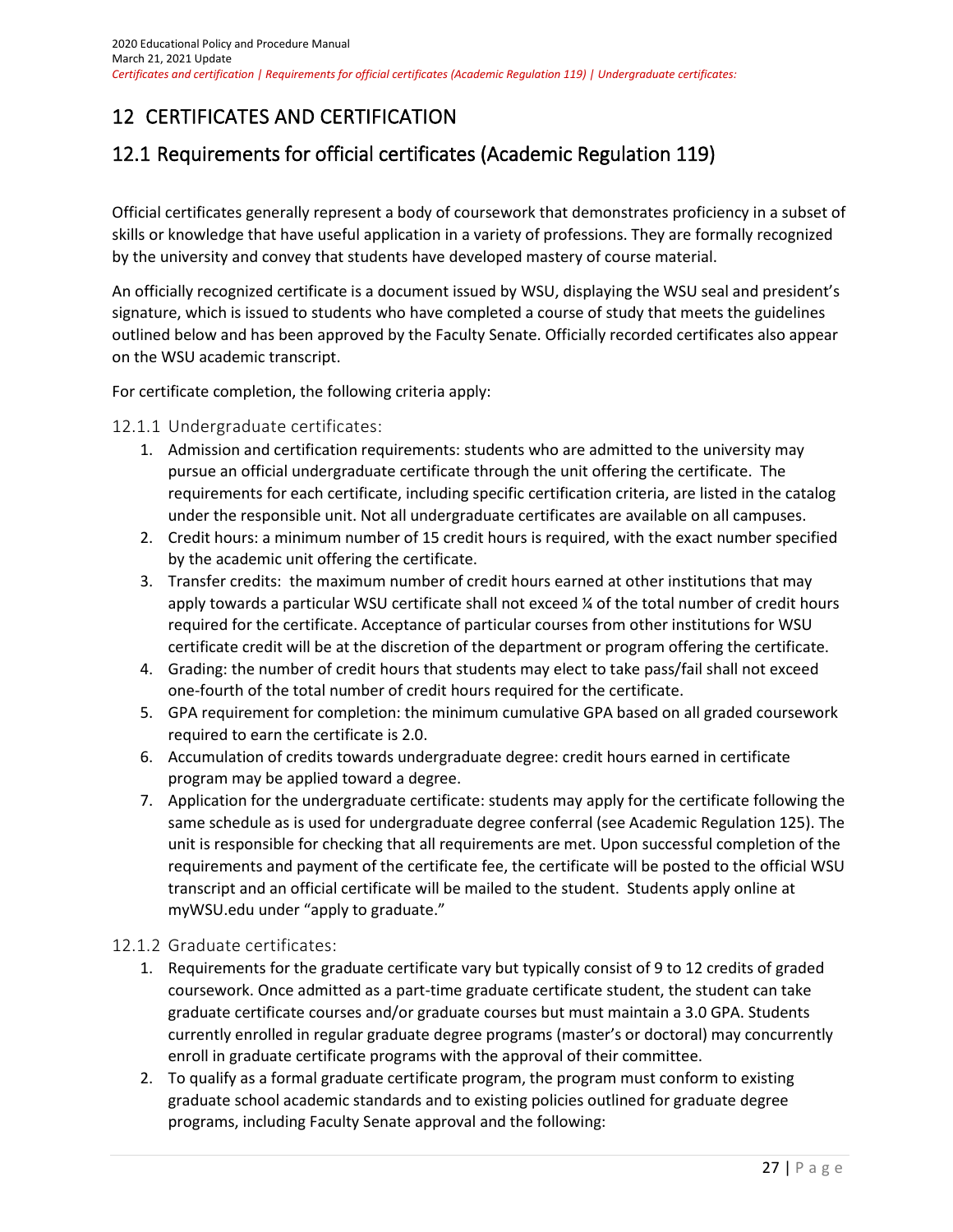- a. Graduate certificate programs must use approved undergraduate or graduate coursework, with no more than one-third of the coursework being at the undergraduate (400) level.
- b. Student may be admitted to the graduate school as a graduate certificate student and have completed all appropriate prerequisite classes to take graduate coursework.
- c. Courses graded S, F cannot be used toward major or supporting work for any degree program.
- d. The maximum time allowed for completion of a certificate is 6 years from the beginning date of the earliest course applied toward the certificate. Students may request an extension of this time as described in the Graduate School's Policies and Procedures Manual chapter 6, section f.
- e. A certificate fee is assessed at the time of completion of the certificate. The student must be enrolled the semester in which he/she applies for a graduate certificate.

Rev. Feb. 2001; Feb. 2004; March 2018, effective fall 2018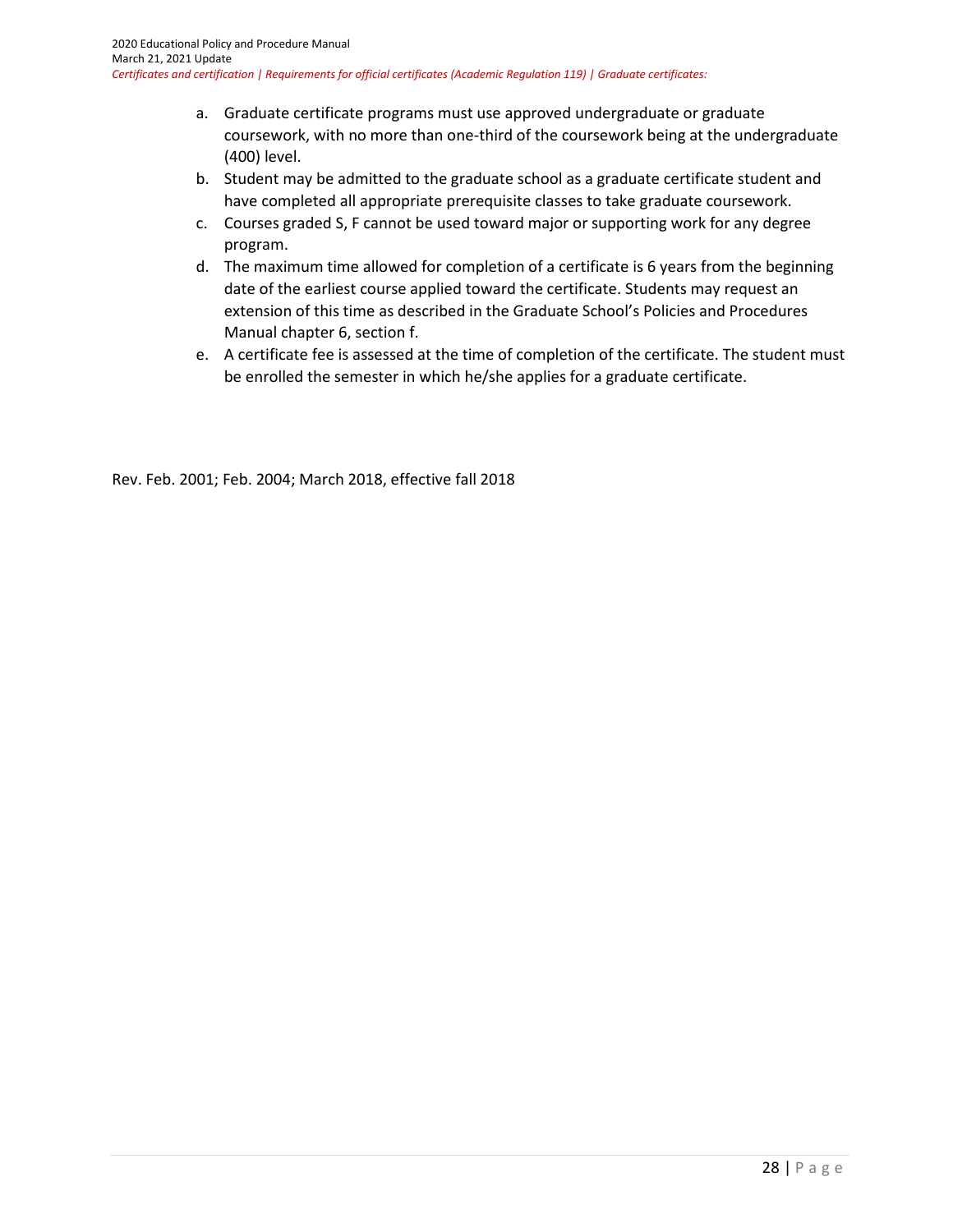# <span id="page-28-0"></span>12.2 Transfer student certification in units with limited certification

Departments and programs designated as impacted or those units directed to raise certification standards by external or certifying agencies may require more than the minimum 24 hours for certification and a GPA higher than the minimum 2.0. Academic units may also require completion of one or more specific courses prior to certification. Units must include in their certification requirements a mechanism whereby qualified transfer students can be certified upon initial enrollment. These requirements for immediate certification may include standards more rigorous than the minimum requirements, but prior enrollment per se at WSU cannot be a condition for certification of transfer students. See Academic Regulations 53 - 56.

WSU catalog 2017-18, Summary of Academic Policies, Certification of a Major

#### **Related policies:**

Washington Intercollegiate Relations Commission Handbook (2017), policy on intercollege transfer and articulation among Washington public colleges and universities.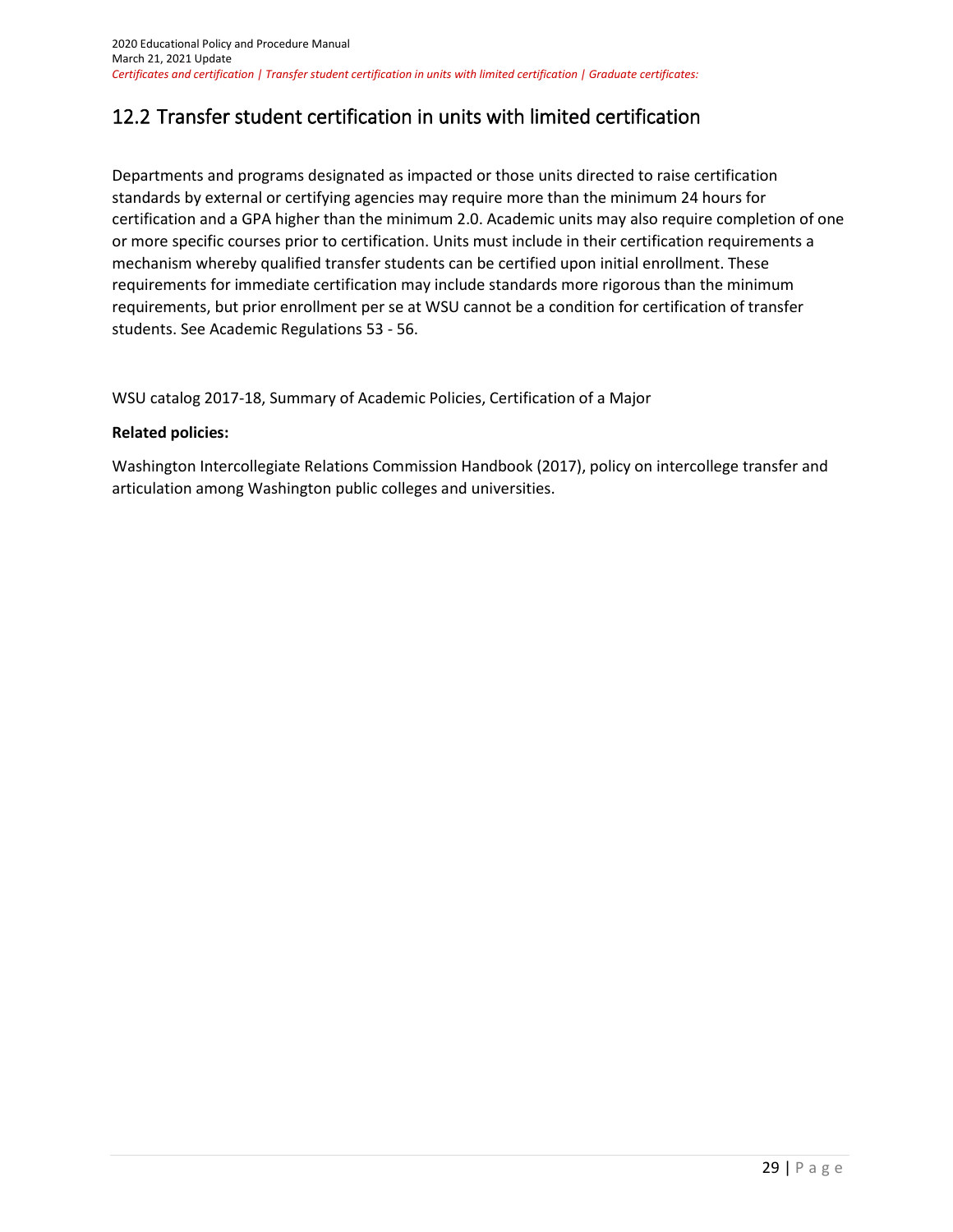# <span id="page-29-0"></span>13 COURSES

# <span id="page-29-1"></span>13.1 Course types defined

### <span id="page-29-2"></span>13.1.1 Permanent

A permanent course is an integral part of a department's or program's curriculum and is included in the catalog as a regular course offering. These courses are normally taught on a continuing basis by members of the academic faculty.

### <span id="page-29-3"></span>13.1.2 Service Course

A service course is a course which may be used to partially fulfill UCORE requirements for graduation, or a course taken by a substantial number of non-majors to meet specific curricular requirements.

## <span id="page-29-4"></span>13.1.3 Graduate Course

A graduate course is a course whose contents require students with graduate student standing a high level of cognitive processing such as synthesis, conceptualizing, critical evaluation, and problem solving. A graduate course contains a significant communication, writing and speaking requirement with the ultimate objective being to prepare the student to perform, critically evaluate, and communicate original research and scholarly activity.

The guidelines for a graduate course are:

- 1. The course should not be a survey and introductory course to the discipline. The course content should be commensurate with the expectation that students in the class already possess a knowledge of the discipline equal to that of a typical undergraduate degree holder.
- 2. The course should contain a writing, speaking, and communication component and include relevant required and suggested reading of research and scholarship in the discipline.
- 3. The course should be taught by a faculty member who a) has the terminal degree relevant to the course and is current in the course discipline or b) is a current and recognized contributor to the course's discipline.
- 4. The course size should be limited by the course objective, funding, opportunity for student and faculty interaction, and the special requirements for the course. (Faculty Senate 3/2/95)

### <span id="page-29-5"></span>13.1.4 Crosslisted courses

Crosslisted courses are ones that are listed by two or more departments with the same title and description.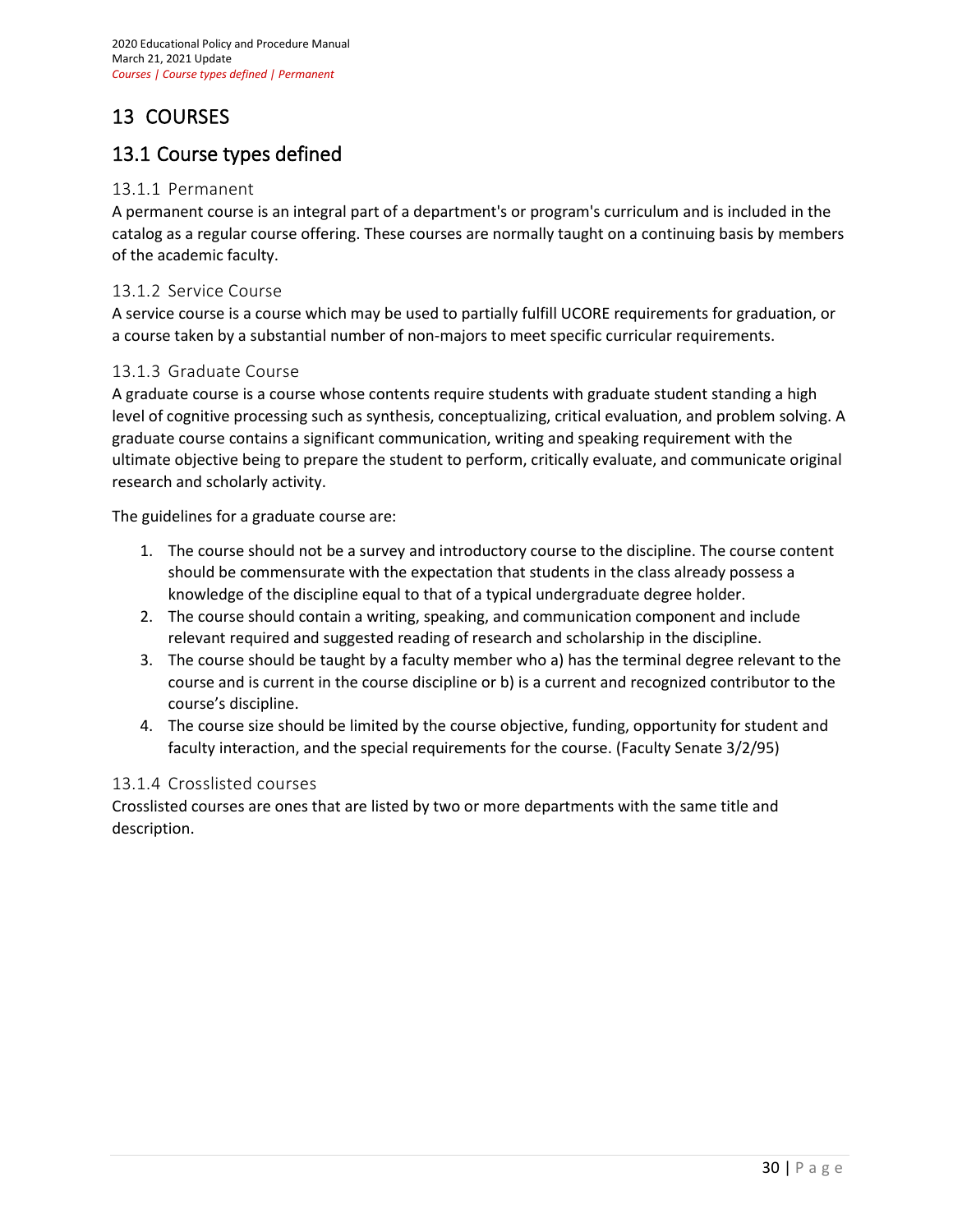#### 1. Purposes

- a. The purposes of crosslisting courses are to encourage interdepartmental and interdisciplinary cooperation by sharing the expertise of faculty and other resources, and to reduce instructional duplication. Crosslisted courses also serve to meet requirements for certification or licensing and, on occasion, may give visibility to course content not reflected in the title.
- 2. Procedures for crosslisted courses
	- a. New crosslisted courses are considered major curricular changes and must be submitted through regular curricular change process. A request to crosslist must be approved and signed by the department head of the parent unit as well as the head of the crosslisting department.
	- b. Adding a crosslist to an existing course is initiated through the minor curricular change process. The request must be signed by the department head of both departments.

Note: once a course enters a crosslisted relationship as a "child," it ceases to have independent status and cannot be separately scheduled. This may have implications for crosslistings affecting courses offered at multiple campuses.

- 3. Catalog entry
	- a. Upon final approval, the following format will be used for the catalog course descriptions: "(Crosslisted course offered as [parent subject and number], [child subject and number])." as the example below shows:

**CES 372 Indigenous Women in Traditional and Contemporary Societies** 3 Course prerequisite: ANTH 101, 214, CES 101, or 171. Exploration of roles and activities of women in indigenous societies; how traditional gender roles have developed and changed. (Crosslisted course offered as CES 372, ANTH 312).

#### <span id="page-30-0"></span>13.1.5 Conjoint

#### *13.1.5.1 Definition*

A 500-level graduate course having the same two final digits as a currently offered or newly requested 400-level course is considered a conjoint course.

#### *13.1.5.2 Policy*

Quality graduate programs offer rigorous course work to their students. The graduate classroom experience should be qualitatively different than in undergraduate programs. Departments and programs should avoid all practices that may dilute the classroom experience for graduate students, including the practice of offering conjoint courses. Consequently, conjoint courses should be only offered in rare circumstances.

The total number of graded credit hours from conjoint courses allowable on a student's program of study is determined by each graduate program. The number of conjoint courses in the program curriculum and the extent of their use on the program of study will be a factor in the graduate school's overall evaluation of the quality of the graduate program.

#### *13.1.5.3 Criteria*

1. The courses must meet the usual graduate standards with respect to content level, uniqueness, and appropriateness.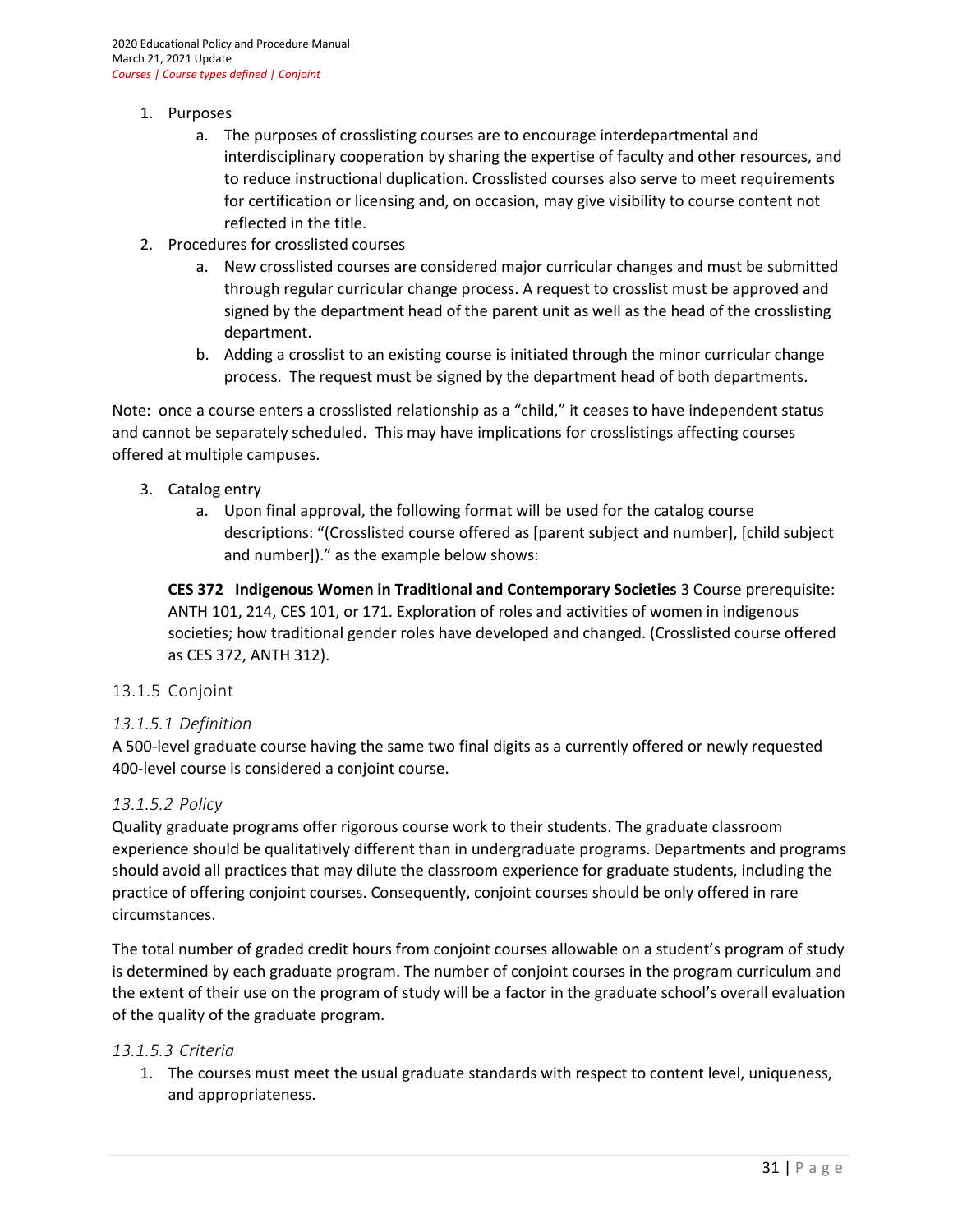- 2. The two component courses of each conjoint listing must be scheduled together in the same classroom, with the same instructor, and the same basic meeting times.
- 3. The 400-level course of a conjoint listing shall not be offered for graduate credit.
- 4. Additional graduate-level work is required of students enrolled at the 500-level. This work may include additional readings, papers, class meetings, or other items as may be appropriate for work at this level.
- 5. An introductory statement to the effect that conjoint courses have separate requirements for the 500-level listing will be included in the course syllabus.
- 6. Students may receive credit in only one component of a conjoint listed course.
- 7. UCORE Capstone courses may not be conjoint.
- 8. The small class enrollment requirement will be fulfilled by enrollment of either five graduate students or ten students total. Exceptions to this may be approved by the dean of the graduate school and provost.

#### *13.1.5.4 Curricular change process*

- 1. The department should submit the major curricular change form with a detailed course syllabus which indicates the specific requirements for 500-level enrollees and those for 400-level enrollees.
- 2. To obtain approval from the Graduate Studies Committee for 500-level credit in a conjoint course, the course application must detail how the additional work required of graduate students will provide additional depth in several of the areas covered in the course and how the course will provide for significant time for graduate students to interact with the instructor.
- 3. The different requirements should be summarized on a separate sheet and approved by the department chair and dean of the college.

The Faculty Senate Graduate Studies Committee is responsible for reviewing course syllabi and passing these materials, including those for conjoint courses, to the Faculty Senate for review and approval. Programs proposing conjoint courses need to develop a persuasive argument concerning the rare instances that a conjoint course is needed. Please understand that this information needs to be evaluated in the context of the entire offering of graduate courses by the degree granting area (department or school).

To assist the committee with the review process, please provide a narrative with the following coursespecific information:

- Assurance that the course being offered is not a survey or introductory topics course.
- A summary of the course components that reflect the effort and quality expected for graduate level education. This should include a description of additional written, speaking and presentation requirements for the graduate students, and when these activities will occur during the course of the semester (such activities should be interspersed throughout the duration of the course).
- Justification for a conjoint format rather than offering the course as a 400-level course to graduate students (please check limitations on total allowable credits for this category), or by encouraging undergraduate students to take a 500-level version of the course. This should include a description for why this particular course is integral to the graduate program.

Please provide the following degree-program specific information: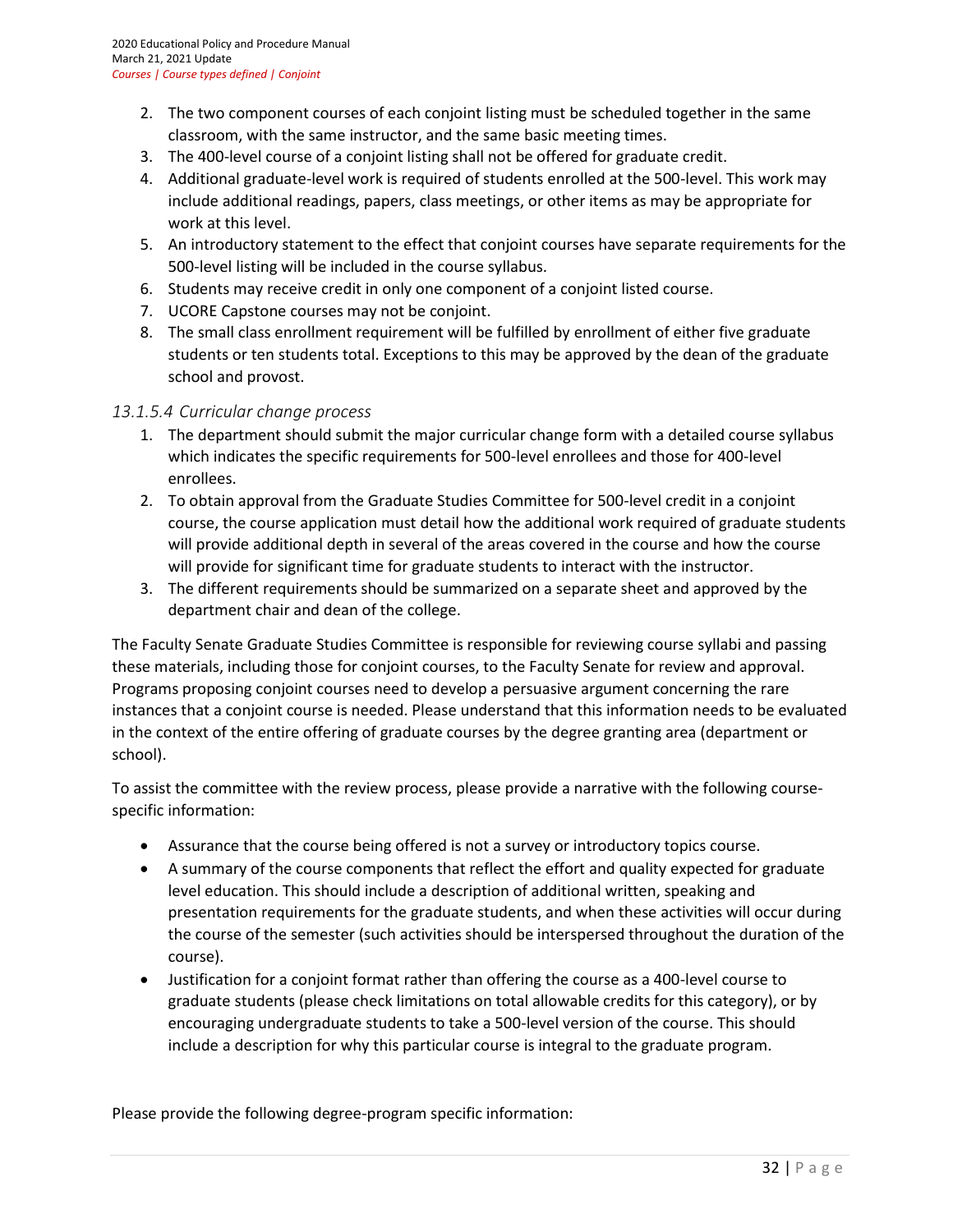- Number of faculty involved with the degree-program.
- Number of graduate courses "on the books" for the degree program.
- Number of conjoint courses, how often they are taught and the approximate ratio of undergraduate to graduate students in each conjoint course.
- For the past three years, please indicate the percentage of graduate-degree programs-of-study that include conjoint courses and the average number of conjoint credits that are listed.

#### *13.1.5.5 Catalog entry*

The catalog description for the 400- and 500-level courses will be identical except for prerequisites, which may vary.

**CE 451 Open Channel Flow** 3 Course Prerequisite: CE 351 with a C or better; certified major in Civil Engineering. Steady, non-uniform flow; controls and transitions in fixed-bed channels. Credit not granted for both CE 451 and CE 551. Cooperative: open to UI degree-seeking students.

**CE 551 Open Channel Flow** 3 Steady, non-uniform flow; controls and transitions in fixed-bed channels. Credit not granted for both CE 451 and CE 551. Cooperative: open to UI degree-seeking students.

The above policy is in effect for all listings in the Washington State University catalog. However, for the graduate study bulletin, the 400-level counterpart will not be listed (because it does not meet graduate credit).

Senate 5/10/79; amended Graduate Studies Committee 12/17/79, 4/12/18

#### **Related policies:**

Graduate school Policies and Procedures Manual (2016-2017), section 3.e.8.

NWCCU, Standard 2.

UCORE Handbook, Departmental policies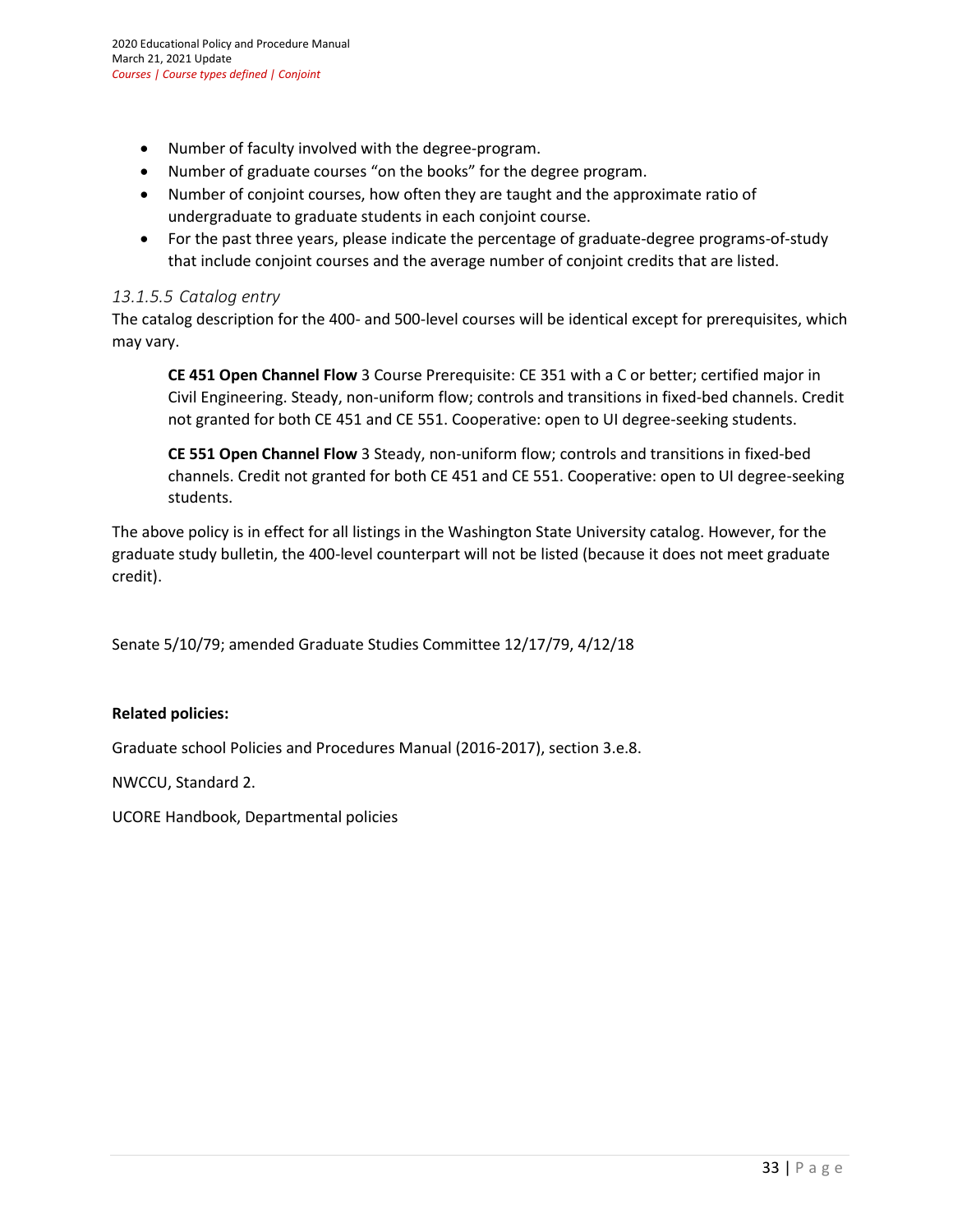### <span id="page-33-0"></span>13.1.6 Instructional practicum and internships

The policies for these course types are under revision in 2018-19.

### <span id="page-33-1"></span>13.1.7 Special topics

Topics courses allow a department or program to offer a variety of specialized topics within a specific area without requesting temporary course approval. Examples of this type of course are SOC 391, Special Topics in Sociology. Requests for such courses are submitted as new courses on the major curricular change form. A list of possible course titles and a sample syllabus should accompany the request.

Once established as a topics course, the department has the option of adding a specific course title each semester. If the title is specified, it will appear on the student's transcript. A student who enrolls in a "topics" course during a subsequent semester (if the course is approved for repeat credit) can therefore have the specific content denoted on the transcript for each enrollment.

To add the title, the departmental scheduler must submit a request to the campus scheduler requesting the title at least 10 days prior to the effective date of the change. Each section of a topics course may have different titles. There is a 30-character limit for titles.

Only courses which are approved as special topics courses may be offered as described above. Seminars, special problems (499), and independent study (600 – 800) courses may not have specific topics designated.

#### <span id="page-33-2"></span>13.1.8 Special problems

Courses numbered 499 special problems are for undergraduates only. They are designed to provide students with an opportunity to pursue independent study interest not readily available through conventional course offerings. Prior to enrollment for a special problems course, students must (1) crystallize an independent study intent and design, (2) negotiate a proposal including credit value from 1 to 4, with the faculty member under whose jurisdiction the special problem will be conducted, and (3) have the proposal approved by the department chair and filed with the student's records. Upon completion, normally within the term, special problems courses are graded S, F and may be repeated for credit in subsequent terms. The following categories represent the normal type of independent study undertaken as a special problem:

- 1. Research studies dealing with technical or specialized problems.
- 2. Selection and analysis of readings relating to a specific subject, theme, concept, or interdisciplinary topic.
- 3. The further development of a skill or aptitude through a creative project in the arts, sciences, or humanities.
- 4. Off-campus field experience or other non-traditional learning experiences not available through conventional course offerings.

## <span id="page-33-3"></span>13.2 Other course types defined

#### <span id="page-33-4"></span>13.2.1 Face-to-Face

Face-to-face courses are taught in the physical classroom with instructor and students interacting in real time.

- Coded in the system as P (100% face-to-face).
- Schedule of classes will include meeting time and place.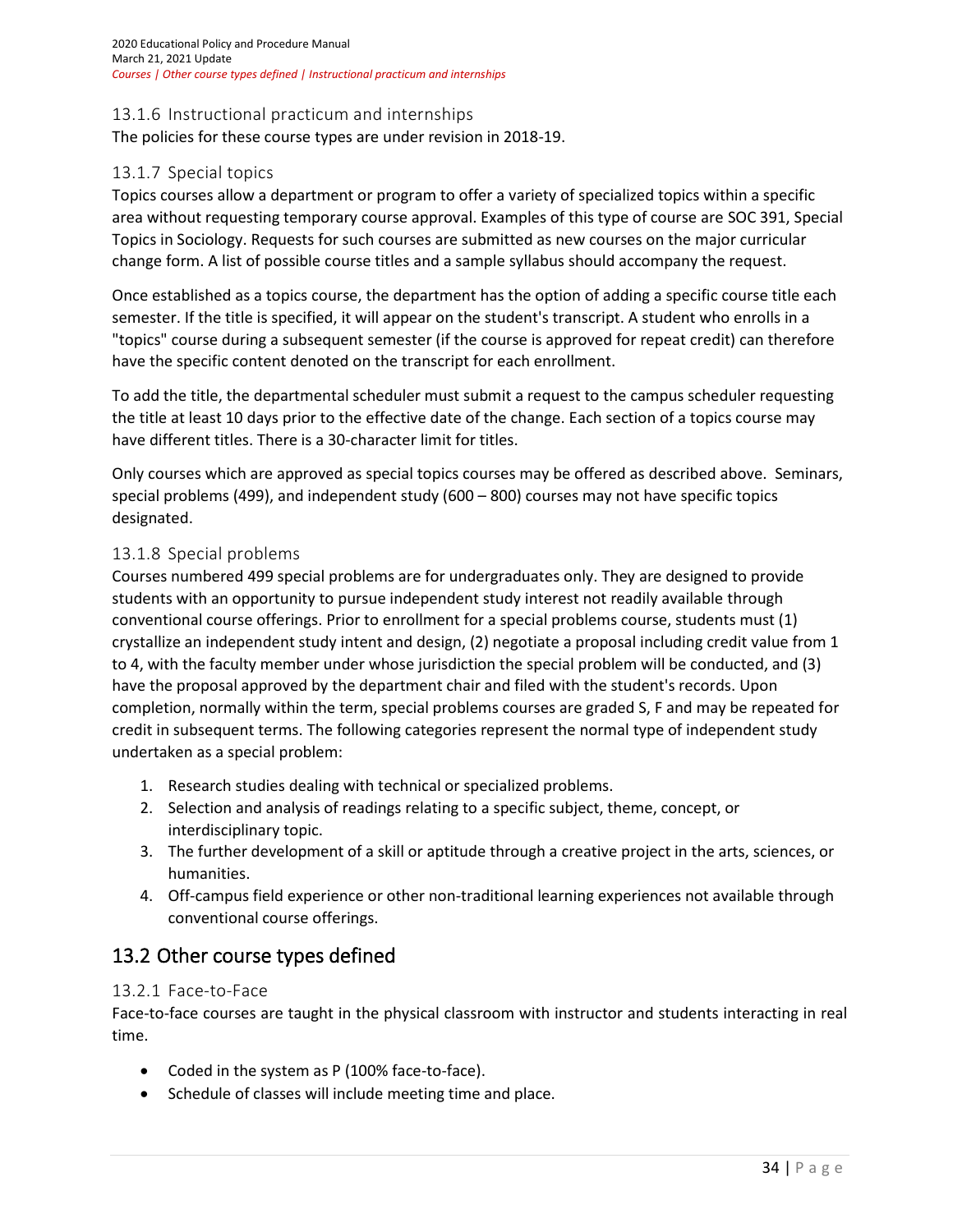### <span id="page-34-0"></span>13.2.2 Some Online

These courses consist of a mix of face-to-face and web-based components. Web-based instruction components may range from 1% to 74.99%.

- Coded in the system as SO.
- Schedule of classes will include meeting time and place.
- Some Online courses must adhere to the credit hour policy for instructional time in Academic Regulation 27.

#### <span id="page-34-1"></span>13.2.3 Hybrid Online

Hybrid online courses contain 75% or more but less than 100% web-based instruction. Face-to-Face components such as orientation, testing or student support are not considered face-to-face instruction per the U.S. Department of Education.

- Coded in the system as HY. Include instructional note to clarify for students' face-to-face requirements, meeting time/place.
- Schedule of classes will include meeting time and place.

Example: a 15-week class with 3 weeks or less face-to-face instruction is considered hybrid. (9 or fewer meetings for a class that meets 3-times per week, 6 or fewer meetings for a class that meets 2-times per week.)

- Hybrid courses must adhere to the credit hour policy for instructional time in Academic Regulation 27.
- See WSU EP #34 for policy related to Online courses.

#### *13.2.3.1 Scheduling Process:*

- Schedule a section on the home campus as per existing processes as outlined in EP 29, coding with HY as noted above.
- Expectations for face-to-face meetings, including time and location, are to be specified in the notes in the Schedule of Classes.
- If the course requires a classroom on a regularly scheduled basis this should be reflected in the "meeting pattern."
- Contact the Global Campus registrar at online.registrar@wsu.edu to schedule a Global Campus section with 0 seats.
	- o This will hide the section from Global Campus students while allowing for tracking and reporting of courses that meet the definition of Online Hybrid for State and Federal purposes.
- If Global Campus seats are subsequently requested by the offering campus, the course will need to be 100% online and will need approval of the department chair and academic director and be scheduled as instruction mode 30.

### <span id="page-34-2"></span>13.2.4 Online (100% web-based instruction)

Courses which utilize exclusively one or more technologies to deliver 100% of course content in a webbased instructional format and are void of physical-campus attendance. Requirements for coming to campus for orientation, testing, or academic support services do not exclude a course from being classified as distance education or online.

• See WSU EP #34 for policy related to Online courses.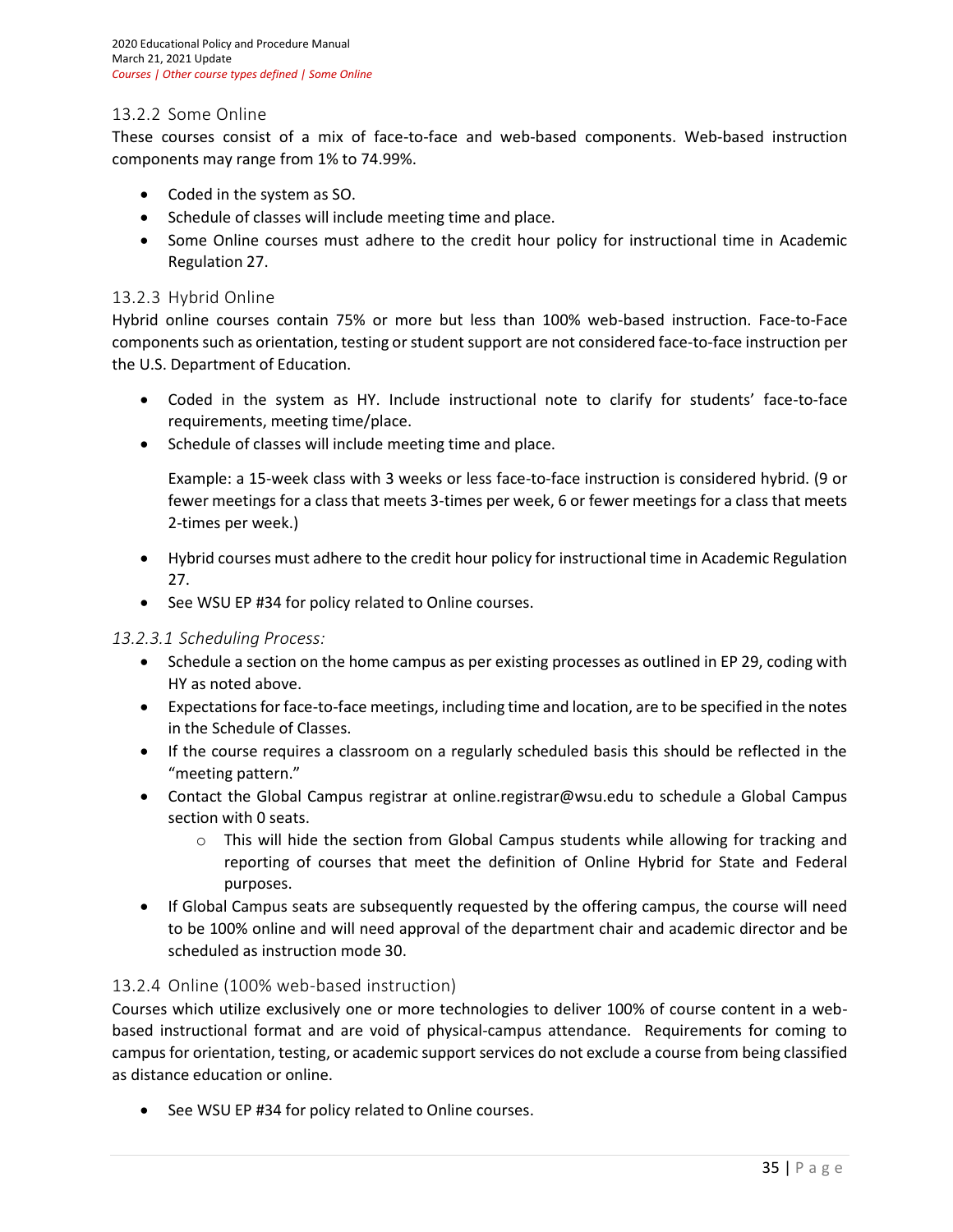<span id="page-35-0"></span>

|  | 13.2.5 Summary Table for Other Course Types |  |  |  |  |
|--|---------------------------------------------|--|--|--|--|
|--|---------------------------------------------|--|--|--|--|

| % F2F/%Online          | Location                | <b>Student hours</b> | Faculty hours   |
|------------------------|-------------------------|----------------------|-----------------|
|                        |                         | commitment/session   | contact/session |
|                        |                         | (term)               |                 |
|                        | Physical classroom      | 15                   | 15              |
|                        | Instructor-led online   | $\mathbf 0$          | $\overline{0}$  |
| 100% F2F               | classroom               |                      |                 |
|                        | Student time outside of | 30                   | $\mathbf 0$     |
|                        | classroom               |                      |                 |
| <b>Totals</b>          |                         | 45                   | 15              |
|                        |                         |                      |                 |
|                        | Physical classroom      | 11.25                | 11.25           |
|                        | Instructor-led online   | 3.75                 | 3.75            |
|                        | classroom               |                      |                 |
| 75% F2 F<br>25% Online | Student time outside of | 30                   | $\mathbf 0$     |
|                        | classroom               |                      |                 |
| <b>Totals</b>          |                         | 45                   | 15              |
|                        |                         |                      |                 |
|                        | Physical classroom      | 7.5                  | 7.5             |
|                        | Instructor-led online   | 7.5                  | 7.5             |
| 50% F2F<br>50% Online  | classroom               |                      |                 |
|                        | Student time outside of | 30                   | $\mathbf 0$     |
|                        | classroom               |                      |                 |
| <b>Totals</b>          |                         | 45                   | 15              |
|                        |                         |                      |                 |
|                        | Physical classroom      | 3.75                 | 3.75            |
|                        | Instructor-led online   | 11.25                | 11.25           |
| 25% F2F<br>75% Online  | classroom               |                      |                 |
|                        | Student outside of      | 30                   | $\mathbf 0$     |
|                        | classroom               |                      |                 |
| <b>Totals</b>          |                         | 45                   | 15              |
|                        |                         |                      |                 |
| eni                    | Physical classroom      | $\pmb{0}$            | $\pmb{0}$       |
|                        | Instructor-led online   | $15$                 | $15$            |
| 100% onl               | classroom               |                      |                 |
|                        | Student outside of      | 30                   | $\mathbf 0$     |
|                        | classroom               |                      |                 |
| <b>Totals</b>          |                         | 45                   | 15              |
|                        |                         |                      |                 |

# <span id="page-35-1"></span>13.3 Credit hour equivalent and contact hours for courses with some online component/credit

[Academic Regulation #27](https://www.catalog.wsu.edu/General/AcademicRegulations/ListBy/27) - For the WSU semester system, a one-semester lecture credit is assigned a minimum of 45 hours, of which 15 hours are spent in instructor-led activities and 30 hours are spent in outside activities.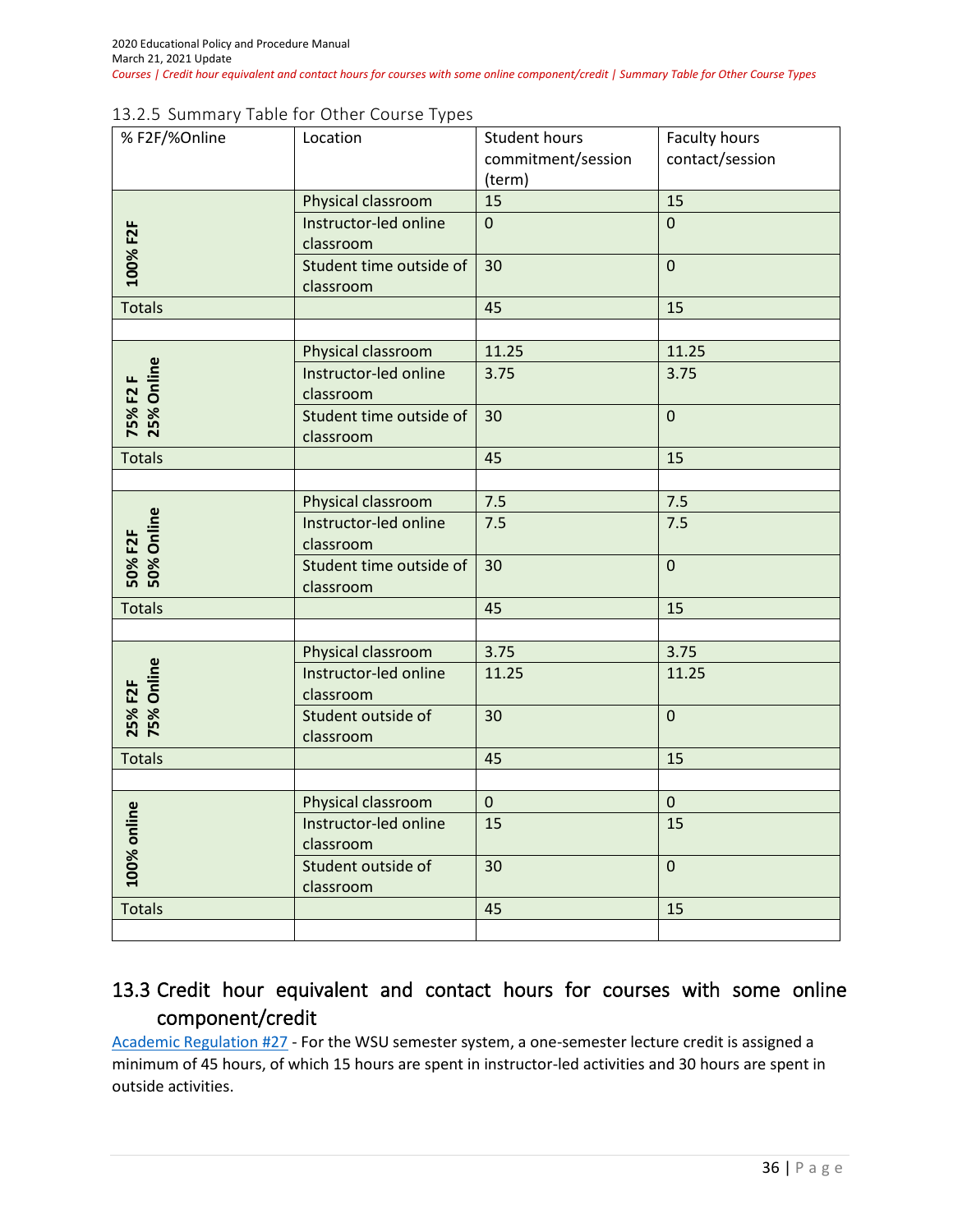2020 Educational Policy and Procedure Manual March 21, 2021 Update *Courses | Considerations regarding special course types | Online Course Policy - Credit Hour Equivalent*

### 13.3.1 Online Course Policy - Credit Hour Equivalent

Academic credit is a measure of the total minimum time commitment required of a typical student in a specific course. For the WSU semester system, one semester credit is assigned for a minimum of 45 hours of student effort. See Academic regulation 27.

Students should expect to spend a minimum of 135 hours per session for each 3-credit course engaged in the following types of activities; reading, listening to/viewing media, discussion conversation in the LMS or other academic technology, conducting research, completing assignments and reviewing instructor feedback, studying for and completing assessments, etc.

Instructors should expect to spend a minimum of 45 hours per session for each 3-credit course actively engaged with students, not including grading, office hours, responding to email, etc.

Instructor led activities outside of the classroom include:

- Instructor recorded video lectures
- Interactive discussion between instructor and students
- Virtual class meetings (ZOOM)
- Presentation of content in lieu of presentation in the classroom (e. g., populating the LMS course space to foster learning of content that would otherwise be presented in the classroom).

Condensed courses require the same total number of Instructor contact hours and student time commitment.

#### **Related policies:**

WSU Executive Policy Manual, #34, online program policy

Academic Regulation 27

NWCCU, Credit Hour Policy (2012); Distance Education Policy (2013)

Updated January 2020

## 13.4 Considerations regarding special course types

#### 13.4.1 Cooperative program with the University of Idaho

Cooperative courses between Washington State University and the University of Idaho provide enriched educational opportunities for students of both universities and allow better utilization of supporting resources such as libraries and laboratories. The sharing of faculties and facilities fosters the exchange of ideas and enhances academic ties between the two communities.

Approved cooperative courses offered to WSU students by the University of Idaho and program description are listed in the WSU catalog under the UI Cooperative Courses section as well as online through the WSU Registrar's Office homepage.

Student credits for cooperative course work appear as transfer credit. The UI transcript will be sent to WSU at the end of the term, without request or fee, and the UI course work will be posted as transfer credit and the appropriate transfer course equivalencies will be given.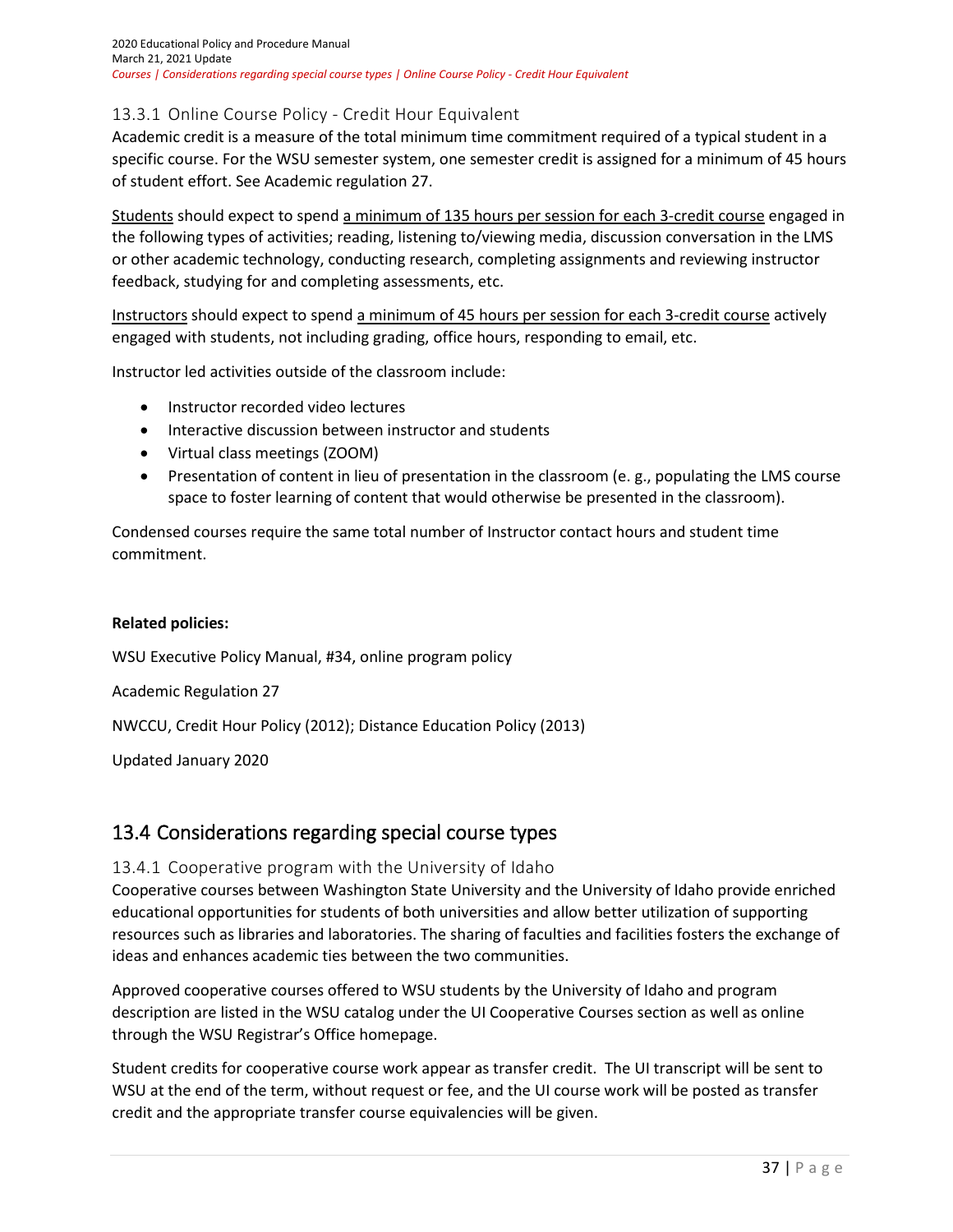Academic units at WSU wishing to offer enrollment to UI students through the cooperative program may do so by submitting a request for cooperative status on the minor curricular change form. The addition of the cooperative status will be presented on a minor change bulletin circulated to the Faculty Senate. Once the course catalog is updated, UI students admitted to WSU under the cooperative program will be able to enroll in these courses. Note that any course prerequisites will still apply.

The catalog notation for such courses will be "Cooperative: Open to UI degree-seeking students." See below.

**PHIL 420** Existentialism and Continental Philosophy 3 Selected movements, figures, and issues in recent continental philosophy. Recommended preparation: PHIL 320, 321 or 322. Cooperative: open to UI degree-seeking students.

It is the responsibility of the Registrar's Offices of the two institutions to exchange and maintain admission, course, and transcript information for the cooperative program.

EPPM 1996, rev. 2018

## 13.4.2 Field trip guidelines

For classes or other instances in which students are expected to participate in field trips, this expectation should be included in the catalog and/or course syllabus. For classes, the reference to the field trip listed in the course syllabus should include any required fees, how travel would be accomplished, alternatives (if any), and the consequences of not participating in the required field trip. The university's liability coverage is provided by chapter 4.92 of the revised code of Washington (RCW). University faculty and staff who require and/or oversee official travel by students are responsible for following the business Policies and Procedures Manual on student travel, [http://public.WSU.edu/~forms/html/BPPM/95\\_](http://public.wsu.edu/~forms/HTML/BPPM/95_%20Travel/95.13_Student_Travel.htm)  [travel/95.13\\_student\\_travel.htm](http://public.wsu.edu/~forms/HTML/BPPM/95_%20Travel/95.13_Student_Travel.htm) (WSU catalogue, 2017-18).

### **Related policies:**

BPPM 95.13, student travel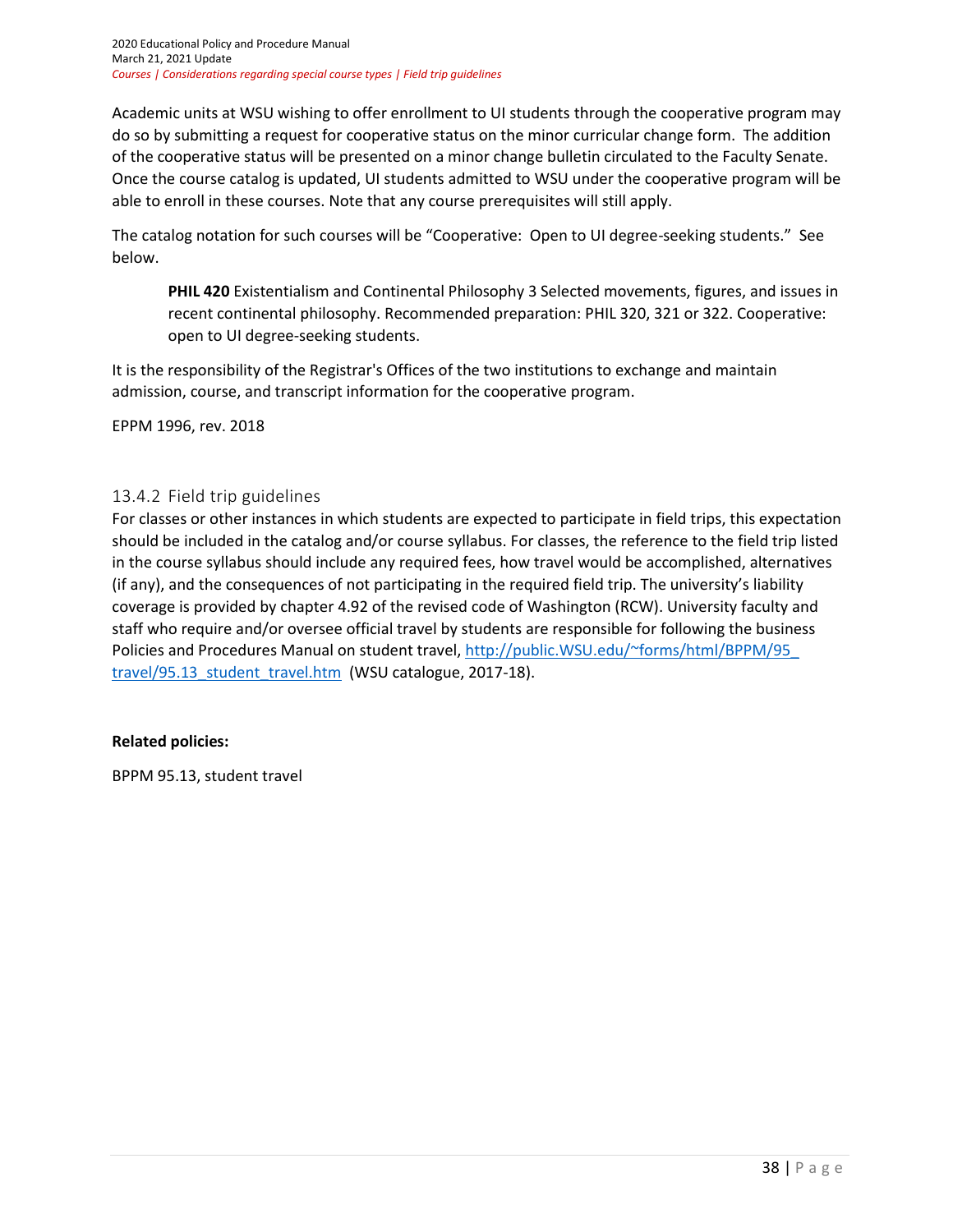# 13.5 Transfer credit evaluation

For regionally accredited, college-level academic transfer credit, one set of transfer course articulation tables will be used for course evaluation by all campuses in the WSU system. The tables used by all campuses for evaluation of transfer courses is maintained and monitored by WSU Pullman admissions transcript evaluators and the transfer clearinghouse.

Faculty Senate, April 2017

#### **Related policies:**

NWCCU, standard 2.C.8: the final judgment in accepting transfer credit is the responsibility of the receiving institution. Transfer credit is accepted according to procedures which provide adequate safeguards to ensure high academic quality, relevance to the students' programs, and integrity of the receiving institution's degrees. In accepting transfer credit, the receiving institution ensures that the credit accepted is appropriate for its programs and comparable in nature, content, academic quality, and level to credit it offers. Where patterns of student enrollment between institutions are identified, the institution develops articulation agreements between the institutions.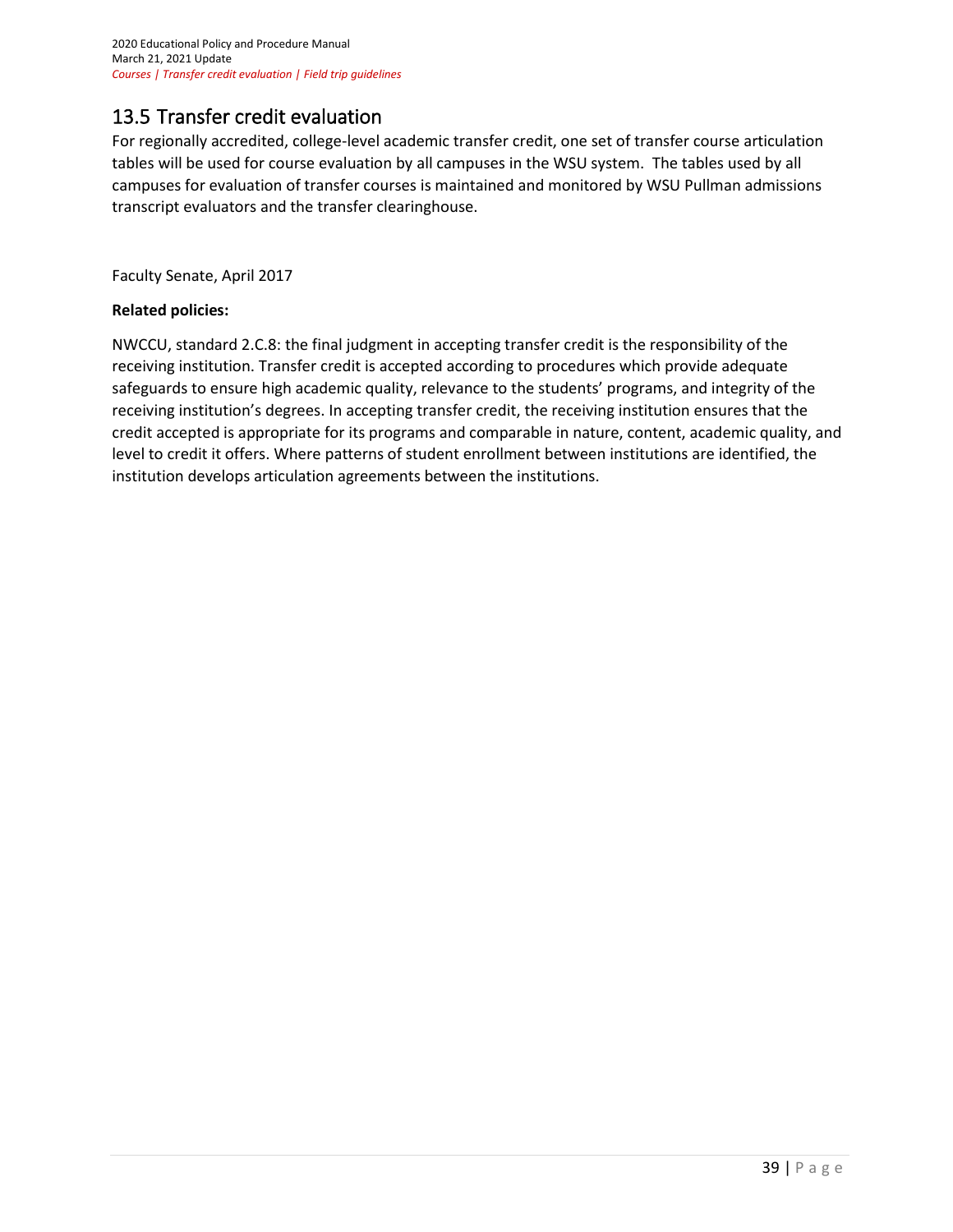# 13.6 Course type footnotes

The following designations are attributes used in the schedule of classes to designate special information about a course.

Attributes that originate from senate-approved information in the WSU catalog:

- ! occasional lab meetings required.
- # course graded A, S, F.
- @ course graded S, M, F.
- S course graded S, F. (see Academic Regulation 90f)
- & field trip required.

+ – students must have prior agreement with instructor before enrolling in course. Course also graded S, F.

- > course meets prior to start of semester.
- © cooperative: open to UI degree-seeking students.
- C community service learning section. Includes a community engagement component.
- E equipment rental fee required.
- L laboratory portion of class.
- P not open to native speakers.
- Q requires special fees and equipment.
- X course crosslisted with other subjects.

D – virtual section received via approved pc-based videoconference system. Video/web camera, microphone, headphone and internet access required. Sections must be approved, designed and offered through the global campus.

V – virtual section. Instruction delivered solely using online methods. Sections must be approved, designed and offered through the global campus.

#### Other attributes:

- 1 course runs during the first five weeks of the semester.
- 2 course runs during the sixth through tenth week of the semester.
- 3 course runs during the eleventh through the fifteenth week of the semester.
- 4 course runs during the first ten weeks of the semester.
- 5 course runs during the last ten weeks of the semester.
- A offered first half of semester only.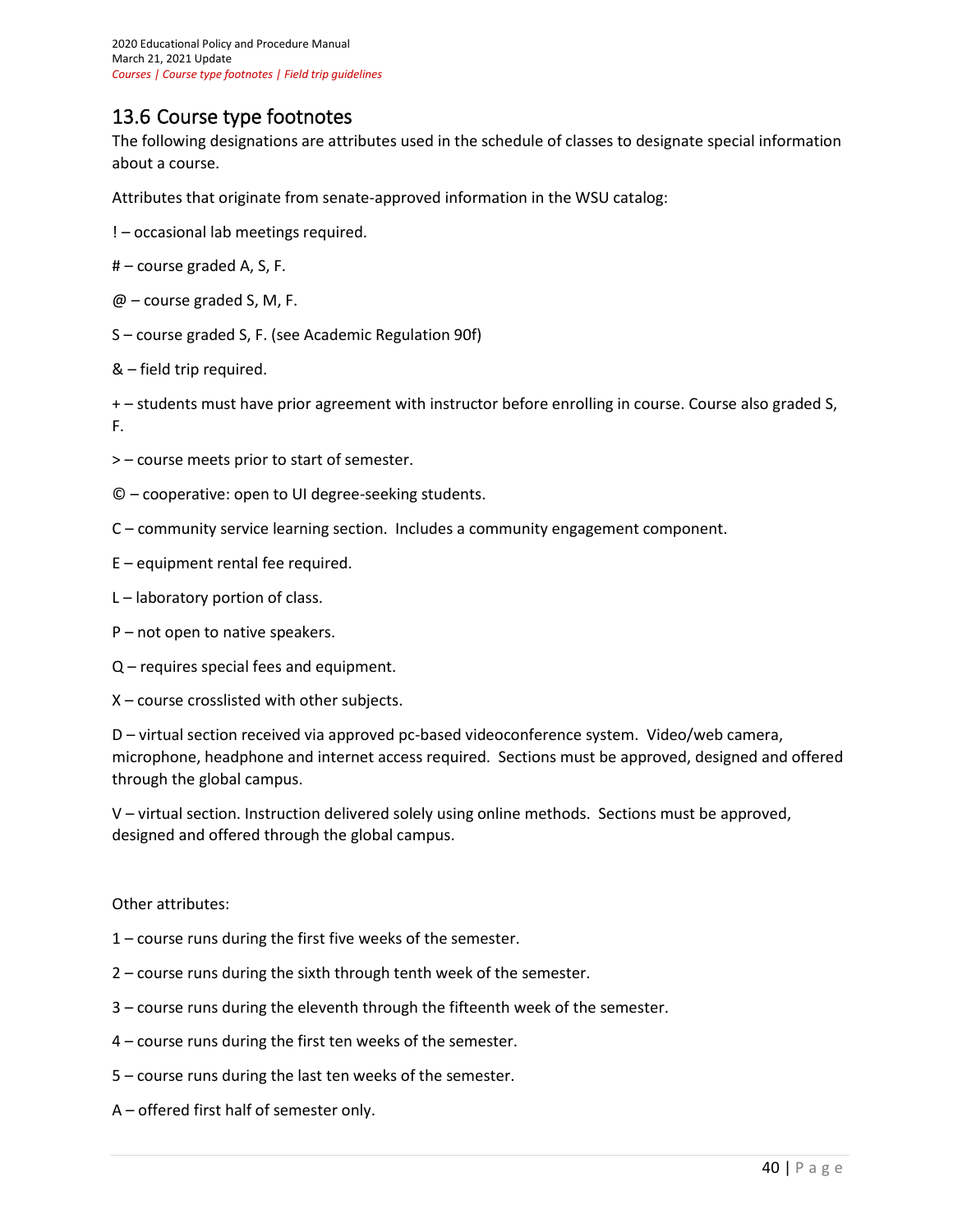B – offered second half of semester only.

F – section reserved for first-year focus. Only incoming first-year students in first-year focus are eligible for this section.

H – hybrid section; some course instruction offered online.

J – traditional face-to-face instruction; will be broadcast to other locations.

K – videostreaming receive site. Remote locate receives streaming content only.

N – traditional face-to-face instruction; will be recorded for later viewing.

O – traditional face-to-face instruction; will be broadcast live to remote sites.

R – an additional fee will be billed to student's account for required course media either presented online or shipped from the global campus.

T – instruction received via teleconferencing technology; meets in interactive tv classroom.

Y – synchronous web conference receive site.

Z – internet access and email required.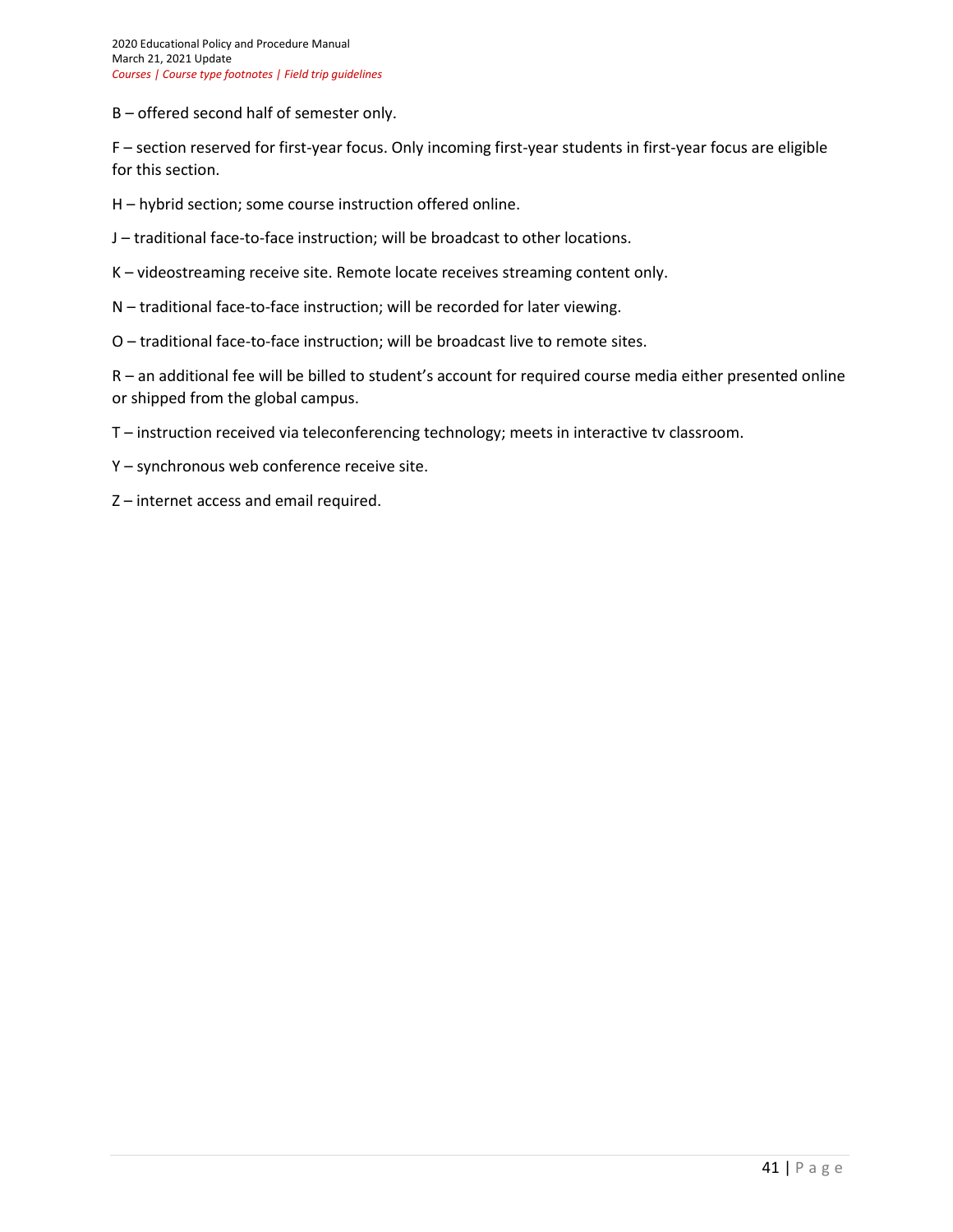# 14 WSU VIDEOCONFERENCE (VC) COURSE POLICY

Video conference courses will originate from and be delivered to VC classrooms located on the WSU Campuses or WSU Extension sites unless otherwise approved by the department chair. This ensures adequate technical and user support, creation of peer communities within the course, and provision of high-touch student support.

Courses delivered via VC exclusively to students at a distance (no students are located on any physical WSU campus) are considered "Distance Education" and will be scheduled through Global Campus to comply with definitions established by regulating agencies.

• The Information Technology Strategic Advisory Committee (ITSAC) has developed mandatory room and faculty training requirements for videoconference courses:

### <https://its.wsu.edu/documents/2018/11/wsu-vc-assessment-final-100118.pdf/>

• All faculty teaching a videoconference course are required to participate in WSU-established online training available through HR through the SkillSoft portal prior to the first day of class.

Chairs, in collaboration with academic directors, consistent with EP #29, may provide exceptions to this policy on a course-by-course basis. Exceptions to classroom attendance requirements will be decided prior to the first day of class, published in the syllabus, and requested classroom size adjusted accordingly to maximize and accurately report classroom space use. Departments are responsible for ensuring that exceptions do not negatively impact the VC user experience.

- Courses scheduled to be taught in a classroom that does not meet ITSAC standards will require support from departmental IT.
- Students enrolled in courses from a distance will require support from the instructor or departmental IT unless the course is an exclusively distance Global Campus course.

Courses are to be scheduled in Schedule Builder to accurately reflect delivery mode (see scenarios below). Through this process the physical classroom (if required) is assigned and VC links established and populated into the Learning Management System (LMS) course space. Faculty should not create and disseminate their own VC link, or allow students to join from alternative locations, except in the case of emergencies.

It is not the intent of this policy that videoconferencing be used to work around classroom size limitations or to serve a number of students beyond the usual course caps.

Chairs report exceptions on a semester basis to the Provost's Office, which will share the information with the University Classroom Committee and other stakeholders as needed.

## 14.1 Scenarios:

All videoconference courses are scheduled using instruction mode 40 and the VC attribute.

- 1. The course is delivered both to students located on WSU physical campuses AND to students at remote/distance sites.
	- a. Schedule the appropriate campus sections from which students are enrolling.
	- b. Add a "multiple sites" section (999) for students who are not attending from a physical classroom.
- 2. The faculty teach from a VC classroom on one campus with no students, all students are located on other campuses.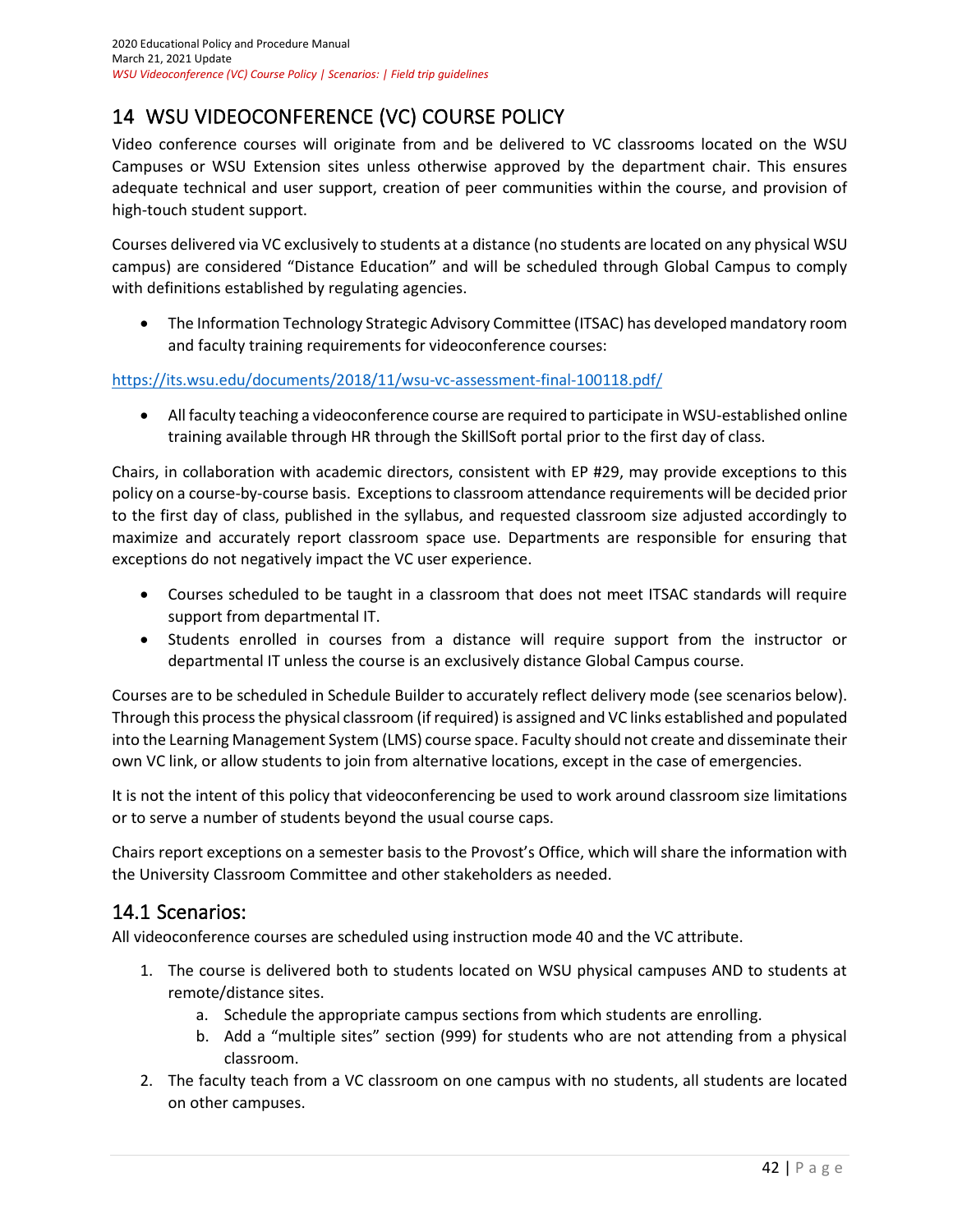- a. Schedule the appropriate campus sections. (Add a "999" multiple sites section if there are additional students at a distance).
- b. Schedule "instructor only" on the campus of the instructor.
- 3. Faculty are teaching from a VC classroom; all students attend from an off-site location: Distance course (no students are attending class from a physical WSU campus)
	- a. Schedule "instructor only" section on the campus of the instructor.
	- b. Requires scheduling as a "blended" course with a Global Campus "parent."
		- i. Schedule a Global Campus section with 0 seats, instruction Mode 40, VC attribute, location Global Campus.
		- ii. Schedule sections on the "home" campus(es) of the students.
- 4. Faculty and students are all located off-campus: Distance course (no students are attending class from a physical WSU campus)
	- a. same as #3 with no instructor-only section

## 14.2 Implementation Notes

- Fall 2020 is the first term to be scheduled by the terms of this policy. Implementation therefore begins in Spring 2020 with schedule review.
- Schedulers should check the ITSAC website to make sure that VC rooms meet WSU standards: <https://its.wsu.edu/documents/2018/11/wsu-vc-assessment-final-100118.pdf/>
- If the room does not meet WSU standards, the scheduler alerts the faculty member, who works with the chair to arrange for departmental IT support.
- If there are students at a distance and the VC course is not offered through the Global Campus, then the faculty member and chair work with departmental IT to ensure that students have adequate technical support in real time.
- Faculty training modules will become available in the SkillSoft system through HRS in spring 2020. Faculty who are assigned to teach via videoconference for Fall 2020 need to complete training before the first day of class. Departments are responsible for monitoring this information.

February 2020

# 15 OPEN EDUCATIONAL RESOURCE (OER) POLICY

Selection of course materials is the purview of the faculty.

This policy provides guidance to faculty in achieving the following outcomes through the development and utilization of zero cost course materials at Washington State University, as deemed appropriate by the faculty member responsible for selecting course materials:

- improve student success through increased access and affordability,
- support for faculty in providing a transformative educational experience,
- deliver on our land grant mission to extend knowledge to broader state, national, and global communities.

This policy is specific to the creation and adoption of open educational resources (OER), intended to replace course materials such as textbooks and online assignment tools, by WSU faculty who employ university resources, either in the form of internal development or grant funds or use of WSU support staff and/or tools. Pursuant to the WSU Faculty Manual, Section IV.H.2 (Copyright Policy), such materials are considered works made for hire and copyright is owned by Washington State University and WSU will not waive its rights in the copyright.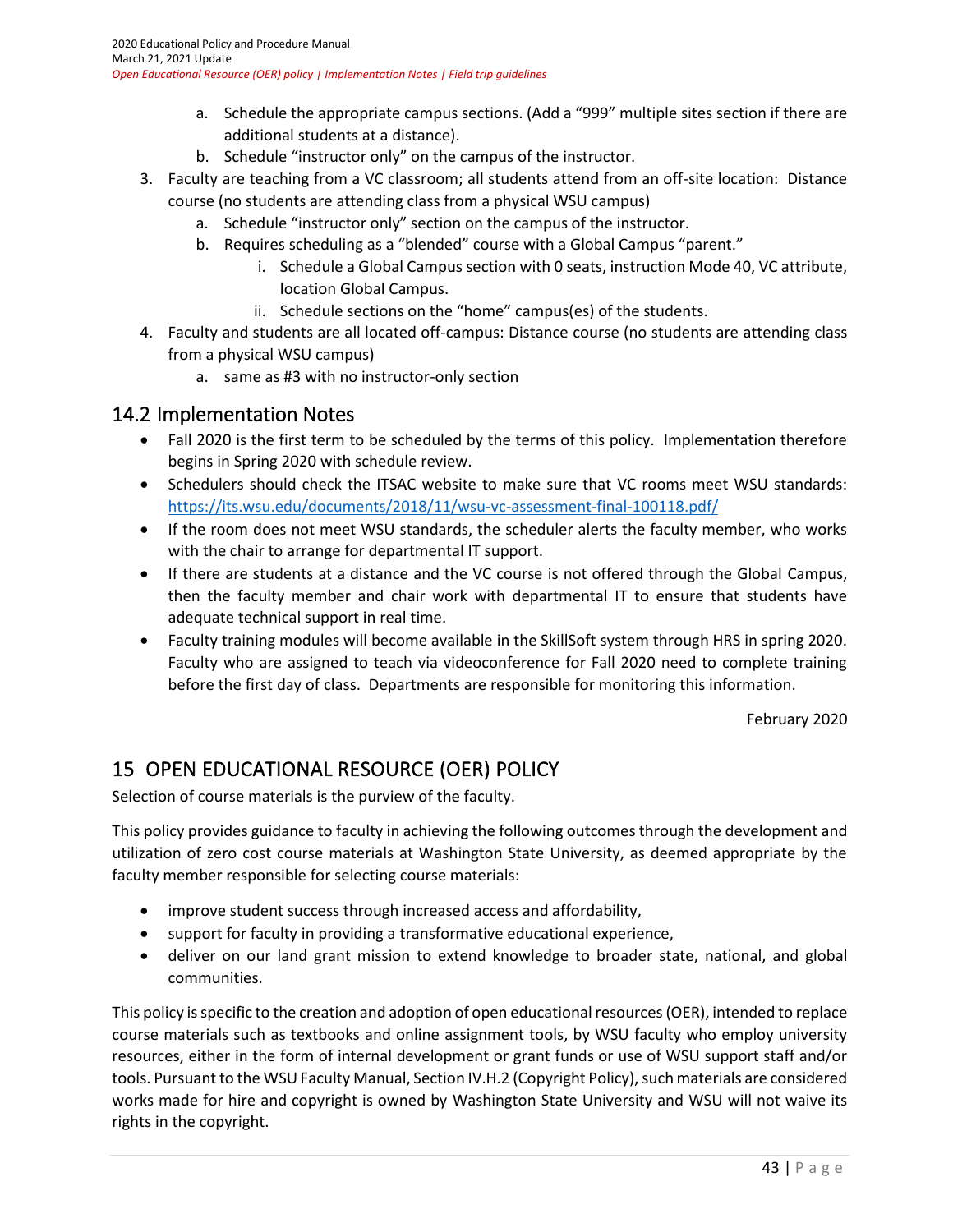Materials created for WSU courses and using the university delivery platform (currently the university instance of Pressbooks©) will be openly licensed as OER through Creative Commons. It is recommended that the developer select CC BY\* as the appropriate license. OER are defined publicly available material that is licensed in such a way as to allow free reuse by others with reuse permissions varying by license type.

In addition, faculty creating zero cost digital course materials with University resources, may elect to publish them as an OER as defined above in which case the stipulations below apply.

## 15.1 OER POLICY STATEMENT

Work-for-hire OER materials are published and licensed by WSU through the Creative Commons CC BY license to allow others to adopt, remix, reuse and add to the work as long as WSU and the original faculty developer are credited. The faculty developer will have the right to use the OER consistent with CC BY licensing standards as noted above. The faculty developer will have the right to be identified as a creator of the work

OER materials shall be used in accordance with the WSU licensing standards; the Digital Millennium Copyright Act of 1998; applicable state and federal copyright laws; accepted best practices of the OER community; and college and departmental policies and academic standards.

## 15.2 OER PROCEDURES AND RESPONSIBILITIES

With the support of University entities with knowledge and expertise in copyright law, ADA accessibility, as well as State and Federal policy, faculty developing or adapting OER material shall assume responsibility for ensuring the integrity of the materials, during the term of use, as the OER materials relate to these areas.

## 15.3 OER GUIDELINES

### 15.3.1 SUPPORT FOR OER IDENTIFICATION AND DEVELOPMENT

As subject matter experts, faculty are responsible for selecting of course materials and are encouraged to develop and/or adopt OER of equal or greater quality than commercially distributed publisher content currently available for adoption.

Librarians will serve a support role for all faculty wishing to incorporate OER into a course. This support can be the location of existing OER appropriate for the class, how to cite material, assistance with open licensing, and recommendation of repositories and other avenues for distributing and archiving OER.

Academic Outreach and Innovation (AOI) will serve a support role for faculty wishing to locate, adopt and/or develop OERs. AOI support team includes instructional designers as well as graphic designers, web designers and technical support staff to provide research, production, delivery and access for OER developers and users.

### 15.3.2 OER TECHNICAL FORMAT

The University recommends that written and interactive digital teaching resources should be published in an appropriate repository or public-access website in order to maximize discovery and use by others and provides this service for OER development. Where OER have been created as part of an externally funded activity, any storage and/or repository locations mandated as a condition of the funding should be used.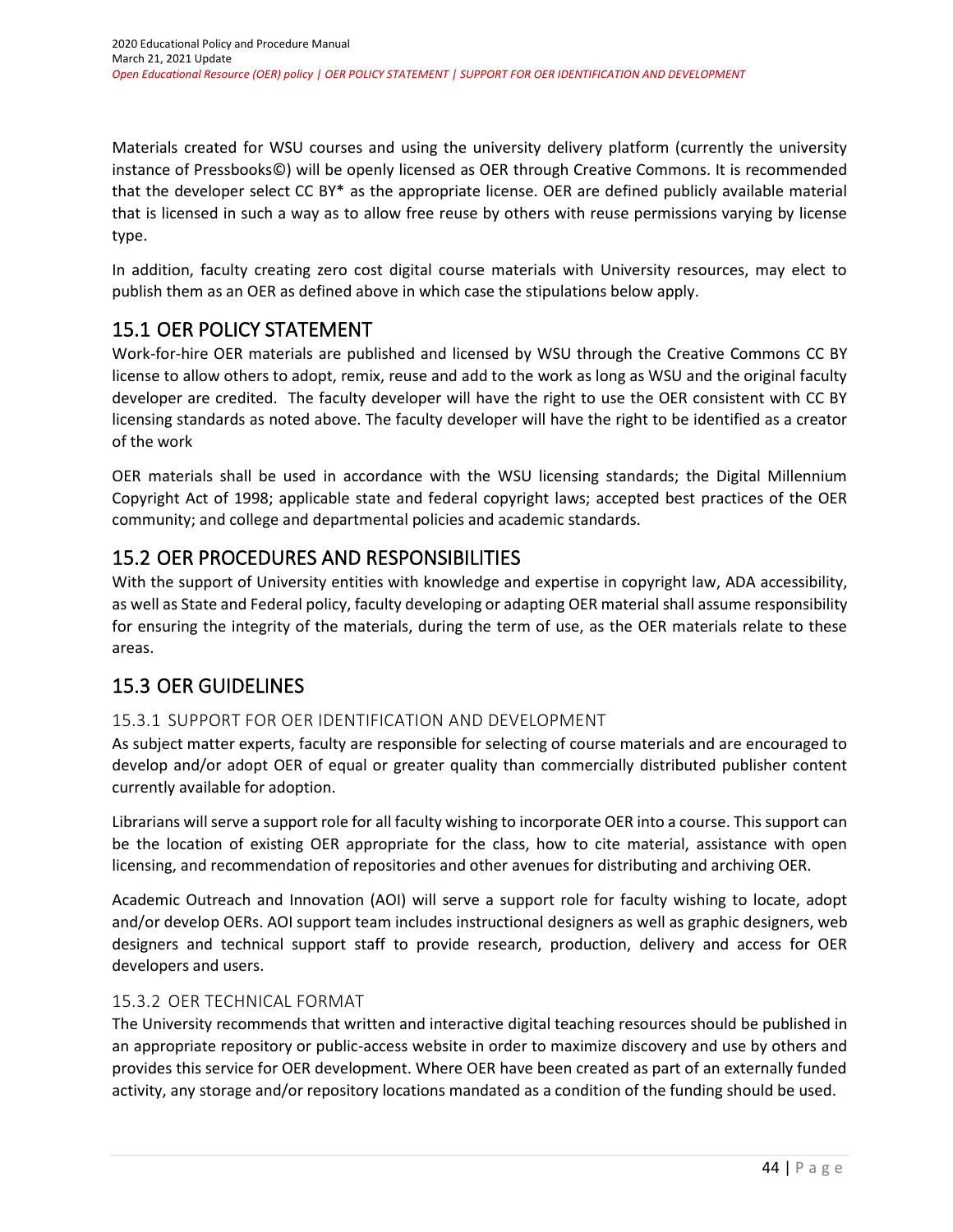\*CC BY allows users to share and adapt content. For more information on Creative Commons Licensing visit the Creative Commons website at CreativeCommons.Org.

# 16 NON-ACADEMIC COURSES

# 16.1 Continuing education units (CEUS)

## 16.1.1 Approval and awarding process

## *16.1.1.1 Policy*

Continuing education units (CEU) may be offered for noncredit programs offered through Washington State University. CEUS are awarded only by the Office of Professional Education within Academic Outreach and Innovation. Several other Washington State University entities provide professional continuing education certification consistent with individual industries. Those entities include:

- College of Education
- College of Pharmacy
- College of Nursing
- College of Veterinary Medicine
- WSU Extension

## *16.1.1.2 Definitions*

For CEUS, one CEU represents ten contact hours (60 minutes per hour) of participation in an organized, noncredit continuing education experience with qualified instruction under WSU sponsorship and direction. In order to earn the CEU, the participant must complete an assessment of learning deemed satisfactory by and signed off on by the activity director. One-tenth CEU may be offered for each contact hour. Partial contact hours are not considered in awarding CEU. For example, a program with 14 contact hours could offer 1.4 CEU and 16.5 hours of instruction is recorded as 1.6 CEU, not 1.65 CEU. Only instruction time may be counted in a contact hour; time for welcoming sessions, breaks, and meals is excluded. CEU's are not available for programs with less than three contact hours. Once a class has been approved for a certain number of CEUS, a class participant may not be awarded more than, or less than, the determined amount. If the student does not complete the requested number of approved hours, they have not satisfactorily completed the class and no CEU will be awarded.

### *16.1.1.3 Approval process*

To obtain permission to offer CEU for programs under WSU sponsorship and direction, please follow these guidelines:

Complete an original CEU approval petition in advance of offering the program. CEU approval petition forms are available at the following link[: https://conferences.WSU.edu/CEUS.aspx.](https://conferences.wsu.edu/ceus.aspx) **Approval must be granted prior** to announcement or promotion of CEU availability and prior to the start of the program. Please allow two weeks for processing. There is a \$25 processing charge per class offered. A WSU IRI or a check made out to Washington State University must be sent with the petition.

A CEU approval petition must be submitted for each program delivered to new audiences, whether or not changes have been made. Multiple programs delivered within a year must each have separate CEU approval petitions.

'Source of revenue' means how the activity is being funded i.e., state supported, registration fees, county funds, etc.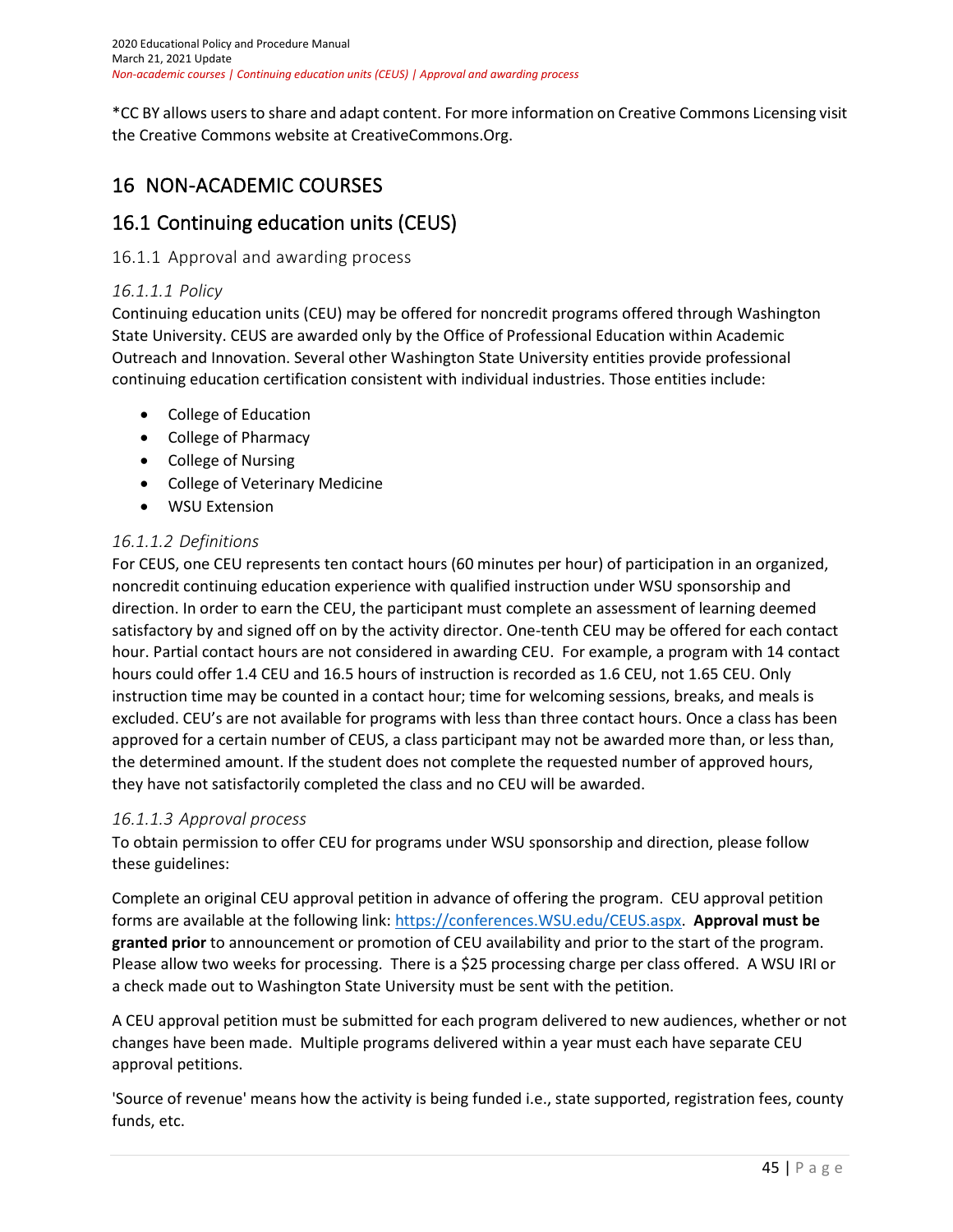The minimum amount for the enrollment fee is always \$10 since that is the CEU processing fee for each CEU enrollment. If a registration fee is charged in addition to the CEU processing fee, list it plus the \$10, i.e., \$40 + \$10.

The 'method of determining satisfactory completion of course' describes how the instructor will evaluate the participant's learning outcomes. Attendance is no longer an acceptable measure of assessment. All CEU programs must include some form of substantive assessment of learning signed off on by the activity director.

The CEU approval petition is filled out by the person responsible for the content of the program. That person is listed as the activity director.

'Sponsoring academic or administrative unit' is the county or department sponsoring the program.

The appropriate signature for 'sponsoring academic or administrative unit' is the county or department chair, or faculty program lead.

Incomplete or incorrect forms may delay approval.

CEU approval petitions are approved by the manager of professional education and the vice president of academic outreach and innovation. Criteria for approval include:

- 1. There is a WSU faculty member or academic department sponsoring or instructing at the event.
	- a. If there is no faculty member listed, the proposal will need to be reviewed by a faculty member from a department that is knowledgeable about the subject matter.
- 2. There is a published agenda for the event/course.
- 3. The number of hours of instruction in the agenda match with the number of CEUS requested.
	- a. If they don't match, a course may still be approved, but will only be approved for the actual number of hours of instruction.
- 4. The course/program must involve an assessment of student learning, with criteria for pass/fail.
	- a. Attendees/students must be made aware of the assessment criteria.

#### EPPM 1996; updated 9/2016

#### **Related policies:**

NWCCU, standard 2. C.16-19, continuing education and non-credit programs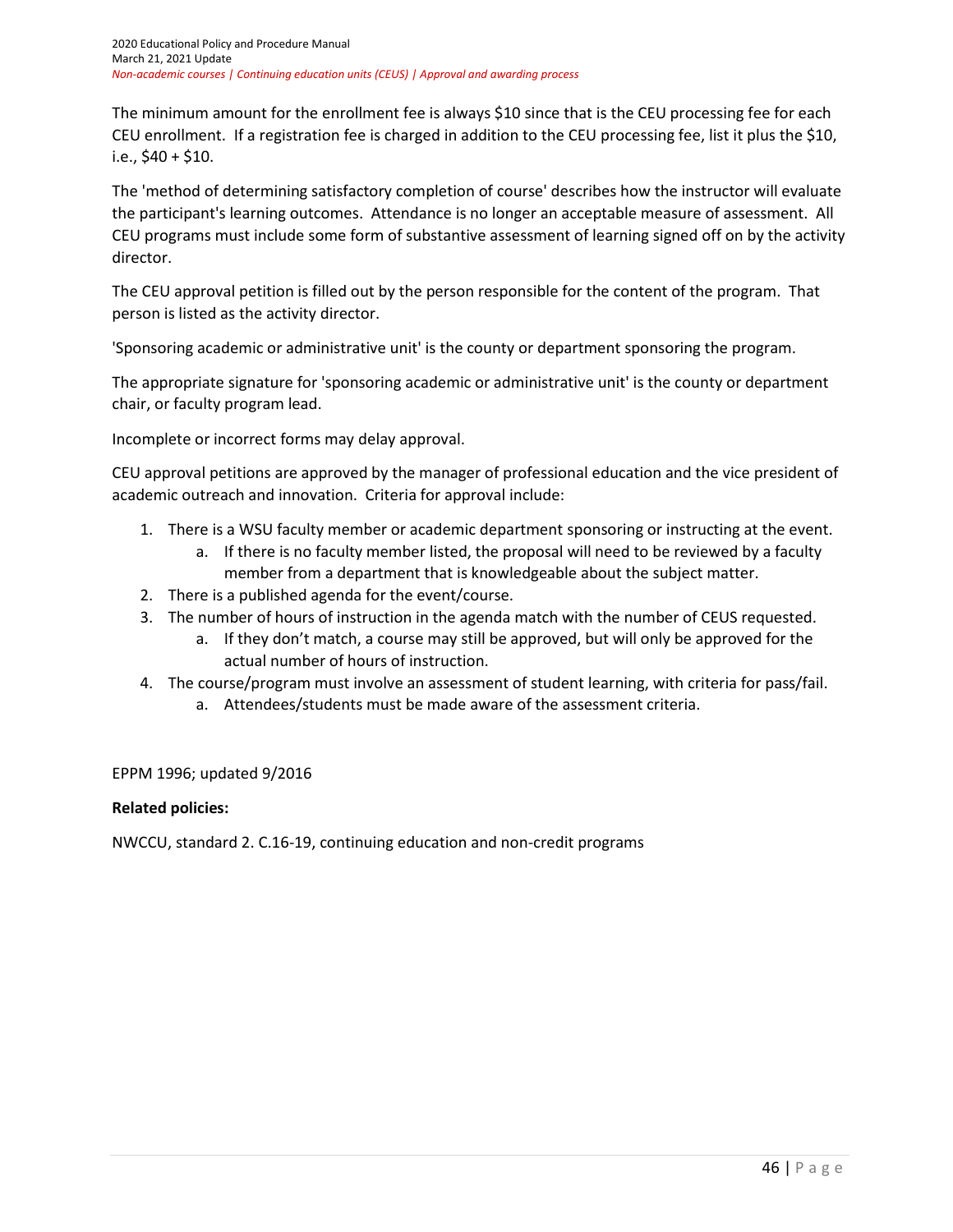# 17 COURSE EVALUATION POLICY

## 17.1 Provost's guidelines on student course evaluations

Under revision fall 2018

**Preamble**: Washington State University is committed to ensuring the quality of its academic programs, its curriculum, and of the teaching and the learning experiences of its students. Course evaluations – or student feedback on courses and instruction -- are an important component of quality assurance, conducted for the following reasons:

- 1. To provide formative data used by instructors for the continuous improvement of their teaching.
- 2. To collect data used in the summative evaluation of teaching for administrative purposes, such as annual merit, tenure and promotion review.
- 3. To provide one source of data on student learning and effectiveness of courses and instruction, to be used by departments, colleges, and campuses for curriculum assessment and review.

Course evaluations are part of a broader teaching and program evaluation framework that includes peer review, instructor self-assessment, cyclical program review and other forms of assessment and professional development for teaching. As part of this framework, course evaluations are a particularly useful tool for collecting student feedback on their own learning experiences in WSU courses, but should not be used as the exclusive measure of teaching effectiveness.

**Statement of purpose**: the purpose of these guidelines is to outline the principles and parameters that guide student evaluation of courses at WSU. The specifics of how the course evaluation process will be structured and administered are determined by each college, coordinated with all campuses and locations where the college offers courses. Together these provostial guidelines and college guidelines will form an institutional framework for student feedback on courses and instruction.

**Principles**: the course evaluation framework at WSU:

- 1. Reflects institutional teaching and learning values.
- 2. Recognizes the diversity of teaching priorities, strengths, students and contexts across departments, colleges, and campuses.
- 3. Gathers information from students about their learning experience.
- 4. Protects the anonymity/confidentiality of student responses.
- 5. Provides opportunities for both summative and formative feedback on teaching and courses.
- 6. Is equitable, consistent and transparent in the collection, use and interpretation of data.
- 7. Provides reliable and meaningful data to instructors and administrators.

### **Administration of course evaluations: scope and access**

Scope: each undergraduate and graduate course will be evaluated each time it is offered.

- 1. By fall 2016, all course evaluations will be offered in the university's online system (Explorance blue acquired in 2014). Each college will determine the set of questions used for their courses.
- 2. In courses with multiple instructors, evaluations will also collect student feedback on the individual contributions of these members of the teaching team.
- 3. Exceptions: exempt from this course evaluation policy and requirements are: a) courses with five or fewer students; and b) courses of an individual/independent nature, as defined by each college (e.g. Independent study courses, practica, research credits). For such courses, colleges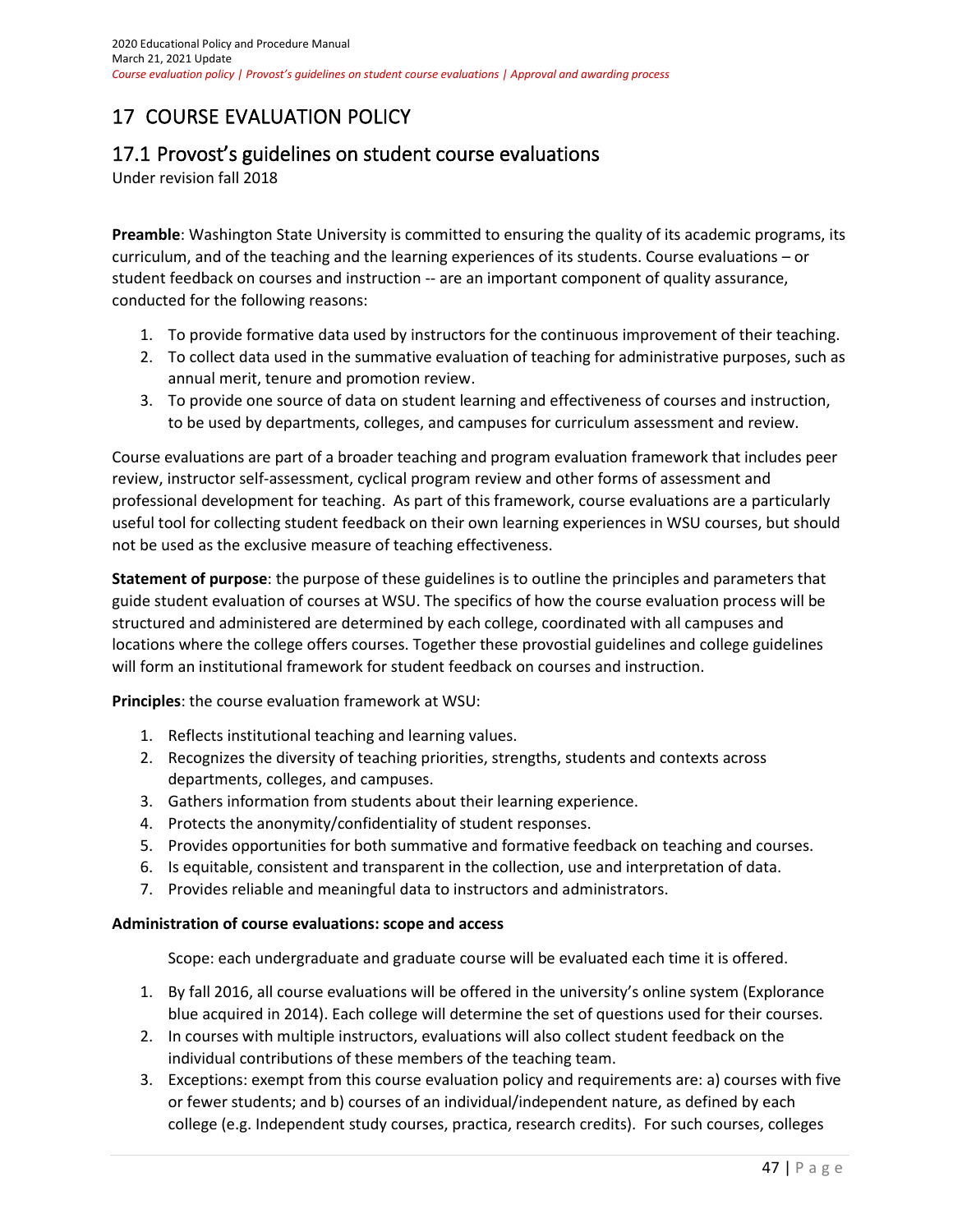are encouraged to obtain student feedback by alternative means. In addition, each college will determine whether and how teaching assistants will be included in course evaluations, based on roles and course context.

**Access.** Results for a course will not be released until after final grades have been submitted and will be made available as follows:

#### **Instructors**

• Instructors will have access to results of course evaluations conducted in their courses only after final grades have been turned in for the term.

#### Academic administrators (dean, associate dean, chair, director)

• Academic administrators in the department and college will have access to course evaluation results from their unit.

#### Departmental or school committees

• Student feedback about their experience in courses is one source of data about curricular effectiveness. Colleges are encouraged to develop protocols for sharing relevant portions of course evaluation results with departmental committees that review curriculum, assess student learning, or support teaching innovation. Such protocols should protect instructor-specific results / personnel data, which will not be shared with departmental committees. WSU's new course evaluation system facilitates segregation and sharing of results, and should be leveraged to support quality curriculum, instruction and assessment.

**Responsibilities**: all members of the university community have a responsibility to conduct themselves in a manner that acknowledges the importance of student feedback to academic program excellence and that enhances the full and effective functioning of this process.

The university has implemented a centrally-supported online system for the development, distribution, administration, collection, analysis, and reporting of student feedback on courses and instruction.

University/Provost's Office: the provost's office has a responsibility to:

- Oversee the implementation of this policy.
- Provide education and support to students, instructors and academic administrators about the use and importance of course evaluations.
- Ensure good practice guidelines for course evaluation design, delivery, analysis and use are developed, widely-available, and periodically reviewed by stakeholder groups to support effective teaching and assessment.

The Office of Assessment of Teaching and Learning (ATL) is available to consult with colleges and departments.

#### Colleges/campuses:

- Each college has a responsibility to develop its own guidelines in line with these provostial guidelines, and to coordinate and periodically review them with all campuses offering their classes (and with other colleges, as needed).
- Guidelines should provide specific information on how course evaluations are implemented in the college. Topics may include: student feedback instrument content and format;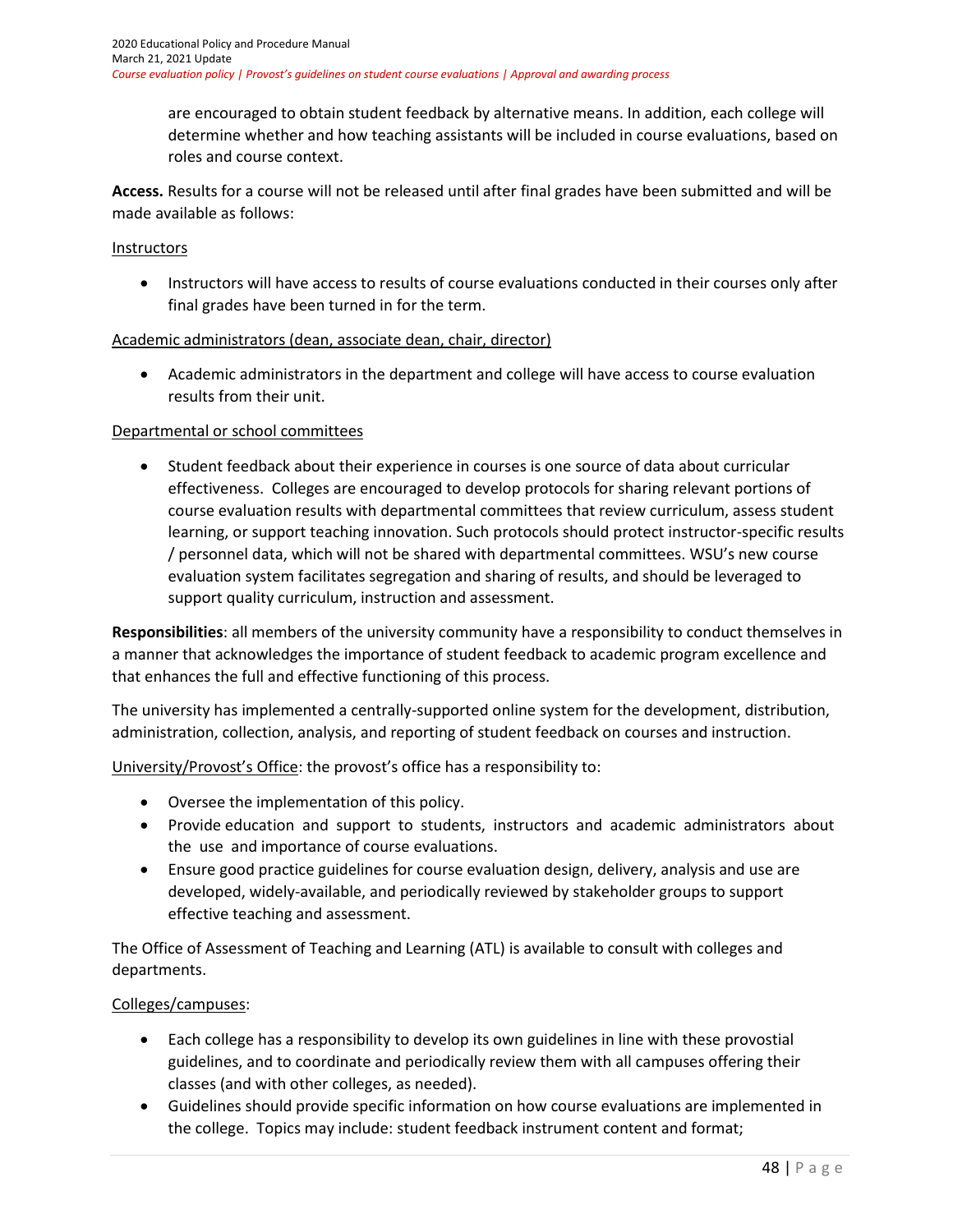communication about the value of student feedback on courses and instruction; report formats of results and how student confidentiality will be preserved (especially in small sections or courses); guidelines for data interpretation, use, sharing, storage and security.

• Colleges should provide their guidelines annually to departments, faculty, instructors, and teaching assistants.

Academic administrators (dean/chair/director): academic administrators are responsible for:

- Reviewing course evaluation results including quantitative and qualitative data, as one component of the assessment of teaching effectiveness and curricular quality, and
- Applying good practices when analyzing and interpreting student feedback.

#### Instructors: instructors are responsible for:

- Understanding the role of course evaluations at WSU;
- Communicating the importance of course evaluations student feedback on courses and instruction -- to students;
- Reviewing their own course evaluations regularly; and
- Discussing these results with their chair or director.

#### Students:

• Students have a responsibility to participate in the process and give constructive feedback about courses and instruction.

May 2015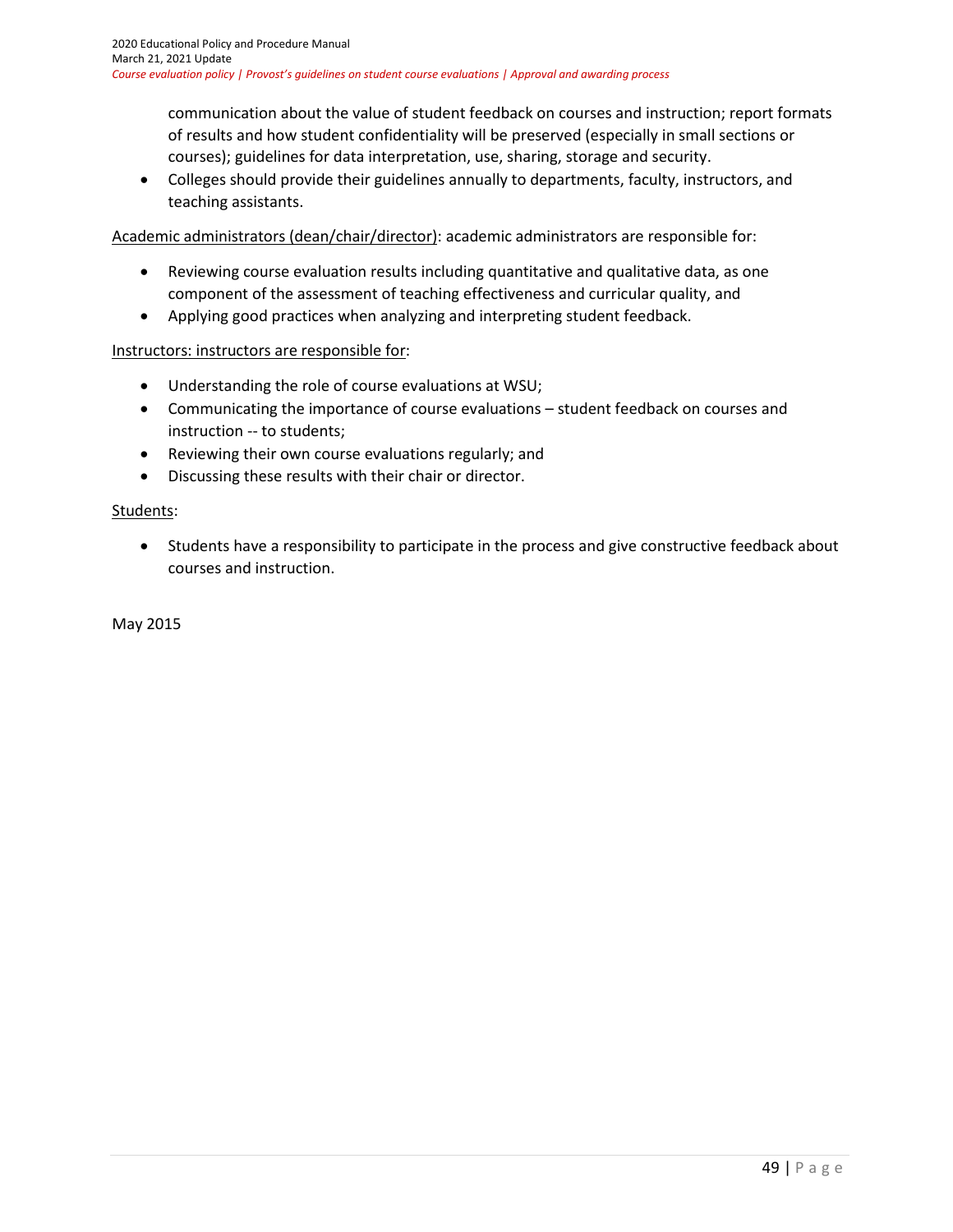# 18 COURSE SCHEDULING GUIDELINES

# 18.1 Crosslisted, Conjoint, and Combined Class Sections

## 18.1.1 Crosslisted courses

Background. Crosslisted courses are those that are offered under two or more subjects. Historically, if a crosslisted course was scheduled, all subjects were required to be scheduled. This presented a challenge for the other campuses which may not have offered one of the subjects that was represented in the crosslisting at all.

Currently, the department that has primary authority for the course (the "parent" department) has responsibility and oversight for the course.

## 18.1.2 Scheduling guidelines

Except when a campus doesn't offer a subject, all subjects in the crosslisting must be scheduled so that the catalog is a document that students and advisors find reliable. If not all subjects are scheduled for a crosslisted course, students may miss out on taking a class that they need because one of the offerings is missing.

The policy, therefore, is that to require that all subjects in a crosslisting be scheduled in order to keep class information current. When a course is no longer functioning in a crosslisted manner (e.g., the department is no longer collaborating with the other department and scheduling all offerings), then this requirement is a reminder that the crosslisting should be dropped from the catalog.

Similarly, all subjects in the crosslisting must be scheduled at the same time and in the same room – otherwise they are not really the same course.

If a class in cancelled, all offerings of the class will be cancelled.

## 18.1.3 Conjoint courses

Conjoint courses are those that have been approved by the Faculty Senate to allow both a 400-level and 500-level offering of the same class to be scheduled.

### 18.1.4 Scheduling guidelines

Except when a campus doesn't offer graduate-level courses, both the 400- and 500-level should be scheduled as follows:

• The two component courses of each conjoint listing must be scheduled together in the same classroom, with the same instructor, and the same basic meeting times. The 400-level course of a conjoint listing shall not be offered for graduate credit. Additional work is required of students at the 500-level. This work may include additional readings, papers, class meetings, or other items as may be appropriate for work at this level.

Scheduling both the 400- and 500-level offerings maintains catalog integrity, ensuring that there is reliability and truth in advertising for courses approved for conjoint status.

In the case where the class will be cancelled, both the 400- and the 500-level will be cancelled.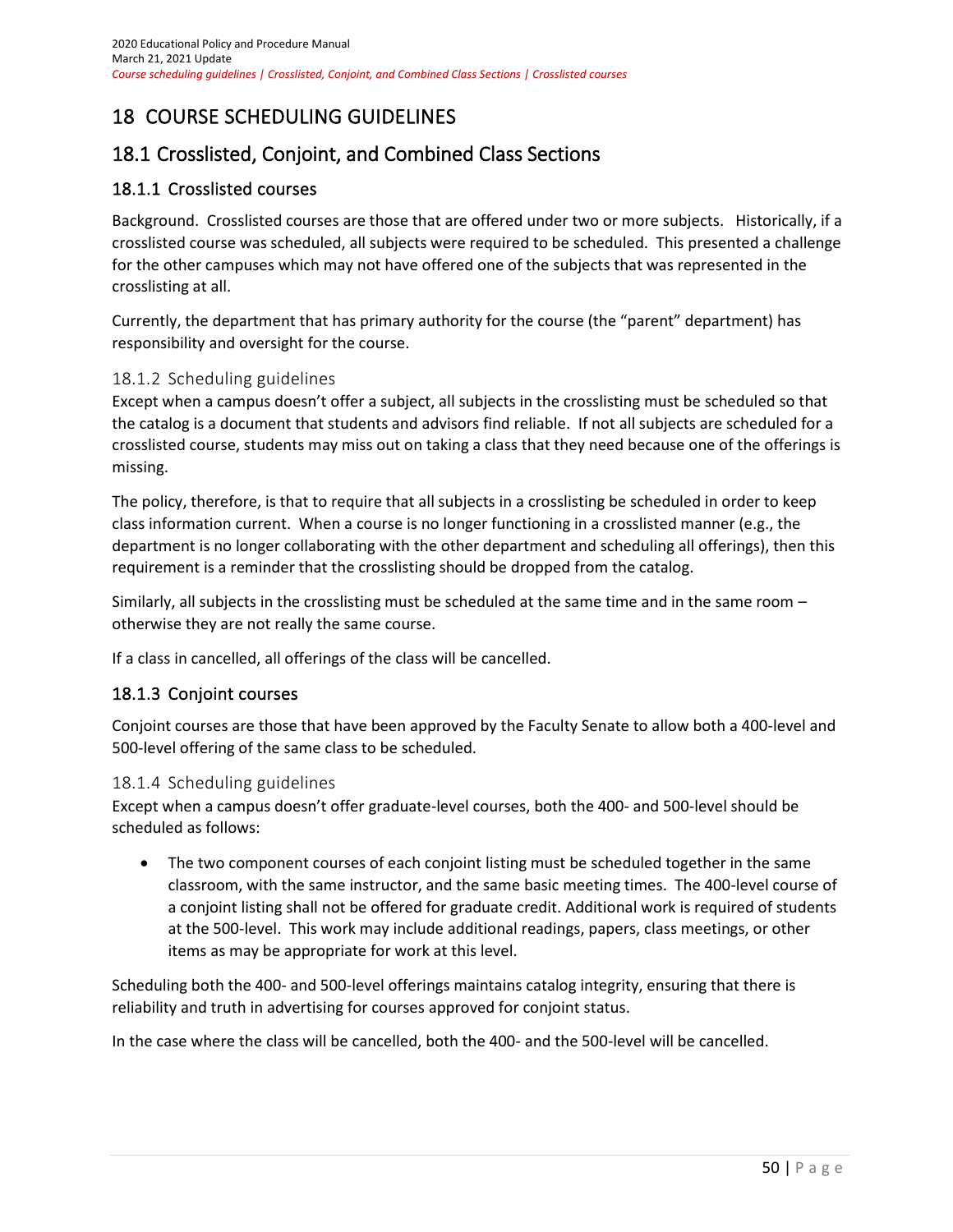## 18.1.5 Combined class sections

Departments may occasionally wish to teach two different courses at the same time in order to meet particular pedagogical goals. Because there is already a formal process for combining courses (through the crosslisted or conjoint designations approved by the Faculty Senate), these occasional requests to combine courses must be approved by exception.

18.1.6 Scheduling guidelines

- Combined class sections are approved on a one-time basis, for one term.
- The courses that are to be combined must carry the same grade type and credit hours. For variable credit courses, both sections must be set to the same value.
- If the courses approved to be combined are special topics courses, then the combined class sections will carry the same title.
- The following exclusions apply:
	- o Undergraduate courses may not be combined with graduate courses.
	- o Professional courses may not be combined with graduate courses.
	- $\circ$  Lower-division courses may not be combined with upper-division courses.
	- $\circ$  Courses numbered 499, 600, 700, 701, 702, and 800 may not be combined with any other course number since these are independent study courses and do not have a scheduled meeting time or location.

18.1.7 Process for requesting a combined section

- Submit a memo with signatures from all chairs and deans that makes the request to combine class sections.
- Provide a rationale for this exception.
- For undergraduate or professional courses, submit the request to the Registrar's Office, Academic Governance Assistant Registrar.
- For graduate courses, submit the request to the graduate school, to the attention of Lori Carris [\(carris@wsu.edu\)](mailto:carris@wsu.edu).

EPPM 1996; revised 10.13.16, Registrar's Office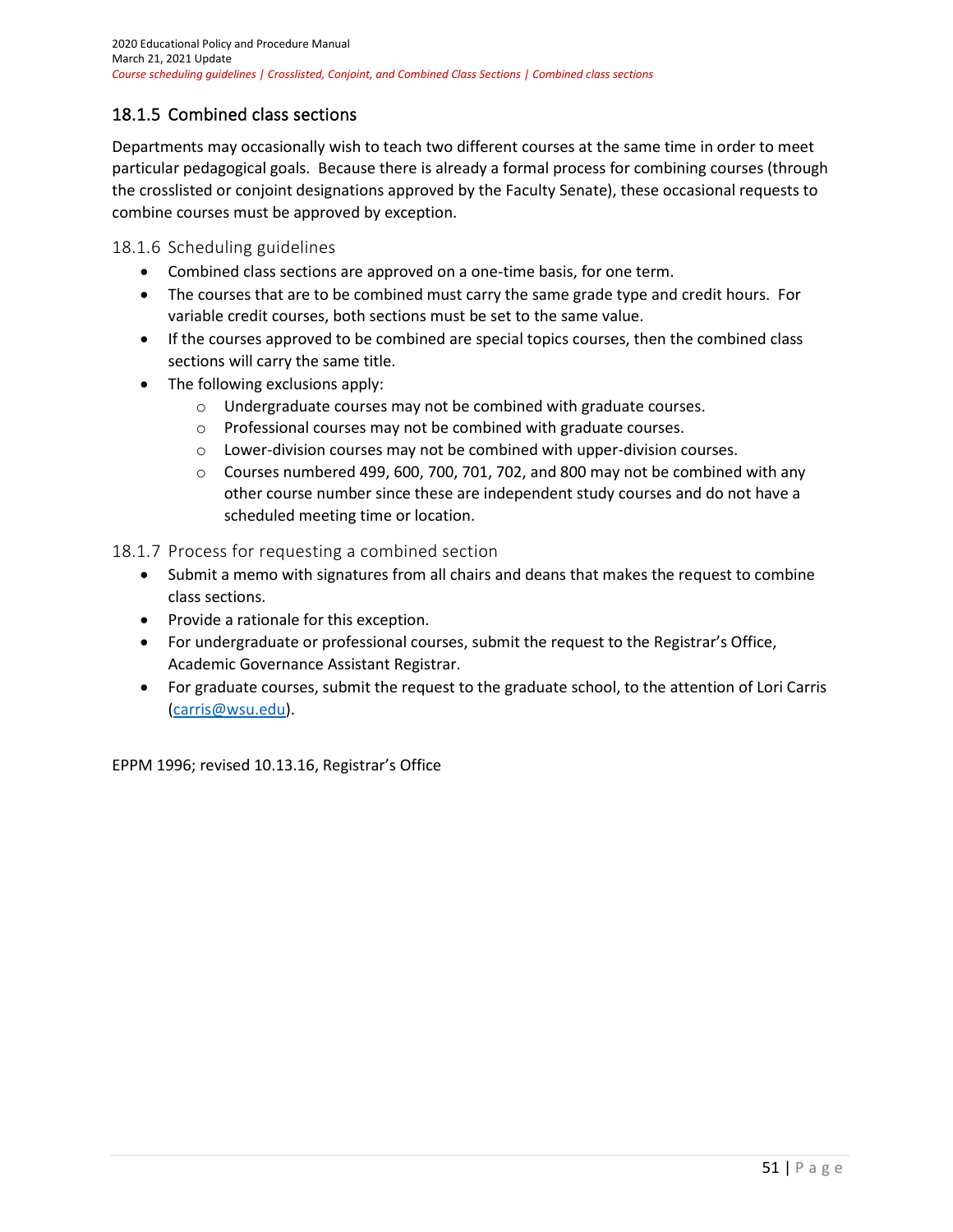# 19 STUDENT LOCATION POLICY

In compliance with federal regulations, WSU is required to obtain the student's current location by state rather than by residency. A student's location will be determined during the registration process. Each academic term, prior to enrolling in courses on any Washington State University campus, students will be prompted to identify the state in which they will be physically located during the upcoming academic term and whether they are attending class on a physical campus. Students can update this information in the Student Information System at any time.

February 2020

# 20 COURSE SYLLABUS POLICY

The instructor(s) of each course shall make available to enrolled students a course syllabus which should (a) be presented during the first week of class, (b) contain expected student learning outcomes, and (c) include information about the method(s) to be used for evaluation of student progress and determination of grades. The university, college or academic unit may, in published policies, specify additional information to be included in course syllabi.

Approved by Faculty Senate 2/14/13.

Additional information:

## University Requirements

Required course information, university policy statements, and recommended syllabus elements are available on a[t http://syllabus.wsu.edu.](http://syllabus.wsu.edu/) Instructors should also consul[t Academic Regulations](http://registrar.wsu.edu/academic-regulations/) published by the registrar.

## General Education Course Syllabi (University Core Requirements - UCORE)

Instructors of general education (UCORE) courses should review and adapt the syllabus for their course as approved by the UCORE committee. Instructors should consult the UCORE handbook for additional information, available on the UCORE website (UCORE.WSU.edu/faculty).

## Degree Program Course Syllabi

In all degree programs, faculty are encouraged to share course syllabi as appropriate within their program and among campuses offering the program in order to support student learning in a coherent and effective curriculum.

#### **Related policies:**

NWCCU, standard 2.C.2: the institution identifies and publishes expected course, program, and degree learning outcomes. Expected student learning outcomes for courses, wherever offered and however delivered, are provided in written form to enrolled students.

\_\_\_\_\_\_\_\_\_\_\_\_\_\_\_\_\_\_\_\_\_\_\_\_\_\_\_\_\_\_\_\_\_\_\_\_\_\_\_\_\_\_\_\_\_\_\_\_\_\_\_\_\_\_\_\_\_\_\_\_\_\_\_\_\_\_\_\_\_\_\_\_\_\_\_\_\_\_\_\_\_\_\_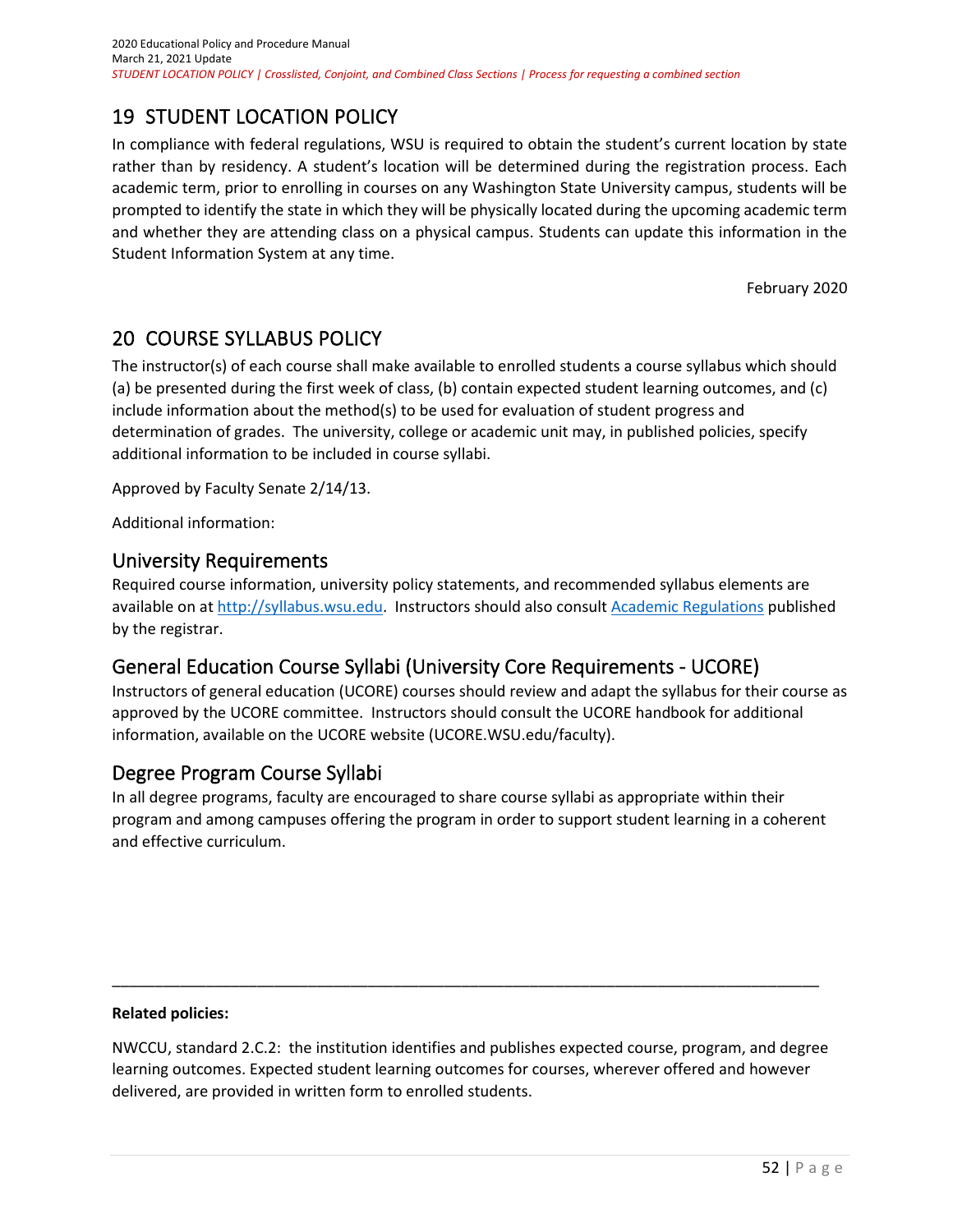# 21 CREDIT HOUR POLICY

# 21.1 Credit definition (Academic Regulation 27)

Academic credit is a measure of the total minimum time commitment required of a typical student enrolled in a specific course. For the WSU semester system, a one-semester lecture credit is assigned a minimum of 45 hours, of which 15 hours are spent in instructor-led activities and 30 hours are spent in outside activities. Instructor-led activities include time spent in scheduled course activities organized by an instructor (lectures, discussions, laboratories, studios, ensembles, visual media, fieldwork, etc.), while outside activities are related to students completing course requirements (reading, studying, problem solving, writing, homework, and other preparations for the course). Achievement of course goals may require more than the minimum time commitment.

Based on a 15-week semester and a traditional format, the minimum in-class time commitment must follow these scheduling contact hour policies:

- 1. Lecture—15 hours of lecture per term for each credit hour (1 hour per week);
- 2. Studio—30 hours of studio per term for each credit hour (2 hours per week);
- 3. Laboratory—45 hours of laboratory per term for each credit hour (3 hours per week);
- 4. Ensemble—60 hours of ensemble per term for each credit hour (4 hours per week).

Courses which do not have in-class meeting times must follow these guidelines:

1. Independent study and internships (including field experiences, professional work experiences, and clinical experiences) — approximately 45 hours per term for each credit hour.

Courses taught during periods of time other than the 15-week semester (e.g., intersessions, fall/spring vacations, weekends, etc.), including short courses and study abroad must adjust the class contact hours to meet the minimum in-class time commitment outlined above.

Courses taught using non-traditional formats (e.g., online, hybrid) must define how the time commitment leads to the achievement of stated course goals and how the course covers the same material in the same depth as traditionally-taught courses subject to minimum in-class time commitments.

As part of the initial approval process for new courses, the catalog subcommittee reviews course syllabi for adherence to credit and minimum time commitments. For ongoing adherence to credit and minimum time commitments, colleges review the schedule of classes each term to check a judgment sample of scheduled courses.

EPPM 1996; Faculty Senate, 2016; academic affairs, rev. 11/2017

Related policies:

NWCCU, credit hour policy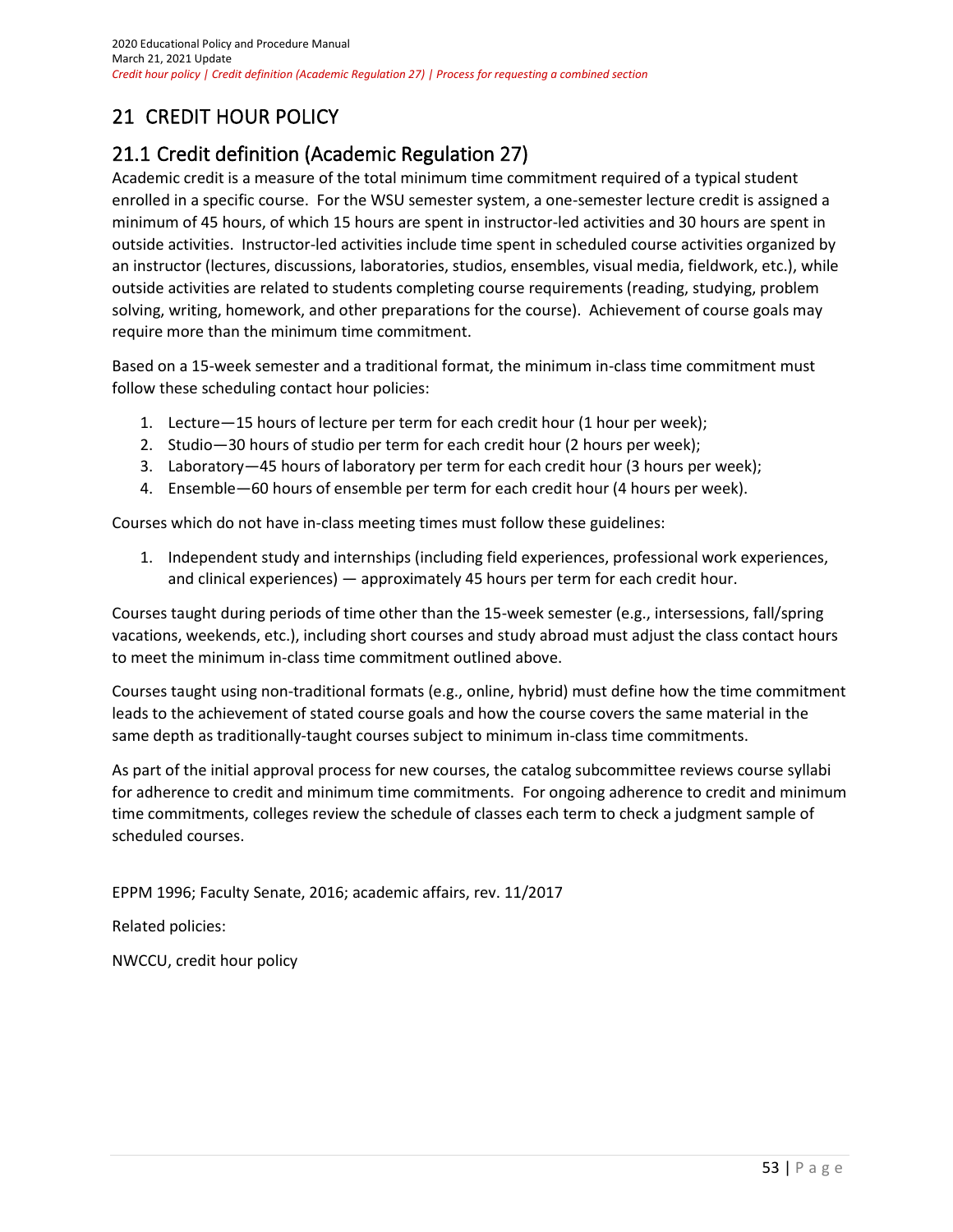# 22 CURRICULAR CHANGE POLICIES AND PROCESSES

# 22.1 Major curricular changes

### *22.1.1.1 Policy*

As provided by the Faculty Senate constitution, the Catalog Subcommittee (CSC) considers all major curricular changes for the undergraduate, graduate, and professional health sciences programs. The committee submits undergraduate recommendations to the Academic Affairs Committee (AAC), graduate recommendations to the Graduate Studies Committee (GSC), and for curriculum in the professional health sciences (medicine, pharmacy, and veterinary medicine), recommendations are submitted to the Professional Health Science Committee (PHSC). AAC, GSC, and PHSC make recommendations to the Faculty Senate. The Faculty Senate approves all curricular changes by vote. Minor changes are sent as informational items to the Faculty Senate.

Academic policies are reviewed by the appropriate committees and forwarded to the Faculty Senate.

All graduate major curricular changes and course work 500-level and above are considered by the Graduate Studies Committee as regular agenda items. Major curricular change petitions for 500-level professional courses requesting graduate credit are routed through the catalog subcommittee to the academic affairs committee for consideration and recommendation to the Faculty Senate, exclusive of graduate credit. The decision as to whether or not the courses are acceptable for graduate credit is made solely by the graduate studies committee, and the graduate school will inform the department of action pertaining to graduate credit.

Actions of the Faculty Senate are reported to the president, to the board of regents, and to the NWCCU (if appropriate) for final approval.

Changes become effective the fall semester subsequent to their adoption by the Faculty Senate (senate, 1972; catalog subcommittee, 1982; EPPM 1996; updated by registrar 2018).

### *22.1.1.2 Definitions*

The following are considered major curricular changes:

- Establishment of a new degree, major, minor, or certificate.
- Change in certification requirements for major, minor or certificate.
- Change in graduation requirements for degree, major, minor, or certificate.
- Course to obtain UCORE status.
- Change in grading type.
- Change or drop service course.
- Restoration of course previously dropped.
- Initiation of new course.
- Establish conjoint listing.
- Change in course number.
- Change in course subject.
- Credit change: increase, variable, or repeat.
- Change in credit/contact hour (lecture-laboratory-studio-ensemble) ratio.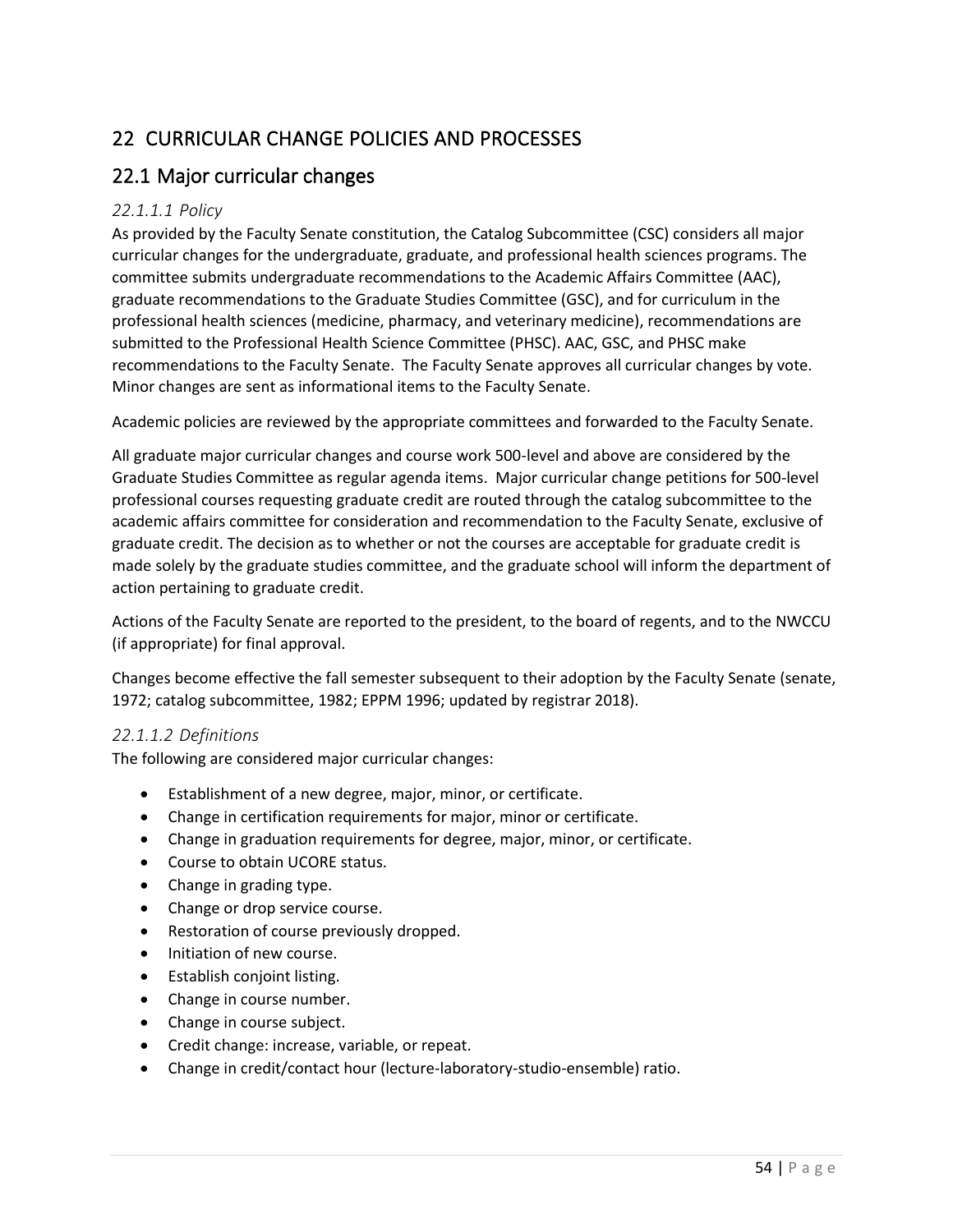## *22.1.1.3 Procedures*

Major curricular changes are normally initiated from the faculty and chair of an academic unit, or through the cooperative efforts of deans, directors, or chancellors.

### 22.1.2 New Degrees and Extending Existing Degrees

Proposals to establish new degrees, or to extend an existing degree to another campus are reviewed initially by the Provost....

#### *22.1.2.1 Full Degree Review*

The following types of change

### *22.1.2.2 Fast Track Eligible*

The following types of changes are eligible to be ...

- Renaming academic units, departments, or colleges
- Extending existing degree to other campuses
- Adding courses or options to an existing major that does not represent a greater than 25% change in the number of credits to that major
- Combining two programs to create a new program and where the two programs have been previously approved

### 22.1.3 Major curricular changes – Requirements

To add a new major to an existing degree requires the submission of the new requirements major curricular change form. Supporting documentation must include a rationale statement and requirements for completion. The graduation requirements for majors must be shown as a four-year schedule of studies. Requirements for minors and certificates may be submitted in paragraph form. Requirements must include all university requirements and specific coursework. References to a department or website for a list of approved courses are not allowed.

To add a new major or option to an existing degree requires the submission of the new requirements major curricular change form. Supporting documentation must include a rationale statement and requirements for completion. The graduation requirements for majors must be shown as a four-year schedule of studies. Requirements for minors and certificates may be submitted in paragraph form. Requirements must include all university requirements and specific coursework. References to a department or website for a list of approved courses are not allowed.

Changes to requirements for majors, minors, or certificates and the like requires the submission of the revise requirements major curricular change form. Supporting documentation must include a rationale statement and include the current requirements modified to show the requested changes.

New and revised requirements become effective the fall semester subsequent to their adoption by the Faculty Senate.

### 22.1.4 Major curricular changes – Courses

Requests for new or restored courses require the submission of the new or restore course major curricular change form. Requests for revisions to an existing course require the submission of the revise course major curricular change form or a minor curricular change form, depending on the change being proposed. Supporting documentation must include a rationale statement and a course syllabus.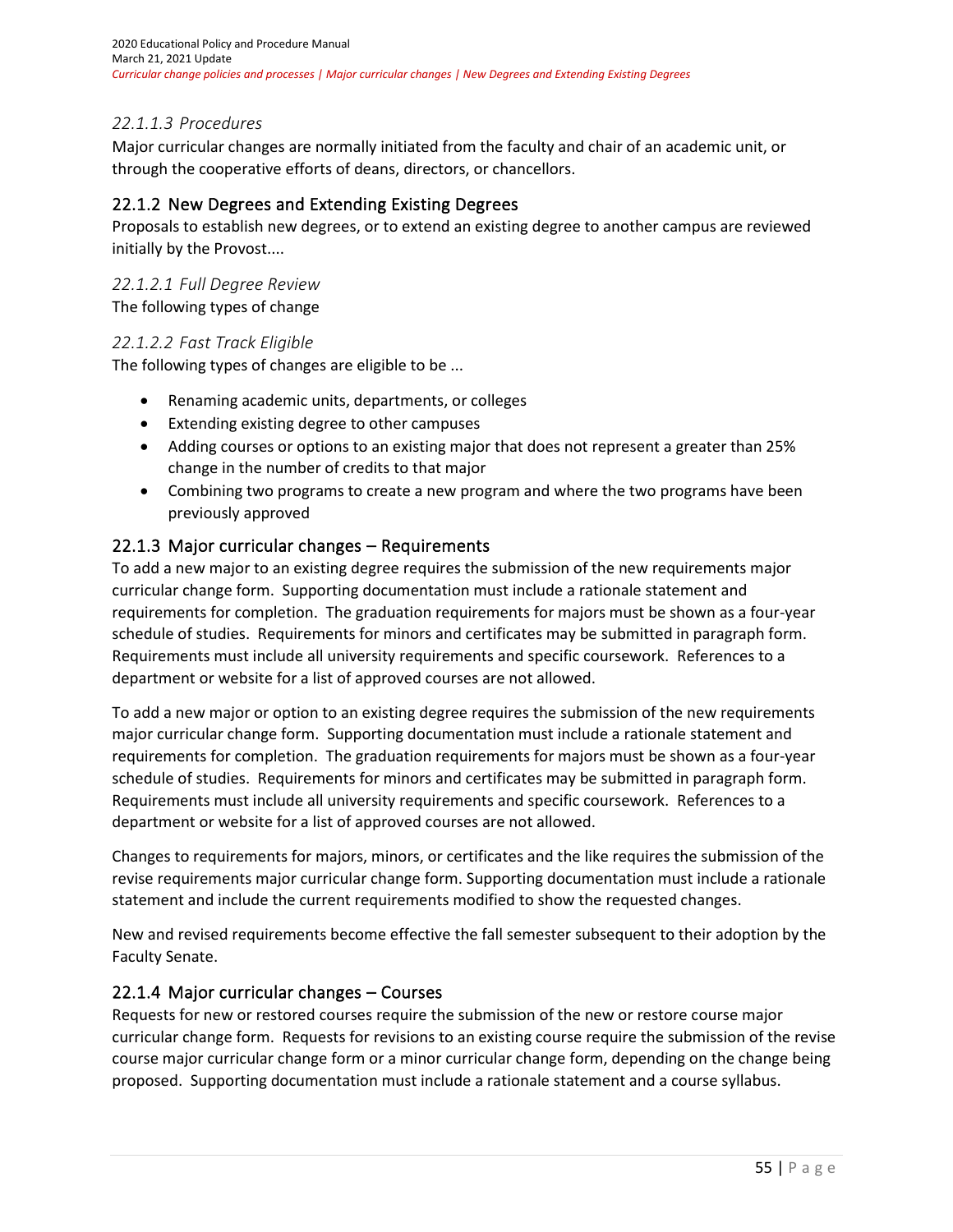### *22.1.4.1 Course levels*

- 1. Consideration should be given to the year in which the students are normally expected to take the course when determining the placement of the course in the curriculum.
- 2. Skills courses not requiring prerequisites should be set at the lowest number.
- 3. Introductory courses should be given as low a number as can be permitted in view of the maturity required of the students.
- 4. Upper-division courses should be classified depending upon the maturity required to handle the subject matter, or on their position in a sequential pattern of course work.
- 5. In general, 400-level courses should require a synthesis of a student's knowledge.

#### *22.1.4.2 Course numbering*

- Courses numbered below 100 do not carry university credit.
- 100-199 inclusive are lower-division courses normally taken by freshmen.
- 200-299 inclusive are lower-division courses normally taken by sophomores.
- 300-399 inclusive are upper-division courses normally taken by juniors and seniors.
- 400-498 inclusive are upper-division courses normally taken by juniors and seniors. Courses numbered 499 special problems are for undergraduates only. UCORE caps courses are numbered 400-498.
- 500-599 inclusive are primarily for graduate students or students in specific professional programs (e.g., pharmacy). Qualified seniors may take graduate courses for graduate credit with the approval of the graduate school.
- Courses numbered 600-800 have as a prerequisite regular student status in the graduate school:
	- o 700 (for master's degree with thesis).
	- o 701 (for master's independent Capstone project and /or examination).
	- o 702 (for master's degree without thesis).
	- o 800 (for doctorate degree).

### *22.1.4.3 Uniform listing of courses*

Courses numbered 499, 600, 700, 701, 702, and 800 are to be uniformly listed throughout the catalog:

- **499 Special Problems** V 1-4 May be repeated for credit. Independent study conducted under the jurisdiction of an approving faculty member; may include independent research studies in technical or specialized problems; selection and analysis of specified readings; development of a creative project; or field experiences. S, F grading.
- **600 Special Projects or Independent Study** V 1-18 May be repeated for credit. Independent study, special projects, and/or internships. Students must have graduate degree-seeking status and should check with their major advisor before enrolling in 600 credit, which cannot be used toward the core graded credits required for a graduate degree. S, F grading.
- **700 Master's Research, Thesis, and/or Examination** V 1-18 May be repeated for credit. Independent research and advanced study for students working on their master's research, thesis and/or final examination. Students must have graduate degree-seeking status and should check with their major advisor/committee chair before enrolling for 700 credit. S, U grading.
- **701 Master's Independent Capstone Project and /or Examination** V 1-6 May be repeated for credit. Course Prerequisite: May be specified as appropriate. Capstone project or final examination for professional master's degree under the Graduate School. The credits will include a balloted evaluation of the student's completion of the program's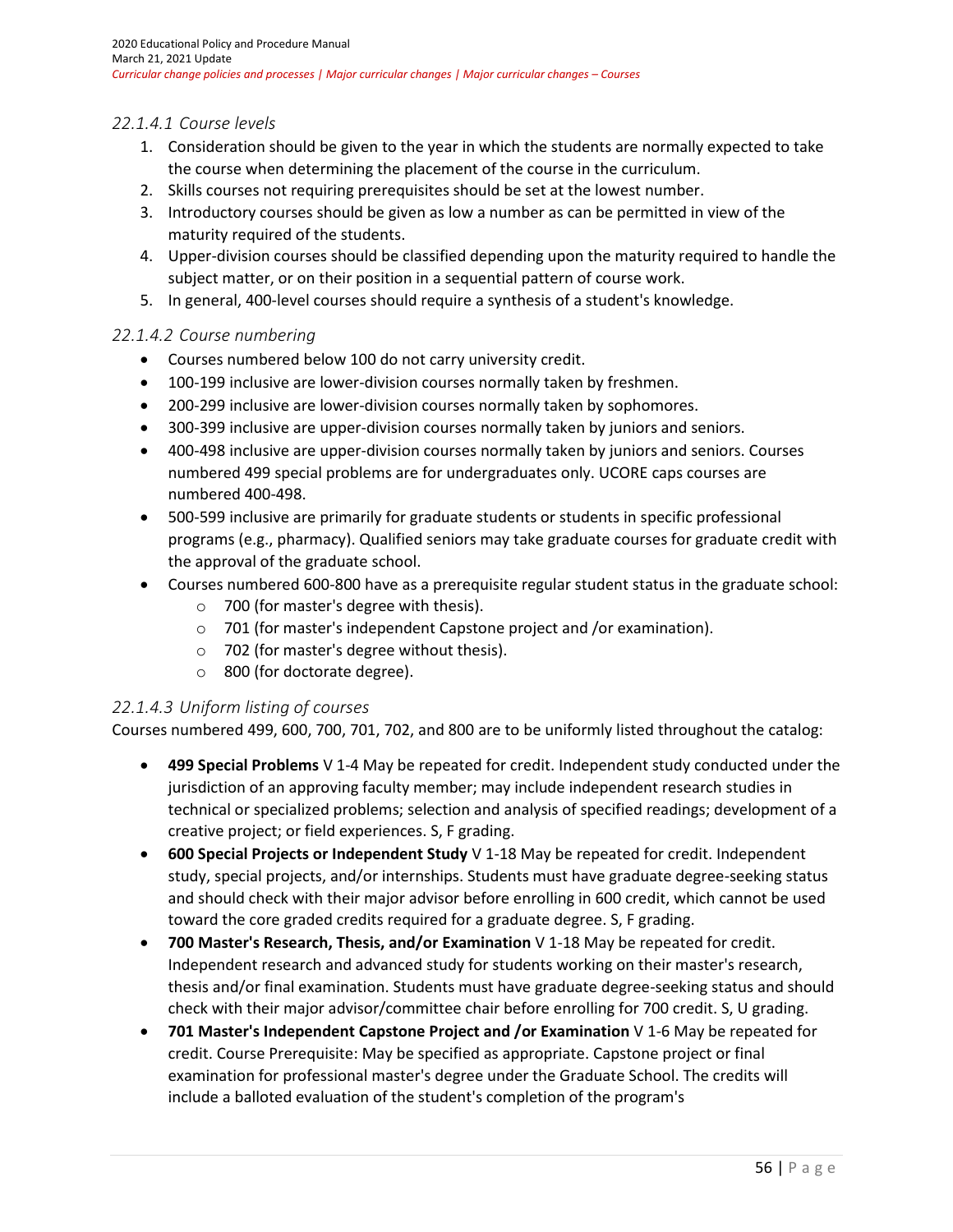capstone/examination requirements by the program's graduate faculty. Students must have graduate degree-seeking status and obtain approval from their major advisor/committee chair before enrolling for 701 credit. S, U grading.

Updated February 2020

- **702 Master's Special Problems, Directed Study, and/or Examination** V 1-18 May be repeated for credit. Independent research in special problems, directed study, and/or examination credit for students in a non-thesis master's degree program. Students must have graduate degreeseeking status and should check with their major advisor/committee chair before enrolling for 702 credit. S, U grading.
- **800 Doctoral Research, Dissertation, and/or Examination** V 1-18 May be repeated for credit. Course Prerequisite: Admitted to the English PhD program. Independent research and advanced study for students working on their doctoral research, dissertation and/or final examination. Students must have graduate degree-seeking status and should check with their major advisor/committee chair before enrolling for 800 credit. S, U grading.

#### *22.1.4.4 Titles*

Course titles should be as brief as possible and avoid confusion with or duplication of other course titles. The course title abbreviation (which appears on the student's transcript) is limited to 30 characters including spaces. Phrases such as "introduction to. . ." and "survey in. . ." should be avoided.

#### *22.1.4.5 Prerequisites*

When applicable, prerequisites are listed in the catalog with the specific course subject and number. Prerequisites may be levels of competence or courses which a student must have completed. For example, calculus (MATH 171) requires a prerequisite of pre-calculus (MATH 106 and 108), meaning that the student may not enroll in 171 until successfully completing MATH 106 and 108. Prerequisites may require a specified major, or the standing a student must have achieved before enrolling for a specific course (e.g., junior standing).

All prerequisites shall be satisfactorily completed before the student may register in a course. At the time of registration for an upcoming term, in-progress enrollment counts toward meeting prerequisites. If after grades are entered a prerequisite is no longer met, the course is dropped from the student's enrollment.

Recommended preparation may be listed, but is advisory only, and will not preclude enrollment in the course.

Questions concerning prerequisites should be referred to the instructor of the course. The instructor may waive the prerequisite in the case of a student who has demonstrated competence or who has had academic experience equivalent to that represented by the prerequisite. However, no student may have the prerequisite waived if the academic unit deems the waiver inappropriate.

#### *22.1.4.6 Repeat credit*

Courses approved for repeat credit are repeatable through reenrollment a subsequent semester or summer session. Students may not enroll in multiple sections of repeatable courses in the same semester, except in the case of Special Topics courses when each section has a unique topic, or in the case where the class section is taught in shorter time periods within the semester.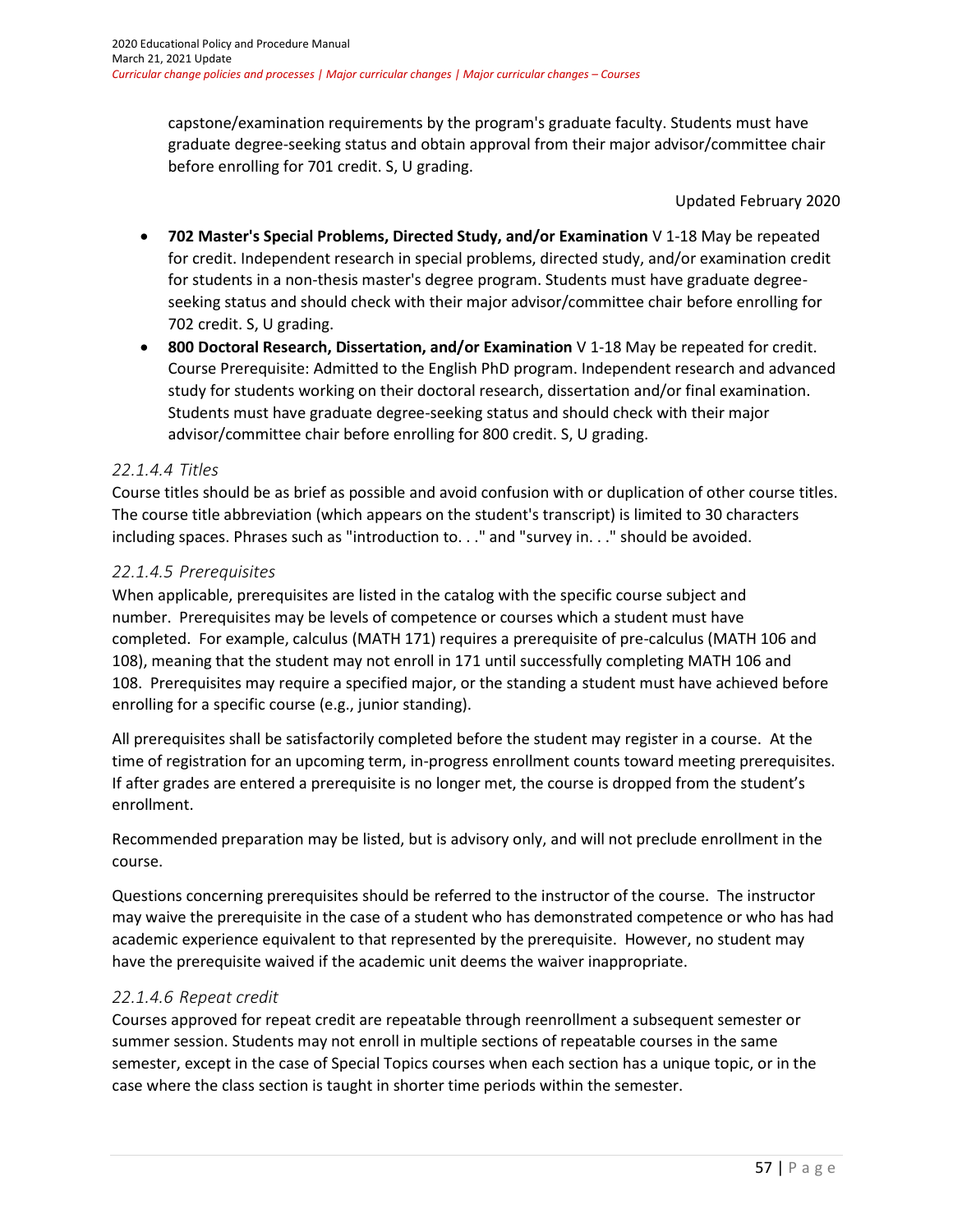Departments requesting repeat credit must indicate the maximum allowable credit in each course, e.g., "may be repeated for credit; cumulative maximum 6 hours."

See Rule 34 for additional information about the restrictions and limitations for students who wish to repeat courses.

#### *22.1.4.7 Variable credit*

Courses approved for variable credit within the semester (indicated with a "V" in the catalog, e.g., V 1-3) allow the department to teach a course, for example, for 2 credits to one group of students, and 3 credits to another during the same semester. Note: one student may not enroll in two sections of the same course during the same semester; if the course is repeatable for credit, see repeat credit.

#### *22.1.4.8 Course descriptions*

Course descriptions should be brief and descriptive. Descriptions containing words such as "a study of. . .," "introduction to. . .," or "fundamentals of. . ." should be avoided. Following the course description are notations deemed useful to students and advisors, e.g., "credit not granted for both CHEM 106 and 116." The Catalog Editor may apply editorial conventions to standardize descriptions.

22.2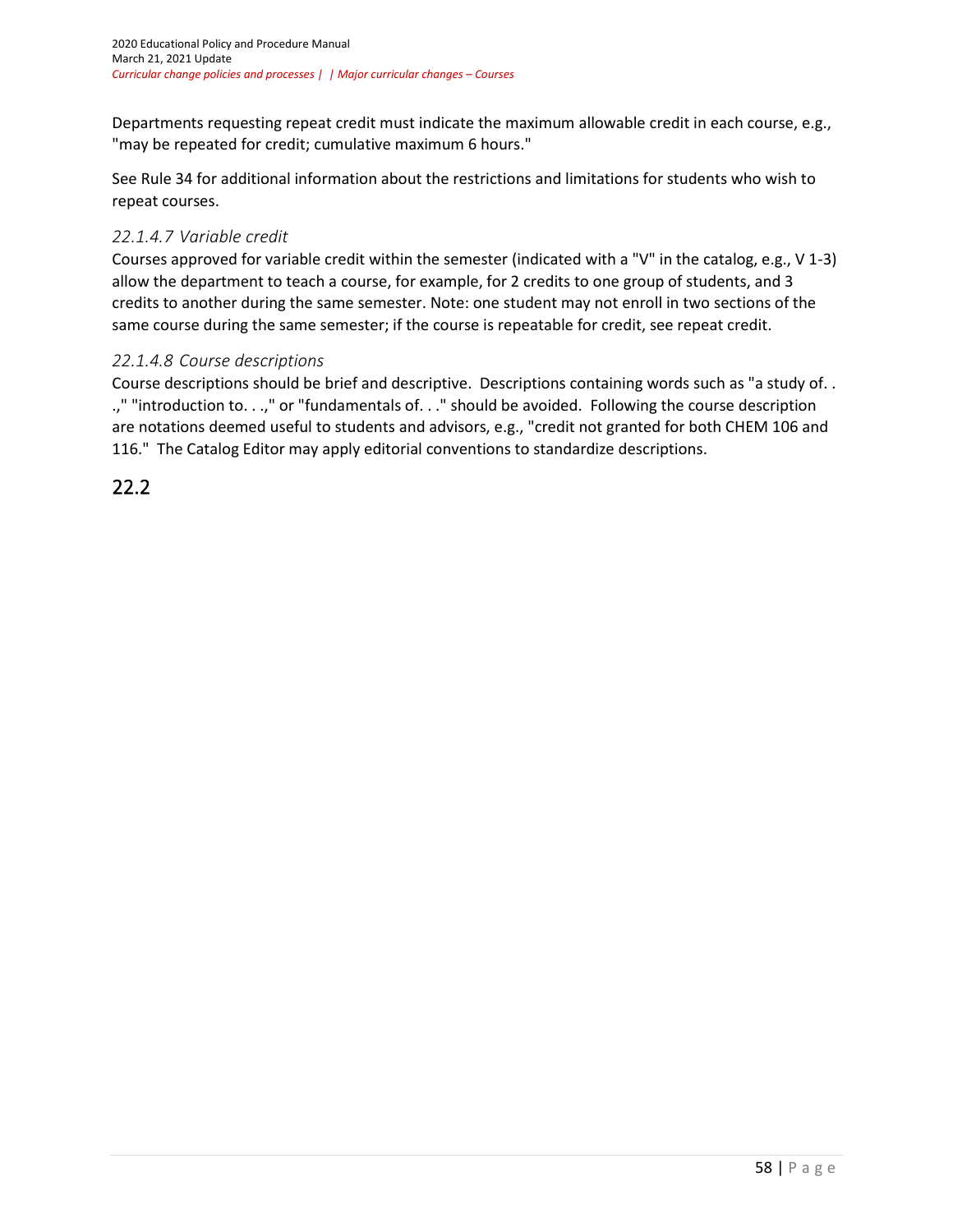## 22.3 Major curricular change form instructions

Changes in academic policy, unless otherwise stated, become effective the fall semester subsequent to their adoption by the Faculty Senate. (senate, 3/9/72)

### 22.3.1 Completion of major curricular change form

Major curricular change forms are submitted electronically. Forms and detailed instructions can be found a[t www.curriculumchange.registrar.WSU.edu.](http://www.curriculumchange.registrar.wsu.edu/) All requested information should be provided and supporting documentation should be uploaded. Submitter must identify chair and dean. Submissions will be routed to chair and dean prior to consideration by the catalog subcommittee.

The signatures of the department chair and dean are required for all major curricular changes. To establish or drop crosslisted or inter-disciplinary courses, the signatures of all cognizant department chairs and deans are required.

### 22.3.2 Processing

Changes initiated from the administrative level, e.g., council of deans, the provost and executive vice president, or the president, should be submitted to the steering committee of the Faculty Senate. The steering committee is responsible to see that the appropriate senate committees investigate the proposal, giving deans, directors, chairs, faculty, and students an opportunity for timely and effective consideration and input. Except for the early coordination efforts of the steering committee, follow the current curriculum change procedures. In rare cases where the steering committee, together with the central administration, determines that review by the senate, or departmental faculty is deemed unnecessary or inadvisable, due to special circumstance, the steering committee must report to the senate and inform the university community of the change being made. (Faculty Senate 2/21/85)

- 1. The administrative officer of the academic unit reviews the proposal and initiates the electronic curricular change process.
- 2. The chair and dean (or designate) receive a copy of the electronic submission and review the material for quality, clarity, and conformity to policy and procedures, and electronically indicate approval.
- 3. The secretary for the catalog subcommittee (assistant registrar) checks material for conformity to regulations, style, and policies.

Major changes are referred to the catalog subcommittee.

- 1. The catalog subcommittee reviews and recommends to academic affairs committee, graduate studies committee, or professional health science committee those major changes which have been approved.
- 2. When material is found unacceptable by the catalog subcommittee, the department will be notified in writing of the committee's reasons for the disapproval of the request. The unit involved may appeal by submitting in writing additional information about the request that directly addresses the committee's concerns. The department chair may be requested to meet with the committee to present additional information.

(Catalog Subcommittee 4/22/81)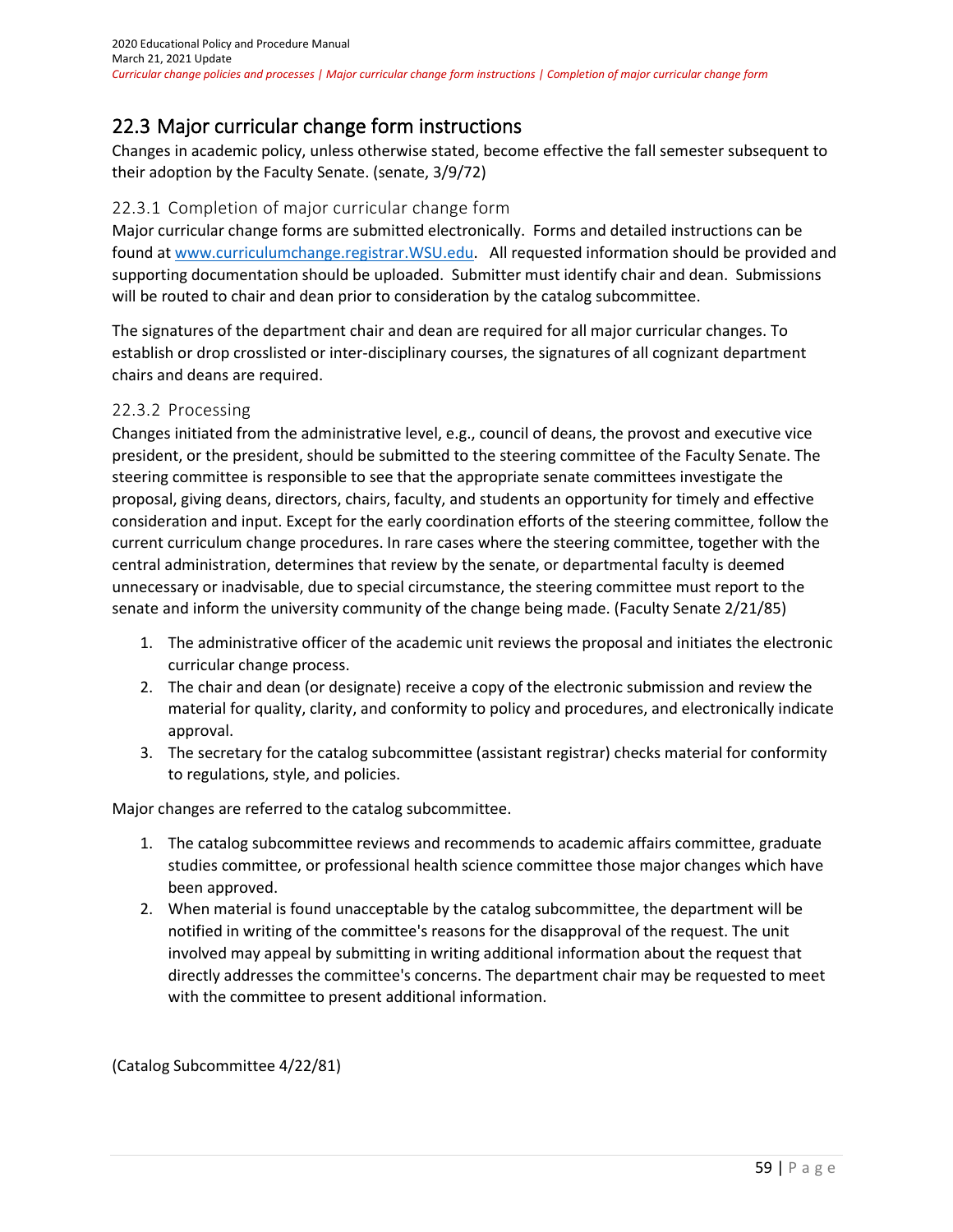# 22.4 Minor curricular changes

#### 22.4.1 Policy

Minor curricular changes are presented as information items to the Faculty Senate. They are processed through the Registrar's Office. In the case where the requested changes do not appear to be editorial, the catalog editor may request that the department submit the request as a major change.

#### 22.4.2 Definitions

The following items are defined as minor curricular changes:

- Editorial changes in course title.
- Reduction of credit.
- Addition or changes in prerequisites.
- Rewording course description which does not substantially alter the course content.
- Dropping a non-service course.
- Dropping the "writing in the major' status.
- Changing the crosslisted offerings for an existing course, or changing which department is the parent for the crosslisting.
- Adding UI Cooperative status

#### 22.4.3 Procedure

Minor curricular changes submitted on a minor curricular change form available online at [http://curriculumchange.registrar.wsu.edu/.](http://curriculumchange.registrar.wsu.edu/)

## 22.5 Minor curricular change form instructions

Completion of minor curricular change form

- 1. Indicate the course subject and number.
- 2. Check the appropriate box for the proposed changes.
- 3. Complete all information applicable to course changes, including the effective date of the change.
- 4. Obtain the signatures of the department chair and dean.
- 5. Changes involving crosslisted courses must have the signatures of all cognizant department chairs and deans.

#### 22.5.1 Routing

- 1. Administrative officer of academic unit submits the material to the Registrar's Office through the appropriate dean.
- 2. The editor may submit minor changes in course material to the catalog subcommittee for its review and advice. The editor also informs the committee of minor changes that relate to specific major change petitions.
- 3. The editor approves minor changes for inclusion in the catalog and circulates the minor change bulletin to all deans and chairs each semester.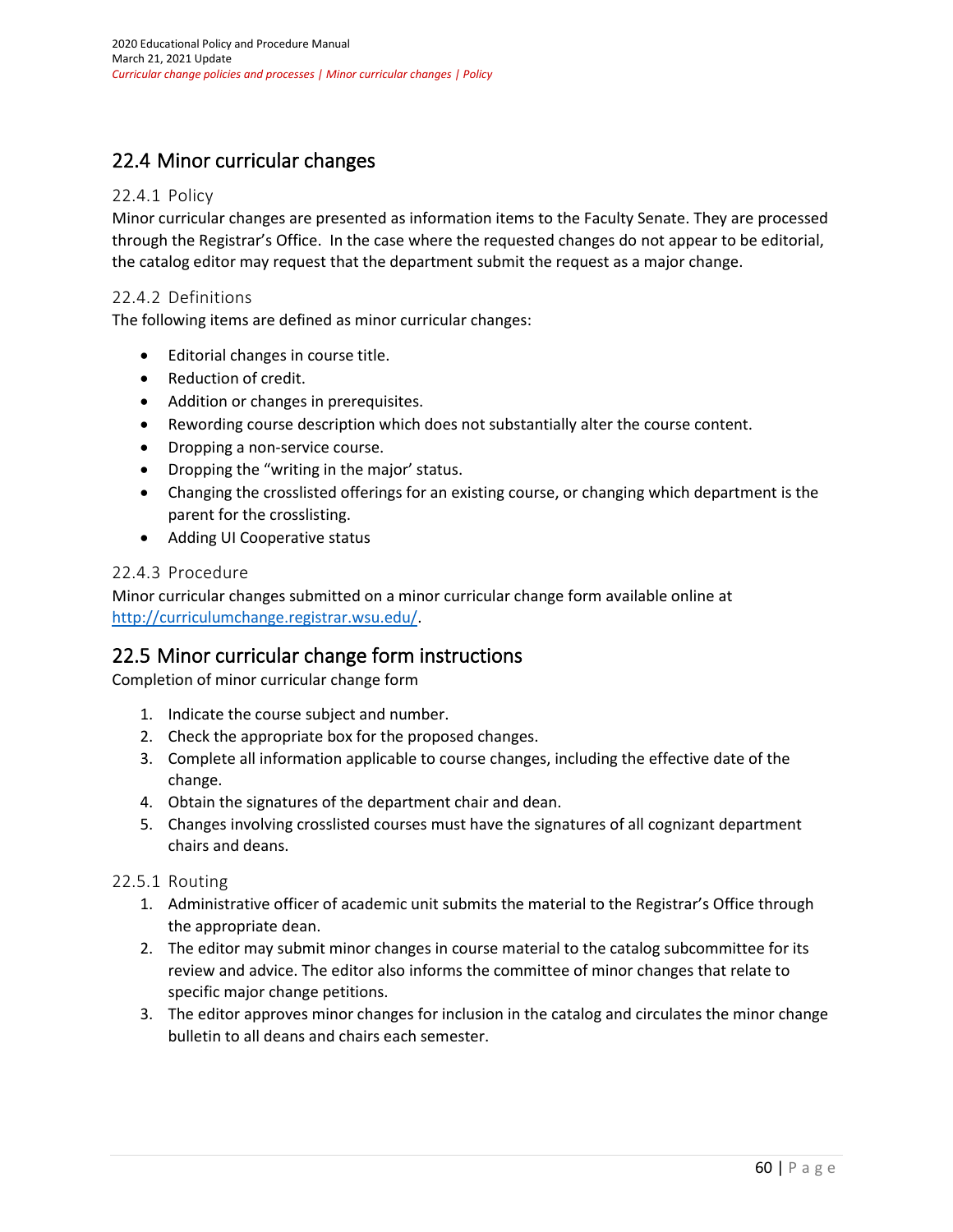# 22.6 Curriculum approval timetable

| <b>Undergraduate Education Committee</b><br>reviews requests for UCORE courses and curriculum.                                                                         | Meeting dates (fall & spring<br>only)<br>(meets every two weeks) |                               |
|------------------------------------------------------------------------------------------------------------------------------------------------------------------------|------------------------------------------------------------------|-------------------------------|
| All-University Writing Committee                                                                                                                                       |                                                                  |                               |
| reviews requests for writing in the major [M] courses.                                                                                                                 |                                                                  |                               |
| Catalog subcommittee (CSC)                                                                                                                                             | Beginning second week of fall                                    |                               |
| reviews all curriculum change requests.                                                                                                                                | (meets weekly)                                                   |                               |
| Academic affairs committee (AAC)                                                                                                                                       | Beginning mid-September                                          |                               |
| reviews undergraduate and professional curriculum<br>requests that have been approved by CSC.                                                                          | (meets every two weeks)                                          |                               |
| Graduate Studies Committee (GSC)                                                                                                                                       | Meets periodically                                               |                               |
| reviews graduate curriculum (including conjoint courses).                                                                                                              |                                                                  |                               |
| Professional Health Sciences Committee (PHSC)                                                                                                                          | Meets as needed                                                  |                               |
| reviews curriculum for medicine, pharmacy, and veterinary<br>medicine.                                                                                                 |                                                                  |                               |
| <b>Faculty Senate</b>                                                                                                                                                  | (fall)                                                           | (spring)                      |
| reviews all curricular changes that have been approved<br>through the other committees.                                                                                | Typically meets 4<br>times                                       | typically<br>meets 6<br>times |
| note: approval process takes two meetings-at the first meeting the<br>changes are on the agenda as a discussion item; at the next meeting<br>the changes are voted on. |                                                                  |                               |

**Routing Chart for Curricular Changes\***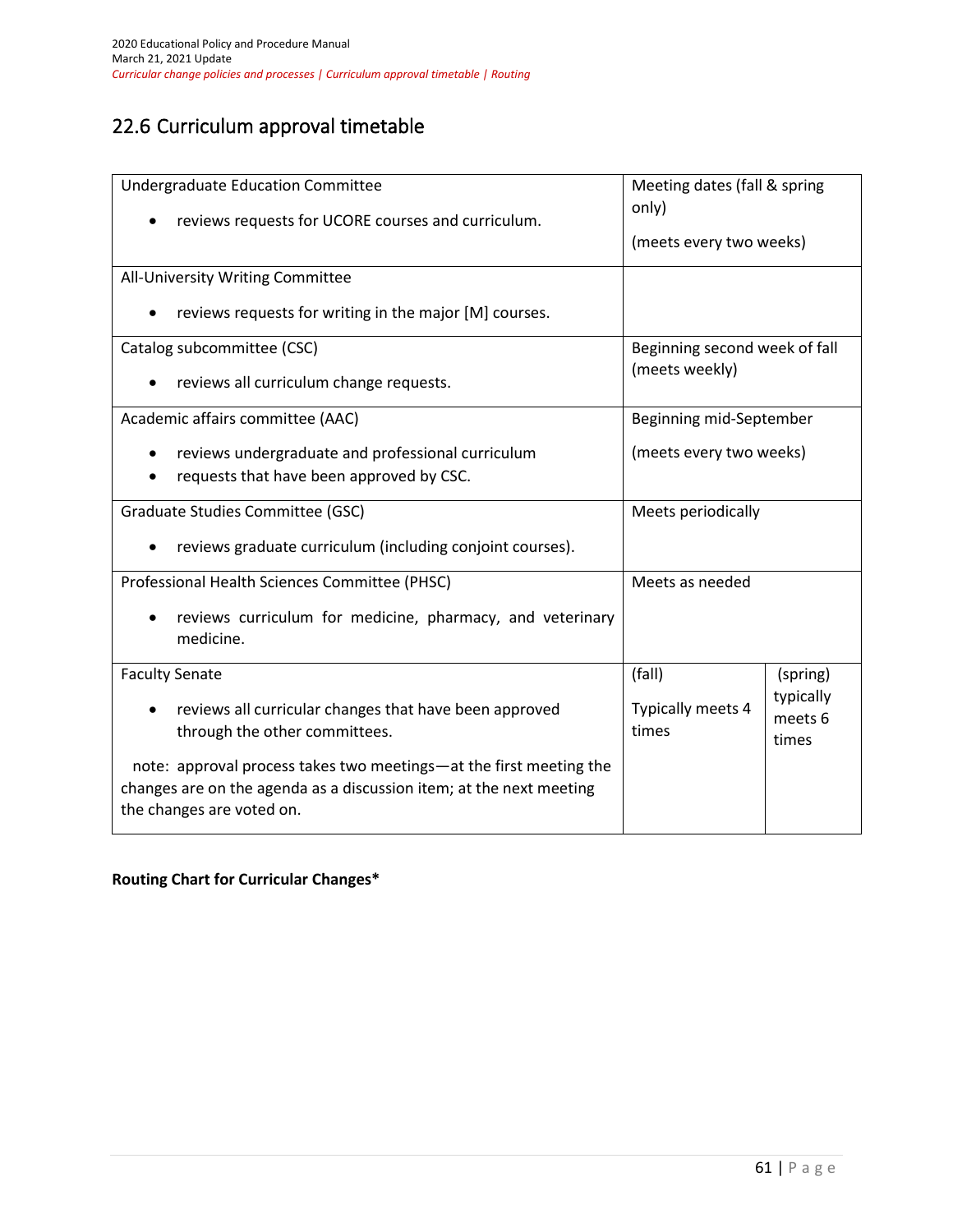

\* For new degrees, degree extensions, and organization changes, proposals are submitted to the Provost's Office prior to the review by the committees listed here. Approved proposals of this type are sent from the Faculty Senate to the Board of Regents and/or NWCCU—WSU's accrediting body depending on the type of request.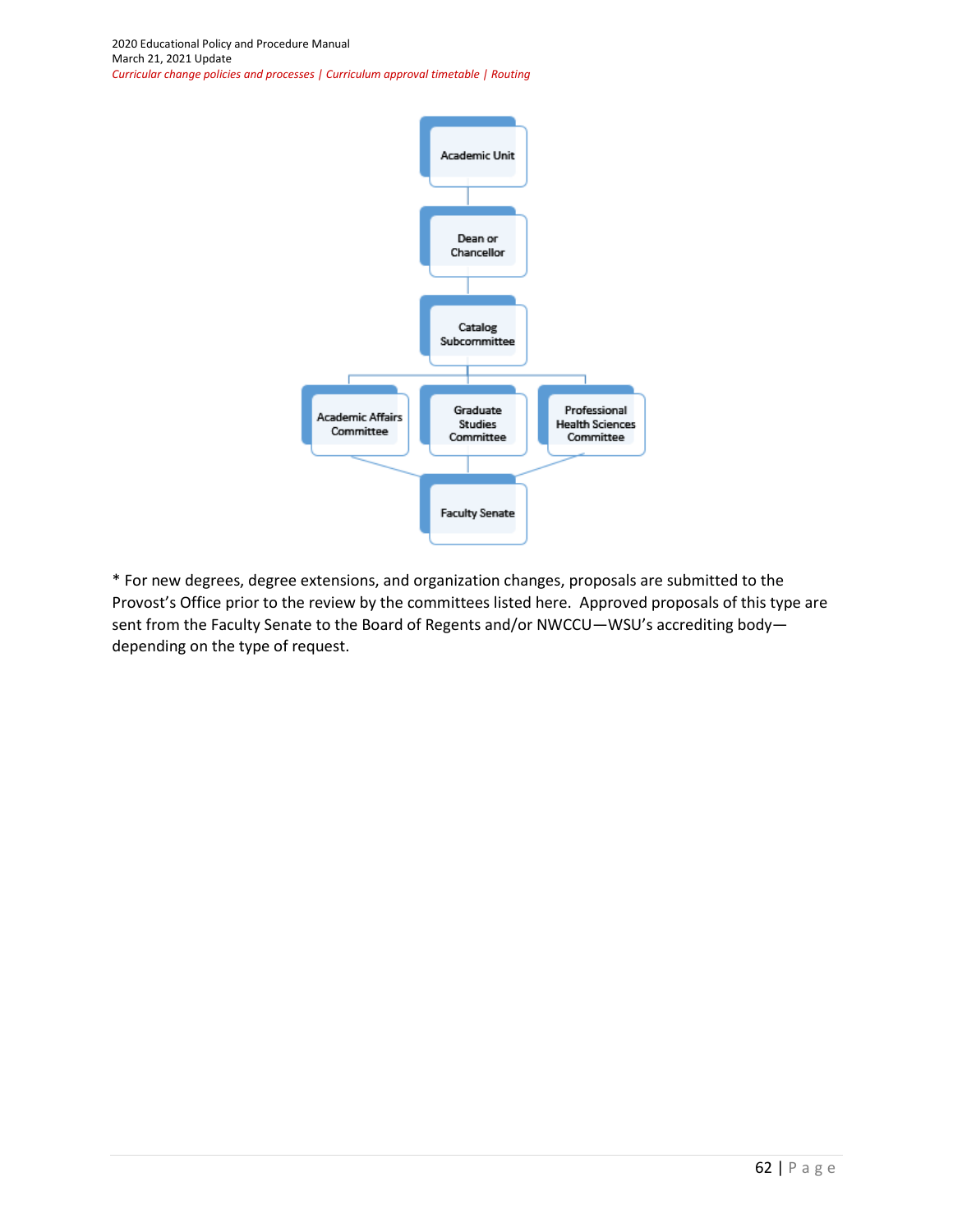# 23 FACULTY RESPONSIBILITIES RELATED TO STUDENT ACADEMIC INTEGRITY

All members of the university community share responsibility for maintaining and promoting the principles of academic integrity. To guide execution of this responsibility, the university has set a policy defining academic dishonesty and the process to be followed when a student is alleged to have committed a violation. The policies defining academic dishonesty, as well as the review and sanctioning processes, provide educational opportunities for students to understand that academic integrity violations are not simply against the rules, but against the greater philosophy of higher education. Consult the WSU reference guide on academic integrity (http://academicintegrity.WSU.edu ) for more guidance. In addition, the responsible academic member (e.g., course instructor or faculty research supervisor), chair, or dean may seek the advice of the dean of the graduate school, the vice president for research, the university ombudsman, or the office of student conduct at any stage of the process described below.

Academic integrity violations include cheating, falsification, fabrication, multiple submission, plagiarism, abuse of academic materials, and complicity in or misconduct in research. Definitions are found in the standards of conduct for students and in WAC 504-26-010. When there is an allegation or evidence of an academic integrity violation, the responsible academic member must conduct a prompt and careful investigation. Physical evidence should be retained and interviews should be conducted with persons who may have knowledge of the events. Students are required by the standards of conduct for students to cooperate with such investigations and are prohibited from assisting in violations of the academic integrity policies.

Following the investigation, if the responsible academic member believes that a violation has occurred, the responsible academic member should assemble the information supporting the alleged violation (offending work, witness statements, original sources, etc.) And notify the student as soon as possible of the alleged violation. The notice should be in written form (email is permissible) and should include a description of the allegation and provide a time, date and place of a meeting to discuss the situation. This meeting is the chance for the student to respond to the allegations. If the student does not respond to the responsible academic member's initial contact attempt within a reasonable amount of time, one more contact attempt should be made before proceeding with the violation process. Following the meeting (or lack thereof if the responsible academic member is unable to meet with the student), if the responsible academic member continues to believe that a violation occurred by a preponderance of the evidence (i.e., more likely than not), the responsible academic member must provide the student with a written decision including the reason for the responsible academic member's decision and the evidence relied upon, the academic sanctions imposed in accordance with the course policies, a notice of the student's right to appeal within 21 calendar days to the academic integrity hearing board, and a statement indicating that the incident will be reported to the office of student conduct. The responsible academic member must then notify the office of student conduct by using the electronic reporting form available at conduct.WSU.edu. The office of student conduct will engage with the responsible academic member and student if an appeal to the academic integrity hearing board is submitted and provide the student with educational sanctions to assist the student in not violating the academic integrity policies in the future if the academic integrity hearing board finds that an academic integrity violation occurred.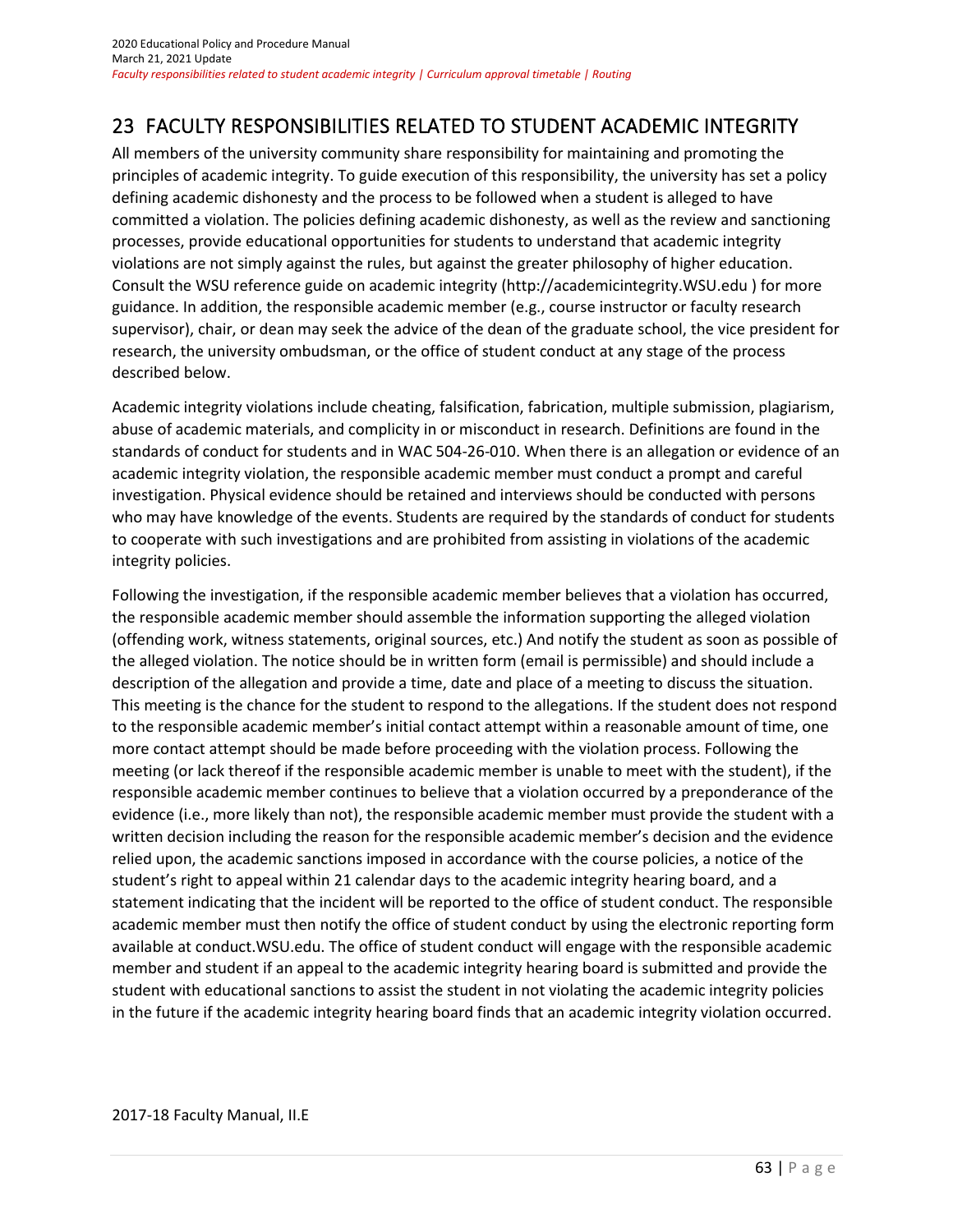# 24 INCLEMENT WEATHER POLICY

Academic policy for adverse weather conditions resulting in campus closures or reduced operations, or unsafe travel to instructional locations

## 24.1 Intent

This policy is intended to address short term conditions that may cause a course to fall short of the necessary contact hours to meet the requirements of Academic Regulation 27. In the event of extended disruption or suspension of campus operations, as in a pandemic, massive earthquake, volcanic eruption, or similar catastrophe, campus and system leadership will determine when to invoke Continuity of Operations policies and procedures and inform their respective campuses accordingly (BPPM 50.39).

## 24.2 Policy statement

When appropriate campus authorities declare a "Yellow"/"Delayed or Limited Operations" or "Red"/"Closed" campus condition (BPPM 50.40-46), or travel to instructional locations is unsafe, course instructors can use their discretion to offer students an alternative learning option that does not require travel to campus.

Faculty are expected to use a standard of reasonable prudent judgment as the basis for their decisions to offer or not offer alternative learning options. They will not be penalized for working remotely to provide students with alternative learning options. If an instructor holds class during a weather event, but a student does not attend due to adverse conditions, the instructor will not penalize the student and will ensure that all students receive any instruction or content covered if the class was held; materials will be made available in a timely manner. This also applies in the situation where a student does not have access to online alternatives. Allowances to the course attendance policy and to deadlines for scheduled assignments, including exams and quizzes, will be made by the instructor. Students requiring reasonable accommodation involving campus-based resources may need extended deadlines.

Students who attempt to gain advantage through abuse of this policy (e.g., by providing an instructor with false information) may be referred to the Office of Student Conduct for disciplinary action. Students who believe that they have not been accorded the flexibility in completing work granted by this policy may appeal under Academic Regulation 104, Academic Complaint Procedures.

# 24.3 Definitions

24.3.1 Condition Levels (as defined in BPPM 50.40-46)

i. Green: Classes, nonessential services, and essential services are all operational.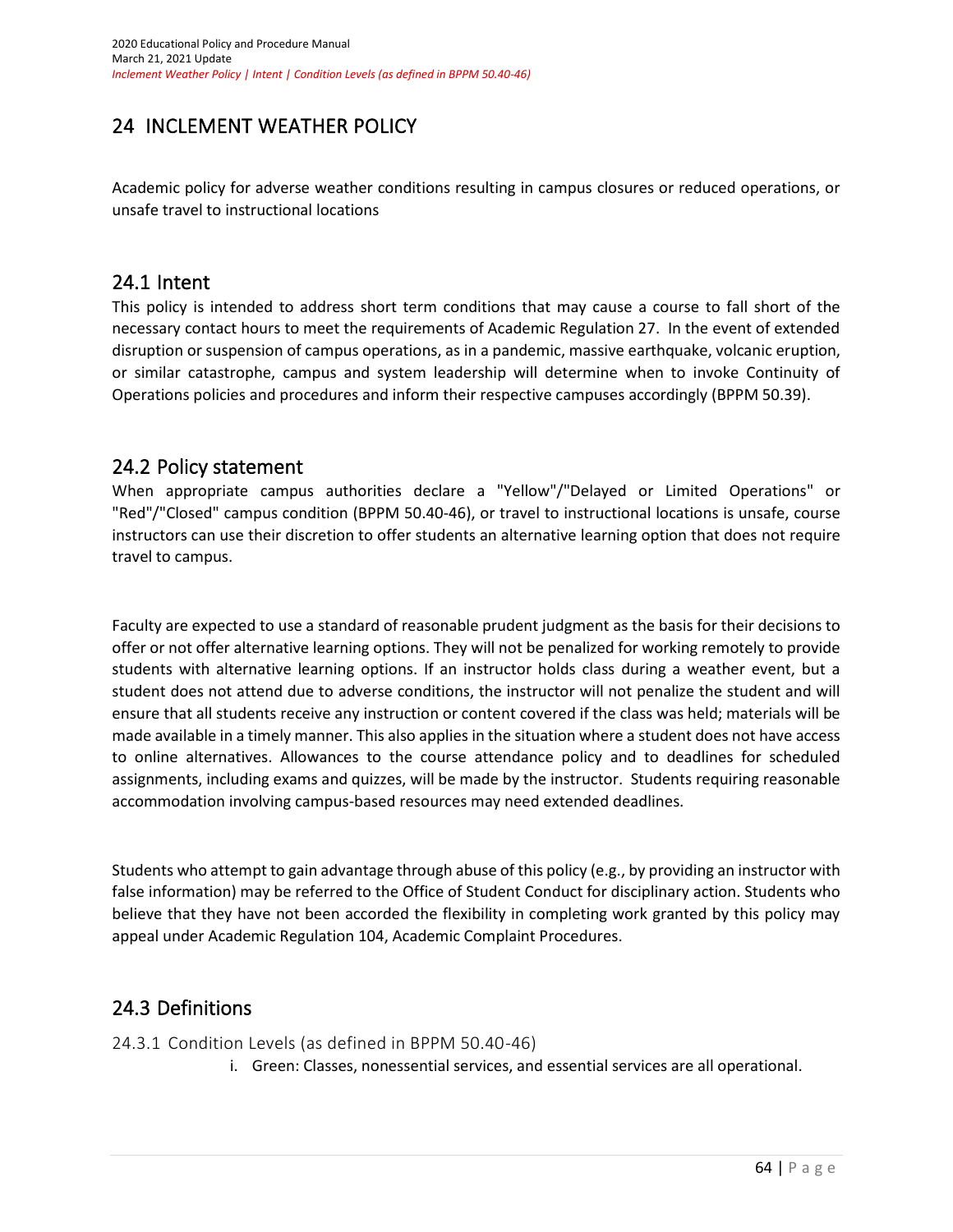- ii. Yellow or Delayed/Limited Operations: Class operations are delayed two hours or cancelled. Nonessential services are reduced at the discretion of unit heads. Essential services as defined per BPPM 50.39 are operational.
- iii. Red or Closed: Campus is closed. Nonessential services are suspended. Essential services as defined per BPPM 50.39 function with minimal levels of staffing.

### 24.3.2 Appropriate Campus Authorities

President or Chancellor, or their designees

# 24.4 Responsibilities

President or campus Chancellor or designee decides condition level.

Campus emergency management office informs community of condition level.

Faculty members determine alternate arrangements, if any, and communicate with students.

Videoconferencing staff on each campus inform appropriate campus counterparts as well as students and faculty on other campuses.

Students contact faculty to explain exceptional circumstances.

# 24.5 Procedures

WSU campuses are diverse in terms of geography and climate; conditions in one region may significantly differ from conditions in another region. In the event that public health, property or safety is jeopardized due to an emergency, the appropriate campus administrators will make a determination about campus operations and issue an emergency statement per the provisions in BPPM 50.40 and related policies at the individual campus level (BPPM 50.41-46). Faculty will follow the logistics of their individual campuses, but the central tenets of the academic policy are the same across all WSU instructional locations.

If campus authorities declare a "Yellow" (or "Limited/Delayed") (BPPM 50.40-46), faculty and students should take personal safety into account when deciding whether they can travel safely to and from campus or other instructional locations such as for internships or field work. Faculty will not be penalized for working remotely to provide students with alternative learning options. When the campus is closed ("Red" condition), or a class has been cancelled by delayed opening, course instructors can use their discretion to decide whether they will offer students an alternative learning option that does not require travel to campus. Instructors can also use their discretion to offer students an alternative learning option that does not require travel to campus when the campus is open, but access to campus or to other instructional locations such as internships or field work is unsafe. Faculty are expected to use a standard of reasonable prudent judgment as the basis for their decisions to offer or not offer alternative learning options.

In the case of delayed start, classes resume at the resumption of campus operations. For courses that span a temporary closure (e.g., a class that meets 9-12 and a delayed start of 10 a.m.), the course may resume at 10 at the instructor's discretion.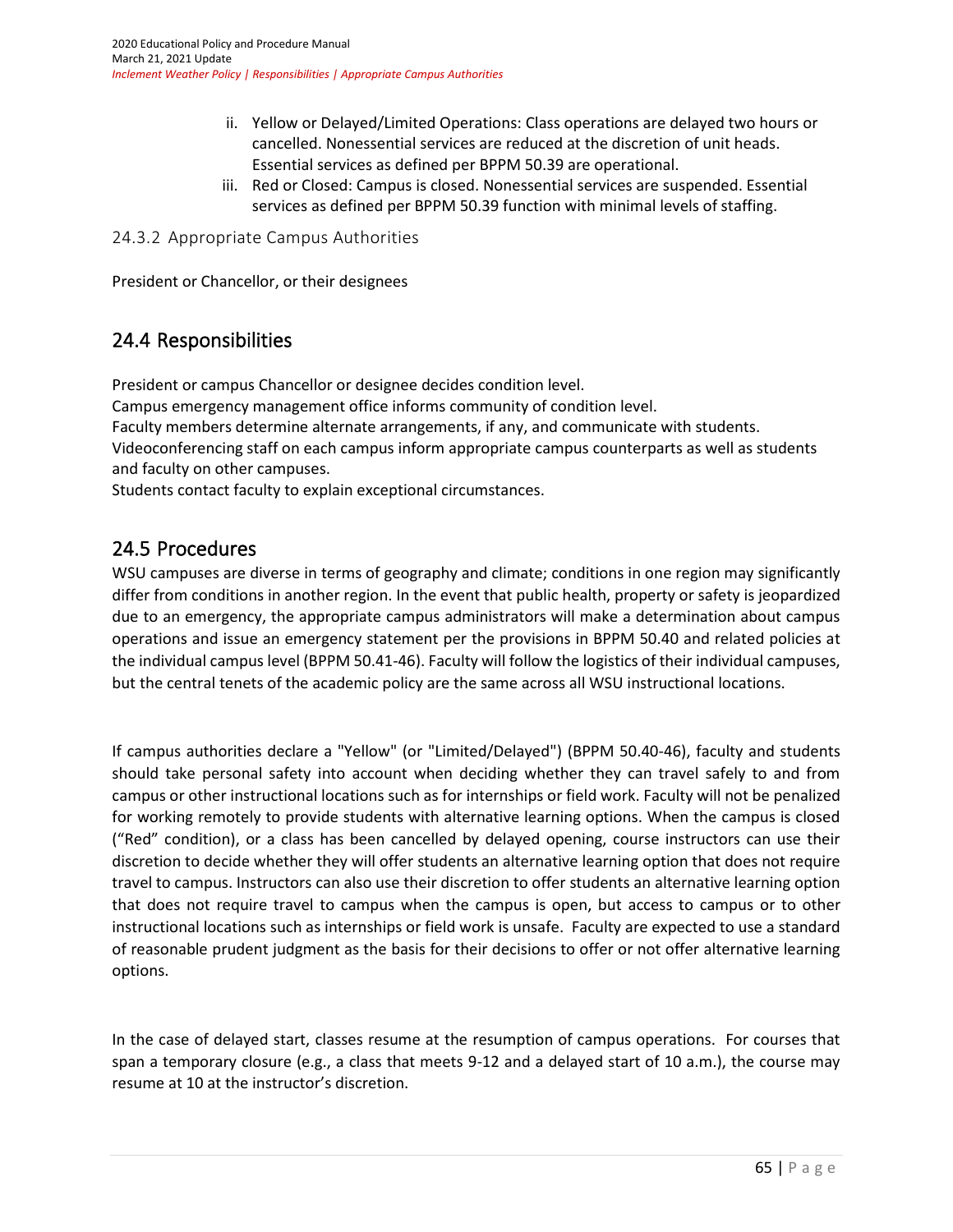If an instructor holds class during a declared Yellow Campus emergency, but a student does not attend due to emergency conditions, the instructor will not penalize the student. This also applies in the situation where a student does not have access to online alternatives. Allowances to the course attendance policy and to deadlines for scheduled assignments, including exams and quizzes, will be made by the instructor. Students requiring reasonable accommodation involving campus-based resources may need extended deadlines. Instructors of videoconferenced courses where the originating campus is open should grant these allowances to students on campuses that have declared Yellow (delayed) or Red (closed) status.

## 24.5.1 Additional considerations for faculty

- i. As a matter of general preparedness for adverse weather conditions as well as for situations in which Continuity of Operations plans are put into operation (BPPM 50.39-40), faculty may place syllabi and other course materials in the course space created for them each semester in their campus learning management system, or in a comparable online environment allowing asynchronous access to materials and activities. Campus technology support units or Academic Outreach and Innovation can assist with developing such modules using universal design principles. Campuses may have websites with toolkits for this situation; faculty are encouraged to review them and make use where appropriate.
- ii. Faculty should apprise students early in the semester of how they intend to handle scenarios of reduced or suspended operations. In addition to oral comments, this could be done in written form either under the Absence Policy in the syllabus, elsewhere in the syllabus, or in a separate document in the online course space.
- iii. Once a Yellow or Red campus condition has been declared, faculty members determine any alternative learning options they will offer and notify students, department staff, and AMS or other videoconferencing staff , if relevant, as soon as possible following receipt of emergency notification of the condition level.
- iv. Faculty inform the department chair that alternative arrangements are being made, if required by departmental policy.
- v. Faculty should keep in mind the need to extend reasonable accommodation to students with documented disabilities; this may involve extended timelines for accommodations requiring campus-based resources.
- vi. For videoconferenced courses affected under this policy, sessions should be archived and made accessible for student viewing on all affected campuses as soon as possible.
- vii. For courses that are not videoconferenced but have recording capability for instructional sessions, faculty are encouraged to post recorded sessions for student access on all affected campuses as soon as practicable.
- viii. Since labs and studios are difficult to address by these means, they may be rescheduled within the same term and with regard to students' abilities to access the make-up sessions. Labs and studios affected by delayed openings may resume instruction at the instructor's discretion when the campus opens.

### 24.5.2 Additional considerations for students

i. In case of delayed opening or campus closure (reduced or suspended operations; Yellow or Red campus conditions), students should immediately consult their learning management course spaces or other online course space, as well as their WSU email, for messages from faculty regarding alternative learning arrangements. In the case of campus conditions involving a delayed opening, students should understand that class schedules will resume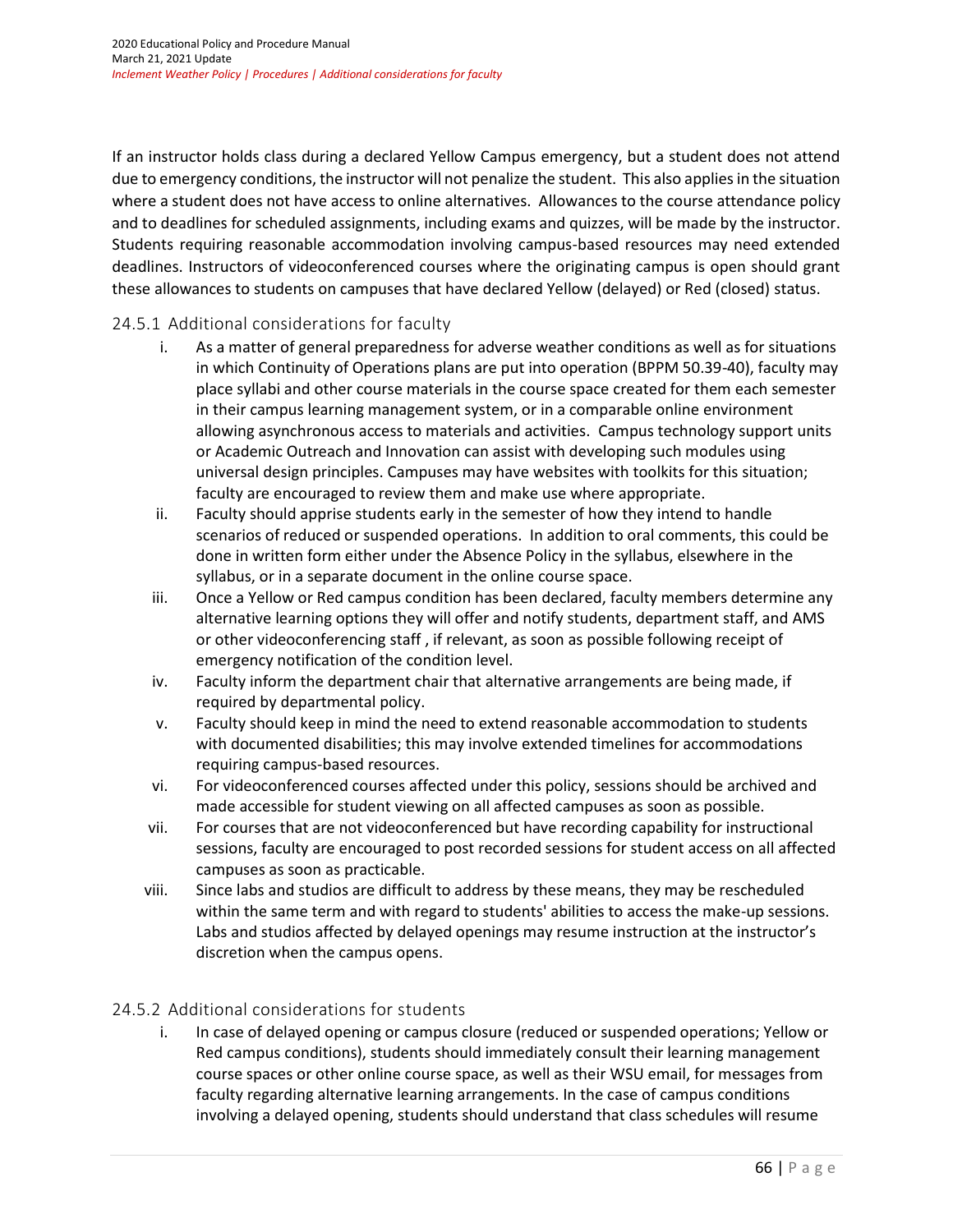normal operation at the time noted in the emergency communication for resumed operations. This may include resumption of courses that were scheduled to begin before the time normal operations are resumed (example: resumption at 10 a.m. of a 9 a.m.-12 p.m. course or lab).

- ii. If students are not able to participate in alternate arrangements in a timely fashion due to lack of connectivity or other access issues, they should contact the faculty member to make alternative arrangements.
- iii. If students are not able to communicate with faculty, they should document to the best of their ability the reasons why and contact faculty as soon as possible after their communications have been restored.

# 24.6 Related policies

- a. WSU Academic Regulation 27, Credit Definition; NWCCU Credit Hour Policy
- b. Executive Policy 25, Emergency Management and Safety Plans
- c. BPPM 50.39, Emergency Planning and Preparedness
- d. BPPM 50.40-46, Suspended Operations
- e. BPPM 60.56, Faculty and Administrative Professional Personnel Leave
- f. Academic Regulation 104, Academic Complaint Procedures
- g. Vancouver Council of Faculty Representatives inclement weather policy

# 24.7 Key Search Words

Adverse weather, inclement weather, natural hazards, campus closures, emergencies, reduced operations, suspended operations, delayed opening, alternative learning arrangements

# 24.8 Revision history

Drafts 11.27.17, 12.18.20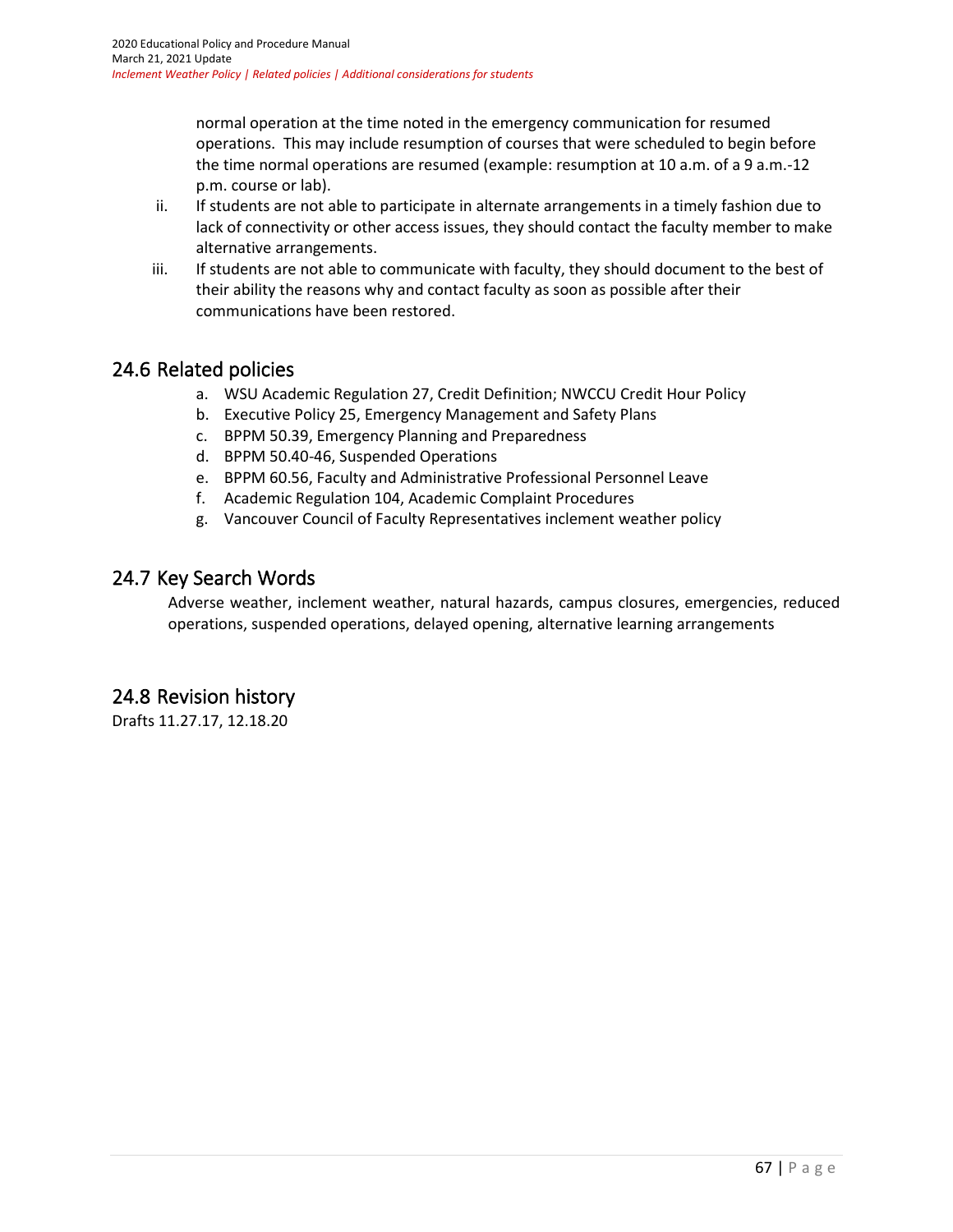# 25 LEGAL REQUIREMENTS

# 25.1 Family educational rights and privacy act (FERPA) information

FERPA (family educational rights and privacy act) is a federal law that all WSU employees must follow regarding the rights of students and their education records. Each employee, prior to receiving access to education records, must go through a training that outlines the basics of the law including the privacy of education records.

This training is required to be renewed every three years, both to provide a refresher on the material and to update staff and faculty on any changes in federal law or WSU policy regarding FERPA.

FERPA is a federal law protecting the privacy of students' educational records. It applies to all postsecondary institutions that receive federal funding, such as Washington state university. FERPA gave certain rights to students regarding their education records, including:

- The right to inspect their records
- The right to amend their records
- The right to some control over the release of their records

FERPA applies to all students, both current and former, who are or have ever been enrolled at Washington state university. WSU defines "enrolled" as being enrolled on or after the first day of classes for a term. Once a student has been enrolled for a term, WSU will maintain official records on that student, including a transcript.

Any record containing information that is directly related to a student and is maintained by the institution is an education record and protected by FERPA. This includes enrollment information, grades, advising files, admission information and any other record related to the student.

Education records do not include:

- Medical records maintained by health care professions providing treatment, including psychological counselors
- Employment records unless employment is contingent on being a student
- Records of the university police department which are maintained by the law enforcement unit of WSU that were created by the WSU law enforcement unit for the purposes of law enforcement.
- Information on a person that was obtained when no longer a student (i.e., alumni records) and does not relate to the person as a student
- Records/notes in sole possession of maker not accessible or revealed to any other person except a temporary substitute

Records can be in many forms including paper, e-mails, web pages, assignments that have been collected and recorded, and electronic databases and files.

Any questions about what is considered an education record and subject to FERPA can be directed to the Registrar's Office or to the attorney general's office.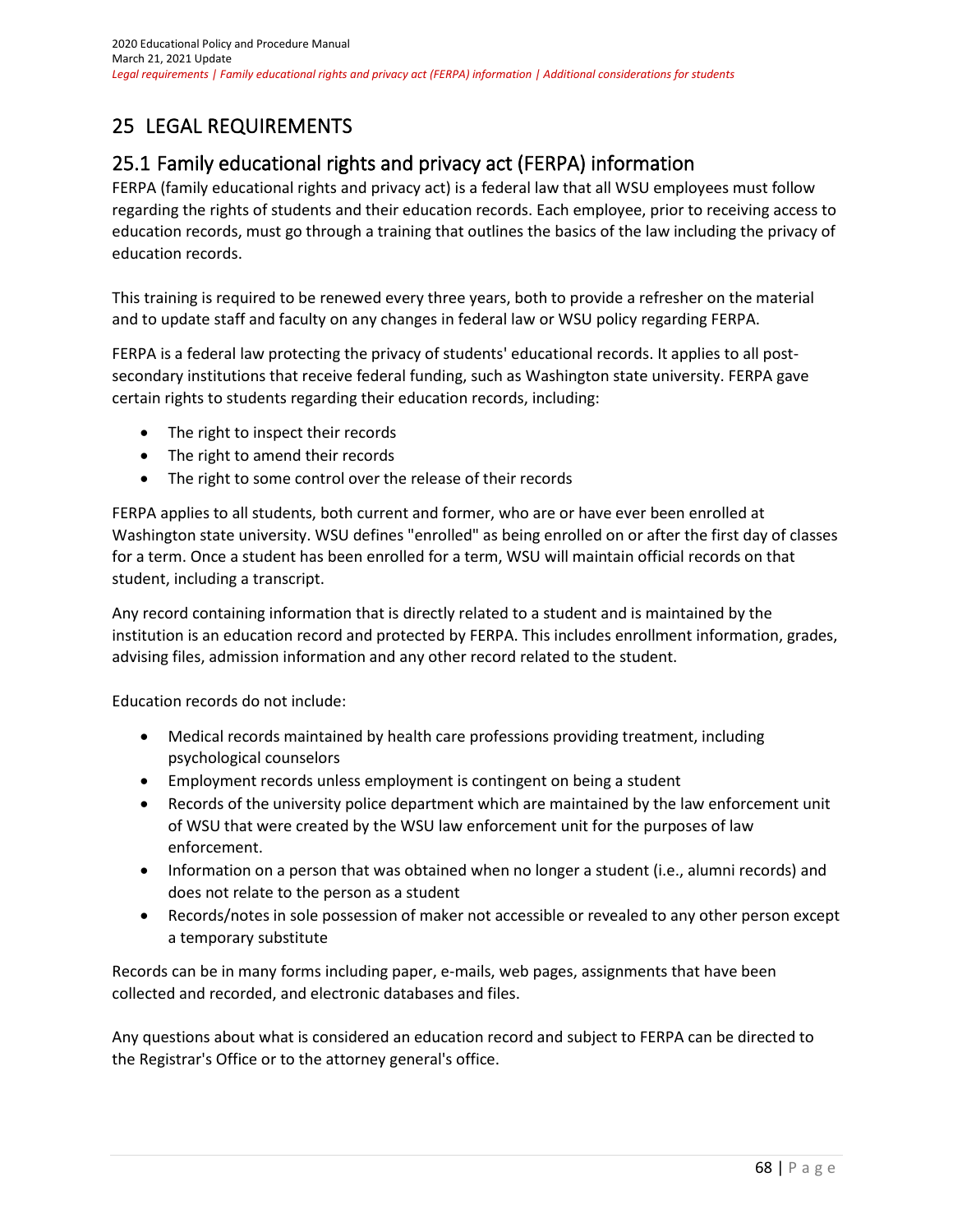## 25.1.1 FERPA guidance regarding student work

Pending completion of a revised comprehensive website in the Registrar's Office regarding FERPA, a federal law protecting the privacy of education records, we believe some interim guidance will be useful as we approach the end of the term. We thank our colleagues at Indiana University, Bloomington, for their summary of FERPA's provisions on handling student work

[\(http://registrar.indiana.edu/policies/FERPA/student-privacy-faculty.shtml](http://registrar.indiana.edu/policies/ferpa/student-privacy-faculty.shtml) ).

Under the family educational rights and privacy act (FERPA), a student has right to inspect and review his or her education records, to request correction of inaccurate and misleading data, and to consent to disclosure of personally identifiable information contained in the student's education records.

#### 25.1.2 Obtaining consent from students

Once a student begins attending an institution of post-secondary education, all privacy rights move to that student and away from the parents. Thus, student educational records are considered confidential and may not be released to third parties (including parents) without the written consent of the student.

Such things as progress in a course, academic deficiency, scores and grades on papers, exams, and so on are all examples of information that make up part of the student's education record. This information is protected under FERPA and parents, family members, guardians, or others may not have access unless the student has provided written authorization that specifically identifies what information may be released to the specific party.

#### 25.1.3 Posting grades

The public posting of grades either by the student's name, student identification number or social security number, without the student's written permission, is a violation of FERPA even if the names are obscured. Consider using university tools such as blackboard that have built-in security mechanisms.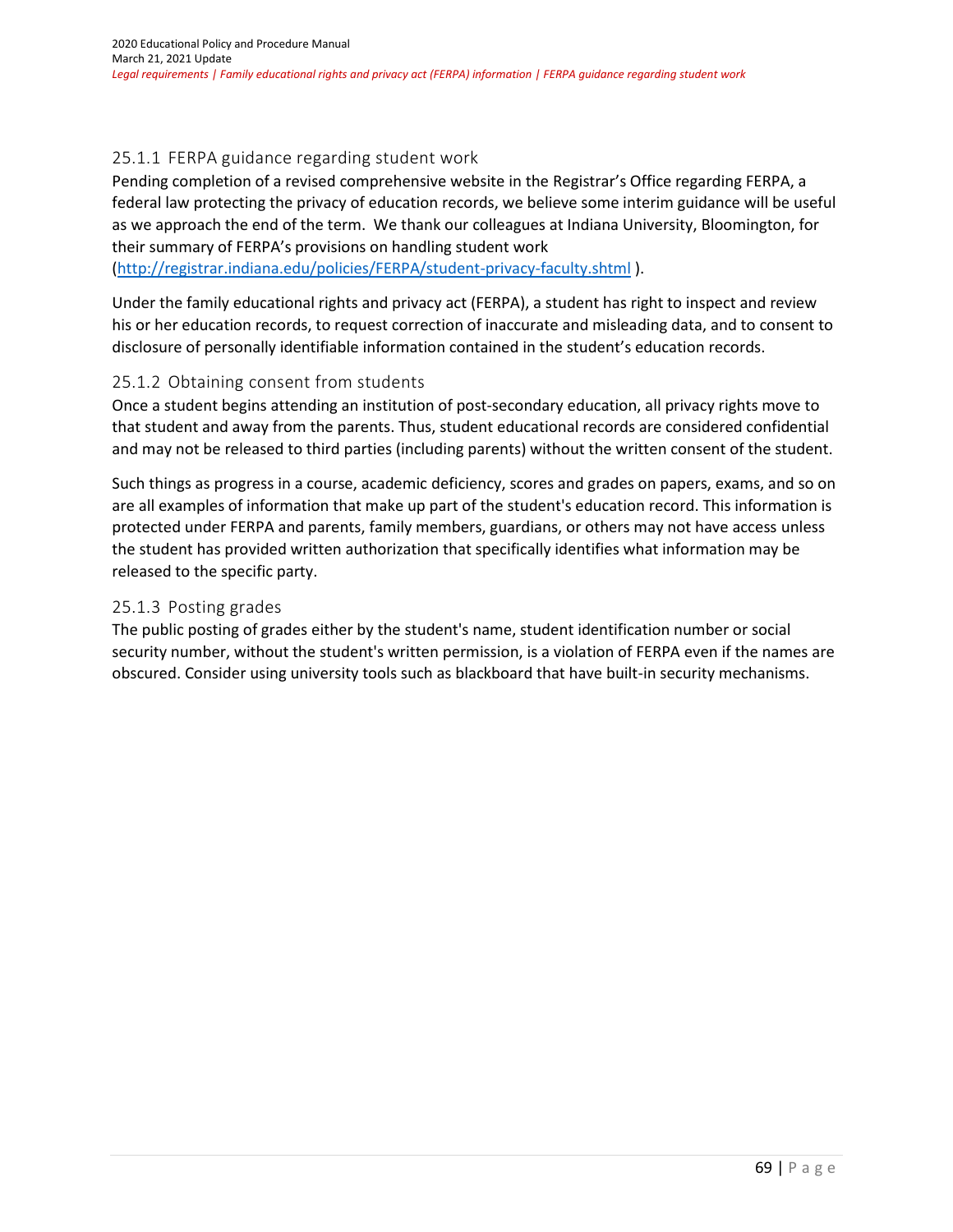### 25.1.4 Returning graded papers and assignments

Distributing graded work in a way that exposes the student's identity or leaving personally identifiable graded papers unattended is no different from posting grades publicly. If the papers contain "personally identifiable" information, then leaving them unattended for anyone to see is a violation of FERPA. Using readily available tools (e.g., blackboard) to distribute grades or graded papers should be given first consideration. Other possible solutions for distributing grade information to students would be to leave graded papers (exams, quizzes, and homework) with a departmental or program assistant who will ask students for proper identification prior to distributing them; leave graded work in a sealed envelope with only the student's name on it; or use a code name or number known only to the student and faculty member to identify graded work.

### 25.1.5 Sending grades to students or posting on websites

Instructors can notify students of their final grades via the U.S. mail if the information is enclosed in an envelope. Notification of grades via a postcard violates a student's privacy. Posting grades on a web site that is open to public access or in a way that exposes individual grades to other class members also violates students' privacy. The preferred method for communicating about grades is through blackboard.

Office of the Provost, Registrar's Office, March 2018

#### Additional information

If you have any questions on what you can or cannot release, please contact the office of the registrar at 509-335-5346.

For more information on FERPA, visit the website of the [family policy compliance office.](http://www.ed.gov/offices/OM/fpco/index.html)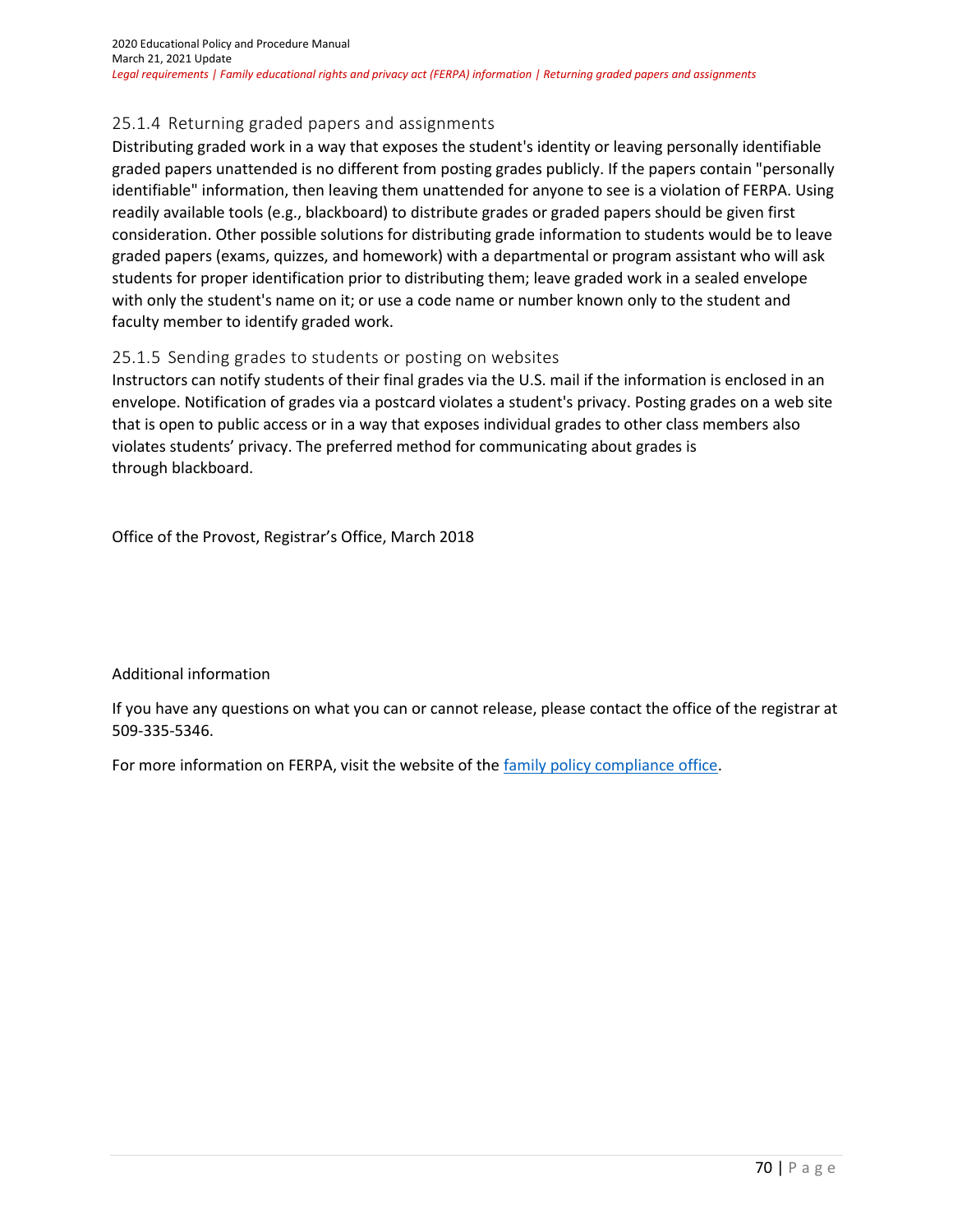# 25.2 Reasonable accommodation

In order to have an equal opportunity to convey their knowledge, students with certain disabilities or chronic medical conditions require reasonable accommodations. Without these accommodations, they are at a distinct disadvantage for competing on an equal playing field. Accommodations are not to compromise the integrity of the learning objectives or course goals. In addition, all accommodations must be clearly supported by disability/medical documentation. A list of common accommodations and further information is available on the access center website.

## 25.2.1 Flexible attendance

For students with certain disabilities or chronic medical conditions (chronic migraines, seizure disorders, sleep disorders, cancer treatment), flexible attendance is considered a reasonable accommodation. Students are required to meet with each of their faculty members to discuss their attendance needs and to complete a [flexible agreement form](http://accesscenter.wsu.edu/media/119835/flexible-attendance-form-final.pdf) before attendance becomes an issue. Please note: the student and faculty member must engage in a conversation to arrive at a reasonable agreement for flexible attendance. Faculty members are encouraged to include the student's access advisor in these conversations. Please carefully read [flexible attendance guidelines](http://accesscenter.wsu.edu/media/119834/flexibleattendanceguidelinesaccesscenter.pdf) to understand the procedures and student and faculty responsibilities.

### 25.2.2 Approved service animal

Students with certain disabilities benefit from the assistance of a trained service animal (dogs or miniature horses, as defined by the ADA). Service animals are not required to be approved through the access center, unless students reside in university housing.

Instructors may ask a student with a service animal two questions:

- 1. Is this animal required due to a disability? (yes/no)
- 2. What task is the animal trained to perform?

Instructors may not ask the animal to perform the task. Service animals must be well-behaved at all times. If they are not well-behaved, instructors have the right to ask the student to remove the animal.

#### 25.2.3 Medical emergencies

In the case of medical emergencies in the classroom, faculty are asked to call 911 to request assistance.

25.2.4 Responsibilities:

- Access center responsibilities: the access center is responsible for approving accommodations, to advocate on behalf of students, and to assist with the implementation of accommodations, working with both instructors and students when questions or concerns arise.
- Faculty responsibilities: instructors are responsible for putting into place the approved accommodations. Instructors may question certain accommodations or how best to put accommodations into place. Instructors are asked to consult with the student's access advisor when there are questions. Accommodations are to provide equal access and are not to compromise the integrity of the course, the course requirements or the student's learning.
- Student responsibilities: although students no longer will be hand delivering paper copies of their accommodations to instructors, students are expected to meet in person with each of their instructors within two weeks of receipt of the faculty notification letter. There are a few accommodations that require a face-to-face meeting (e.g., flexible attendance; memory aids).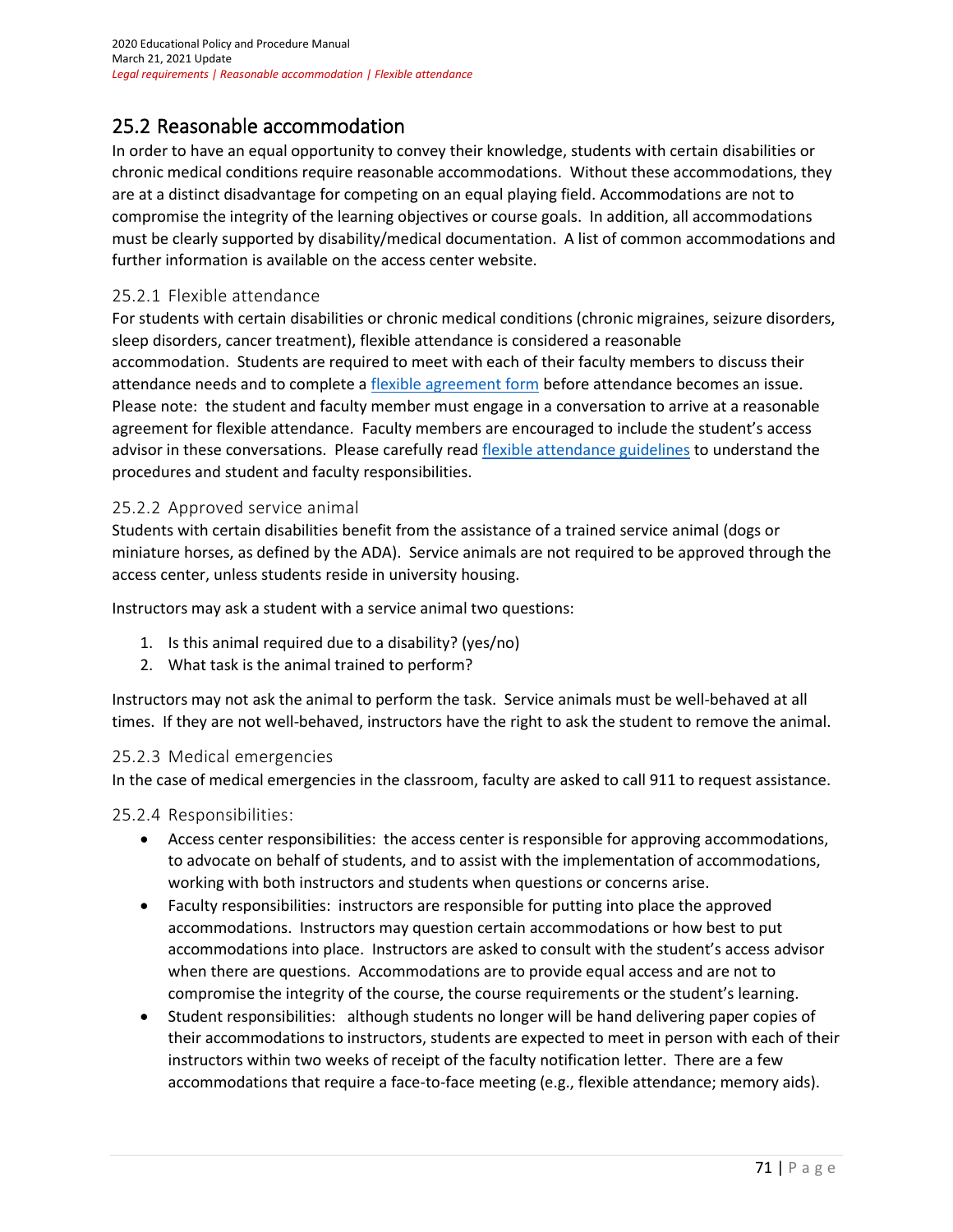# 25.3 Accommodation process

#### 25.3.1 Overview:

The WSU Pullman access center has transitioned to a new online accommodation management system (AIM; MyAccess). All notification of student accommodations and all testing procedures will now be handled through this new system. Students will request accommodations online and instructors will submit proctoring instruction forms and exams online.

### 25.3.2 Faculty notification of student accommodations

Once a student has requested accommodations through AIM (MyAccess), a faculty notification letter (FNL) will be generated and sent via email to each course instructor which outlines specific accommodations that are reasonable and appropriate for that student in that course. Faculty notification letters will be sent out starting the week of August 15. Note: since these emails are generated by AIM, they may initially go to your spam folder. Please double-check, especially if your student must remind you to complete the testing form (see below).

### 25.3.3 Faculty role with regard to testing accommodations:

Instructors play an active role with students receiving testing accommodations. Before your students can actually register (through MyAccess) to take their exams at the access center, instructors must first complete and submit an alternative testing agreement form (i.e. A proctoring instruction form) through AIM. The link to this form is located inside a red box within each faculty notification letter (FNL).

Important note for global campus/distance instructors: Global Campus courses, or courses whose exams are proctored through global campus, as well as instructors on Everett and Bremerton campus, are requested to respond to the alternative testing agreement by checking the box "I will be proctoring my own exams" if given this link. This will prevent instructors from receiving multiple emails which do not pertain to testing accommodations in the online/distance environment. Additional information regarding testing accommodations for online/distance students can be found at both the access center and Global Campus websites.

Please contact the Access Center with any questions [\(access.center@WSU.edu;](mailto:access.center@wsu.edu) 509-335-3417).

Access Center 2017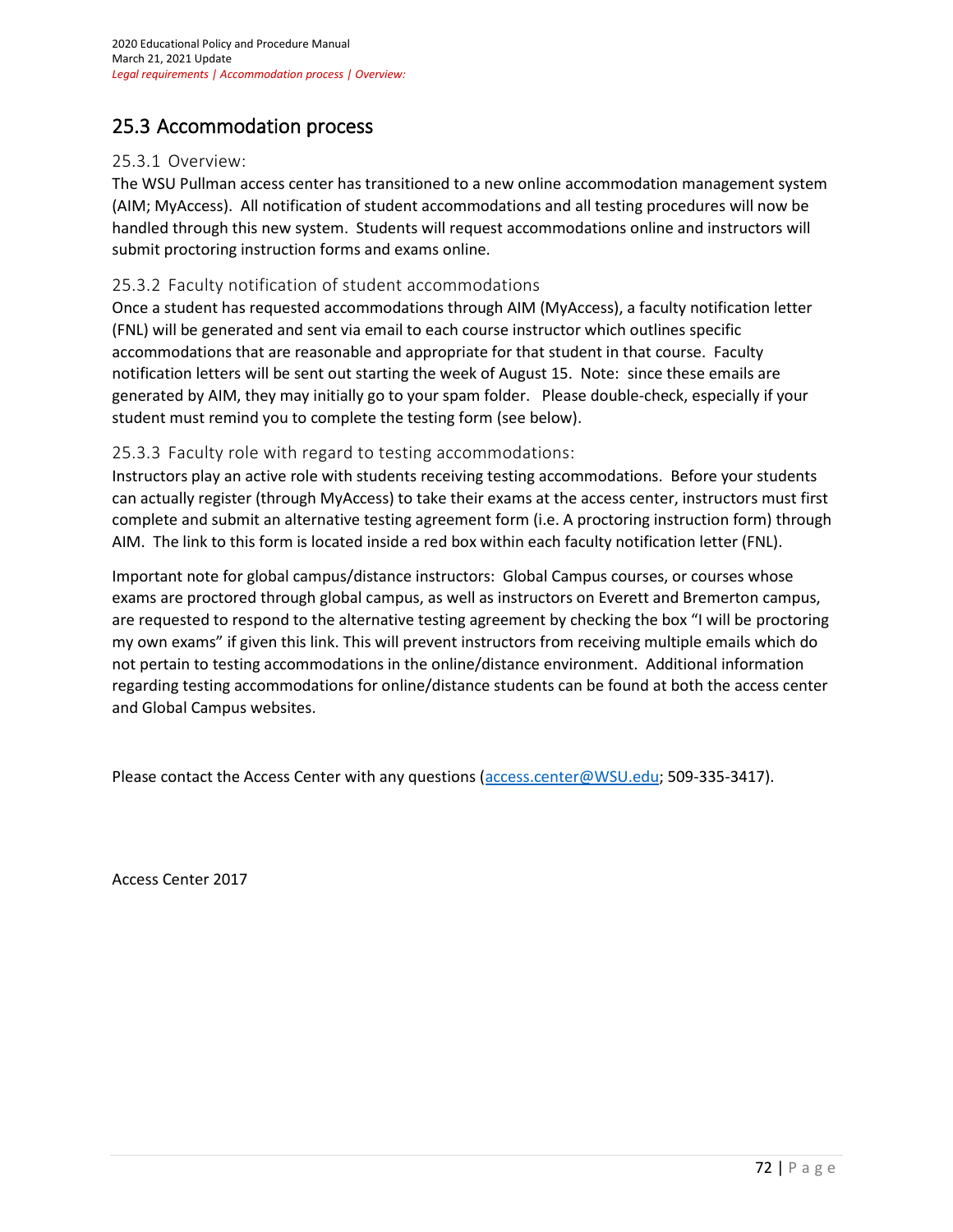# 26 NEW STUDENT ORIENTATION

# 26.1 Policy

All new degree seeking students (transfer and freshman) are required to attend an orientation/registration program in order to enroll in classes.

### 26.2 Rationale

Nationally and at Washington state university, students who attend an orientation program are retained at higher rates than students who do not attend. Requiring all new students to attend an orientation program provides Washington State University the opportunity to share with students and their parents/guests the university's mission, goals, values, and academic expectations; discuss academic policies, procedures and programs; review costs, in terms of both dollars and personal commitment, and expose them to valuable resources and campus-support services aimed at student success, retention and graduation. Ultimately, orientation/registration programs create an atmosphere that minimizes anxiety, promotes student action and responsibility, and prepares students to succeed during their first days, weeks, and months.

2010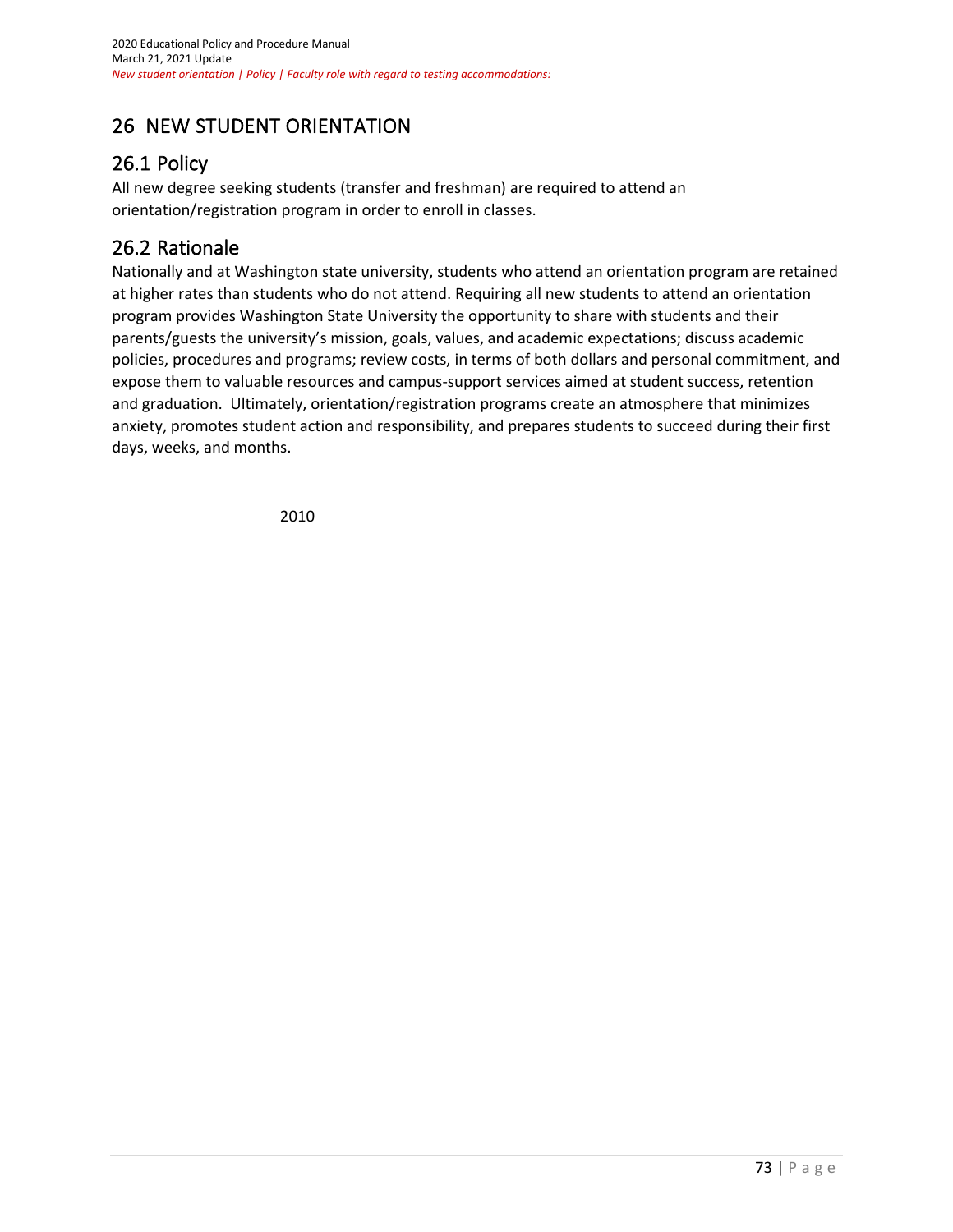### 27 POSTHUMOUS ACADEMIC DEGREES OR ACHIEVEMENT RECOGNITION POLICY

## 27.1 POSTHUMOUS ACADEMIC DEGREES

Upon request by the deceased student's family member, department chair, director of the program, dean of the appropriate college, or other university administrator, posthumous academic achievement recognition may be conferred to undergraduate, graduate, or professional students.

A committee of five or more members will convene and consider awarding a posthumous degree or a certificate of academic achievement. This committee will include the provost or designee, the dean of students or designee, the dean of the college attended by the student, the chair of the faculty senate, the dean of the Graduate School if applicable, and the vice chancellor of academic affairs for campuses other than Pullman. In the case of a posthumous degree, the committee will recommend to the WSU president that the degree be granted.

All students considered for a posthumous degree must have:

- Been enrolled at time of death (summer excluded) or their continuous enrollment was interrupted by their injury, illness, or deployment,
- Possessed a student conduct record free of expulsion, active suspension, or other egregious behaviors that caused harm to another person or facility/structure, either pending or actualized. The dean of students or designee may make sole determination on the level of seriousness of a student's past behavior.

Students will be eligible for

- A posthumous bachelor's degree if they have been admitted into a major and completed 61 credits towards their 120-credit pathway.
- A posthumous master's degree if they are within one semester of completing the work required for the degree.
- A posthumous Ph.D. degree if they have passed their preliminary exam.
- A posthumous D.N.P. degree if they are within two semesters of completing the work required for the degree.
- A posthumous M.D. degree if they have completed 75% their coursework.
- A posthumous D.V.M. degree if they have completed one semester of their third-year curriculum.
- A posthumous PharmD if they have completed one semester of their third-year curriculum.

Students who meet the criteria for a posthumous degree may have a person designated by the student's family participate in commencement but this is not required.

### 27.2 ALTERNATIVE HONOR: CERTIFICATE OF ACADEMIC ACHIEVEMENT

Deceased students who do not meet the requirements for a posthumous degree may be awarded a Certificate of Academic Achievement. Similar to a diploma in appearance, this certificate will acknowledge a student's achievement in their program of study. The certificate shall be signed by both the dean of students and the dean of the college in which the student was enrolled or the dean of the Graduate School if applicable. The committee may recommend that a student granted a Certificate of Academic Achievement also be granted recognition as an honorary member of a graduating class.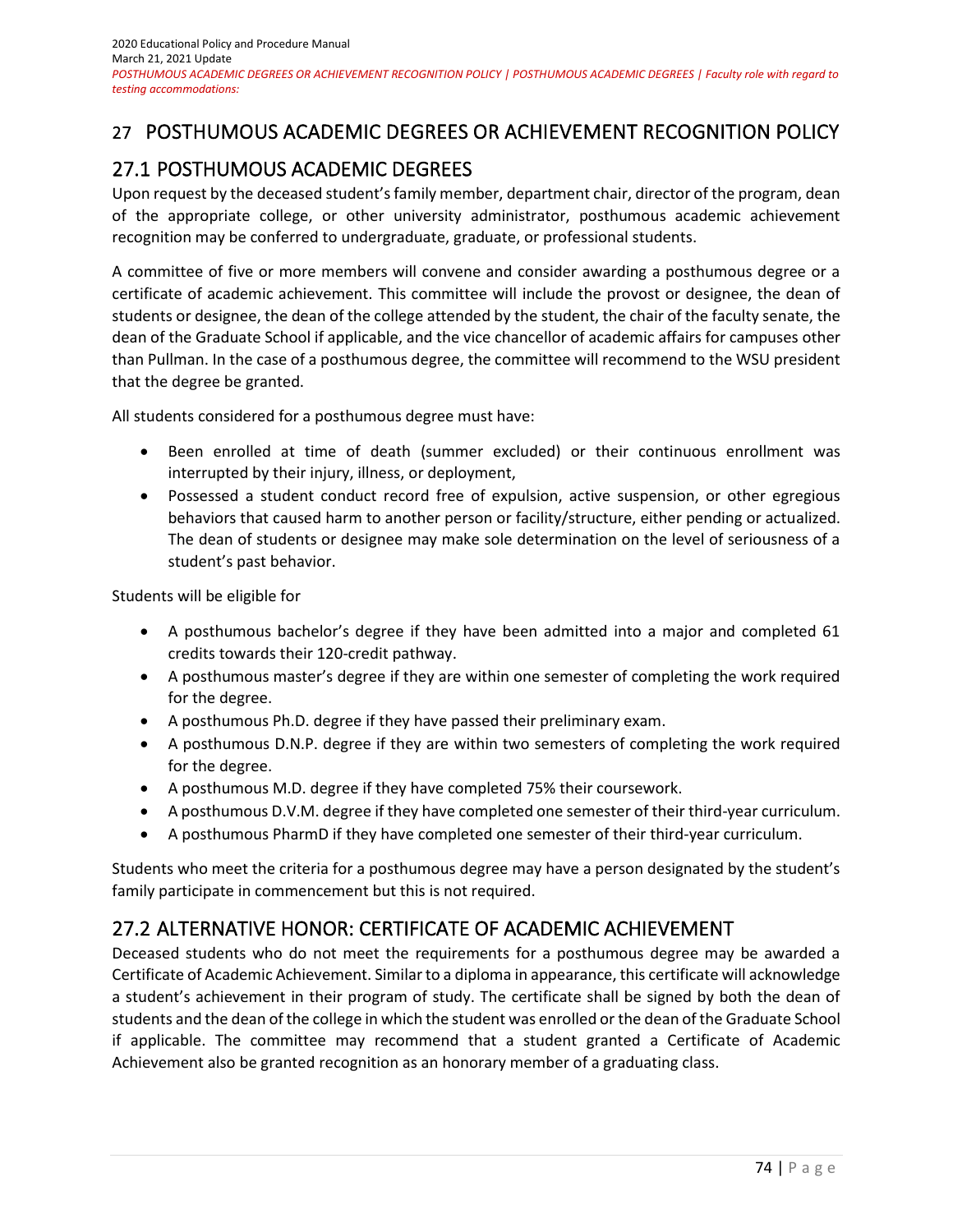If approved, the dean of students or designee will coordinate action to award the posthumous academic achievement. The Office of the Dean of Students or vice chancellor of student affairs will notify the family. If the committee denies the request and it was made by the student's family, the dean of students or designee will notify the family.

Approved by the Faculty Senate Steering Committee, spring 2008; updated January 2016; updated April 2020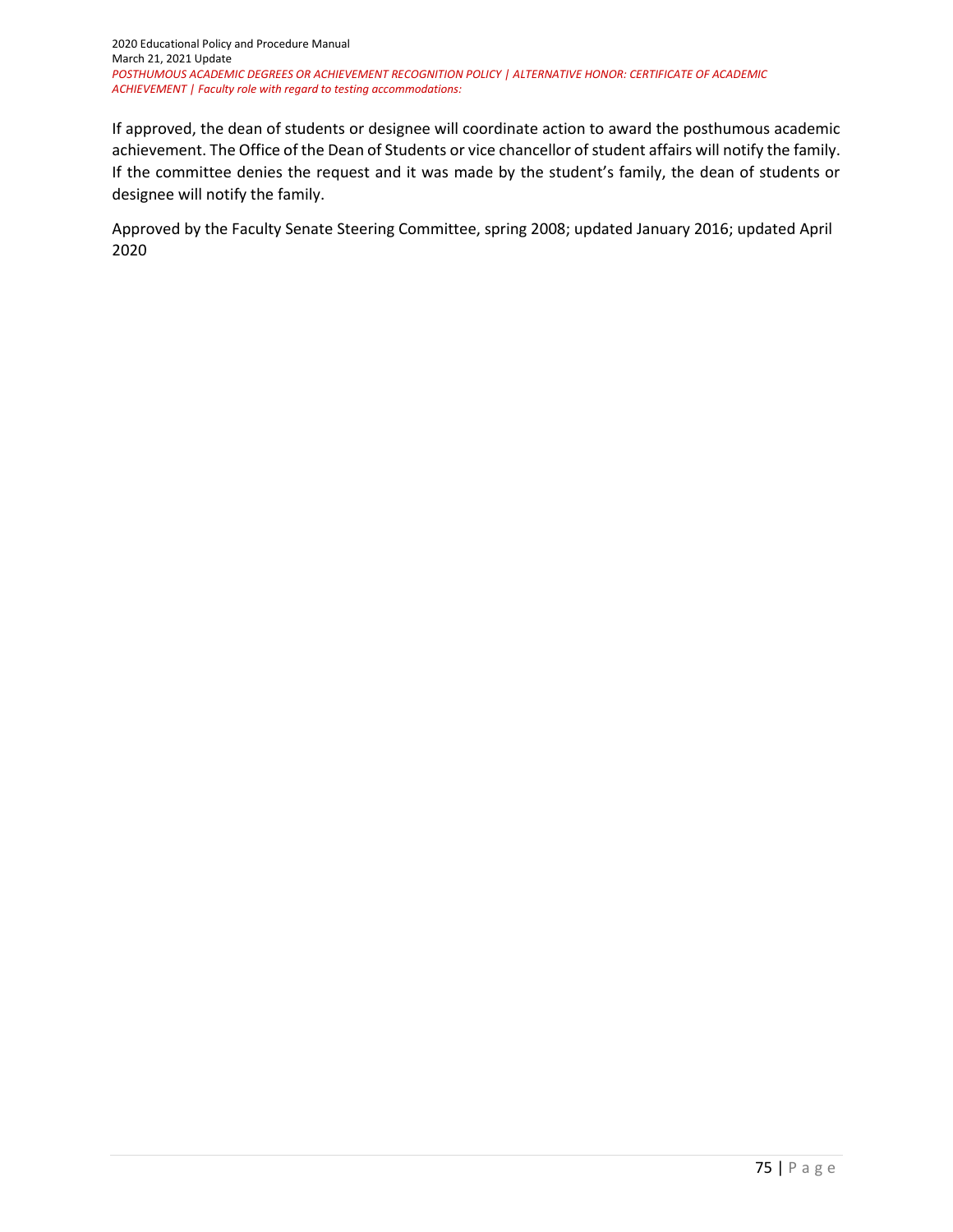# 28 SPECIAL LEARNING OPPORTUNITIES

### 28.1 Education abroad

28.1.1 Definitions of education abroad experiences There are four kinds of education abroad experiences:

- 1. Exchanges—exchanges include WSU's bilateral partnerships with international universities and the International Student Exchange Program (ISEP), a consortium of U.S. and international universities. Exchange students pay tuition at their home institutions but enroll in a full-time course of study at the host institution. WSU students on exchange programs thus pay tuition to WSU.
- 2. WSU faculty-led—WSU faculty-led programs are organized and operated by a WSU academic department or unit working in conjunction with International Programs-Global Learning. These programs are led by one or more WSU faculty or staff member(s). Students participating in faculty-led programs typically enroll in WSU classes and pay tuition and program costs to WSU.
- 3. Program provider students select a program from one of WSU's affiliated education abroad program providers. The student completes a WSU application through IP-Global Learning and a provider application. All program expenses are paid to the program provider.
- 4. Non-affiliated program—students select a program independently. The student completes a WSU application through IP-Global Learning and all other applications required by the host institution. IP-Global Learning ensures that the university is accredited and can issue a legitimate transcript. All program expenses are paid to the host institution.

Non-credit bearing international experiences are documented through the international travel registry maintained by international programs: https://ip.WSU.edu/study-abroad/international-travel-registry/

#### 28.1.2 Student policies

Education abroad experiences for WSU students are coordinated through the Office of Global Learning in International Programs.

All students studying abroad for credit must pay an administrative fee and complete a WSU IP-Global Learning application. All students are enrolled in and billed for international health and travel insurance, unless they provide evidence of comparable insurance coverage for international health and safety incidents.

#### 28.1.3 Study abroad and credit

International credit evaluation. IP-Global Learning evaluates all study abroad academic credit, with the exception of WSU credit earned on a faculty-led program. Upon receipt of a student's study abroad transcript from the host institution or U.S. institution of record, IP-Global Learning conducts a thorough course and credit equivalency evaluation that may to correspond to WSU's grading and credit conventions. IP-Global Learning submits an education abroad credit (EAC) report with this information to the Registrar's Office who posts all course information to the student's WSU transcript. EAC course numbers are organized as follows:

900-913 N on-UCORE lower-level course

914 HONORS 270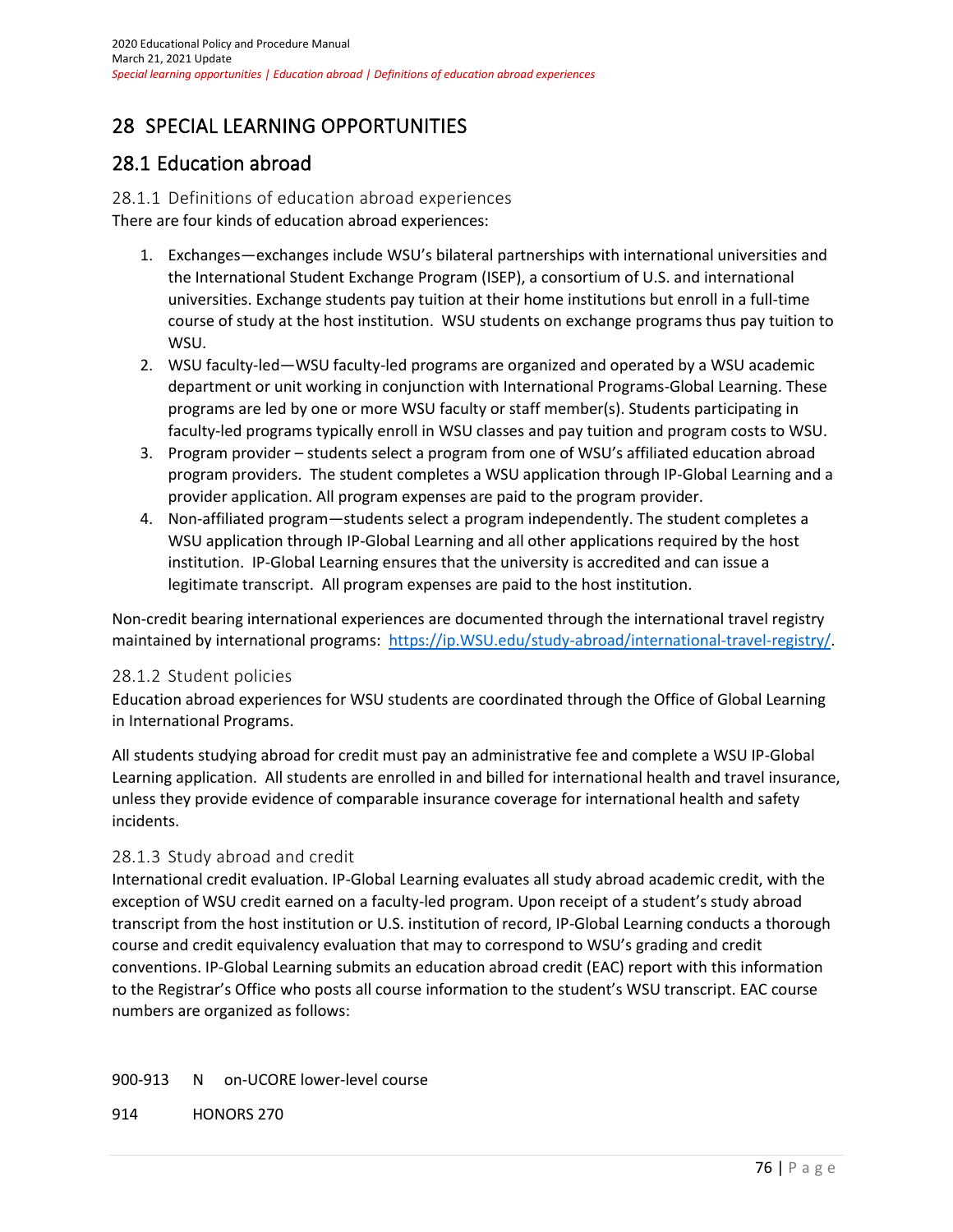2020 Educational Policy and Procedure Manual March 21, 2021 Update *Special learning opportunities | Education abroad | Faculty considerations*

|         | 915-929 N on-UCORE upper-level course |
|---------|---------------------------------------|
|         | 930-959 L ower-level UCORE            |
|         | 960-987 U pper-level UCORE            |
| 988-999 | <b>HONORS</b> course                  |
|         | 996-999 G raduate level               |

Note that WSU does not factor grades for an international institution into the student's WSU grade point average but does factor study abroad credit earned into the total number of credits earned. (Students do not receive credit for study abroad courses failed.)

Using study abroad courses to fulfill graduation requirements. If a student wishes to fulfill graduation requirements with study abroad courses, the student must receive written approval from the appropriate departmental representative on the WSU IP-Global Learning course approval form. Students should receive such approval prior to or during their study abroad program. Upon completion of the EAC report, IP-Global Learning will send the completed course pre-approval form along with the EAC report to each department so the department can write a degree audit report exception indicating that the study abroad course fulfills the graduation requirements for which approval was received.

#### 28.1.4 Faculty considerations

Faculty-led programs. WSU courses offered by WSU faculty for academic credit outside the U.S. must be coordinated through IP-Global Learning. In concert with Global Learning staff, faculty develop a program abroad that is designed to achieve both curricular and co-curricular learning goals. IP-Global Learning also works with the faculty member to develop a viable program budget. The partnership with ensures that risk management and liability considerations are addressed; that students attend a predeparture orientation and download a global learning pre-departure orientation handbook; and that students are enrolled in international health insurance. Faculty contemplating a program abroad should contact IP-Global Learning 18 months to two years in advance of the anticipated departure.

New study abroad courses. Each department may submit requests for new and/or temporary course numbers to be used for faculty-led education abroad programs through regular course approval procedures. Departments may request a course to reflect special subject matter taught abroad or may utilize a "special topics" course. Courses must adhere to Academic Regulation 27 on credit definition to assign the appropriate number of credits to a new course.

EPPM 1996; rev. 2017

#### **Related policies:**

BPPM 95.55, international travel registry BPPM 10.43, faculty-led study abroad programs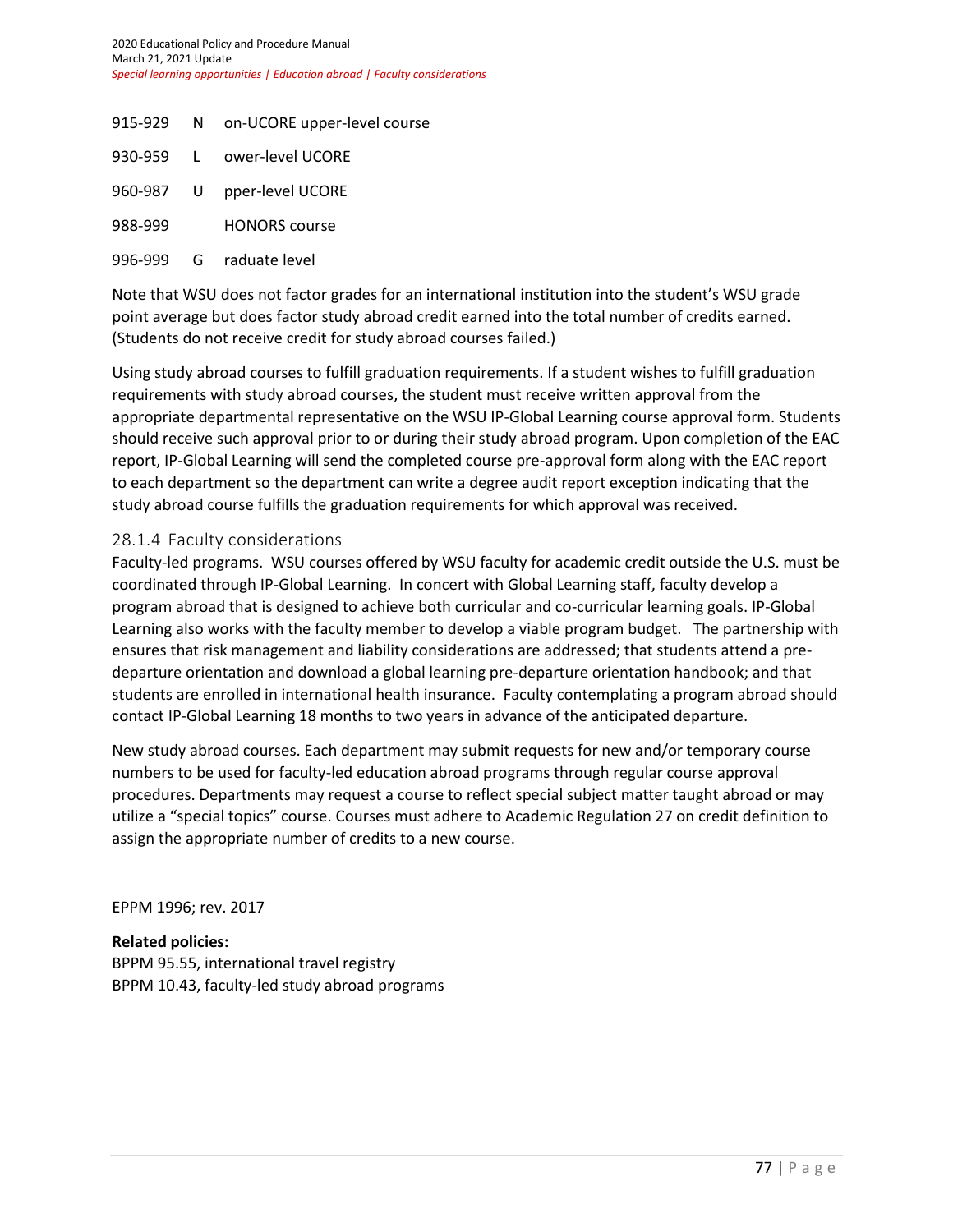### 28.2 National student exchange

The National Student Exchange program includes WSU's bilateral partnerships with institutions in the United States, Guam, Puerto Rico, the United States Virgin Islands, and Canada. NSE students pay WSU tuition and mandatory fees, and enroll in a full-time course of study at the host institution for one or two semesters.

#### 28.2.1 Applying to participate

Students must meet with the NSE coordinator(s) prior to participation in the program to ensure that eligibility, risk management, and liability considerations have been addressed. A pre-departure orientation is also required.

#### 28.2.2 Using NSE courses to fulfill graduation requirements

If a student wishes to fulfill graduation requirements with NSE courses, the student must complete the WSU NSE course approval form, and must receive written approval from the appropriate departmental representative, typically an academic advisor. Students should receive such approval prior to NSE participation.

#### 28.2.3 Course evaluation and transcripting

Students who complete an exchange via NSE will have their work posted to the WSU transcript as transfer credit. NSE work will have a notation on the transcript indicating national student exchange and the host institution name.

Note that WSU does not factor grades for an NSE institution into the student's WSU grade point average but does factor NSE credit earned into the total number of credits earned.

Contact:

#### [https://NSE.WSU.edu/](https://nse.wsu.edu/)

Transfer resource center in smith center for undergraduate education (cue) 403. Email: [NSE@WSU.edu](mailto:nse@wsu.edu) phone: 509-335-5699 national NSE website: [NSE.org](http://www.nse.org/)

Feb. 2018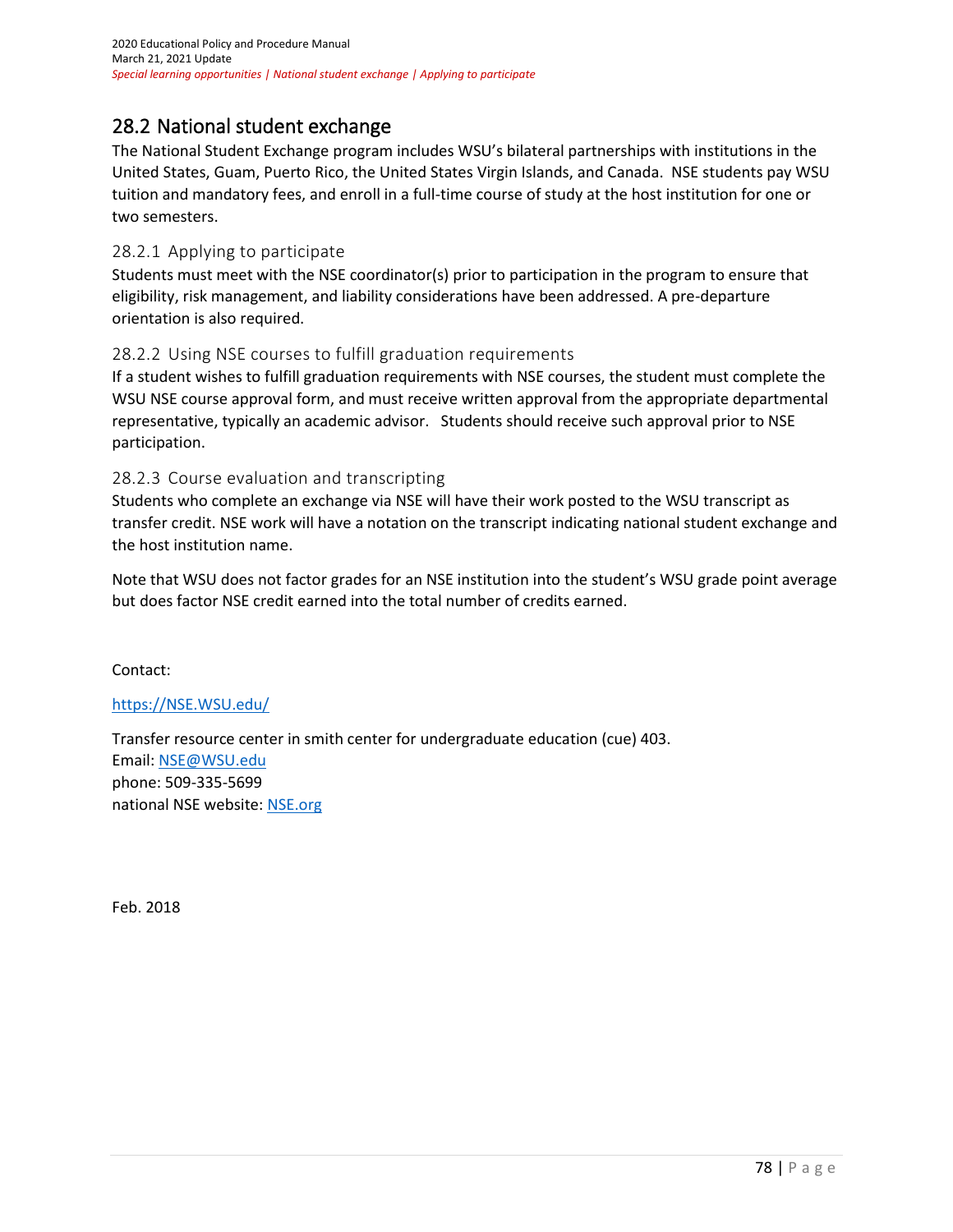## 28.3 Dual credit programs

28.3.1 Academic policies pertaining to dual credit programs at Washington state university The provost's office will be responsible for setting system-wide administrative policies for dual-credit programs. These include Running Start, College in the High School, and iTech prep.

Office of the Provost, March 2017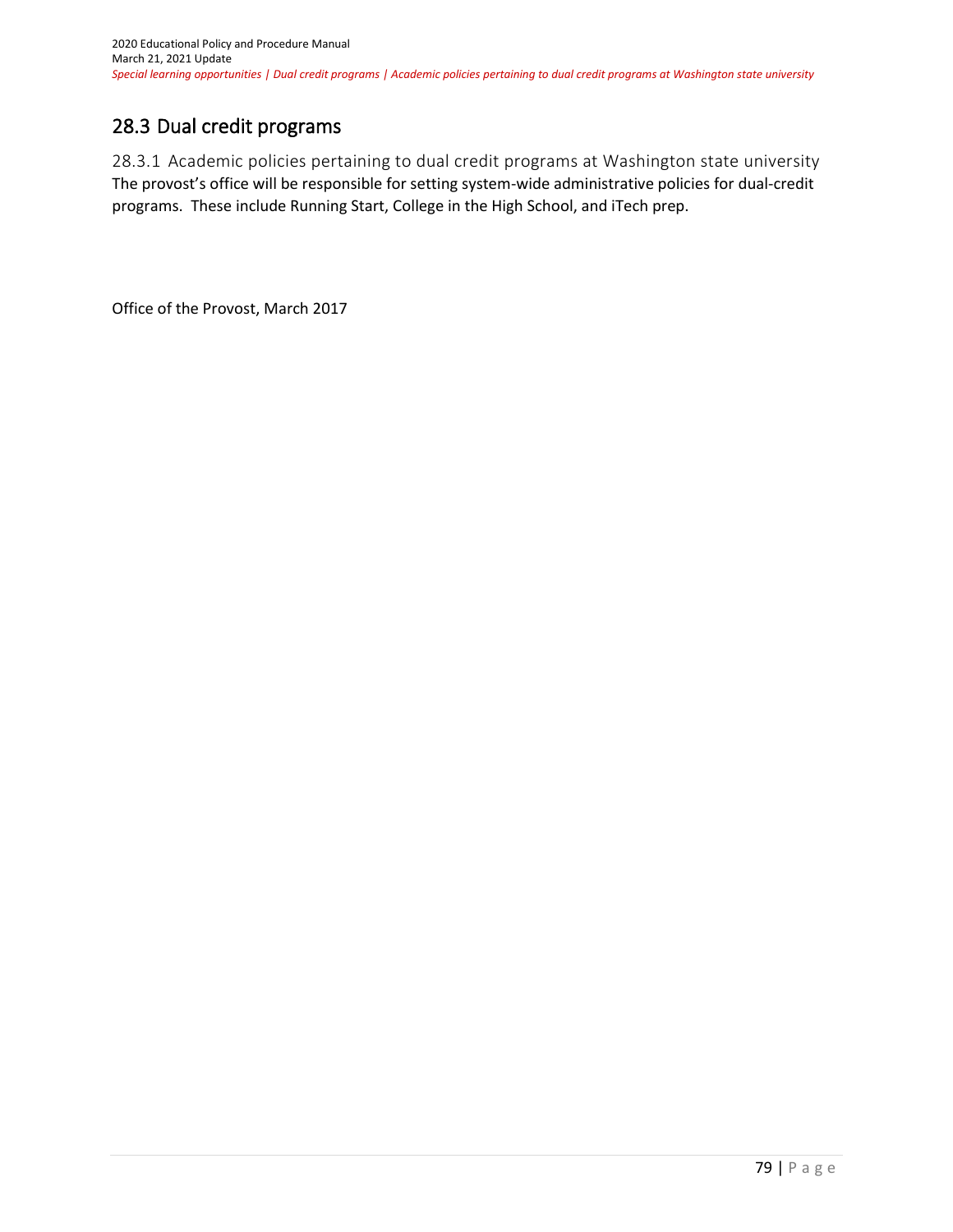### 28.4 Running Start

#### 28.4.1 Definition

Running start is a statewide partnership between public higher education institutions and local public high schools. The program allows high school juniors and seniors to attend the college tuition-free and have the courses count for both high school and college credit. College credits are subsidized by the high school. Running start was initiated by the legislature as a component of the 1990 parent and student [learning by choice law.](http://www.k12.wa.us/GeneralInfo/EnrollmentOptions.aspx)

#### 28.4.2 Scope

Campuses offering running start programs are limited to Pullman and tri-cities.

#### 28.4.3 Administration

To assure conformity with academic policies and maximum integration with academic units, running start programs will be administered by academic affairs units within the campuses.

#### 28.4.4 Admission requirements for running start

- 1. Students with a 3.50 or higher cumulative, unweighted high school GPA (on a 4.0 scale) may be admitted without test scores or other documentation of performance besides the high school transcript. Test scores may be submitted if desired.
- 2. Students with a 3.30 to 3.49 cumulative, unweighted high school GPA may be admitted with additional information about ability to succeed in college-level courses. Examples of additional information include:
	- a. High performance [3.5+ GPA] in courses of the intended college subject;
	- b. Test scores on national standardized tests such as PSAT, ACT, SAT;
	- c. Previous college course grades;
	- d. Evidence of progress on CADRs;
	- e. Written teacher recommendations using criteria such as the above.
- 3. Students whose cumulative unweighted high school GPA is below 3.3 (on a 4.0 scale) at the time of application are not eligible for consideration.
- 4. Home schooled students will be reviewed by a faculty dual-credit admissions committee on an individual basis based on standardized test scores, previous dual credit courses, and evidence of progress toward the college academic distribution requirements (CADRs).
- 5. Admitted students will be immediately entered into the WSU student information system with relevant data for tracking purposes: high school GPA, grade level, test scores, placement data, and other relevant and customary information. Supporting materials (e.g., official high school transcripts, letters of recommendation) must be entered into the imaging system.
- 6. Based on capacity or on agreement with local high schools, a specific WSU campus may impose higher standards than those outlined above.

#### 28.4.5 Registration and withdrawal

- 1. New running start students will be registered on a space-available basis once degree-seeking students have been registered.
- 2. Continuing running start students will be registered according to their credit standing.
- 3. To assure a collegiate and transformational student experience for all students, courses will be managed by balancing degree-seeking and running start students within sections.
- 4. Prior to registration, students will meet all placement and prerequisite requirements.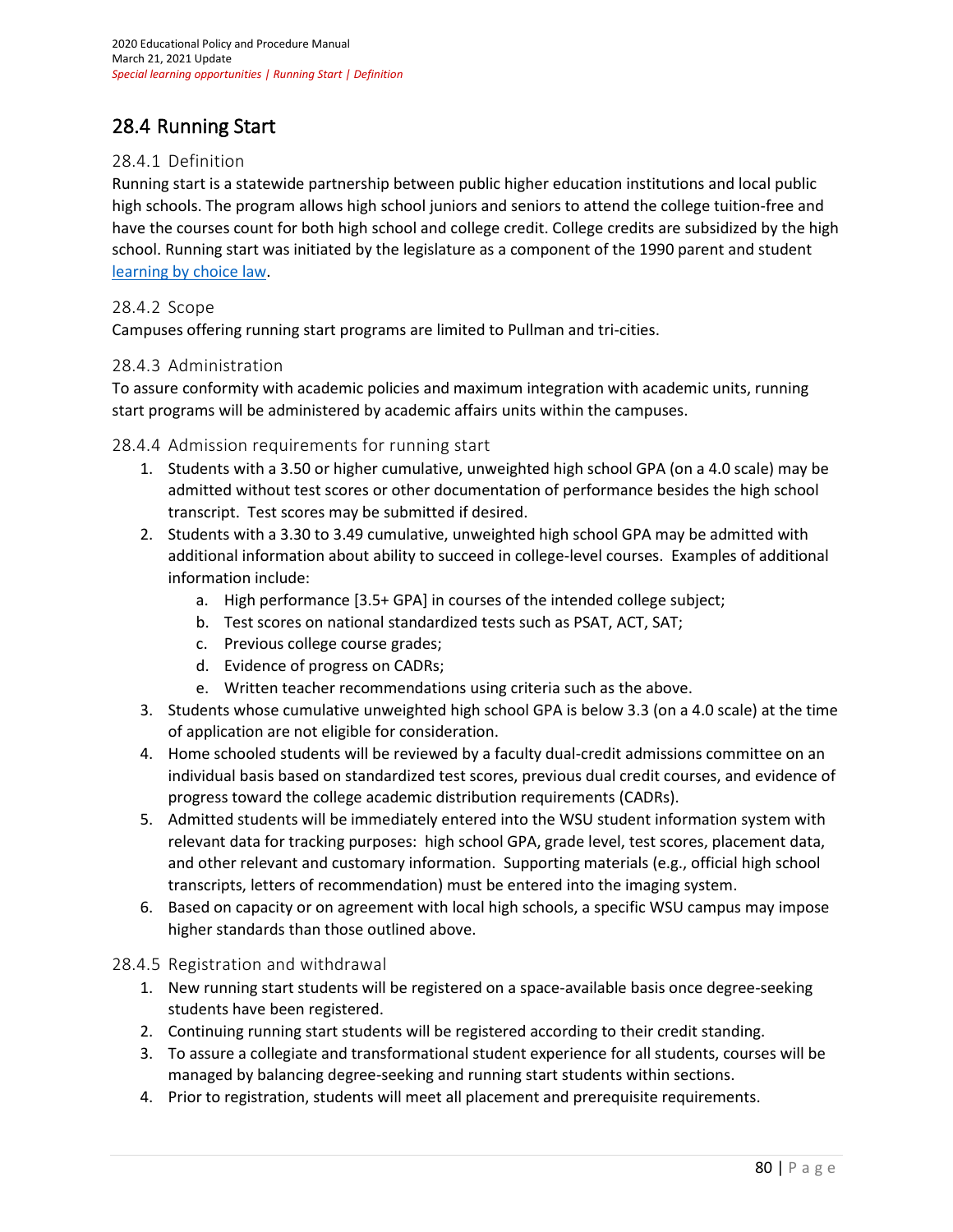5. Only academic affairs staff and faculty in the departments may waive prerequisites. University prerequisites in math and writing may only be waived by a vice chancellor for academic affairs or his or her designee, or a vice provost.

#### 28.4.6 Fees

#### Running start student costs

• Students are responsible for academic and other costs to the extent permitted by law.

#### 28.4.7 Subsidies

- Campuses may, at their discretion, subsidize the cost of course materials for free/reduced luncheligible students through funds established in accordance with university policies (e.g., book loan programs).
- 28.4.8 Requirements for continued enrollment in running start program (satisfactory academic progress).
	- 1. Students must maintain a 2.0 cumulative GPA to be in good academic standing.
	- 2. If a student has a cumulative GPA of 2.0-2.5, he or she will receive intensive advising regarding course selection, time management and study skills, satisfactory academic progress, financial aid and other student success topics.
	- 3. If a student falls below a 2.0 cumulative GPA, he or she will be suspended from the program for a semester. A student who wishes to rejoin the program must reapply.

#### 28.4.9 Advising

Advising of running start students will be conducted by units within academic affairs and involve close collaboration with high school advisors.

- 1. Students and parents shall be advised prior to enrollment about college-level expectations.
- 2. Students and parents shall be advised prior to enrollment about financial aid and satisfactory academic progress.
- 3. Students and parents shall be advised of the nature and permanence of college transcripts for running start courses, and of the transferability of coursework.

#### 28.4.10 Faculty

- 1. Since most running start students will be minors, faculty who teach courses with running start students must undergo background checks.
- 2. One-on-one meetings with running start students must be conducted with open doors.
- 3. Faculty who teach courses typically taken by running start students should avail themselves of professional development opportunities regarding demographic trends, non-traditional students, college transition and similar topics. Campuses should offer opportunities for faculty to engage in this type of professional development.

Office of the Provost, March 2017

#### **Related policies:**

#### RCW 28a.600.300 – 385 Running Start legislation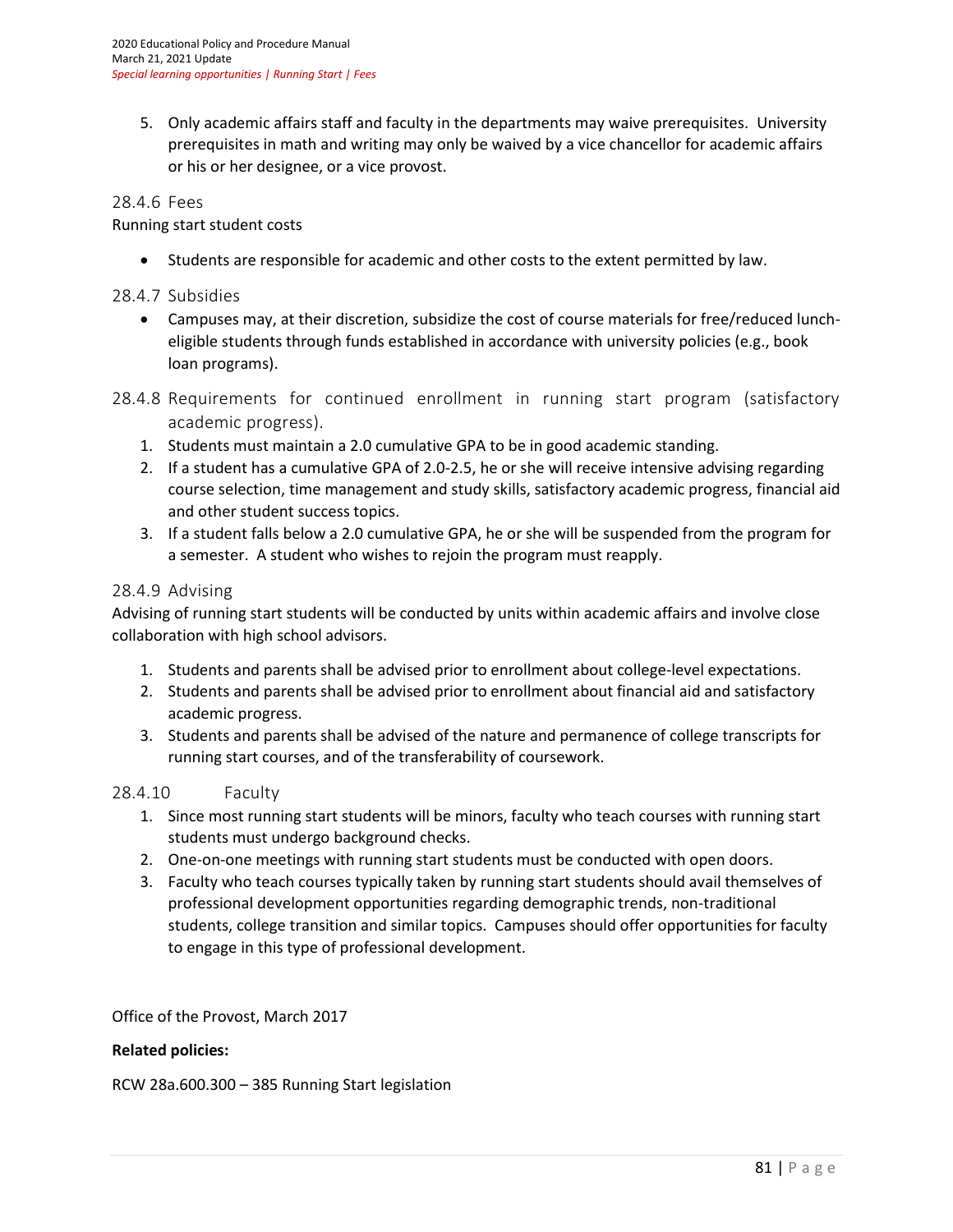# 29 WSU CATALOG

The *WSU Catalog* is the official presentation of the curriculum available at Washington state university. It constitutes a public commitment (subject to change) to the student from the institution. In addition, the catalog is a manual of information, requirements, and regulations for the guidance of prospective students and their parents, students currently enrolled, faculty and administrative officers, and other educational and allied agencies.

The catalog is published on an ongoing basis online (catalog.WSU.edu) as changes to curriculum are approved. Once yearly, the catalog is published as a .pdf document as an archival document representing the changes from the prior year.

The Registrar's Office is responsible for compiling, organizing, and publishing the catalog. The catalog editor is responsible for its format, style, and general content.

It is the responsibility of the administrative officers of the various academic units on the various campuses to prepare catalog copy according to the directions of the catalog editor and in conformity with the policies and procedures outlined in this manual. It is the duty of the academic deans to review the catalog materials from the departments under their jurisdiction and approve it as representing the standards of the institution and as confirming to educational policies and regulations.

### 29.1 Academic calendar

The academic calendar is proposed by the catalog editor to the Faculty Senate through the Academic Affairs Committee and Graduate Studies Committee. The calendar is published with at least five years of information to aid in planning. As much as possible, the calendar is coordinated with the University of Idaho for the benefit of students participating in the cooperative program.

Calendar considerations include:

- 1. 15 weeks of classes plus one week of final examinations;
- 2. Fall semester begins late august and ends prior to Christmas. Spring semester begins early January and ends early May.
- 3. Federal holidays when class is not in session Labor Day, Veterans Day, Martin Luther King, Jr. Day, Presidents Day, and Independence Day.
- 4. Thanksgiving vacation one full week.
- 5. Spring break one full week (the tenth week of the spring semester).
- 6. Commencement for fall, the Saturday prior to final examinations; for spring, the Saturday following final examinations.

### 29.2 Catalog update policies and procedures

The general information portion of the catalog includes information concerning accreditation, calendar, administrative offices, admissions, advising, and student services. Updating the general information portion of the catalog is the responsibility of the catalog editor, in cooperation with the appropriate offices.

#### 29.2.1 Colleges and academic units

The section of the catalog describing the colleges and academic units includes, whenever appropriate, information concerning: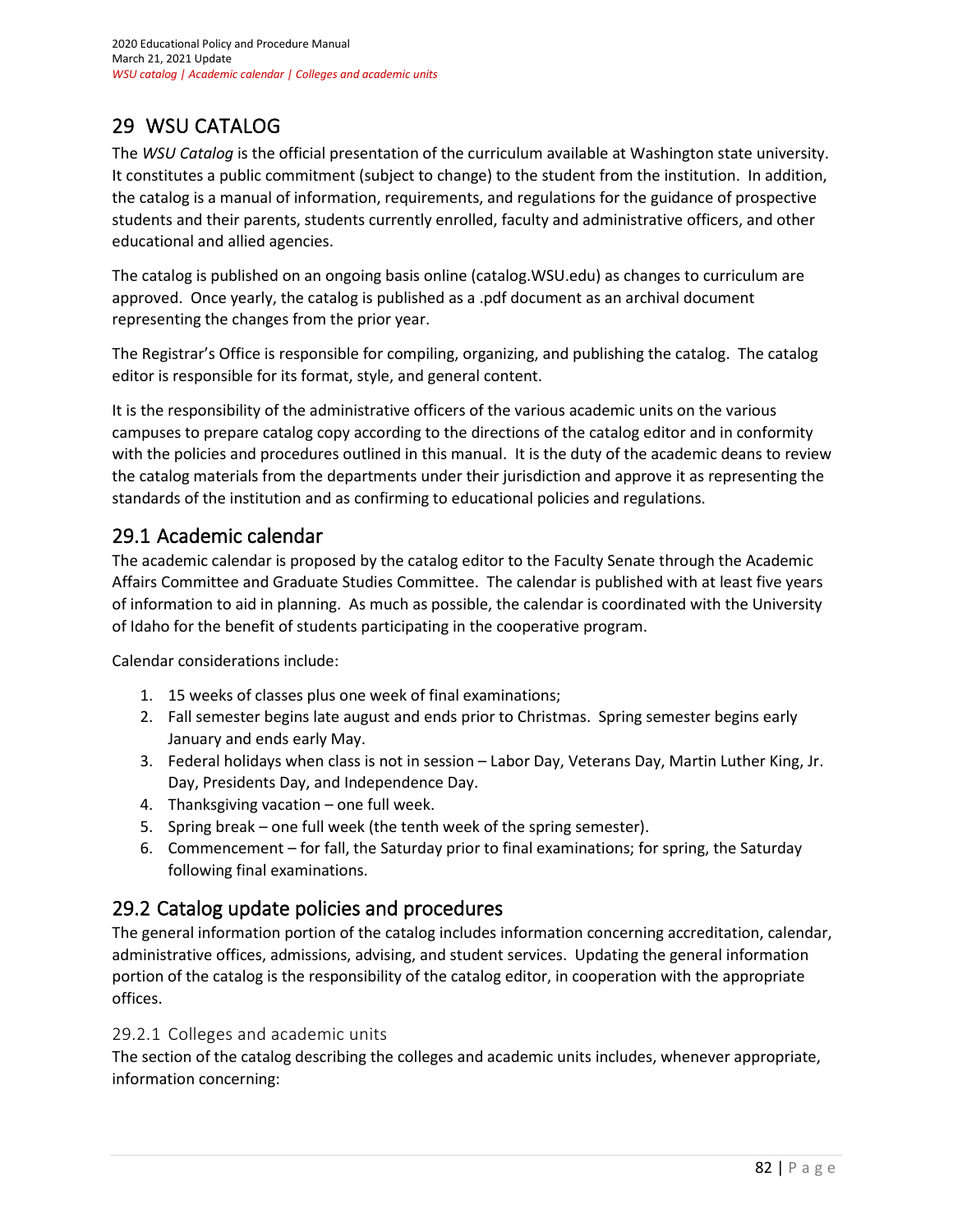- 1. The name and title of the administrative officer together with the names and titles of the faculty and instructional staff;
- 2. The aims and objectives of the unit;
- 3. The admission and certification requirements if different from the university minimums;
- 4. Degrees awarded;
- 5. Student learning outcomes;
- 6. Total credit hours required for each baccalaureate degree;
- 7. A schedule of studies for each baccalaureate degree;
- 8. Transfer student information; and
- 9. Preparation for graduate study.

#### 29.2.2 Course offerings

The course offerings section of the catalog lists all permanent courses offered. It is the duty of each academic unit, acting as its legislative body, to recommend when necessary and desirable changes to the courses. Following approval through the appropriate channels, course changes become effective and are entered into the catalog databases maintained by the catalog editor.

#### 29.2.3 Update procedures

It is the duty of each academic unit to provide oversight in all matters relating to curricular and educational policies of the unit, and to forward proposals for changes curriculum and policies to the Faculty Senate. This ensures that the catalog is an accurate representation of the academic unit's curriculum and its execution.

Similarly, the Faculty Senate has the prerogative to serve as the legislative body of the faculty to make recommendations in all matters requiring faculty action or approval of curricular and educational policies of the university, including: 1) standards of admissions; 2) curricula and courses to be offered; 3) standards of scholarship; 4) requirements for graduation; and 5) the academic calendar.

To aid the Faculty Senate in fulfilling its duties, the academic affairs committee, graduate studies committee, professional health sciences committee and their various subcommittees study problems, review proposals, and recommend action.

The administrative officer of each academic unit is responsible for the preparation of the descriptive and explanatory sections of the catalog. The call for updating the faculty and explanatory section of the catalog is typically sent in late spring. Proposals related to curriculum should be submitted as early as possible for inclusion in the catalog.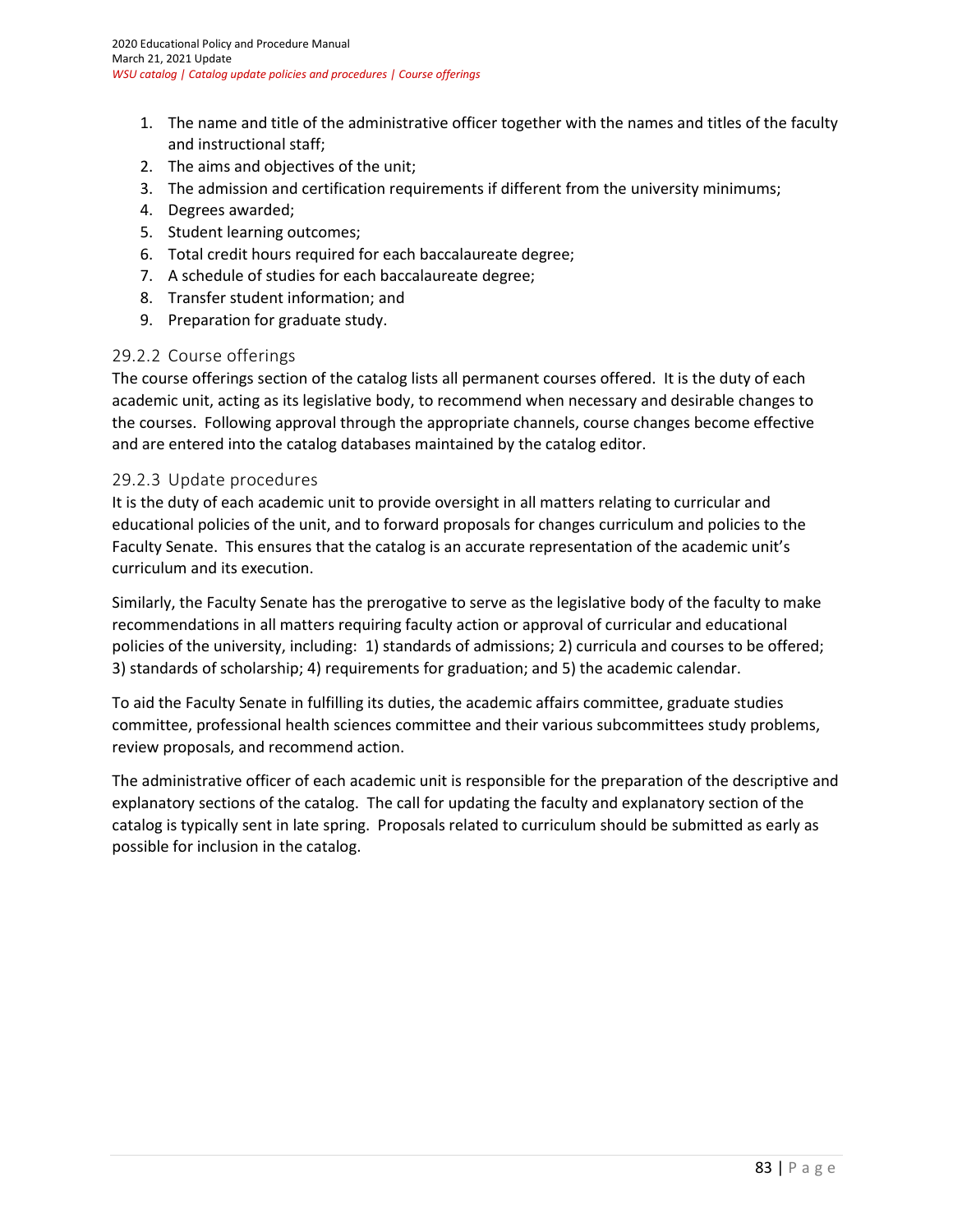# 29.3 Curriculum Approval Timetable

| <b>Undergraduate Education Committee</b><br>reviews requests for UCORE courses and curriculum.                                                                         | Meeting dates (fall & spring<br>only)           |                               |
|------------------------------------------------------------------------------------------------------------------------------------------------------------------------|-------------------------------------------------|-------------------------------|
|                                                                                                                                                                        | (meets every two weeks)                         |                               |
| All-University Writing Committee                                                                                                                                       |                                                 |                               |
| reviews requests for writing in the major [m] courses.                                                                                                                 |                                                 |                               |
| Catalog subcommittee (CSC)                                                                                                                                             | Beginning second week of fall<br>(meets weekly) |                               |
| reviews all curriculum change requests.                                                                                                                                |                                                 |                               |
| Academic affairs committee (AAC)                                                                                                                                       | Beginning mid-September                         |                               |
| reviews undergraduate and professional curriculum<br>requests that have been approved by CSC.                                                                          | (meets every two weeks)                         |                               |
| Graduate Studies Committee (GSC)                                                                                                                                       | Meets periodically.                             |                               |
| reviews graduate curriculum (including conjoint courses).                                                                                                              |                                                 |                               |
| <b>Faculty Senate</b>                                                                                                                                                  | (fall)                                          | (spring)                      |
| reviews all curricular changes that have been approved<br>through the other committees.                                                                                | Typically meets 4<br>times                      | typically<br>meets 6<br>times |
| note: approval process takes two meetings—at the first meeting the<br>changes are on the agenda as a discussion item; at the next meeting<br>the changes are voted on. |                                                 |                               |